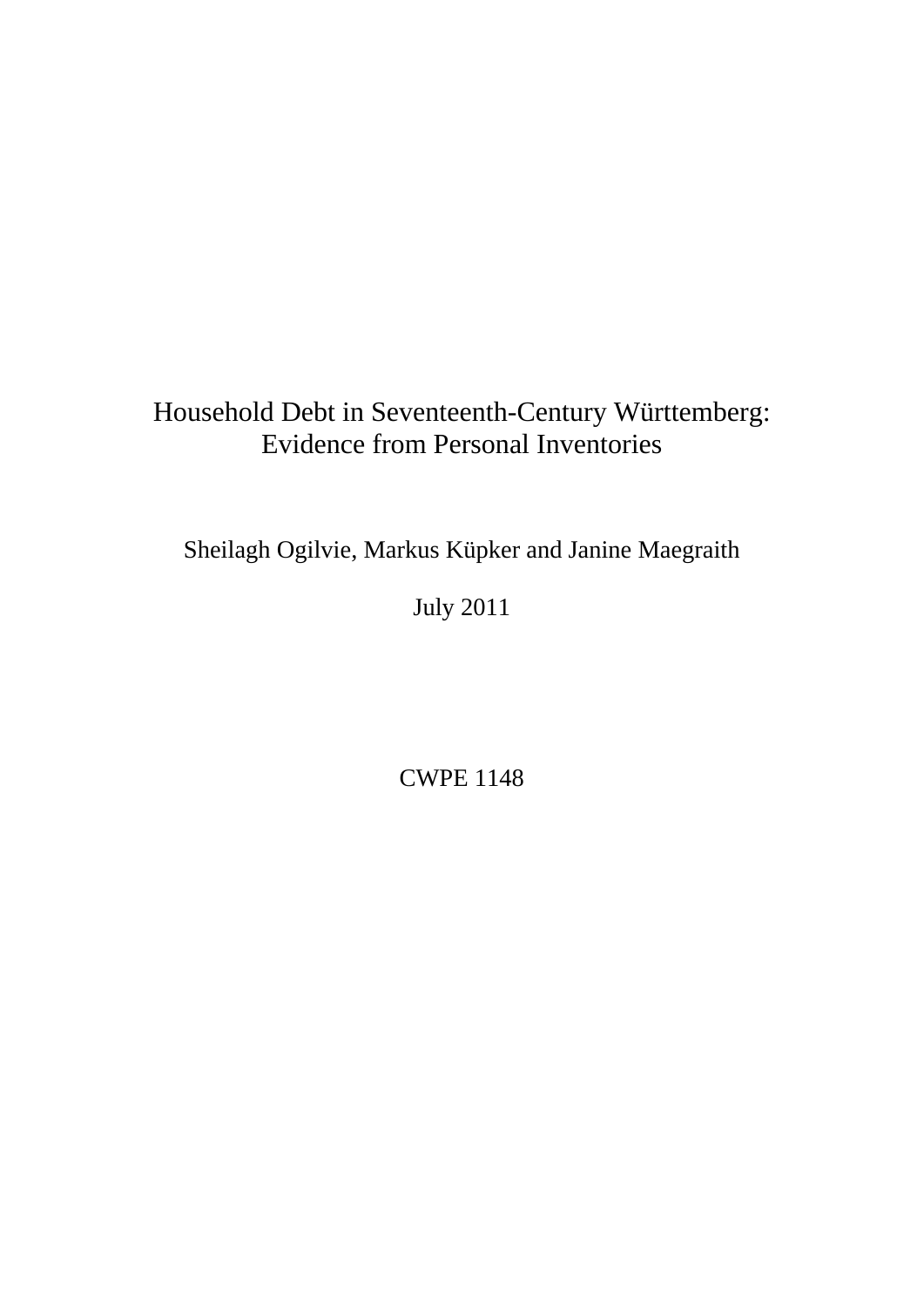## **Household Debt in Seventeenth-Century Württemberg: Evidence from Personal Inventories**

## **Sheilagh Ogilvie, Markus Küpker, and Janine Maegraith**

## **Faculty of Economics, University of Cambridge**

*Acknowledgements:* We are grateful to John Broad, D'Maris Coffman, Roland Deigendesch, Tracy Dennison, Jeremy Edwards, Sara Horrell, Jim Livesey, Anne Mauch, Craig Muldrew, Michelle O'Malley, Jean-Laurent Rosenthal, Tom Safley, Kenneth Sneath, James Thomson, Allan Tulchin, Martin Uebele, Frank Westermann, three anonymous referees, and participants at seminars at the University of Cambridge and the University of Sussex, for stimulating comments on earlier versions of this paper. We also gratefully acknowledge the generous financial support of an ESRC Large Research Grant (RES-062-23-0759).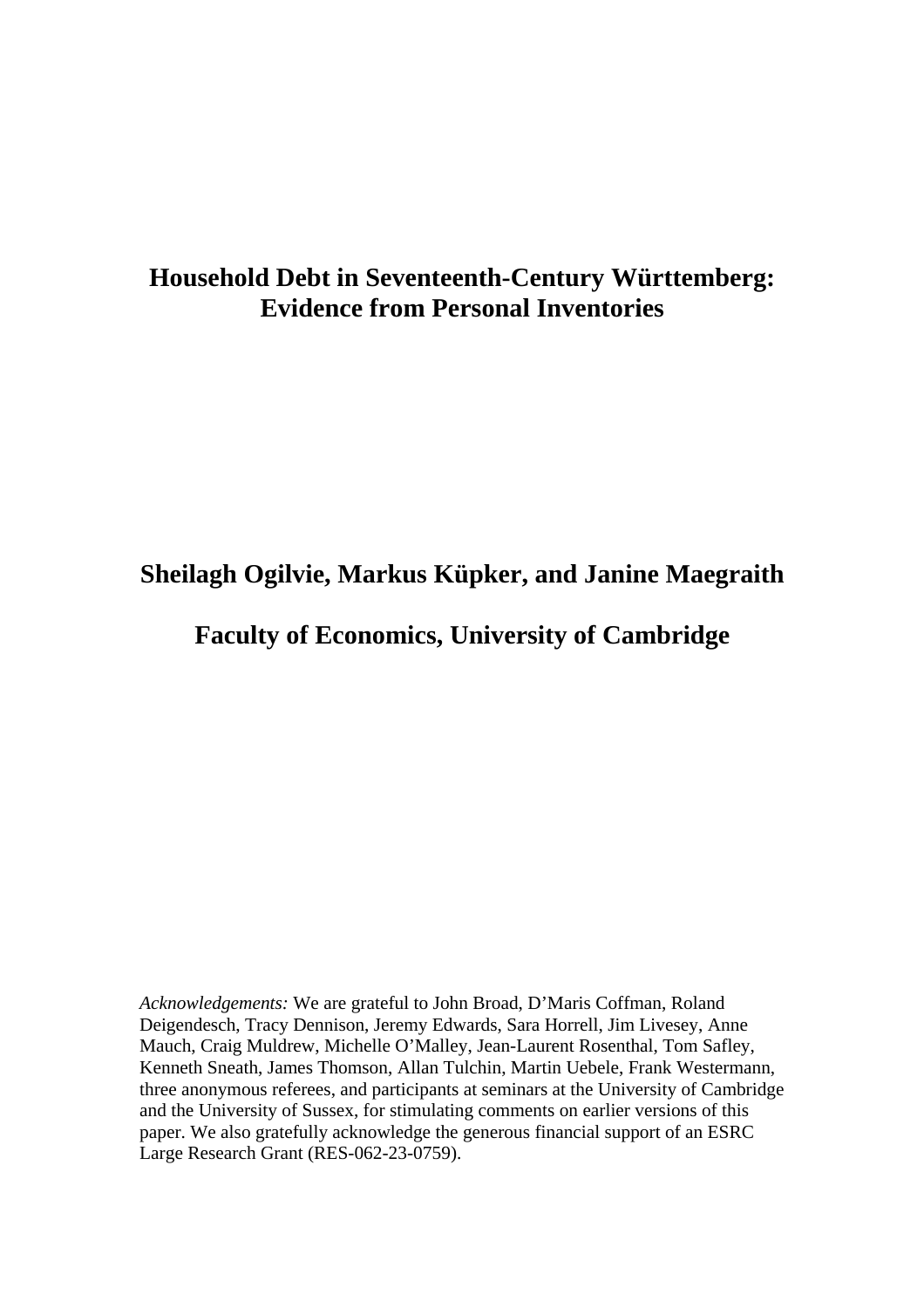#### *Abstract*

The "less-developed" interior of early modern Europe, especially the rural economy, is often regarded as financially comatose. This paper investigates this view using a rich dataset of marriage and death inventories for seventeenth-century Germany. It first analyzes how borrowing varied with gender, age, marital status, occupation, lifecycle juncture, date, and asset portfolios. It then explores the characteristics of debts, examining borrowing purposes, familial links, intracommunal ties, and documentary instruments. It finds that ordinary people, even in a "less-developed" economy in rural central Europe, sought to invest profitably, smooth consumption, bridge low liquidity, and hold savings in financial form.

JEL Classifications: N23, G11, O12, D14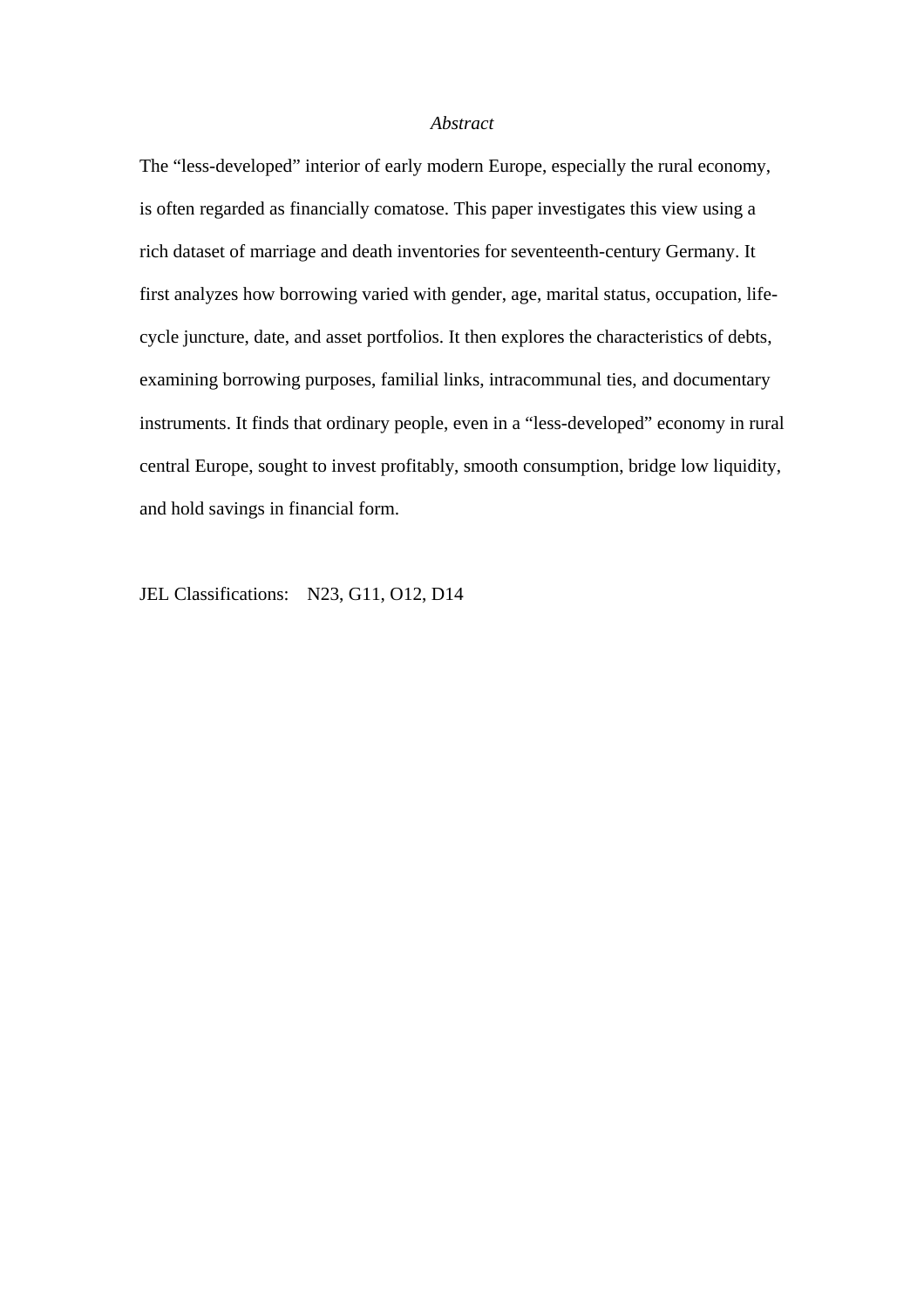#### 1. Introduction

Early modern rural financial activity, long emphasized for the Low Countries, England and France, remains largely unexplored for German-speaking central Europe.<sup>1</sup> Traditional German historiography often portrays borrowing as being precluded by noncapitalist mentalities among peasants before the nineteenth century.<sup>2</sup> Many scholars accept Chayanov's view that in peasant societies "capital" and "interest" are not comprehensible concepts and "cannot even be defined quantitatively".<sup>3</sup> Other studies view rural borrowing as a profoundly negative economic indicator, signalling pauperization,<sup>4</sup> social polarization,<sup>5</sup> and "forced commercialization".<sup>6</sup> According to this view, borrowing only arose when the rural poor, struggling to make ends meet, were forced to pledge (and often lose) their landholdings to predatory lenders, especially Jews.<sup>7</sup> Pre-industrial German elites had adopted a similar stance, arguing that rural people should be prevented from borrowing, be required to obtain permission before doing so, be forbidden to pay high interest rates, or be prohibited from using sophisticated financial instruments, in the interests of protecting them from their own irrationality and ensuring they would owe money only to landlords (for rents) and rulers (for taxes) and not to creditors (for their own borrowing). <sup>8</sup> German financial history

<sup>&</sup>lt;sup>1</sup> As emphasized in Wunder (1987), 24; Pfister (2007), 490; Häberlein (2007), 37-8.

<sup>&</sup>lt;sup>2</sup> See Sczesny (2002), 325.

 $3$  Chayanov (1986), 5; Brunner (1986), 107; Kriedte/Medick/Schlumbohm (1981), 53; Figes (1989), 12; Pallot (1999), 14-16.

<sup>4</sup> See Boelcke (1964), 324-35; Blömer (1990), 2-43; Boelcke (1991), 195, 198, 200, 202, 207-11; Blessing (1997), 879.

<sup>5</sup> Sabean (1990), 19-20, 47-8, 194; Sabean (1998), 298.

<sup>6</sup> Kriedte/Medick/Schlumbohm (1981), 47-50, 102-07.

<sup>&</sup>lt;sup>7</sup> For a discussion of these issues, see Gilomen (1998), 112-13; Guinnane (2001), 374; Binnenkade

<sup>(2007), 154, 166-7;</sup> Fertig (2008), 161-2; Clemens/Reupke (2008), 237. 8 Boelcke (1964), 324-35; Wunder (1987), 42; Blömer (1990), 2-43; Boelcke (1991), 195, 198, 200, 202, 207-11; Blessing (1997), 879; Gilomen (1998), 99-101, 112-13, 128-31; Binnenkade (2007), 154; Laufer (2007), 115-16; Schofield/Lambrecht (2009), 8.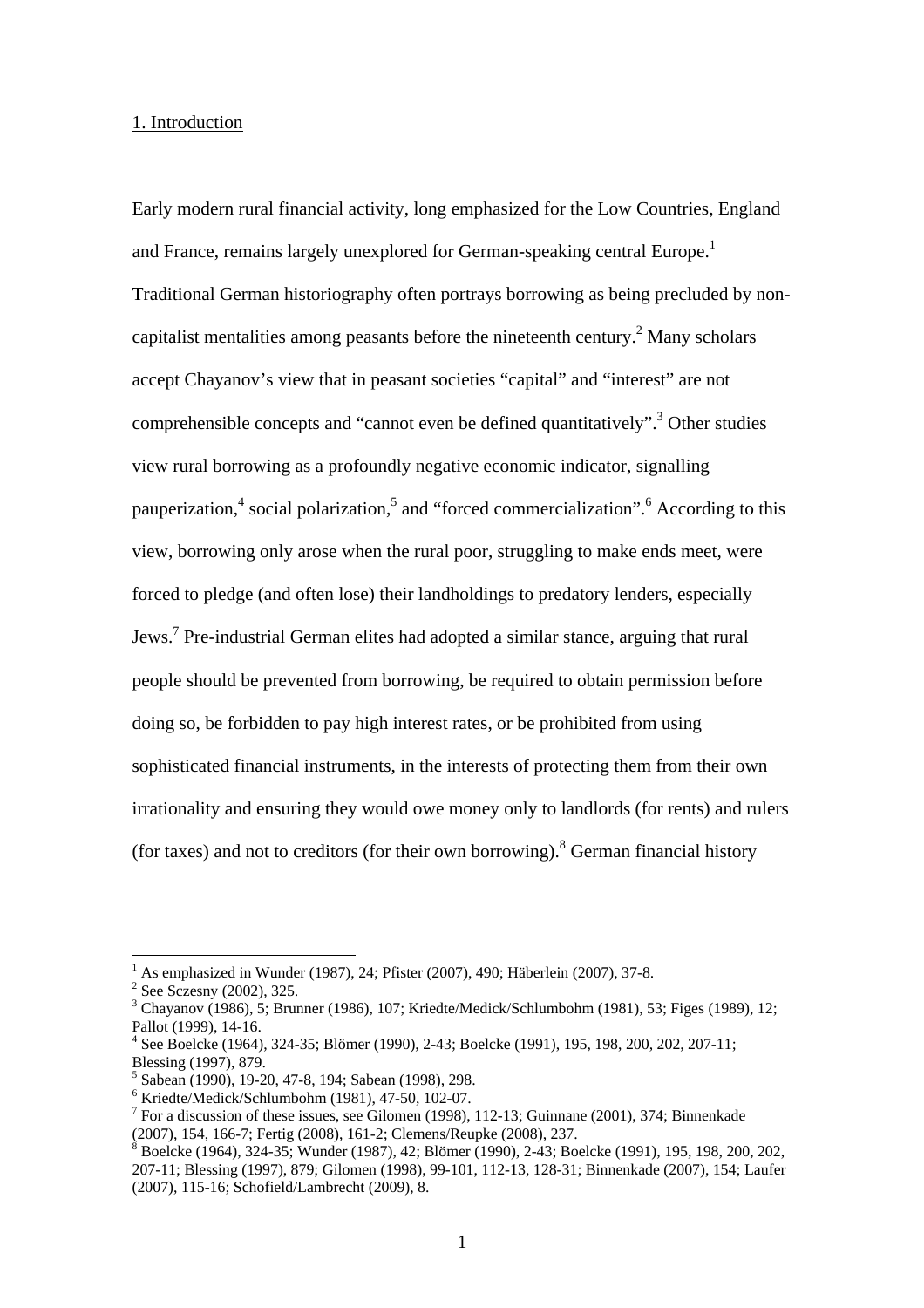long concentrated primarily on merchants, cities, and banks,  $9$  and although rural borrowing is recently attracting more attention, most research still focuses on the nineteenth century. $10$ 

 This paper will argue that analysing rural credit is central to understanding economic performance in the "less developed" interior of central Europe in a period – the seventeenth century – in which the economies of the north Atlantic seaboard were undergoing rapid growth and development. As the modern micro-credit literature emphasizes, borrowing enables people to improve payment services, smooth consumption over time, finance profitable investments that they cannot fund from their current resources, and diversify risks.<sup>11</sup> Rural credit markets are particularly important for enhancing human well-being and productive capacity in a developing economy because they serve its largest sector and its poorest social groups.<sup>12</sup> Our lack of knowledge about rural credit outside the early modern success-stories – England, France, Flanders, Holland – may therefore hamper our understanding of pre-industrial economic development across the European continent more widely.

 We seek to fill this gap by reconstructing the whole world of borrowing for ordinary people in a rural region of seventeenth-century Germany, using a rich dataset of marriage and death inventories which we have linked with other documentary sources on the same population. We first focus on economic agents – not just debtors but also those who did not borrow at all. We explore how borrowing (or its absence) varied with personal characteristics such as gender, age, and marital status, with economic characteristics such as occupation and wealth, and with the composition of

<sup>&</sup>lt;sup>9</sup> As remarked in Gilomen (1998), 101-03; Häberlein (2007), 37-8, 46; Laufer (2007), 99; Fertig (2008), 162; Clemens/Reupke (2008), 211; Fertig (2009), 169.

<sup>&</sup>lt;sup>10</sup> For an outstanding exception, see Sczesny (2002), 295-327. On the nineteenth century there are excellent studies by, among others, Guinnane (2001); Laufer (2007); Fertig (2008); Fertig (2009); Clemens/Reupke (2008); and Mauch (2009).

 $11$  World Bank (1989).

 $12$  Basu (1997), 267-80; Ray (1998), 529-84.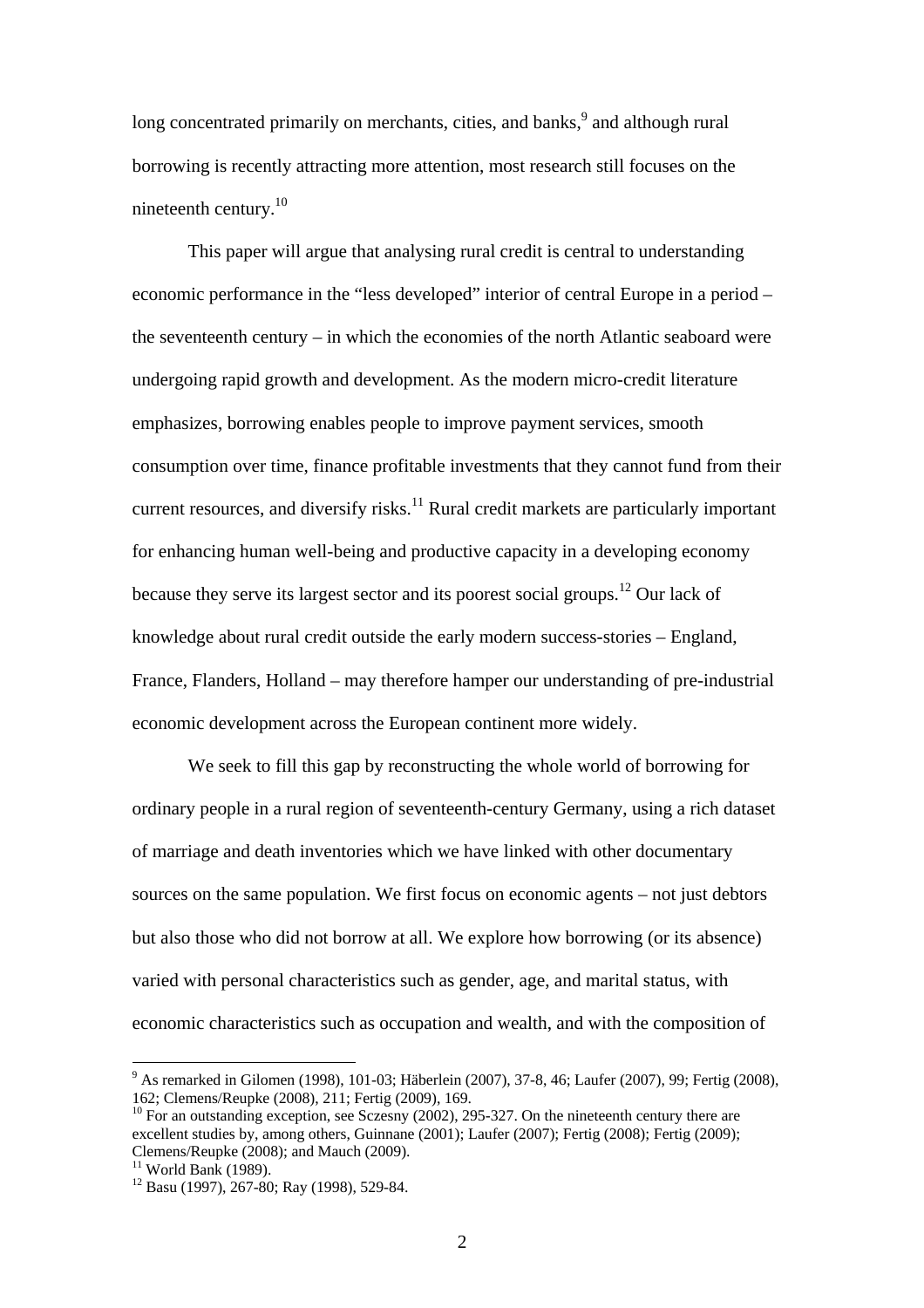asset portfolios. We investigate the life-cycle of borrowing for these early modern people, and consider the reasons for the age-profile of borrowing we discover. We examine whether "over-indebtedness" was a widespread problem, how private borrowing responded to periods of warfare and crisis, and whether structural changes such as proto-industrialization were associated with "debt peonage". We then turn our attention to the debts themselves, examining the heterogeneous sources of credit available in this rural economy and asking whether people borrowed for consumption or production purposes, whether agriculture or industry benefited more, whether borrowing extended beyond the immediate family and community, whether impersonality increased over time, and how debts were intermediated and documented. We conclude by drawing the implications of this micro-level exploration of rural borrowing in central Europe for open questions about pre-industrial European economic development.

#### 2. The Micro-Study

Early modern credit markets can be analysed using a whole array of sources – court records,  $^{13}$  notarial registers,  $^{14}$  pledge-books,  $^{15}$  mortgage-books,  $^{16}$  aldermen's registers,  $^{17}$ contract-registers,  $^{18}$  land registers,  $^{19}$  farm account-books,  $^{20}$  tax lists,  $^{21}$  annuity registers,<sup>22</sup> and bank records<sup>23</sup> – each of which sheds light on a different subset of debt.

<sup>13</sup> Muldrew (1998); Binnenkade (2007); Laufer (2007); Schuster (2008), 39-41.

<sup>14</sup> Hoffman/Postel-Vinay/Rosenthal (2000); Potter/Rosenthal (2002); Hoffman/Postel-Vinay/Rosenthal (2004); Clemens/Reupke (2008).

<sup>15</sup> Lorenzen-Schmidt (2006), 9; Mauch (2009).

<sup>16</sup> Lorenzen-Schmidt (2006), 9; Laufer (2007); Fertig (2009).

 $17$  Limberger (2009), 64-5; Thoen/Soens (2009), 21-2.

<sup>18</sup> Winnige (2004), 74-5; Laufer (2007); Schuster (2008), 42-3.

 $19$  Laufer (2007); Bracht/Fertig (2008).

<sup>20</sup> Lorenzen-Schmidt (2006), 10-12.

<sup>&</sup>lt;sup>21</sup> Ineichen (1992), 70; Sczesny (2002), 298-305.<br><sup>22</sup> Lambrecht (2009).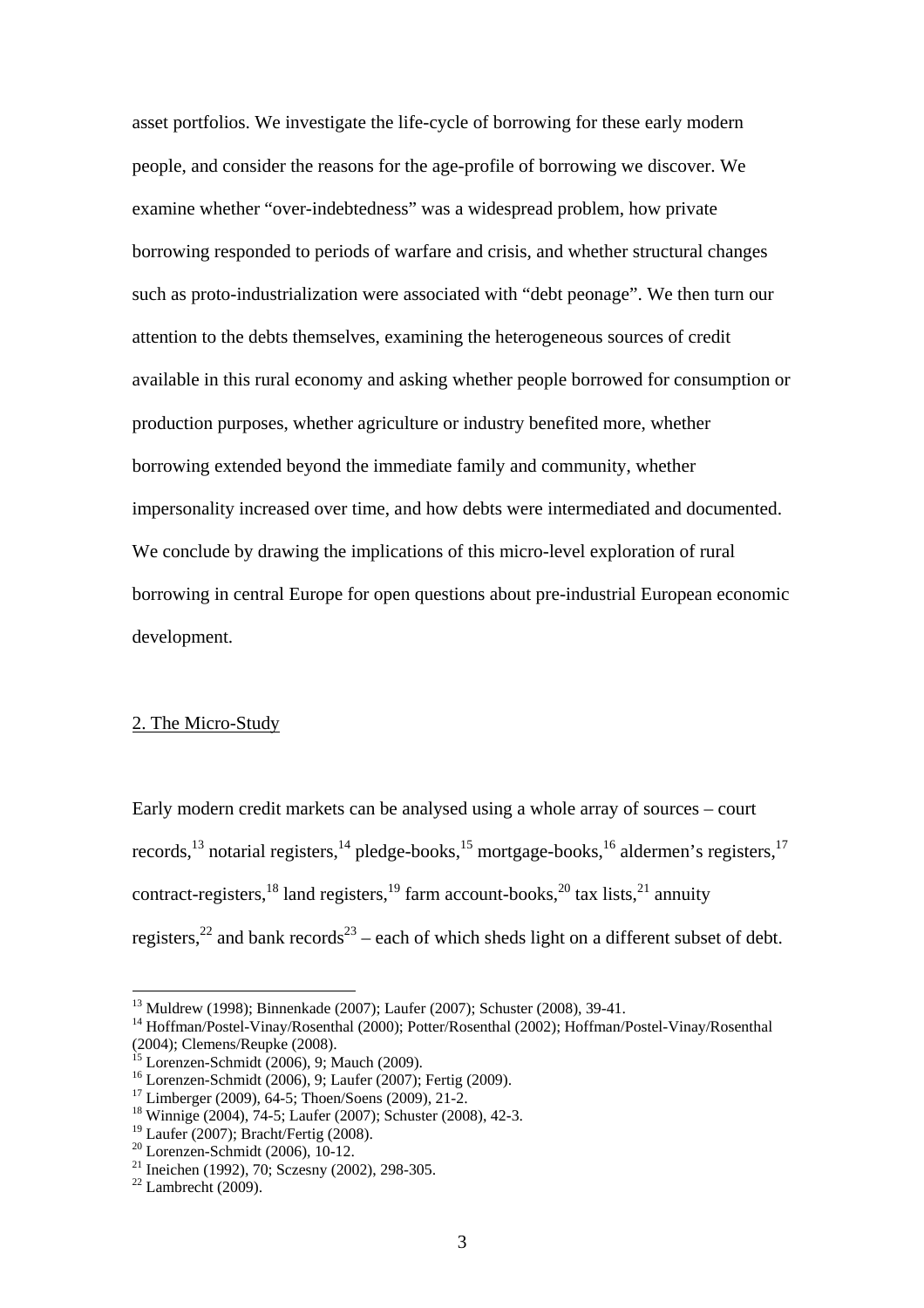But to assess the overall importance of borrowing for individuals and households, we ideally need a source recording the entire range of types of borrowing in which they engaged. This paper uses such a source: detailed personal inventories drawn up at marriage, remarriage, widowhood, and death in a German rural community during the seventeenth century.

#### 2.1. Early Modern Wildberg

The community of Wildberg lies in the forested valley of the Nagold River in the southwest German territory of Württemberg. Although legally a town, Wildberg was a small, rural settlement whose inhabitants relied on farming alongside manufacturing and services.<sup>24</sup> Table 1 shows the development of the total population, number of taxpayers, and land-owning population in Wildberg from the sixteenth through to the nineteenth century. With fewer than 1,000 inhabitants in 1600, the population of the locality expanded to around 1,650 up to the Imperial invasion of 1634. From then to the end of the Thirty Years War in 1648, its population hovered around 1,000 inhabitants, and although it gradually recovered to about 1,400 inhabitants by the mid-1670s, renewed war with France in the 1680s and 1690s reduced its size to some 1,200 inhabitants in 1700.25

 The rapid expansion of proto-industrial worsted production after about 1580 saw weaving become a livelihood source for about 40 percent of Wildberg households by the mid-seventeenth century and spinning a mainstay of its female inhabitants.<sup>26</sup> In a parallel development, as Table 1 shows, the percentage of Wildberg taxpayers owning

 $23$  Bracht/Fertig (2008).

 $^{24}$  Ogilvie (1997); Ogilvie (2003); Mantel (1974).

 $^{25}$  Ogilvie/Küpker/Maegraith (2009a), 8-10 (Tables 1-2).

 $26$  Ogilvie (1997), chapters 6, 8.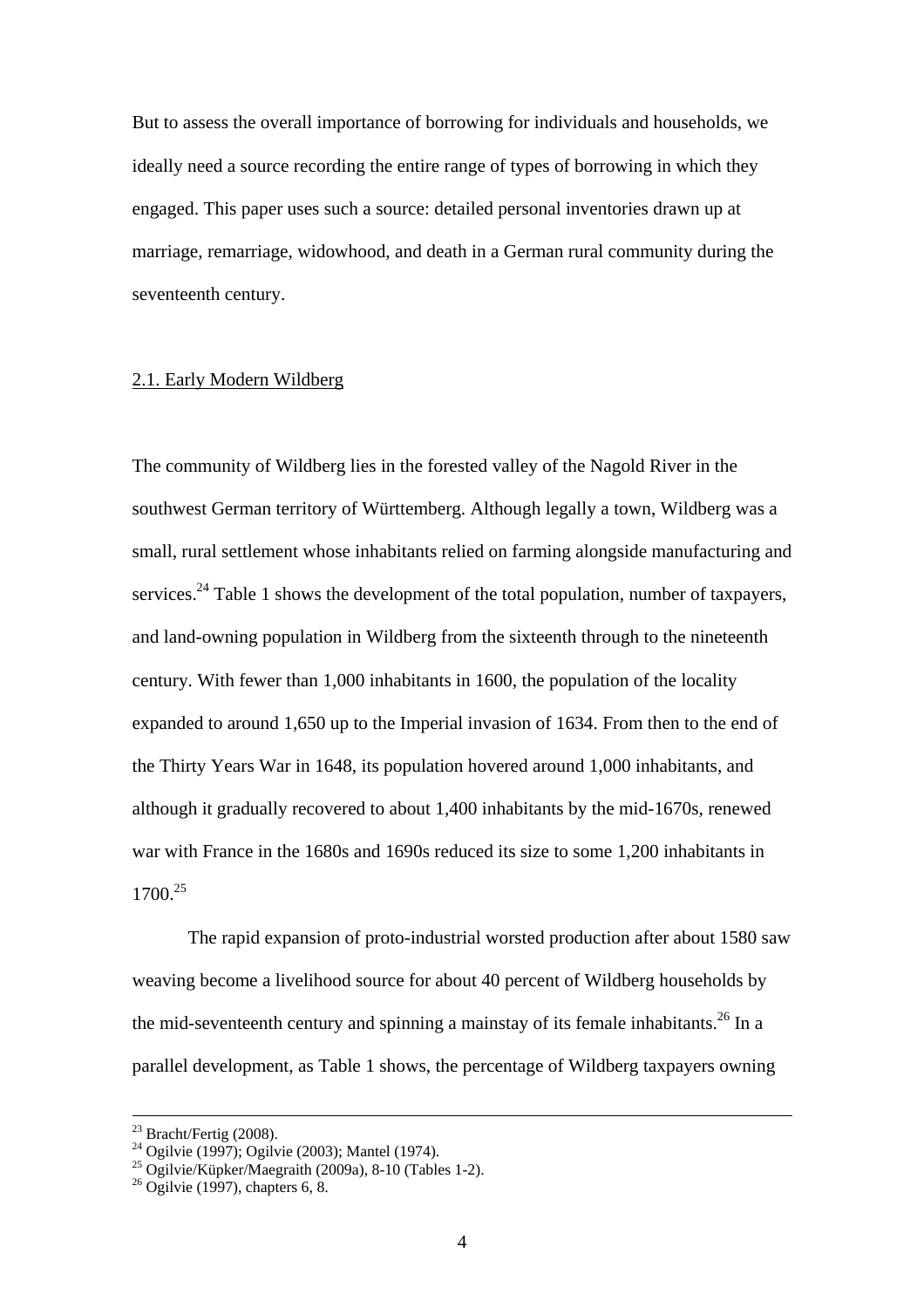land (other than cottage gardens) declined from around 70 percent in 1565 to around 50 percent in 1614 and 1629, but the proportion then recovered to around 60 percent for the rest of the century. Wildberg thus remained a small, agricultural community throughout this period, although most households combined small-scale farming with other occupations.27

Most secondary- and tertiary-sector occupations in Württemberg, including the weaving, dyeing and exporting of proto-industrial worsteds, were controlled by "regional" (rural-urban) guilds, which until the nineteenth century maintained entry barriers, fixed wages and prices, and excluded women, migrants, Jews, labourers, and many others.<sup>28</sup> The courts, councils, assemblies and officials of Württemberg's powerful local communities closely monitored and administered settlement, marriage, migration, inheritance, consumption, prices, wages, land transactions – and financial dealings. The Württemberg state also regulated factor and product markets in symbiosis with the local communities and the occupational corporations. $^{29}$ 

### 2.2. Württemberg Inventories

Württemberg had a partible inheritance system in which spouses retained rights over property brought into marriage, and daughters inherited equally with sons. To facilitate administration of this system, from 1551 onwards the Württemberg state mandated death inventories – "contingent inheritance inventories" (Eventualteilungen), drawn up for a couple when one spouse died, at which inheritance shares were recorded but not actually allocated among heirs; and "actual inheritance inventories" (Realteilungen), drawn up for widowed (and a few never-married) persons, at which inheritance shares

<sup>&</sup>lt;sup>27</sup> Ogilvie (1997), ch. 2; Ogilvie (2003), ch. 2; Ogilvie/Küpker/Maegraith (2009a).

<sup>28</sup> Ogilvie (1997), ch. 3; Ogilvie (2004).

<sup>&</sup>lt;sup>29</sup> Sabean (1990); Maisch (1992); Medick (1996); Ogilvie (1997); Ogilvie (1999); Ogilvie (2003).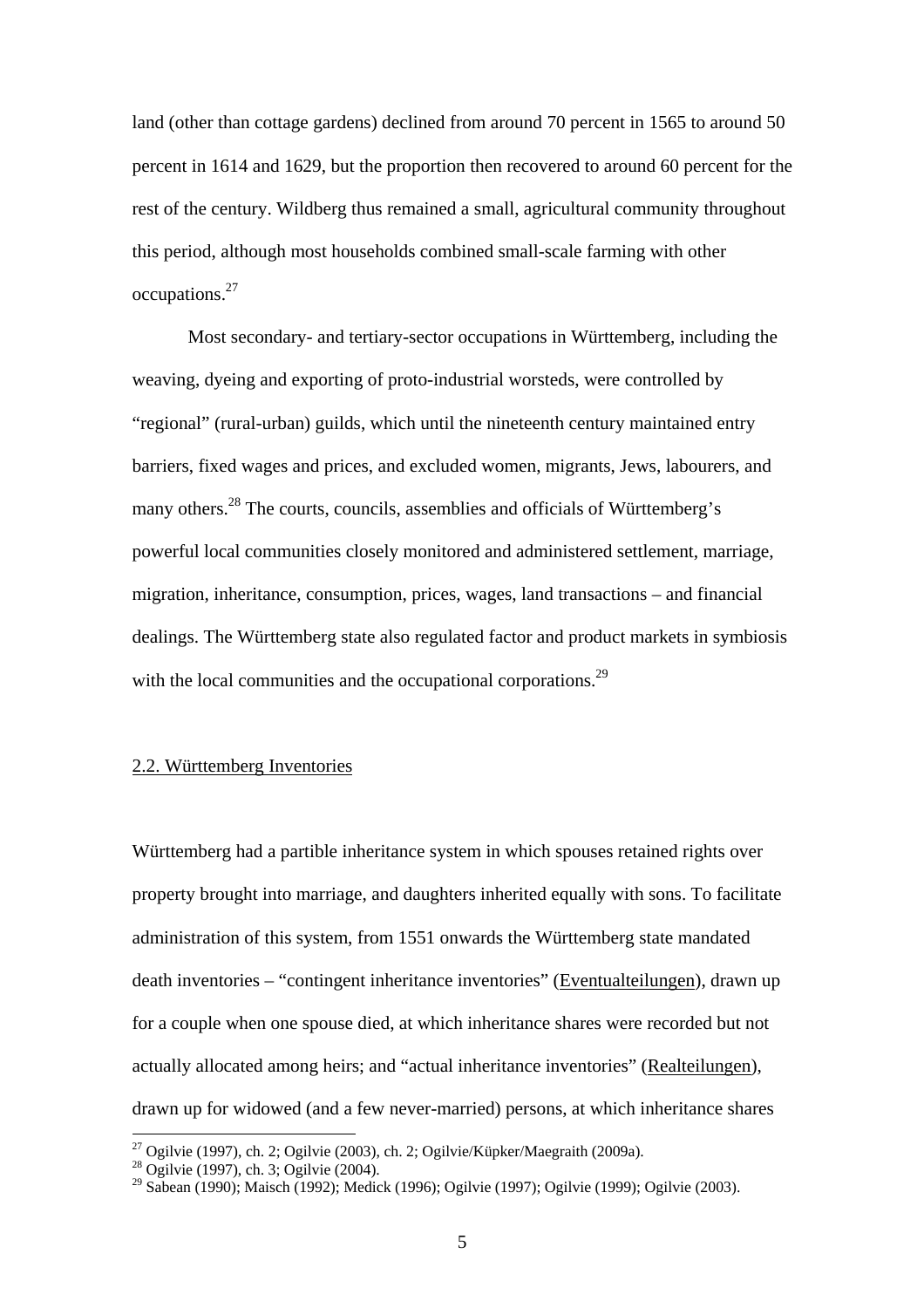were actually distributed. From 1610 onwards the state also mandated inventories at marriage and remarriage (Beibringungsinventare). Inventories were sometimes also "decreed" to address special circumstances such as marital conflict, desertion, crime, or indebtedness.30

 Württemberg inventories were carefully structured documents. An introductory section recorded locality, date, and personal details – not just for inventoried individuals but for their offspring and other heirs, and often also for parents and former spouses. A second section listed real estate, including buildings, gardens, arable fields, pastures, woods, and fishing-waters. A third section recorded all moveable goods, including those worth only one Heller (the smallest currency unit), in pre-specified categories: cash, ornaments and jewellery, silver valuables, men's clothing, women's clothing, books, bedding, household linen, household vessels (in sub-categories), furniture, general household goods, farm and craft tools, animals, food and grain stores, business wares, and miscellaneous items.<sup>31</sup> A fourth section recorded outgoing debts (Passiva) and financial assets (Aktiva). The final section struck a balance, divided any inheritance among heirs, and recorded participants' signatures.

 This paper focuses on the outgoing debts recorded in all surviving Wildberg inventories for the period 1602-1700. This approach is made possible by the fact that Württemberg inventories were supposed to record monetary values for all items listed although, as we shall see, not all of the earliest surviving inventories did so. Counter to occasional claims in the historiography that inventory valuations were merely standardized assessments, there are strong reasons to believe that Württemberg inventories recorded actual prices. First, inventory-makers were not casual amateurs drawing up an occasional inventory, but specially appointed community officials

 $30$  Mannheims (1991); Bidlingmaier (2005).

 $31$  Mannheims (1991), 61.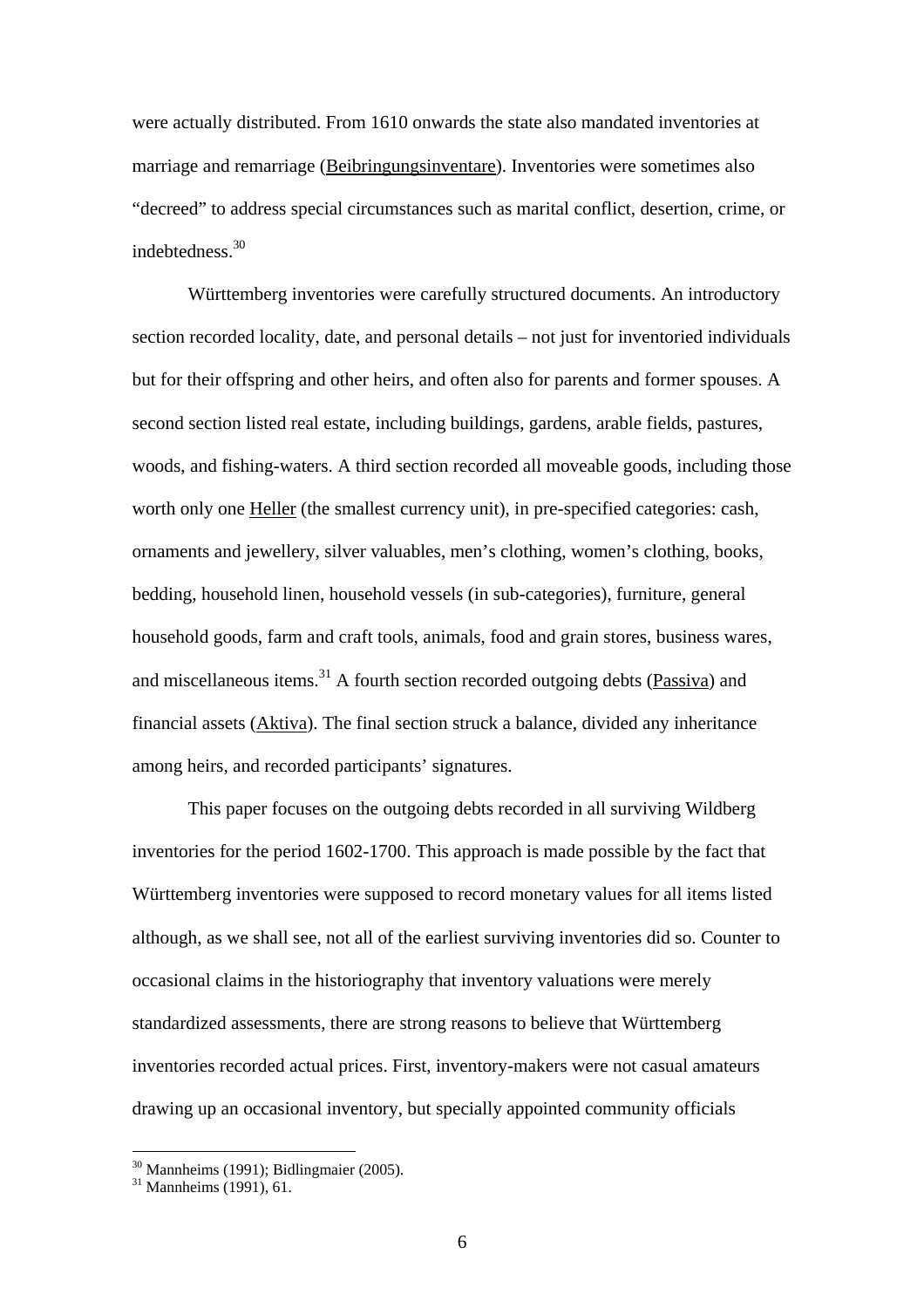(Inventierer) assisted by professional clerks, an important part of whose training consisted in learning how to draw up inventories carefully so as to avoid inheritance conflicts. Inventory-makers even sometimes asked women to assist them in describing and valuing gender-specific items.<sup>32</sup> Second, certain items in the inventories themselves were explicitly described as having been paid for by the bride or groom personally. Third, prices for the same item type in the same inventory varied with quality.<sup>33</sup> Fourth, creditors were sometimes repaid by being given moveable goods from the inventory, which they would hardly have accepted had the valuations deviated from the market price. Finally, inheritance shares were legally allocated according to inventory valuations, a practice to which neither heirs nor courts would have consented had the valuations not been accurate. Prices of all items in an inventory would have had to be "wrong" to precisely the same degree in order to satisfy sharp-eyed heirs and creditors. It was surely easier for inventory-makers simply to use the prices paid for these items on the market, which the evidence suggests they did.<sup>34</sup> Certainly, the very precise values recorded for outgoing debts in Wildberg inventories provide strong reason for placing reliance upon these data as an accurate record of the borrowing activity of the individual or couple concerned.

### 2.3. The Socio-Economic Coverage of Württemberg Inventories

According to Württemberg law, a person or couple was not legally obliged to be inventoried if they possessed a special legal status, left a will, agreed to marital community of property, got the district court's approval, drew up a private inventory, had only one heir, or obtained agreement from all their heirs – although such people

<sup>32</sup> Mannheims (1991), 44-54, 61 with n. 27.

<sup>33</sup> Boelcke (1964), 322 n. 8.

 $34$  For similar conclusions reached for English inventories, see Overton (2000), 127.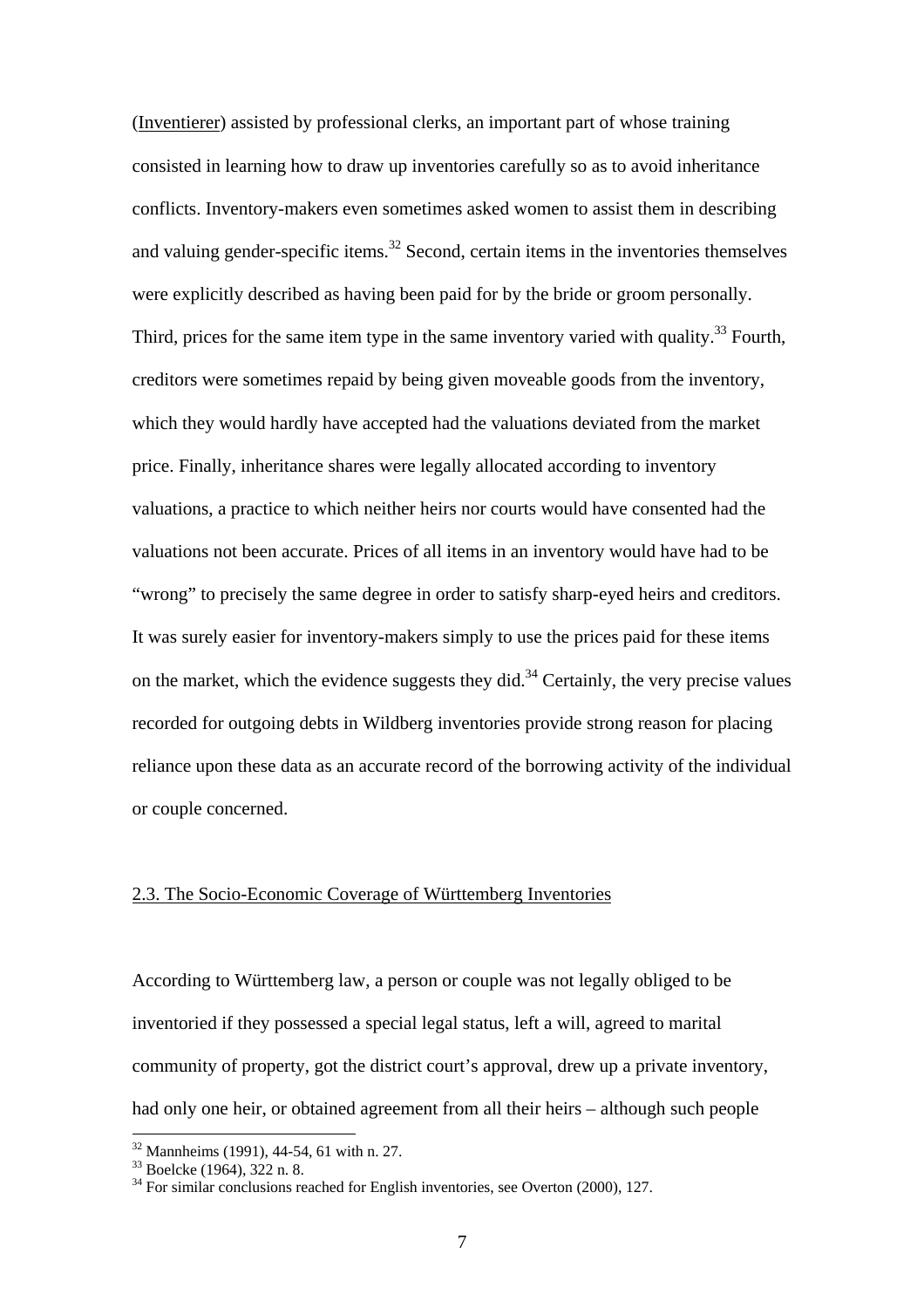could be inventoried, since these rules were just treated as guidelines. Administrative breakdown, corruption, and bureaucratic negligence could also prevent inventorying.<sup>35</sup>

The administrative guidelines about inventorying imply that Württemberg inventories may have systematically excluded certain groups. It is therefore important to consider for Württemberg the various types of bias for which inventory studies are often criticized.

One source of bias relates to gender. Historical inventories tend to survive for many more men than women, as shown by the preponderance of males in historical inventory studies for early modern England.<sup>36</sup> Württemberg inventories, by contrast, survive for more women than men, one result of the strictly partible inheritance system that caused these inventories to be mandated. As Table 2 shows, of the 1,292 surviving inventories of individuals at marriage for seventeenth-century Wildberg, over 50 percent were for brides. Females dominated males to an even greater extent among the 144 surviving inventories of individuals at death, in which over 64 percent were for females, as can be seen from Table 3.

A second source of bias for which historical inventory studies are criticized is age. This arises primarily from the fact that in most historical societies, inventories were drawn up at death but not at marriage. Historians have traditionally assumed that the age distribution of inventoried persons was biased toward older age-groups because death was more likely at that age. However, for early modern England, Overton and his coauthors have argued that the age distribution of inventoried persons closely resembled that for the country as a whole, although their argument is heavily based on findings for a single Kentish village between 1580 and  $1711$ <sup>37</sup> For nineteenth-century Sweden, by

<sup>35</sup> Mannheims (1991), 28-9.

<sup>&</sup>lt;sup>36</sup> Overton et al. (2004), 27-8, 208; Sneath (2009), 104-05.

<sup>37</sup> Sneath (2009), 39-40.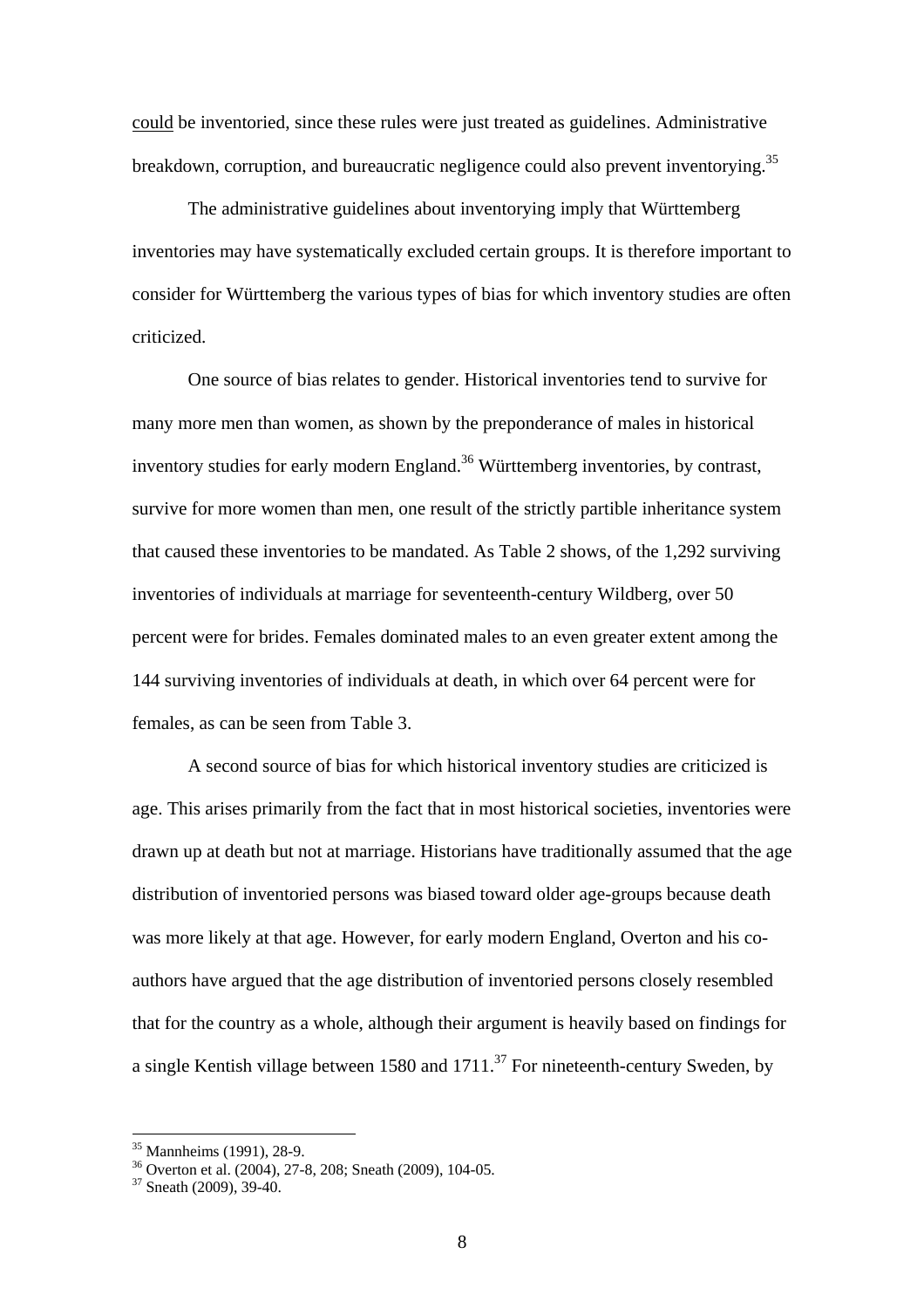contrast, Lindgren finds that, as expected, the frequency of death inventories was higher for older age-groups.<sup>38</sup>

An advantage of Württemberg inventories is that they were legally compulsory at four life-cycle junctures – marriage, remarriage, widowhood, and death. As Table 9 shows, and as discussed below in greater detail, this meant that inventories survive for adults of all ages between 17 and 87 years. There is unquestionably some heaping of marriage inventories in the prime ages of first marriage (the mid-twenties) but people remarried throughout their middle years and old age, and inventories were drawn up on those occasions. Death inventories, moreover, were scattered across the whole agespectrum from 23 to 87. As a result of being in a position to link the Wildberg inventories to a family reconstitution based on parish registers, as well as to a series of censuses recording ages, we were able to reconstruct the ages of a majority of inventoried individuals. Consequently, in the multivariate regressions in Section 5 below, we control for any age bias that might exist in our sample by including ages of both inventoried persons and their spouses as explanatory variables.

Those whom demographic accident had deprived of heirs may also be underrepresented in Württemberg inventories, given the legal exemption from compulsory inventorying for those with one heir or none. On the other hand, such persons were not wholly unrepresented in the inventories for seventeenth-century Wildberg. Thus the 304 inventories for Wildberg couples at death between 1602 and 1700 include 34 in which there is only a single heir and one in which there is no heir at all, and thus more than 11 percent of the surviving death inventories for Wildberg couples in this period had been drawn up despite the fact that there was no legal obligation to do so.

<sup>38</sup> Lindgren (2002), 821-2.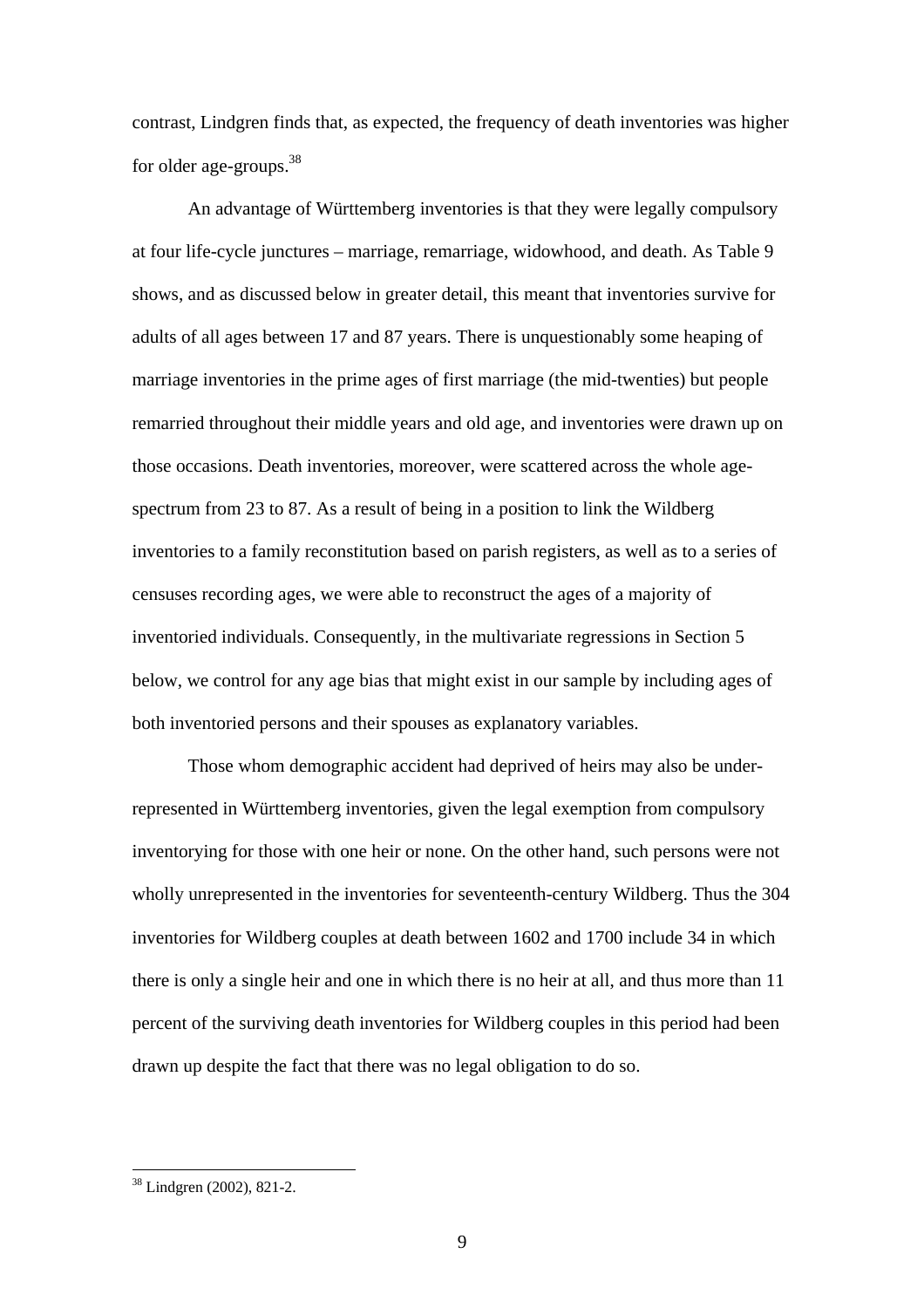It is also conceivable that heirs could be somehow coerced into agreeing to do without an inventory, but there is no evidence of this having taken place. On the contrary, heirs had strong incentives to comply with the legal obligation that an estate be inventoried, since only that could ensure a fair division, defend their interests against those of the surviving spouse who would have inside information about the size and composition of the estate, and ensure that they were formally exempted from garnishment should undisclosed loans of the deceased person later come to light.<sup>39</sup>

Probably the largest demographic sub-group under-represented in Württemberg inventories were those who remained unmarried throughout their lives. This was an inevitable consequence of the process that generated inventories in Württemberg: nevermarried persons could by definition not be inventoried at marriage or remarriage, and their relative economic deprivation (which was in most cases both a cause and a consequence of their never-married status) meant that they were much less likely than married or widowed individuals to be inventoried at death.<sup>40</sup> In seventeenth-century Wildberg, 7.8 percent of women and 1.5 percent of men dying over the age of 49 were single, to which must be added some proportion of the 0.7 percent of women and 5.6 percent of men dying over the age of 49 who were of unknown marital status at death. $41$ Although never-married persons could not be represented among the marriage inventories, they could be inventoried at death, and the inventories for seventeenthcentury Wildberg do include death inventories for two never-married males and four never-married females. Never-married adults are thus not wholly excluded from observation. Furthermore, it must be recognized that the marriage inventories for

 $39$  Lindgren (2002), 818-19, discusses these forces at work in the coverage of inventories in eighteenthand nineteenth-century Sweden.

 $40$  On the relative economic deprivation of never-married individuals in early modern Württemberg, and a discussion of the economic and institutional pressures underlying this deprivation, see Ogilvie (2003), chapters 4 and 6.

 $41$  Ogilvie (2003), 44-7 with Tables 2.1 and 2.2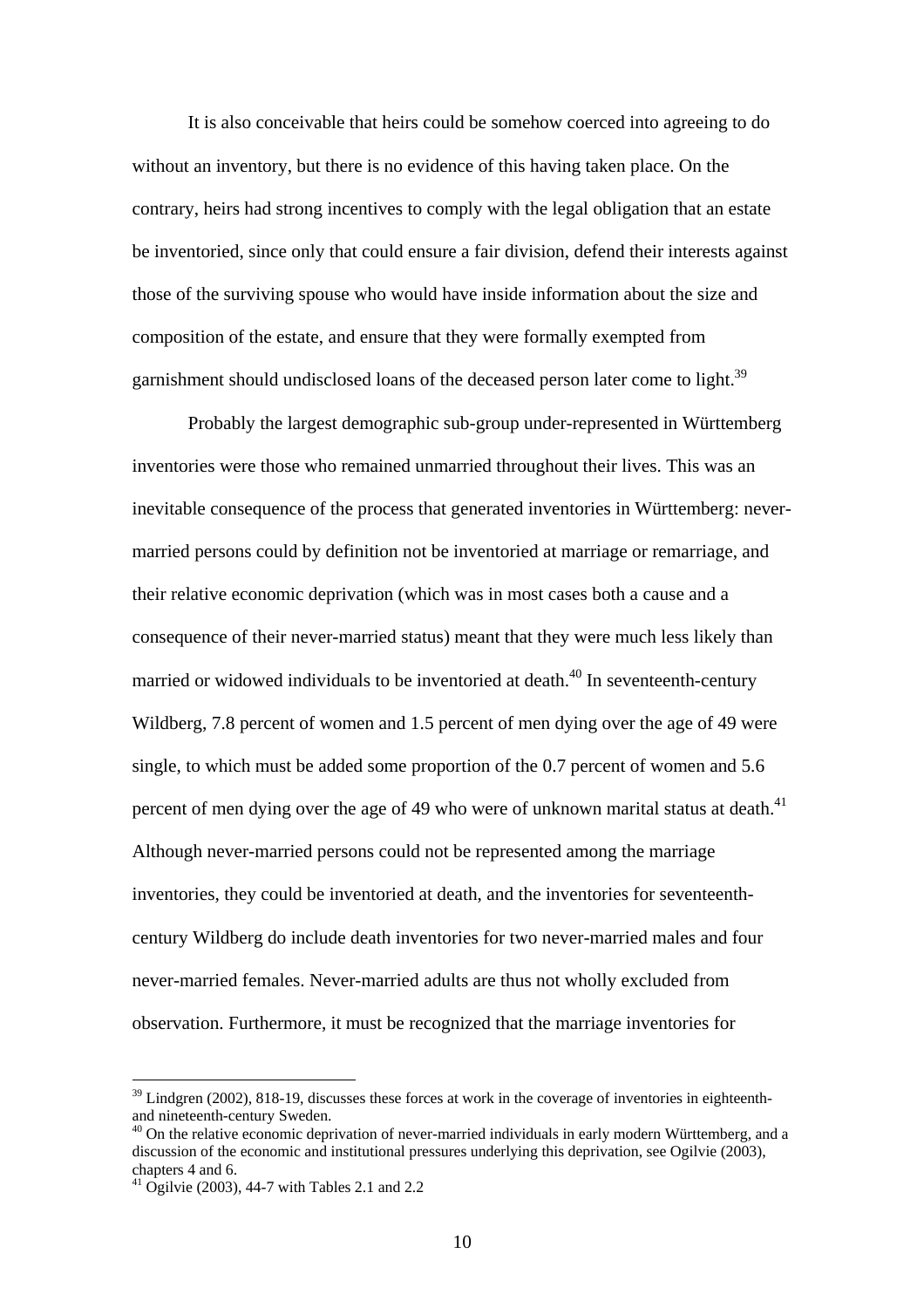individuals entering into their first marriages represent persons who had, until that marriage, never been married, and thus these inventories cast light on the possessions (and debts) of this demographic sub-group.

A further common source of bias in historical inventory studies is that inventories are likely to under-represent certain socio-economic strata. In most cases, it is assumed that inventories provide little or no coverage of less-well-off social strata. In Württemberg, the situation was more complicated because the inventorying regulations actually exempted certain high-status groups. Thus one of the exemptions from the legal obligation to be inventoried was enjoyed by those with "special legal status", who comprised members of the royal family, state bureaucrats and their families, clergymen, and other high-status groups enjoying specific jurisdictional privileges.<sup>42</sup> The exemption of such individuals from the legal obligation to be inventoried meant that certain groups at the top end of the social spectrum were probably under-represented. However, these high-status groups were not totally excluded. The Wildberg inventories for the seventeenth century include at least one for a Vogt (the top state bureaucrat in the district administration),<sup>43</sup> one for a widow of a Stadtschreiber (a senior state bureaucrat in the district administration whose family would have been legally exempt from the obligation to be inventoried),  $44$  one for a clergyman,  $45$  and three for clergymen's widows.<sup>46</sup> As these cases make clear, those groups that were exempted from the legal obligation to be inventoried did sometimes have inventories drawn up anyway, and are thus to some extent represented in our sample. Persons rich enough to afford the costs of drawing up a will might also have been under-represented – although again not totally

 $42$  Mannheims (1991), 28-9.

<sup>43</sup> HStAS A573 Bd. 4890, 17.05.1641.

<sup>44</sup> HStAS A573 Bd. 4885 (1636 No. 7), 4978 (1733 No. 14).

<sup>45</sup> HStAS A573 Bd. 4804 (19.07.1625).

<sup>46</sup> HStAS A573 Bd4806 (1649 No. 4), 4932 (1685 No. 14), 4946 (1699 No. 7).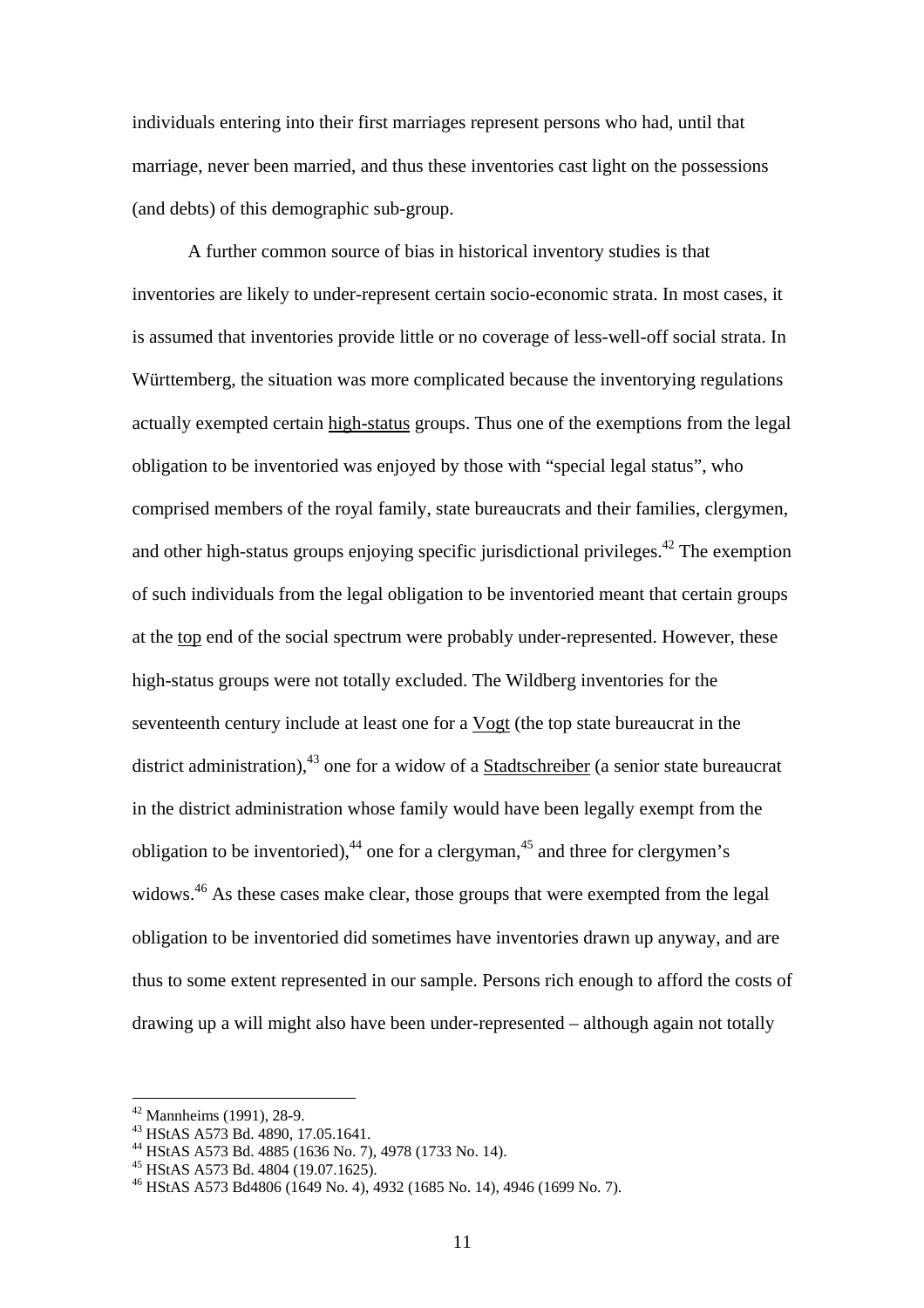excluded, since 23 of the surviving inventories for seventeenth-century Wildberg mention the existence of a will or attach a copy of it to the inventory.

Württemberg must also have been somewhat affected by the pressures causing inventories in most pre-modern European societies to under-represent lower-status groups, especially those with little property to leave to any heirs.<sup>47</sup> If an individual or couple had no property other than the clothes they stood up in, they were obviously less likely to be inventoried unless there was some dispute over the question of whether they were truly destitute. Moreover, the inventory-makers and the town or village clerk charged a fee for carrying out the inventorying, which a very poor person would have found it more difficult to pay, thereby creating an incentive for such propertiless individuals to avoid being inventoried and for busy officials to avoid inventorying them.

On the other hand, in Württemberg law there was no minimum wealth level below which one was exempted from the obligation to be inventoried, unlike in England where a probate inventory was not required if the deceased person left wealth worth less than £5 (excluding real estate, which English inventories did not record).<sup>48</sup> In the seventeenth century, £5 was equal to 34 Gulden in the currency of the Holy Roman Empire of the German Nation, although this must be regarded as a very rough approximation, given lack of information on purchasing power parity between England and Württemberg.<sup>49</sup> But it provides a rough dividing-line for investigating whether inventories in seventeenth-century Wildberg also included people with low levels of total wealth. The Wildberg inventories do cover people who would not have been inventoried in England: 23.8 percent of individuals and 2.1 percent of couples

 $47$  On this problem in early modern English inventory studies, see Overton et al. (2004), 29-30, 79, 188-9; Sneath (2009), ch. 7; Weatherill (1996), 3, 46, 172; Cressy (1980), 42, 139, 226-7.

<sup>48</sup> Erickson (1993), 33; Overton (1980), 209; Moore (1985), 18.

<sup>&</sup>lt;sup>49</sup> For the exchange rate between English pounds sterling and the Gulden (fl) used in German-speaking central Europe (albeit with somewhat varying values in different territories of the Empire), see http://www.pierre-marteau.com/currency/converter/rei-eng.html; in the seventeenth century, the exchange rate was approximately 6.67 fl = £1.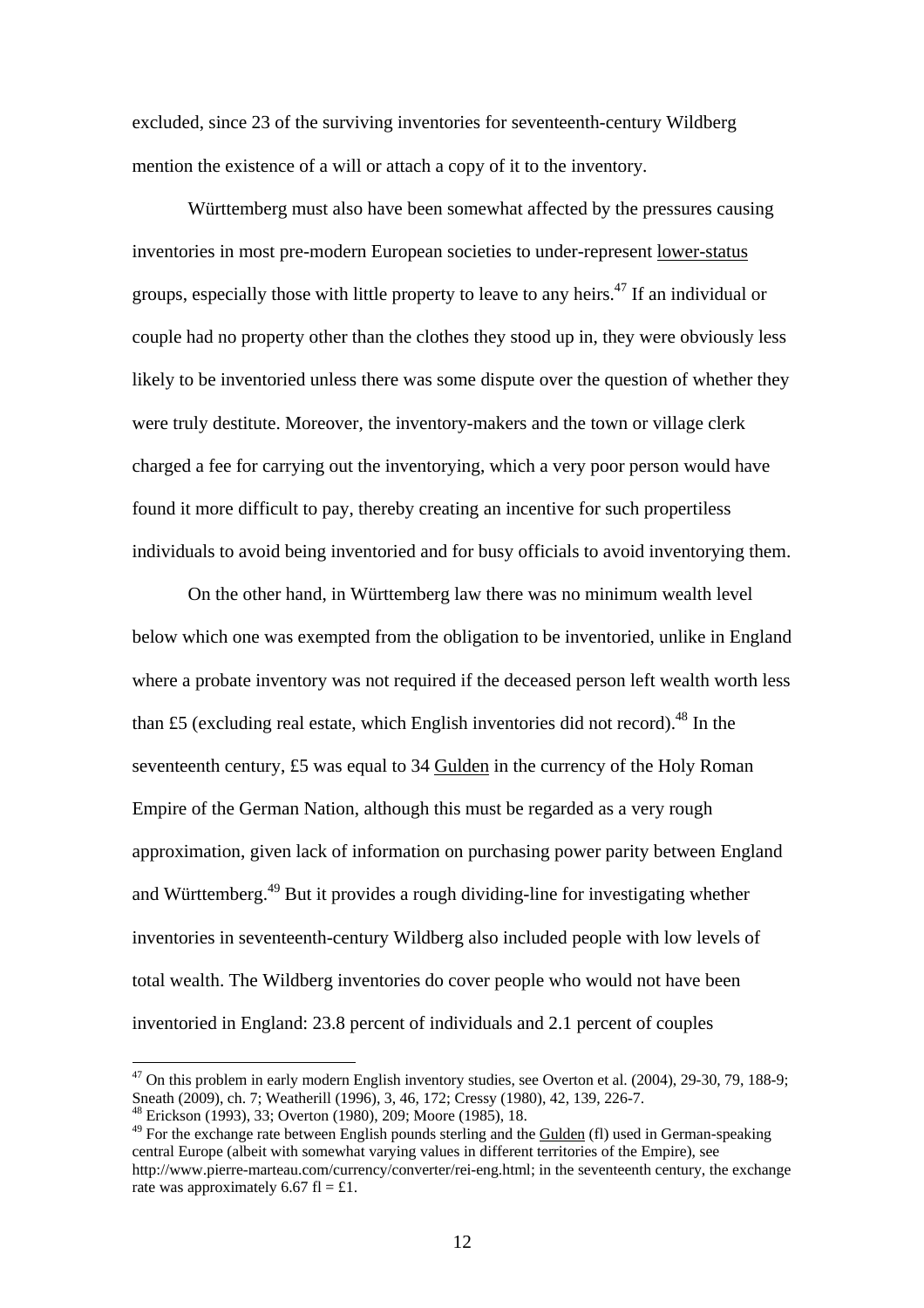inventoried at marriage lay below the 34 fl threshold, as did 8.3 percent of individuals and 3.7 percent of couples inventoried at death.<sup>50</sup> People at the bottom of the wealth distribution were not altogether missing from Württemberg inventories, therefore, although they were almost certainly under-represented, if only because they had few possessions worth recording.

Socio-economic coverage of Württemberg inventories was thus affected at the top of the spectrum by the legal exemption of high-status groups and those rich enough to pay for wills on the one hand and at the bottom by the weaker economic incentive for people with few possessions to be inventoried. Taken together, these factors are likely to have meant that the very top and the very bottom of the socio-economic spectrum was under-represented in the inventoried population. However, as we have seen, neither end of the socio-economic spectrum was missing altogether.

In considering the general question of the extent to which Württemberg inventories represented the underlying population, one further factor must be taken into account. Early modern Württemberg was a highly regulated state with numerous communal officials and paid state bureaucrats on the local level, giving rise to a relatively well-functioning local administration.<sup>51</sup> The fact that the legal obligation to be inventoried was devolved by the central state to communal officials made it much more probable that it would be implemented. For one thing, communal officials were aware of the marriages, deaths, and inheritance situations of their fellow-citizens and thus knew when an event had taken place that triggered the legal obligation to be inventoried. For another, the fact that the inventory-makers and the town or village clerk

 $50$  Calculations include only those inventories for Wildberg between 1602 and 1700 in which monetary values are recorded for all items. For comparability with English inventories, total wealth in these calculations is taken to exclude real estate (since this was not recorded in English inventories) and thus to consist of all moveable goods and financial assets (i.e. debts payable to the inventoried person). <sup>51</sup> On this communal and state administrative structure, see Ogilvie (1997), 42-72, 79-85; Ogilvie (1999).

For similar arguments for early modern Sweden, see Lindgren (2002), 818.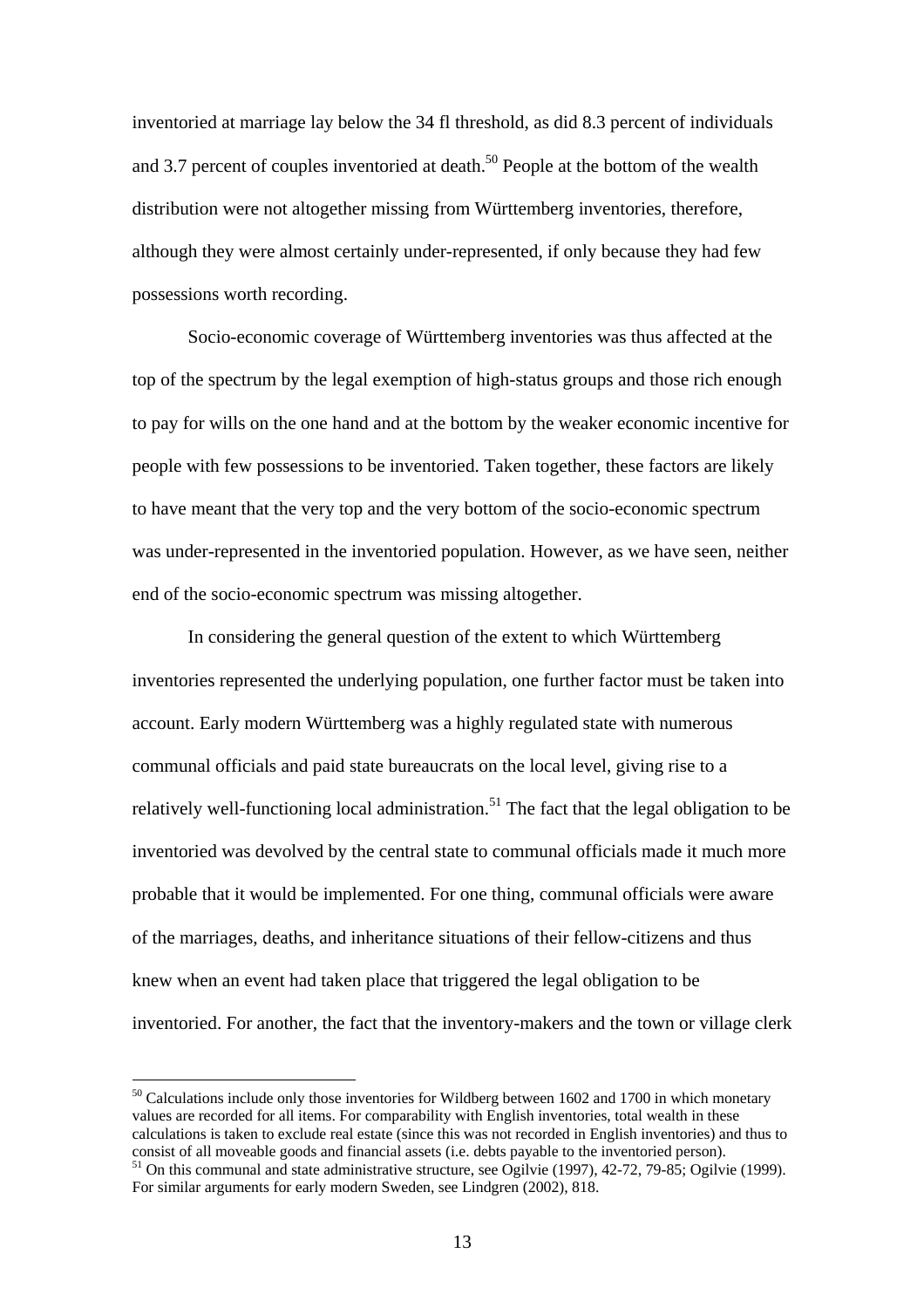were entitled to be paid a fee for drawing up each inventory created an incentive for them to insist that the legal obligation to be inventoried be complied with so that they would receive their perquisites. $52$ 

As in any document-based historical analysis, therefore, the administrative guidelines governing the writing of inventories in Württemberg probably did influence the composition of the sample of inventoried individuals and couples.<sup>53</sup> However, the degree of this distortion was limited by the fact that social coverage was extremely high. This emerges from micro-analyses in which those who were inventoried can be compared with the wider population of local inhabitants.

For the Württemberg village of Laichingen between 1766 and 1799, for instance, Medick found marriage inventories for over 94 percent of fully reconstituted families (and over 85 percent of partially reconstituted ones) in his family reconstitution. He found inventories at the death of the first spouse for c. 87 percent of couples in the reconstitution; and he found death inventories for c. 31 percent of widowers and c. 57 percent of widows in the reconstitution.<sup>54</sup>

 A similarly high coverage emerges from our own investigation of the representativeness of the inventories in seventeenth-century Wildberg. Our family reconstitution is not as complete for the seventeenth century as would ideally be desirable because the first Wildberg baptism register was destroyed by Swedish soldiers in 1645, and thus information on baptisms survives only from 1646 onwards. However, Wildberg possesses a series of 12 tax registers and tax lists covering the period 1599- 1705.<sup>55</sup> We explored the representativeness of the Wildberg marriage and death inventories for 1602-1700 by linking them with these tax registers, which recorded all

 $52$  According to Lindgren (2002), 816-17, a similar incentive existed in eighteenth- and nineteenth-century Sweden.

See the discussion in Lindgren (2002), 816-20.

<sup>54</sup> Medick (1996), 614-615.

<sup>55</sup> HStAS A573 Bü. 1055-1145 (Steuerregister); HStAS A573 Bü. 5415 (Vermögensverzeichnisse).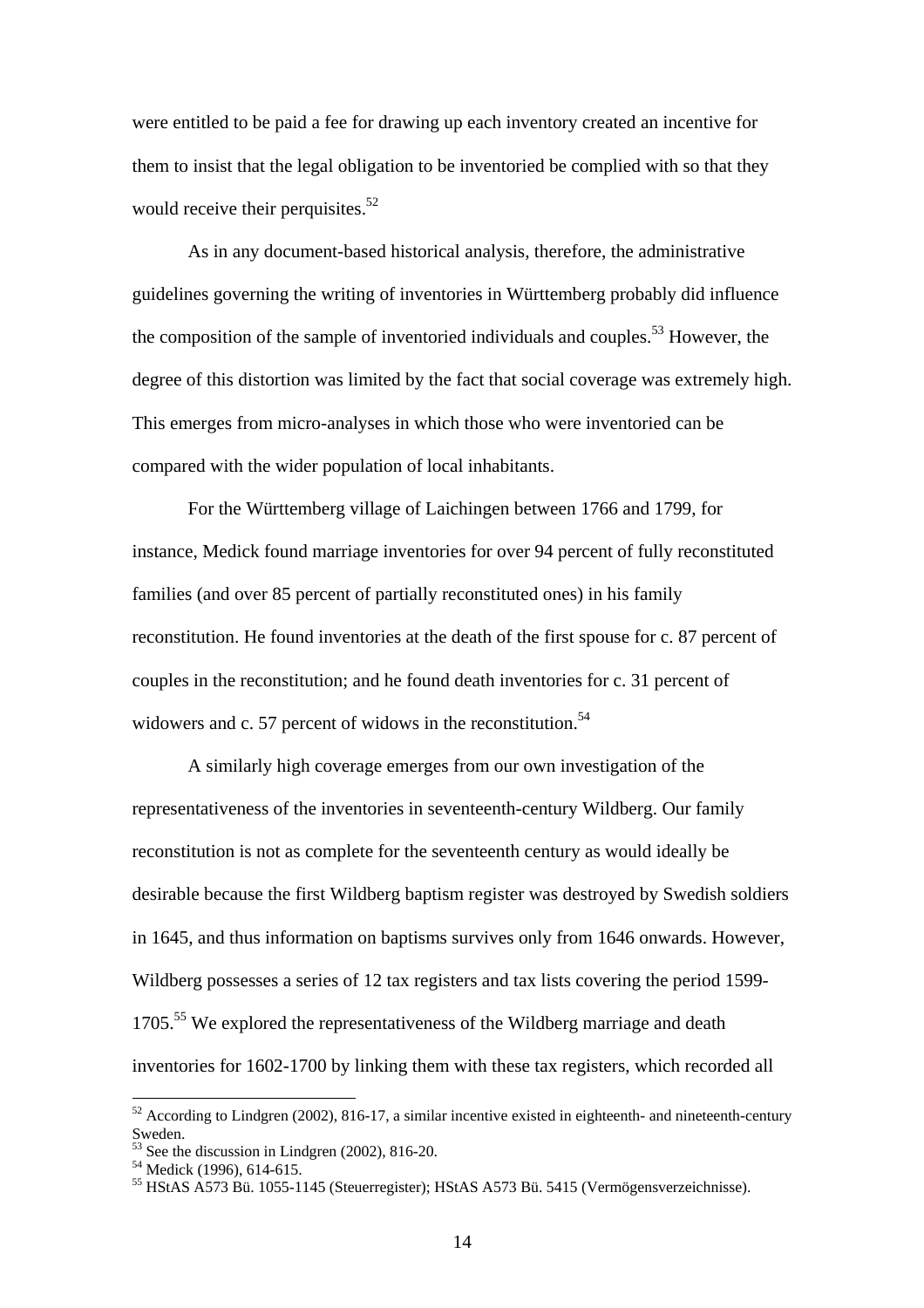autonomous economic units  $-$  i.e. those pursuing independent livelihoods  $-$  including women, solitaries, and persons with zero taxable assets (i.e. no real estate, and in many cases no craft or business since many tax registers also recorded those as taxable assets). $56$ 

As Figure 1 shows, even though the Wildberg death inventories survive only from 1602 and marriage inventories in Württemberg more widely (and thus also in Wildberg) start only in 1610, as early as 1614 over one-third of Wildberg's male taxpayers could be linked definitively with at least one inventory, rising over 40 percent by 1629, over 50 percent by 1639, over 67 percent by 1661, and over 80 percent by 1695. Even among female taxpayers, 23 percent could be linked with at least one inventory by 1614, rising to 44 percent by 1629, and over 75 percent by 1695. Although the taxable wealth of the inventoried taxpayers in Wildberg was on average higher than that of the non-inventoried ones, the difference was not always statistically significant, and there were individuals with zero taxable wealth among the inventoried taxpayers in every cross-section.

The socio-economic coverage provided by Württemberg inventories is high relative to other European inventory studies. In rural central Sweden, for instance, Lindgren found that for 1770 inventories survive for just 10 percent of adults who died, rising to 42-3 percent by 1800 and exceeding 50 percent only after about  $1830$ .<sup>57</sup>

Although the Württemberg inventories were neither universal nor perfectly representative, therefore, they covered a very substantial proportion of economic agents with the autonomy needed to take out loans, even among women and the propertiless, and in that respect surpass any other available data source on early modern rural portfolio composition.

<sup>&</sup>lt;sup>56</sup> This situation contrasts with early modern Dutch tax-registers, which excluded those without taxable assets: see McCants (2007), 3-4, 12.

<sup>57</sup> Lindgren (2002), 818-9.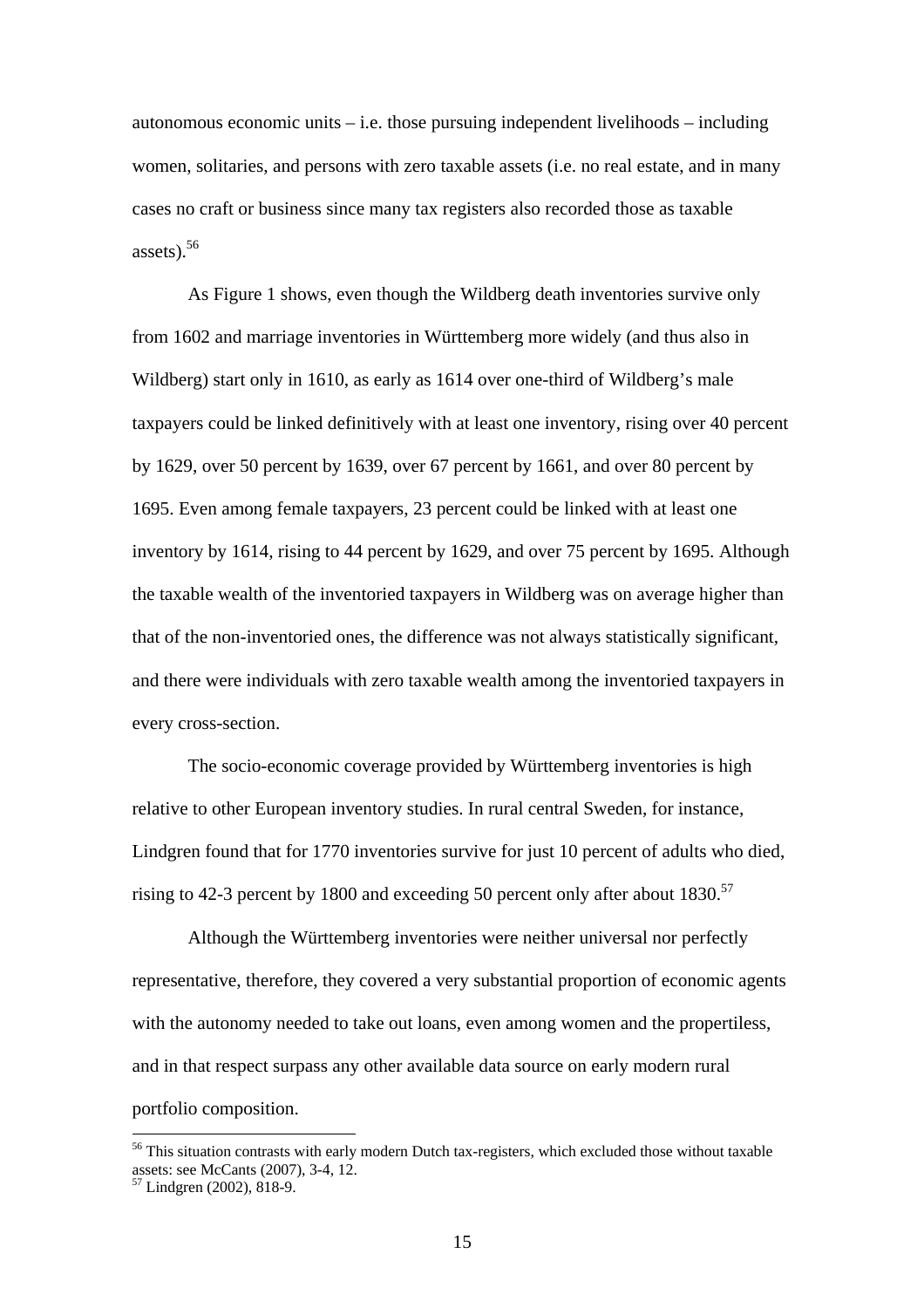#### 3. The Institutional Framework for Borrowing in Early Modern Württemberg

Borrowing and lending in any economy is inevitably influenced by the institutions of that society, and early modern Württemberg was no exception. The institutional framework of early modern Württemberg affected credit markets in four main ways: through providing administrative services to record and register debt agreements; through legal and administrative mechanisms for enforcing debt contracts; through requiring communal or state permission to be obtained before entering into particular types of debt; and through regulating the interest rates that could be legally charged for different types of debt or to different types of debtor.

A first set of institutional influences on borrowing consisted in the mechanisms available for formally recording and registering debt contracts. Württemberg was one of the "non-notarial" societies of the northern part of Europe, which are generally contrasted with "notarial" societies such as France, Italy and other parts of Mediterranean Europe.<sup>58</sup> Indeed, when foreign notaries began to operate in Württemberg in the 1790s the government passed legislation restricting their activities.59 Instead, the Württemberg government required debt documentation to be written up by official clerks, either the Gerichtschreiber (court clerk) of the local communal court or the Amtschreiber (district clerk) of the district administration, in accordance with a particular schedule of fees.<sup>60</sup> In addition, all private "Passiva", including but not limited to formal bonds, were supposed to be recorded in the marriage or death inventory of the debtor – the very documents on which we base the analysis in

<sup>58</sup> Ogilvie (2011), 293-6.

<sup>59</sup> Reyscher (1828ff), 6:705-6, #449 (2.12.1795).

<sup>60</sup> Riecke (1842), 29-30, § 156-7.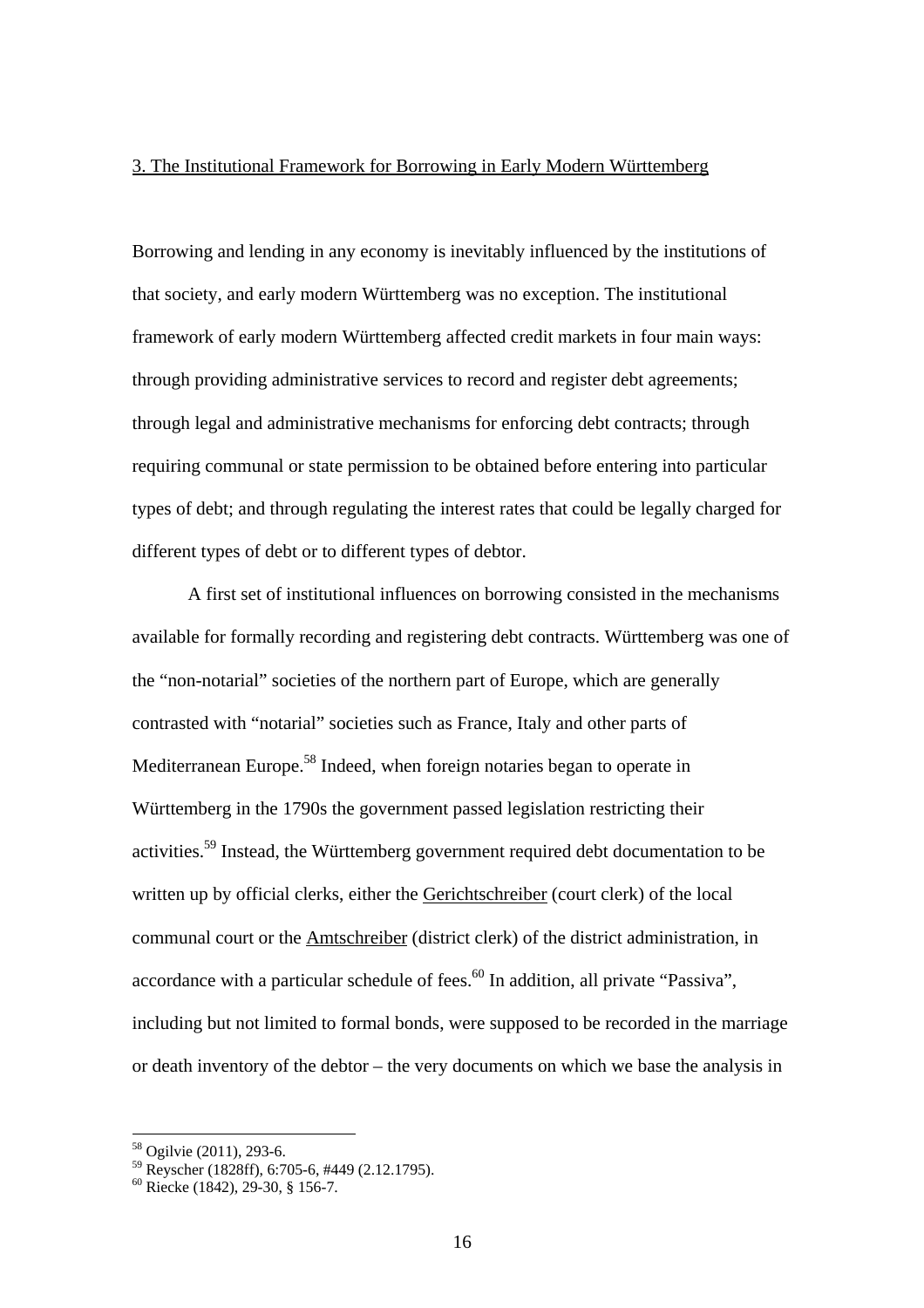this paper.<sup>61</sup> In principle, recording all debts in death inventories was supposed to enable all creditors to be paid off before the inheritance was distributed, although in practice this did not happen: instead, debts were inherited along with assets. $62$ 

A second set of institutional influences on borrowing in early modern Württemberg consisted in the mechanisms available for enforcing contracts between creditors and debtors. Legislation issued by the dukes of Württemberg as the territorial princes provided a thoroughgoing framework for contract enforcement within and between local communities, across administrative districts, and even beyond the national borders.<sup>63</sup> The first judicial instance at which defaulting debtors could be pursued was the local communal court (Dorfgericht, Stadtgericht), at which the dense "social capital" of information transmission inside the closely knit Württemberg communities was mobilized against defaulters.<sup>64</sup> The next level of jurisdiction was the district court (Amtsgericht), convened in the district capital (Amtstadt), manned by town council members, and chaired by the princely district governor (Amtmann). The district governor also pursued debtors administratively, by writing to governors of other districts and even beyond the frontiers of Württemberg.<sup>65</sup> Borrowers who failed to repay their debts were inflicted with a variety of penalties in the communal and state courts – loss of collateral (where this had been provided), fining , imprisonment, garnishment of inheritance, confiscation of funds from personal pledges or family members, and even being declared "Mundtot" (deprived of the legal right to conduct one's economic affairs).66

<sup>&</sup>lt;sup>61</sup> See, for instance, Reyscher (1828ff), 6:202, #222 (25.11.1698).<br><sup>62</sup> A practice criticized but acknowledged to be common practice e.g. in Reyscher (1828ff), 6:233-4, #234  $(25.11.1709)$ ; 6:278-9, #253 (27.2.1717).

<sup>63</sup> Riecke (1842), 126-32, §LXXV; Reyscher (1828ff), 6:281-2, #254 (8.9.1717).

 $64$  Sabean (1990), e.g. 425; Ogilvie (1997), ch. 3.

<sup>65</sup> Reyscher (1828ff), 6:281-2, #254 (8.9.1717); Sabean (1990), 425; Ogilvie (1997), 68.

<sup>&</sup>lt;sup>66</sup> For an example of a number of these penalties being imposed on a defaulting debtor from Wildberg in 1565, see Fritz (1911), 133-4. On the threat of being declared "Mundtot" for prodigal behaviour, as laid out in the 1621 Württemberg national law-code, see Reyscher (1828ff), 12:742-5, #214 (11.11.1621)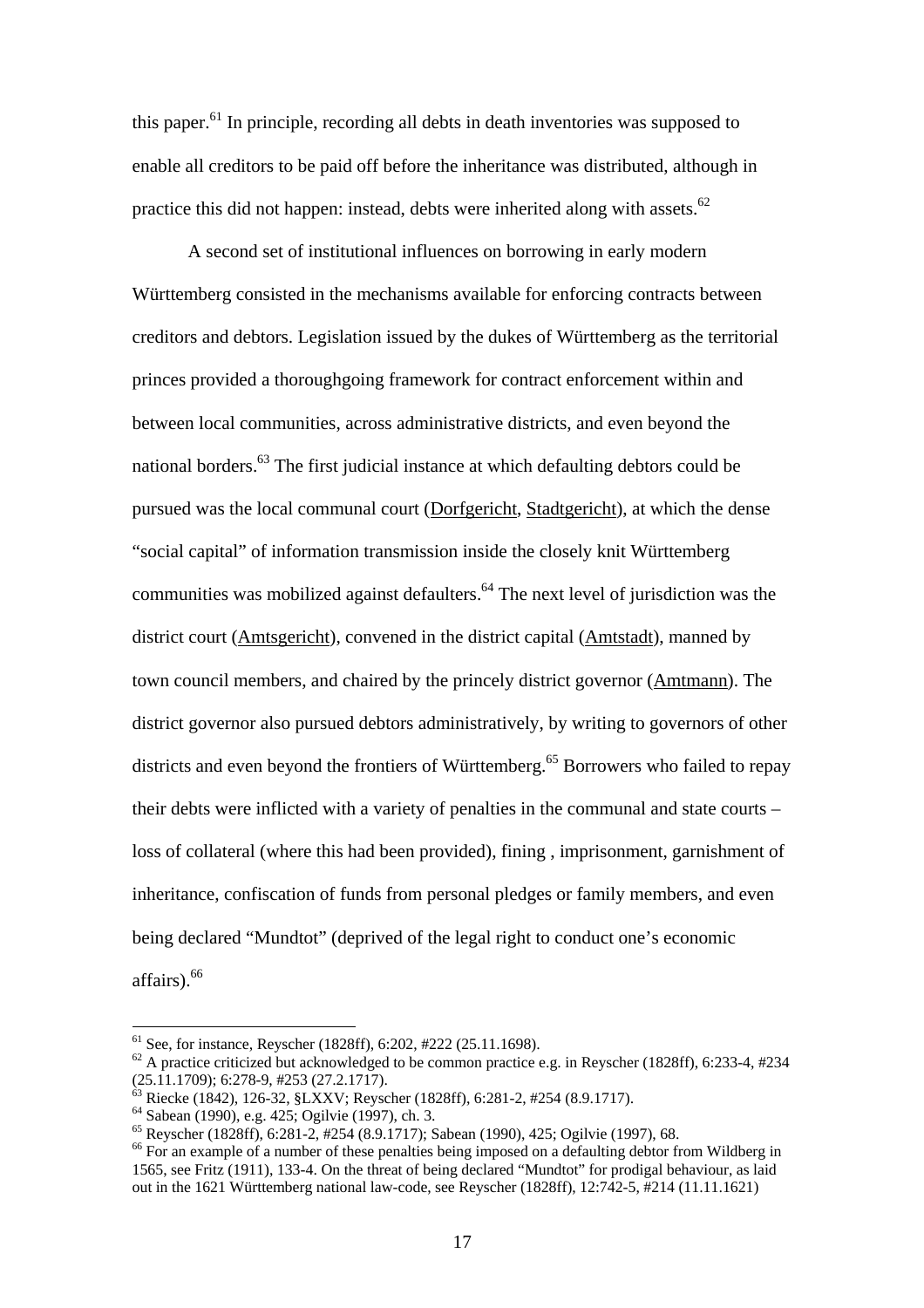A third set of institutional arrangements governed whether one was allowed to incur a formal debt. The Württemberg state required ordinary people to obtain communal or government permission for most formal acts of borrowing. According to the 1621 Landesordnung (national ordinance), no-one was to borrow money unless the debt was approved by his village or town council, as well as the district-level state bureaucrats.67 Communal officials and district bureaucrats were legally obliged to monitor the householding behaviour of persons who consumed or borrowed excessively, and to control their conduct with a variety of penalties culminating in declaring them "Mundtot".<sup>68</sup> Local studies of early modern Württemberg communities document how the powerful Württemberg community courts in practice exercised the right to veto ratification for any loan secured by real property.<sup>69</sup>

The obligation to obtain communal or (for large loans) princely permission became more stringent as debts became more formal and documented, e.g. once they took the form of bonds or other more sophisticated debt instruments such as letters of exchange. Thus according to the 1536 Württemberg Landesordnung (national ordinance), no-one was to lend money on a bond without special princely permission, although if the principal did not exceed 20 fl the decision about whether to grant permission lay with the district bureaucrats and the local communal court; if the sum exceeded 20 fl, however, the borrower had to petition the prince in writing and the petition had to be signed by the district governor and the communal court with an accompanying report.<sup>70</sup> The 1621 Landesordnung stated explicitly that no-one was to lend money to any Württemberg subject on a bond without the special permission of the

 <sup>§</sup>XLVI. For more detail on the array of different methods of ensuring repayment of debts in late medieval and early modern Württemberg, see Boelcke (1964).<br><sup>67</sup> Reyscher (1828ff), 12:742-5, #214 (11.11.1621) §XIV.

<sup>68</sup> Reyscher (1828ff), 12:742-5, #214 (11.11.1621) §XLVI.

<sup>69</sup> Sabean (1990), 425; Ogilvie (1997), 68.

<sup>70</sup> Reyscher (1828ff), 12:116-17, #21 (1.6.1536).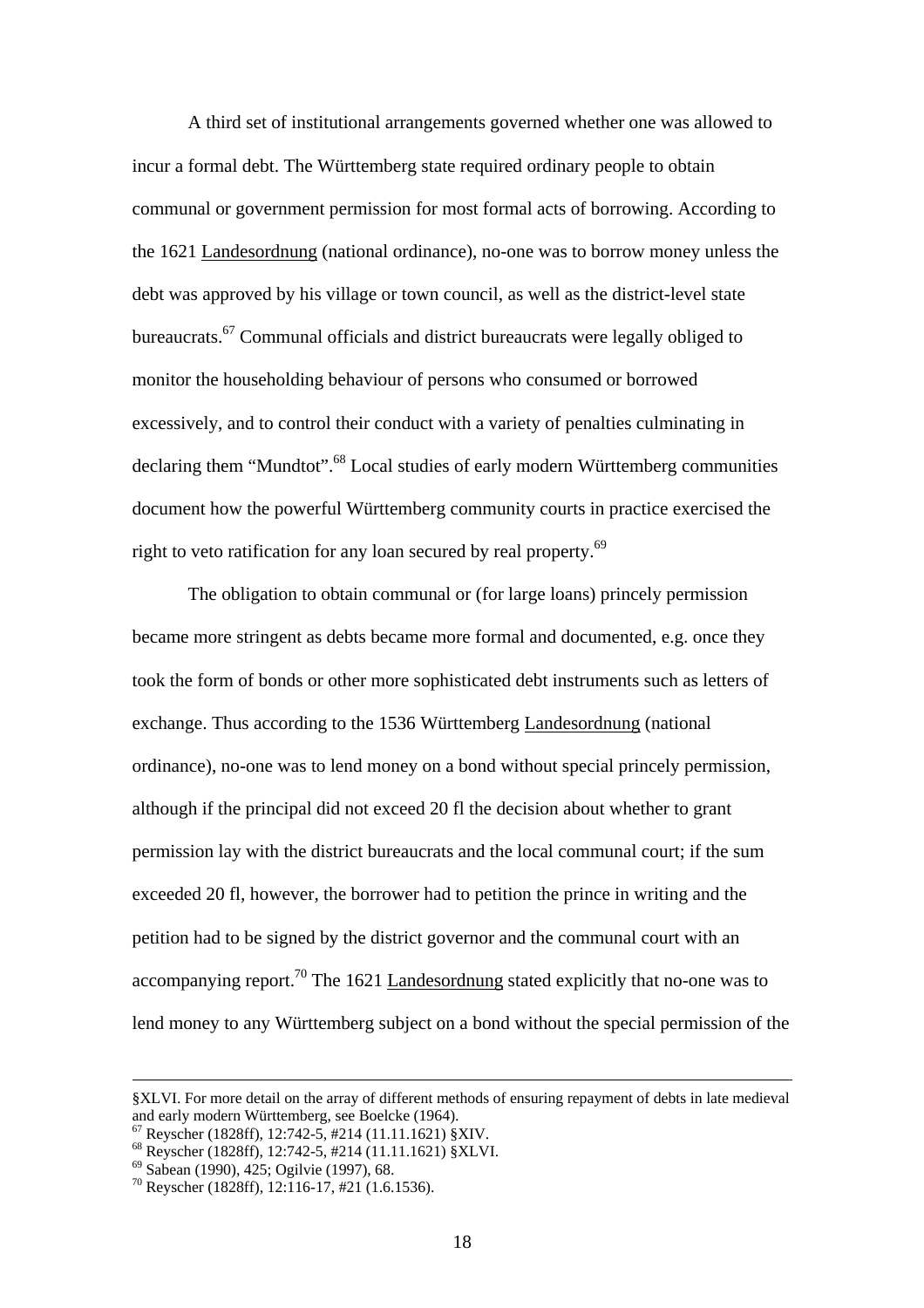prince, the district officials, and the community court.<sup>71</sup> By 1781, the boundary between small and large loans had moved upwards but the basic requirement had not changed: anyone borrowing on a bond was required to get permission from his commune for loans up to 100 fl and from the princely government for sums above that amount.<sup>72</sup> According to a law of 1759, more sophisticated debt instruments, such as letters of exchange (Wechselbriefe), were reserved for merchants and courtiers, with ordinary people being required to apply for a government permit, which was costly and could be refused.<sup>73</sup> The pecuniary and transaction costs of obtaining permits to borrow using such instruments inevitably created incentives to engage in less formal types of borrowing.

The fourth main way in which Württemberg institutions influenced borrowing was by legislating against "usury", which principally consisted of prohibiting lending at what were defined as excessively high interest rates as well as outlawing various lending practices in which repayment conditions were stipulated in such a way as to circumvent the legal interest-rate ceiling, e.g. agreements involving repaying debts in the form of grain, cattle, wine, or the usufruct on land.<sup>74</sup> The result was that until the nineteenth century an interest-rate ceiling of 5 percent per annum applied to the vast majority of ordinary loans taken out by ordinary citizens in Württemberg.75 Local compliance was monitored by the community courts, which were required to withhold ratification<sup>76</sup> and deny enforcement<sup>77</sup> if loans involved explicit or implicit interest payments above 5 percent. Studies of Württemberg credit markets based on both

<sup>71</sup> Reyscher (1828ff), 12:742, #214 (11.11.1621).

 $72$  See Reyscher (1828ff), 6:629, #422 (14.04.1781).

<sup>&</sup>lt;sup>73</sup> Reyscher (1828ff), 6:534-9, #397 (24.03.1759).<br><sup>74</sup> See, for instance, Reyscher (1828ff), 12:97-8, #21 (1.6.1536); 12:798-800, #214 (11.11.1621).

<sup>&</sup>lt;sup>75</sup> Riecke (1842), 149, 169; Reyscher (1828ff), 6:177-183, #212 (5.12.1692), 12:202-05, #49 (2.1.1552); Wächter (1839), 495-510, 1008-1011.

<sup>76</sup> Sabean (1990), 425; Ogilvie (1997), 68.

 $^{77}$  For an example from Wildberg in 1623, see Ogilvie (2003), 241-2.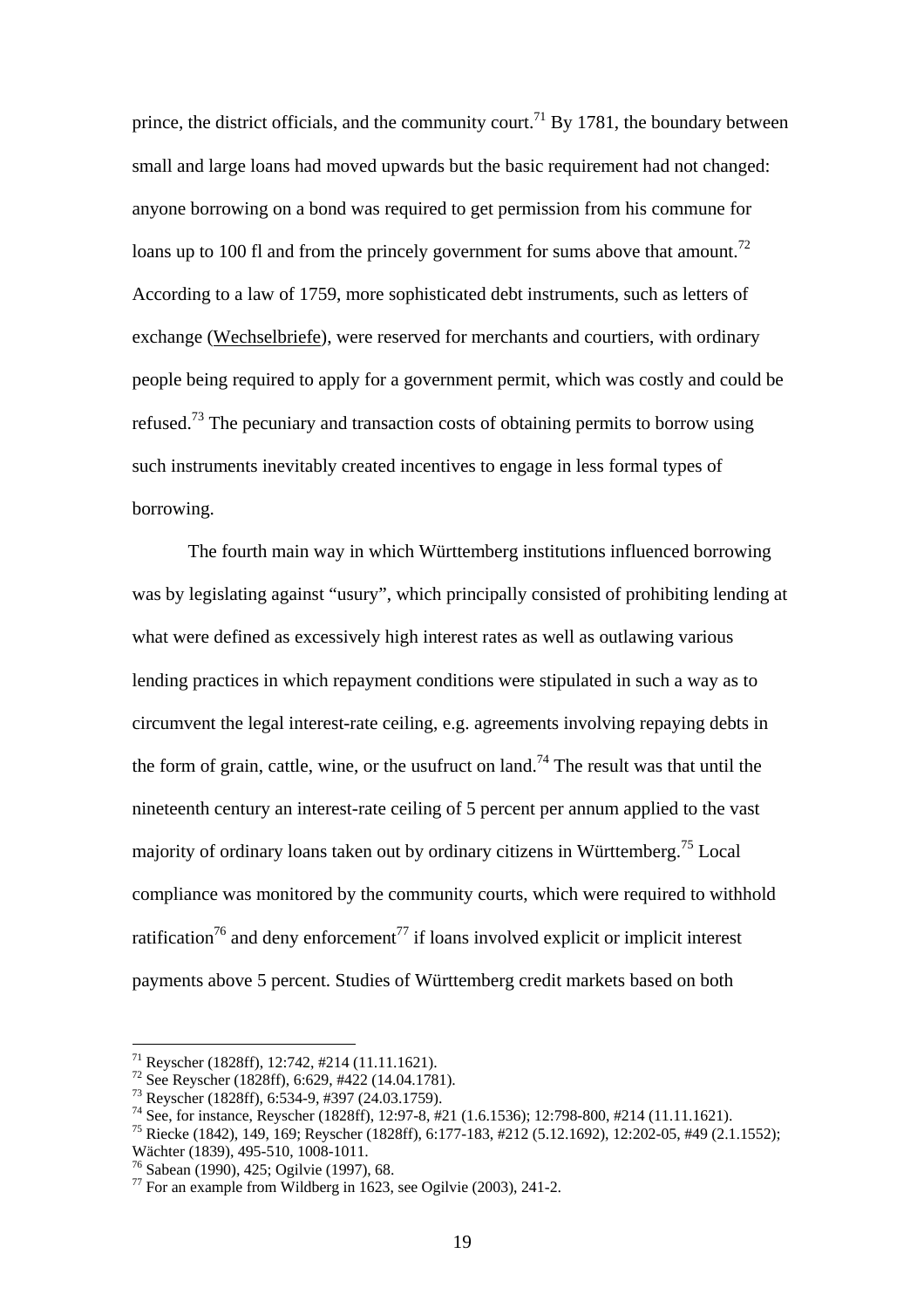inventories and mortgage books from the sixteenth through to the mid-nineteenth century find thoroughgoing compliance with this 5 percent ceiling.<sup>78</sup>

This 5 percent rate ceiling clearly created excess demand for loans, as shown by borrowers' eagerness to borrow at higher rates in the black market. Furthermore, rate ceilings (and actual interest-rates paid) were higher in early modern England.<sup>79</sup> Flanders, $80$  and the Netherlands. $81$  The few economic agents in early modern Württemberg who were legally exempted from the 5 percent ceiling were willing to pay 12.5 percent (permitted on grain or wine loans) or even higher rates (e.g. debts incurred by merchants or the prince).<sup>82</sup> Others were willing to skirt the boundaries of legality by taking out "usurious" loans at implicit interest rates of 25 percent (according to disapproving reports in  $1621$ <sup>83</sup> or 15-50 percent (according to similar reports in  $1692$ ),  $84$  often in the form of contracts involving repayment in kind. As Lipp has pointed out, interest-rate ceilings in early modern Germany meant that high-risk borrowers were either excluded from credit altogether, or could only obtain loans in the informal sector at rates over the legal limit, and without the benefits of legal protection.<sup>85</sup>

### 4. The Prevalence of Borrowing

What shape did the borrowing behaviour of ordinary Württemberg inhabitants take within this framework? A first way in which we can use the Wildberg inventories to

<sup>78</sup> Maisch (1992), 180, 202; Mauch (2009), 30-1, 91 (Anlage 2). No debt recorded in seventeenth-century Wildberg inventories paid above 5 percent. Cf. Lindgren (2002), 811, where in pre-1864 Sweden "informal" lenders were allowed to charge above the legal ceiling of 6 percent.

<sup>79</sup> Spufford (2000), 220-1; Sneath (2009), 154.

<sup>&</sup>lt;sup>80</sup> Lambrecht (2009), 83-5.

<sup>81</sup> Gelderblom/Jonker (2011), 6-7, 16; Zuijderduijn (2009), 151-3; Lambrecht (2009), 83-5.

<sup>82</sup> Wächter (1839), 495-510, 1008-1011.

<sup>83</sup> Reyscher (1828ff), 12:799-800 (11.11.1621), § LVI.

<sup>84</sup> Reyscher (1828ff), 6:177-183, #212 (5.12.1692), § XIX, XXII.

 $85$  Lipp (2007), 32; see also Guinnane (2001), 368 with n. 6.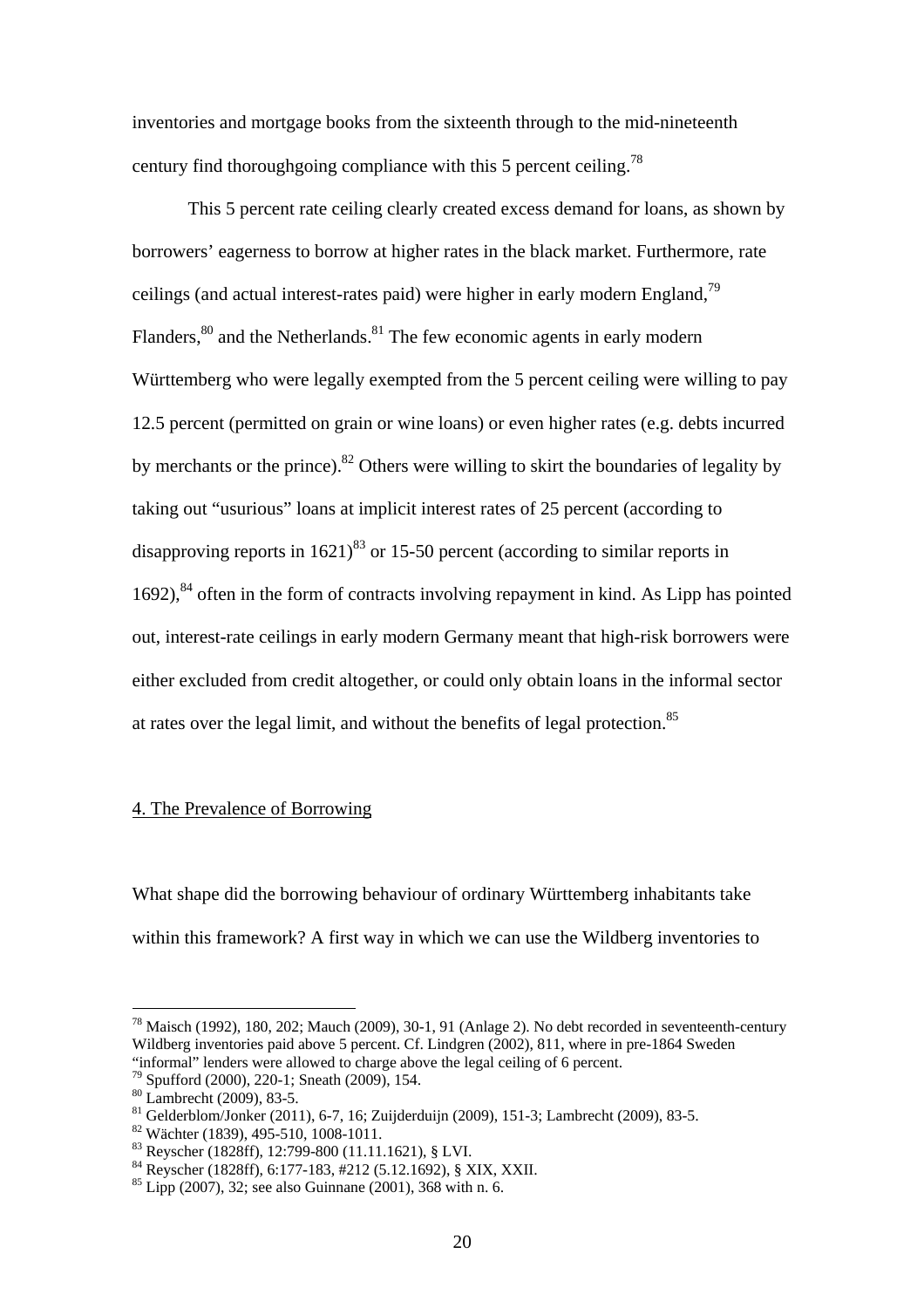answer this question is to find out how prevalent borrowing actually was in this central European rural population.

At marriage, as Table 2 shows, just over one-quarter of inventoried individuals in seventeenth-century Wildberg had debts and just under one-third had financial assets. A non-trivial proportion (about one-sixth) were both debtors and creditors, a pattern observed in other early modern economies.<sup>86</sup> Debts were owed by Wildberg individuals of both sexes and all marital statuses, but were significantly more common among men than women and among the widowed than the unmarried.<sup>87</sup> Asset ownership also varied by sex, with slightly but significantly more women holding liquid assets such as cash, ornaments, and animals while slightly but significantly more men held illiquid ones such as real estate (which was readily sold but had higher transaction costs).<sup>88</sup> Prior marital status was associated with differences in assets, with significantly more widowed than single people of both sexes holding financial assets, silver, real estate, and animals at marriage, but significantly fewer holding cash.

At death, Wildberg individuals were even more heavily involved in borrowing and lending than at marriage. Table 3 shows that 85-90 percent had debts, 80 percent had financial assets, and 70 percent had both – figures resembling those from post mortem inventories in other early modern European rural economies.<sup>89</sup> In Wildberg, the pronounced gender differences in marriage inventories were largely lacking in death inventories, with no significant differences between the sexes in holdings of debts, financial assets, cash, silver, real estate, ornaments, or animals. We cannot make definitive statements about the effect of marital status on borrowing at death because

<sup>86</sup> E.g. Schuster (2008), 44.

 $87$  Throughout this paper, "significant" means the null hypothesis is rejected at or above the 0.05 level; "borderline significance" means it is rejected at the 0.10 level but not the 0.05 level; "not significant" means the hypothesis cannot be rejected even at the 0.10 level.<br><sup>88</sup> Sabean (1990), 355-70.

<sup>89</sup> E.g. Béaur (2009), 153-4; Matthews (2009), 258-9.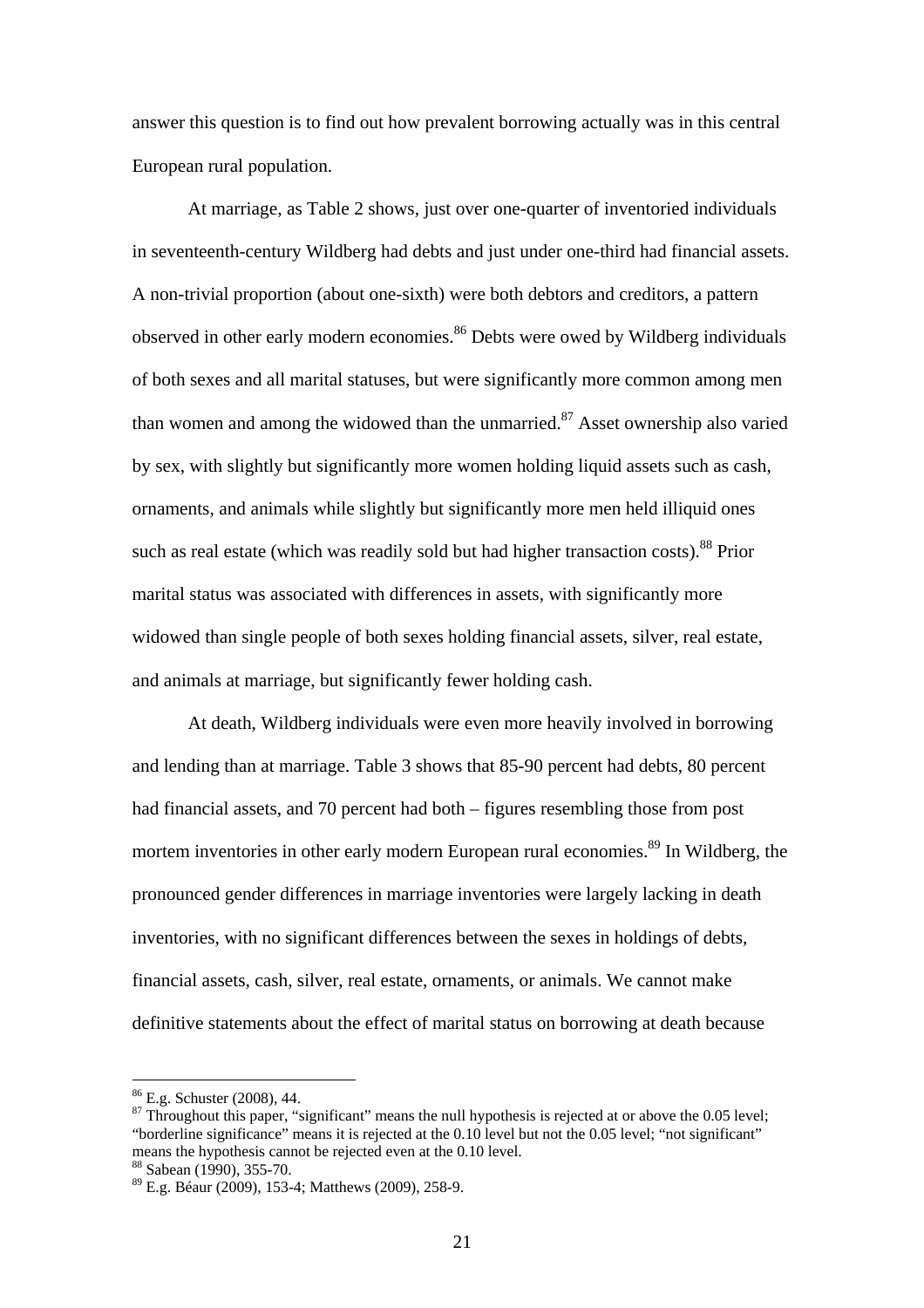inventories were drawn up only for a handful of never-married individuals. However, all six never-married individuals with surviving inventories for seventeenth-century Wildberg had undertaken some borrowing.

 Finally, borrowing was also widespread among Wildberg couples, as Table 4 shows. At marriage, just under one-half of seventeenth-century Wildberg couples had debts, exactly half had financial assets, and about one-third had both – proportions similar to those found in nineteenth-century German rural economies.<sup>90</sup> By the time one spouse died, over nine-tenths of couples had debts, over three-quarters had financial assets, and about three-quarters had both. Between marriage and death, couples' asset portfolios also changed, with significantly fewer couples holding liquid assets such as cash and jewellery and significantly more holding illiquid ones such as real estate and financial claims.

 Borrowing also extended across the economic spectrum, as Table 5 shows, with at least some members of every wealth stratum owing debts. However, less than 1 percent of individuals or couples had debts exceeding total assets. Indeed, few violated the contemporary rule of thumb that one should not take on debts exceeding three-fifths of the value of the collateral one could provide<sup>91</sup> – just 2.1 percent of individuals and less than 3.6 percent of couples. This is consistent with Ineichen's finding that debt payments in the seventeenth-century Swiss village of Ebikon averaged only 61 percent of a farm's net yield,  $92$  and Fertig's finding that debts in nineteenth-century Westphalian village inventories rarely exceeded 70 percent of the value of land and buildings.  $93$ 

 In seventeenth-century Wildberg, both the prevalence of borrowing and the share of assets it accounted for was significantly lower among the poor than the rich –

 $90$  E.g. Laufer (2007), 105.

 $91$  Boelcke (1991), 212.

 $92$  Ineichen (1992), 76-7.

<sup>&</sup>lt;sup>93</sup> Fertig (2009), 174.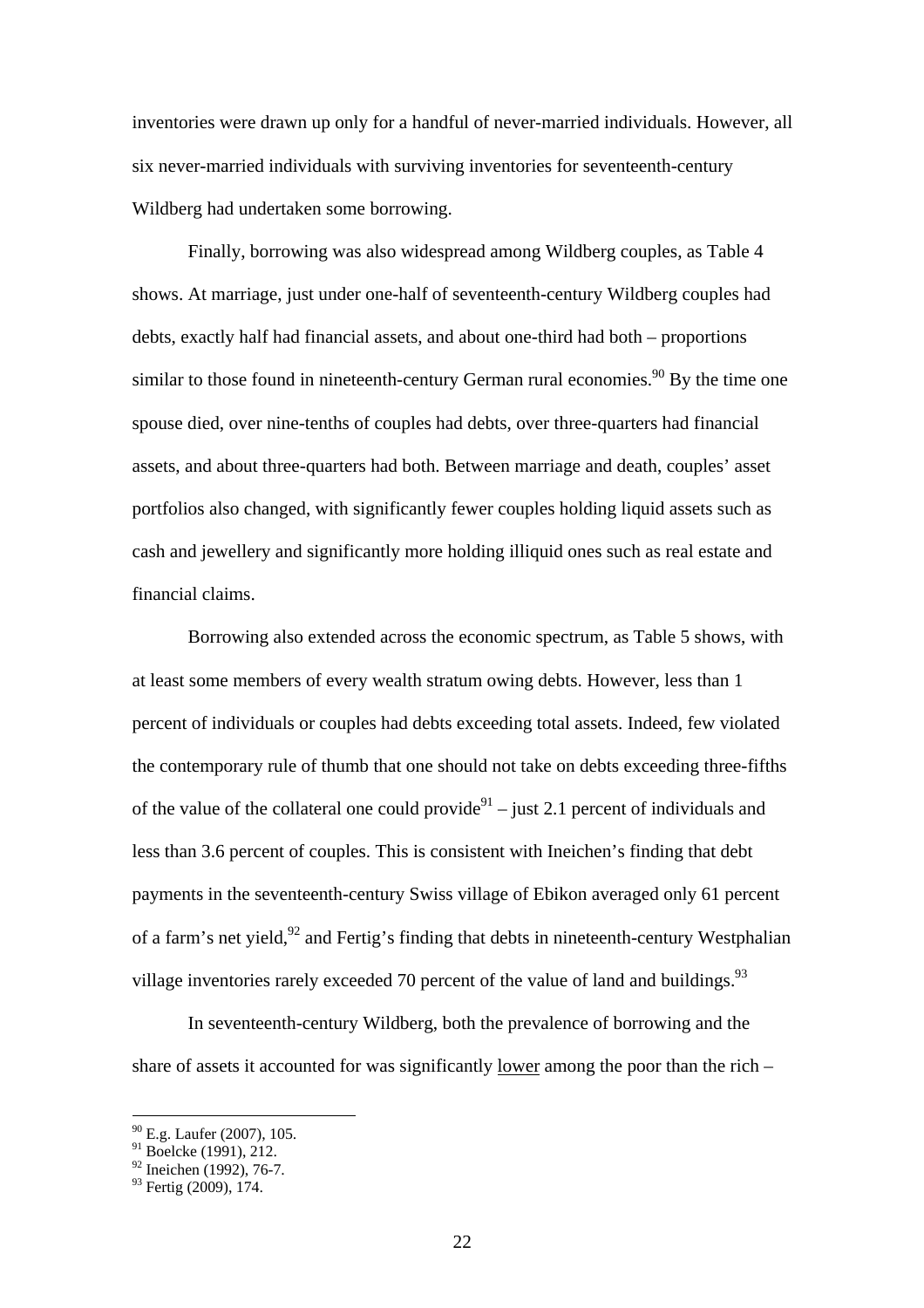counter to assumptions of early modern elites and some modern historians that premodern rural people borrowed only as a last resort when they faced economic crisis or destitution.<sup>94</sup> Among seventeenth-century Wildberg individuals, as Table 5 shows, less than 12 percent of those with under 100 fl total assets had debts, compared to 47 percent of those with over 100 fl. Among couples, the corresponding figures were 27 percent and 62 percent.

The degree of borrowing also varied significantly and positively with wealth. Thus only about 7 percent of individuals with wealth under 100 fl had debts worth over 10 percent of their wealth, compared to over 29 percent of individuals with wealth over 100 fl; the corresponding figures for couples were 19 percent and 36 percent. This pattern was not unique to seventeenth-century Wildberg: higher borrowing among richer strata also emerges for villages in early modern Swabia<sup>95</sup> and Switzerland.<sup>96</sup> There are two possible explanations for this: one is that borrowing required collateral, which was disproportionately available to the rich; the second is that poor people did borrow but sold off assets to repay debts, creating a large group of people with no assets and no debts. The first explanation is the more persuasive. For one thing, even if poor people did borrow and then repay by selling assets, it is the nature of cross-sectional sources such as inventories that we should observe some such persons in the period between borrowing and repaying; we observe few of them. Second, as we shall see in the next section, higher borrowing was associated not merely with higher total wealth but with ownership of specific asset categories that were durable and thus more susceptible to being used as collateral.

<sup>&</sup>lt;sup>94</sup> See the literature in Boelcke (1964), 324-35; Blömer (1990), 2-43; Boelcke (1991), 195, 198, 200, 202, 207-11; Blessing (1997), 879.

<sup>&</sup>lt;sup>95</sup> Sczesny (2002), 303.

<sup>96</sup> Pfister (1994), 1345 n. 22.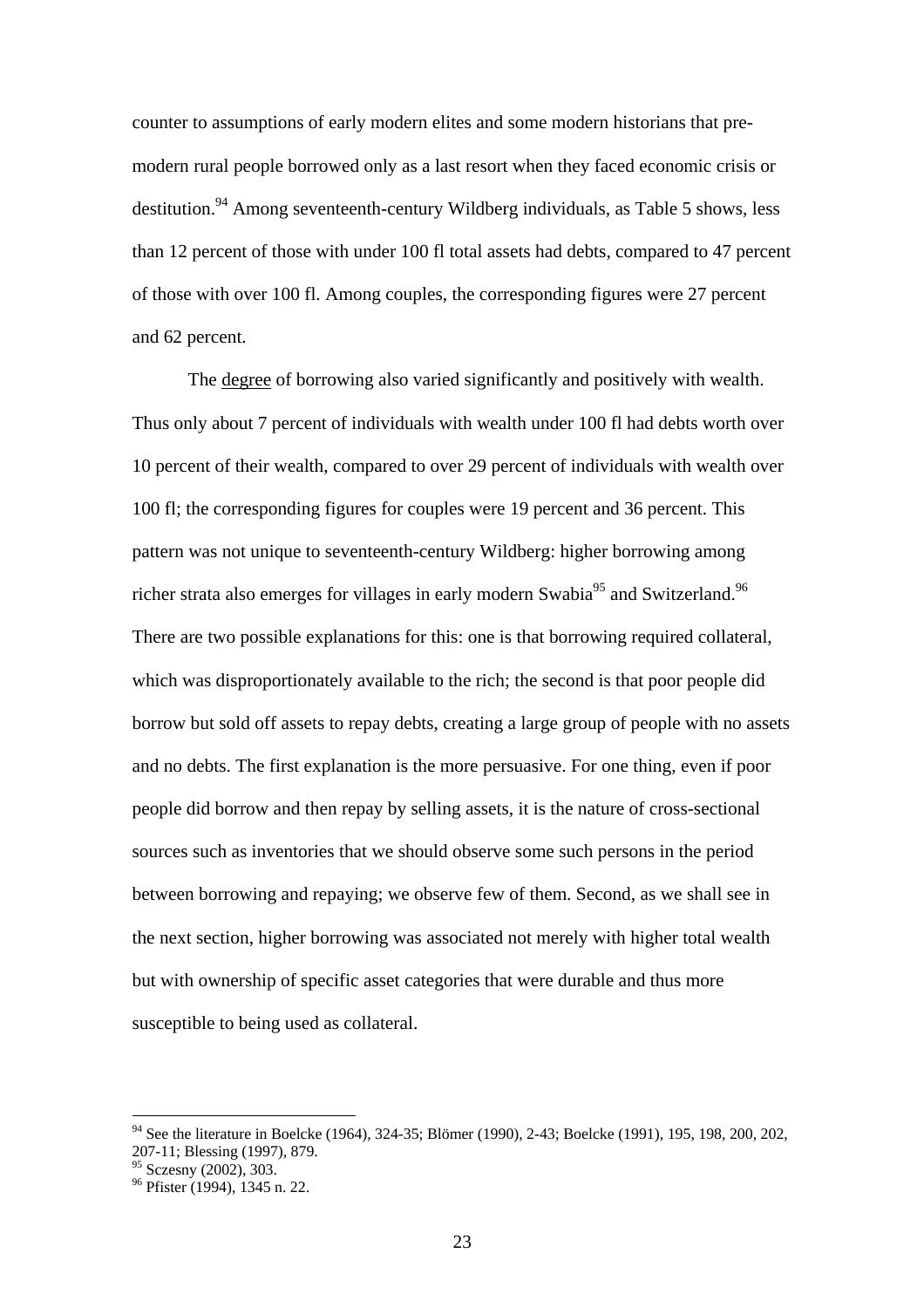Such findings already cast doubt on the idea that "over-indebtedness" was widespread among an ignorant, uncommercialized, and irrational rural population that did not know how to calibrate its borrowing to its economic means. Further doubts are raised by Table 6, which compares borrowing to ownership of real estate and moveable goods. Fewer than 10 percent of individuals and fewer than 14 percent of couples had debts exceeding the value of their real estate – and, as we saw in Tables 2-4, real estate, though important, was not the only store of value in Wildberg. "Excessive" borrowing thus appears to have been lower in this early modern German locality than in rural England at the same period: whereas in Wildberg 6.6 percent of individuals and 7.2 percent of couples had debts worth more than the value of their moveable goods (including financial assets), the corresponding figure for early modern Yorkshire was significantly higher, at 15.7 percent.<sup>97</sup> The credit market in seventeenth-century Württemberg was thus accessible to those without real estate, and even to those without any assets at all, but persons whose debts exceeded their total assets were rare and unfortunate cases. The evidence for seventeenth-century Wildberg provides no support for the view that over-indebtedness was widespread, that rural people were unable to adjust their debts to their economic capacities, or that borrowing was a negative economic indicator.98

#### 5. What Factors Were Associated with Borrowing?

Borrowing was not rare in this less-developed economy. As Tables 2-6 show, it was undertaken by women and men; the unmarried, the married and the widowed; those entering marriage, those losing a spouse and those leaving life; those with no assets and

 $97$  Sneath (2009), 165-6 (Table 31).

<sup>98</sup> For comparable findings from other Württemberg localities, see Boelcke (1964), 346; Maisch (1992), 181.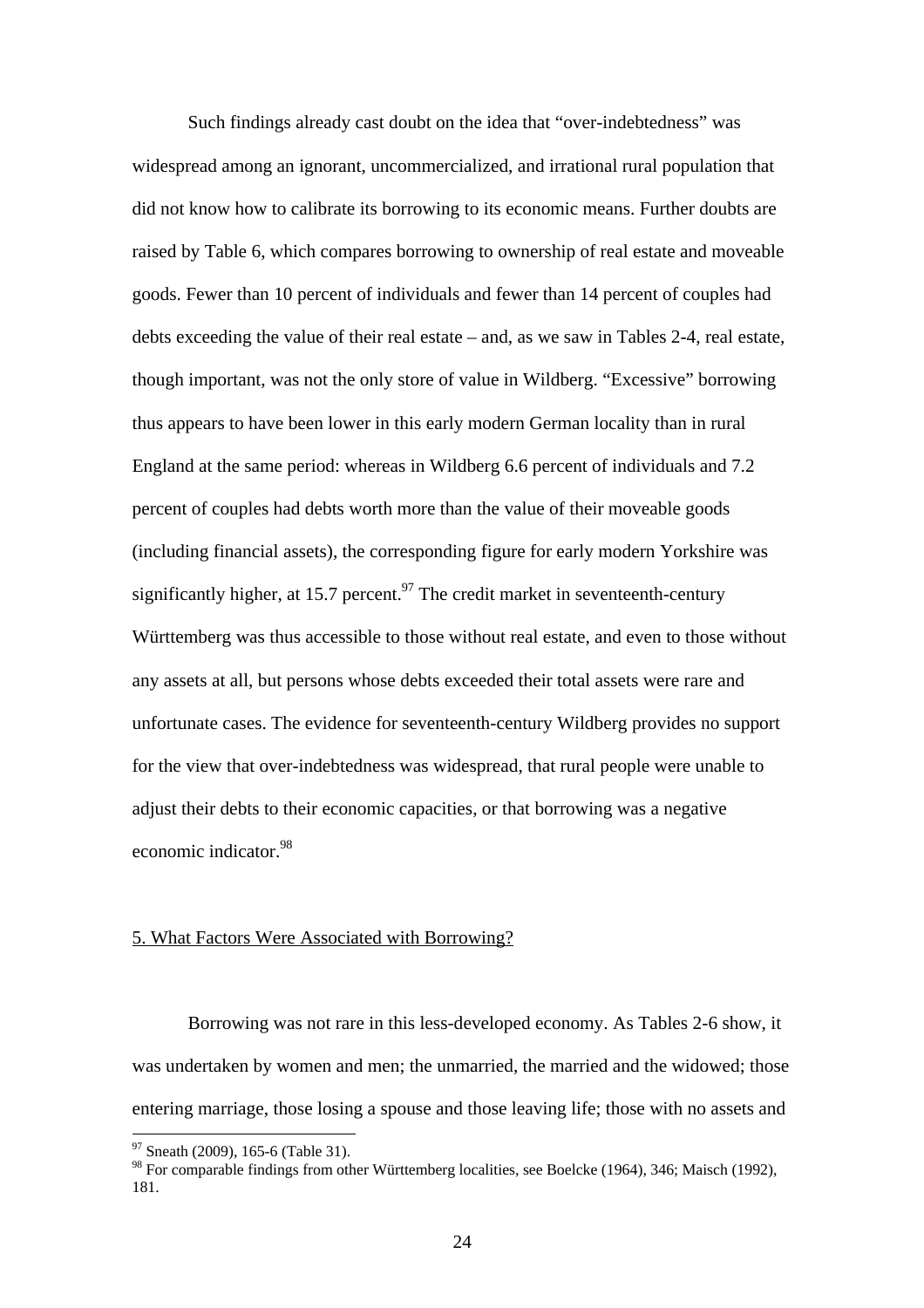those with many. Furthermore, the total value of borrowing was non-trivial relative to inventoried assets: in the 1,182 inventories for individuals in seventeenth-century Wildberg recording monetary values for all items, the value of debts amounted to 11.5 percent of the value of total possessions; in the 638 inventories for couples, debts amounted to 13.4 of the value of total possessions. The average size of a single debt in an individual inventory was 13.6 inflation-adjusted Gulden (fl), in a couple inventory 14.3 fl; this was nearly two times the annual cash wage of an average male servant in seventeenth-century Wildberg and over four times that of a female servant.<sup>99</sup> This already casts doubt on any simple view that the pre-modern central European rural economy was financially inactive.

But what variables were associated with higher or lower borrowing? Tables 2-6 suggest that borrowing might have varied with sex, marital status, stage of life, and ownership of assets. But cross-tabulations can only suggest hypotheses; to test them and control for underlying variables, we need multivariate approaches.

We do not know all possible influences on borrowing, and even the extraordinarily detailed Württemberg inventories do not contain data on all the factors that might have affected people's decision to borrow. However, a large majority of the inventories for seventeenth-century Wildberg contain information about the value of borrowing, the value of possessions in different asset-categories, and a number of the characteristics of the inventoried individual or couple, derived either from the inventories or from other documentary sources such as tax registers, censuses, and parish registers.100

 $99$  All values are in Württemberg Gulden (fl), indexed for inflation with 1565 as the index year. On servants' wages see Ogilvie (2003), Table 3.8.

<sup>&</sup>lt;sup>100</sup> On research strategy and record linkage between inventories and other documentary sources, see http://www.econ.cam.ac.uk/Ogilvie\_ESRC /index.html?page=about; and Küpker/Maegraith (2009).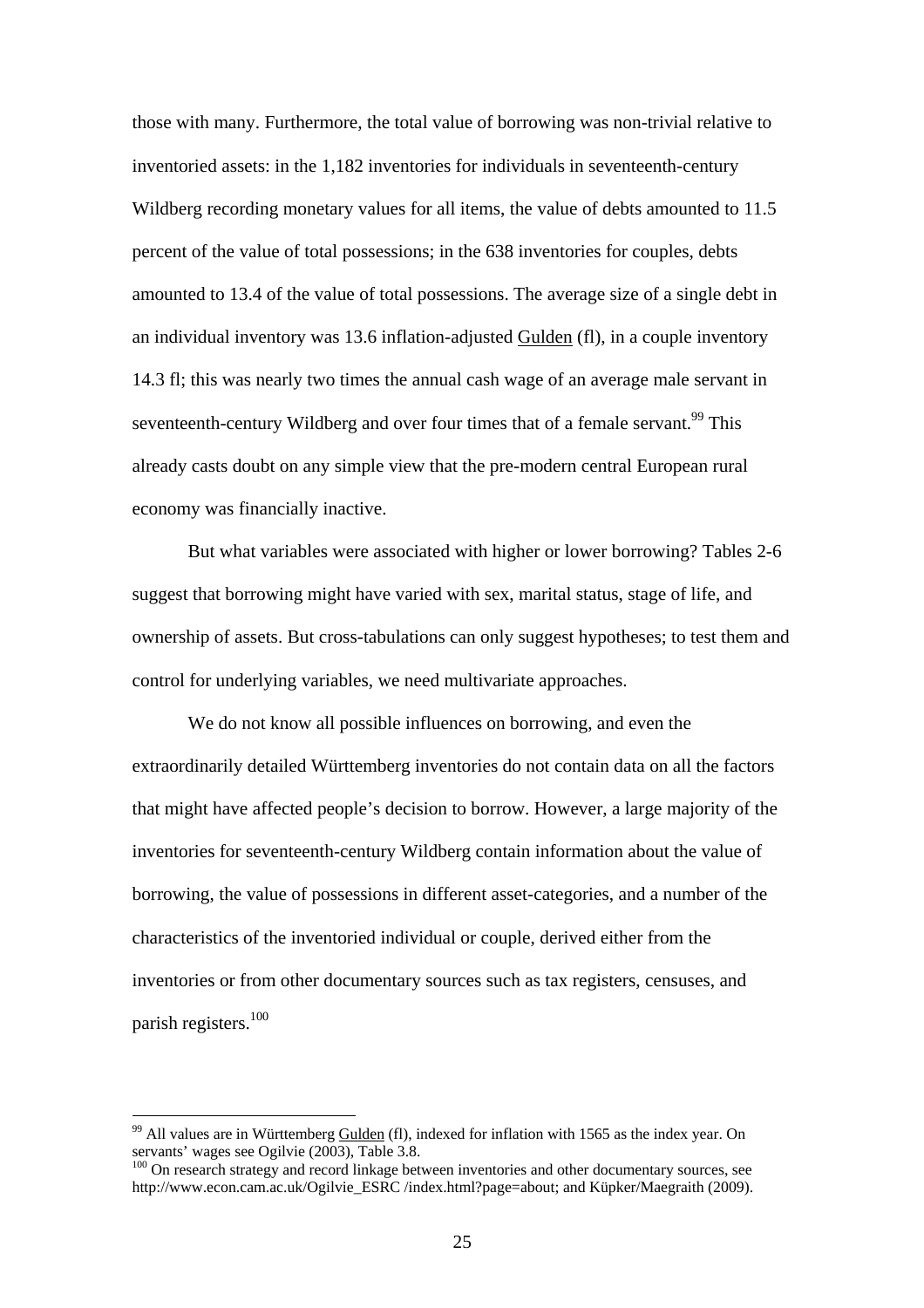A first step was to categorize each inventory according to whether it recorded the borrowing and possessions of an individual person or a couple. As Table 7 shows, 662 documents containing marriage inventories (Beibringensinventuren) survive for Wildberg between 1602 and 1700. Of these, 2 contain only a combined list for the couple; 632 contain individualized lists for both bride and groom, 20 contain an individual list for the bride but not for the groom, and 8 contain an individual list for the groom but not the bride. Together, these 662 documents generate 634 coupleinventories and 1,292 individual inventories (652 for brides and 640 for grooms). There are also 448 documents containing death inventories (Eventualteilungen and Realteilungen, in a range of variants). Of these, 304 are inventories for couples – most of them Eventualteilungen, which record a couple's possessions on the occasion of the death of one member of that couple, but also a handful of Realteilungen in which both members of the couple died so close together that the inventory, although putatively that of the widow or widower, in fact records the possessions of the couple. The remaining 144 are standard Realteilungen, listing the possessions of individuals at death – 93 females and 51 males. Almost all were widowed persons, but the total does include 2 bachelors and 4 spinsters.

As already mentioned, although Württemberg inventories were supposed to record monetary values for all items, not all of them did so, especially in the early seventeenth century. Table 8 breaks down the 1,292 individual inventories and 634 couple inventories for seventeenth-century Wildberg according to the proportion of items for which monetary values are recorded in the inventory. Among individual inventories, over 82 percent had values for all items, although it was much lower (58 percent) among death inventories, mainly because these started being drawn up at an earlier date than the marriage inventories (of which 85 percent had values for all items).

26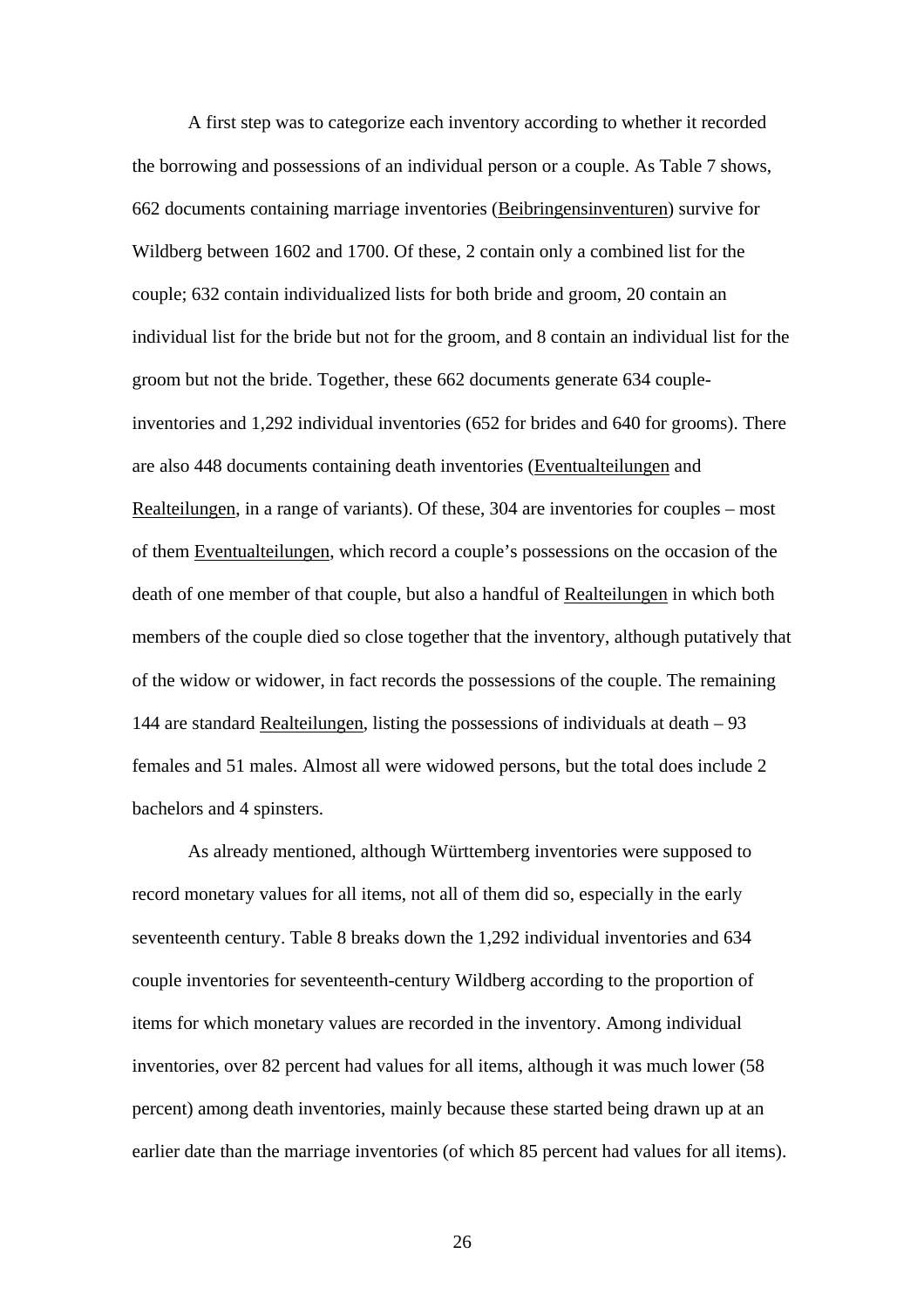Among couple inventories, 68 percent had complete values, again much higher for marriage inventories (75 percent) than death inventories (53 percent). Nonetheless, a good majority of inventories of all types – individual and couple, marriage and death – record complete monetary values for all items.

Given that the most important characteristic of a debt is its monetary value, our multivariate analyses are restricted to those inventories for which such values are given. The result is that for 1,182 individuals and 638 couples inventoried at marriage or death in Wildberg between 1602 and 1700, we have information about the sums they had borrowed, the value of their possessions in different categories of asset, and a number of other characteristics, derived either from inventories or through record-linkage with tax registers, censuses, or parish registers.<sup>101</sup>

The basis for our multivariate analysis was the hypothesis that people wished to smooth their consumption over time by borrowing, finance profitable investments that they could not fund from current resources, and spread risks by holding wealth in diverse forms including financial assets. However, their ability to do so was likely to be affected by their personal characteristics as well as by their demographic and economic circumstances. To explore the characteristics of borrowers in seventeenth-century Wildberg systematically, we estimated a regression in which the dependent variable was the inflation-adjusted value of the borrowing recorded in an inventory. We used a Tobit model because the dependent variable was left-censored, with zero borrowing in 74 percent of individual inventories and 45 percent of couple inventories for which values of all items were recorded.

To test the hypothesis that borrowing was influenced by personal characteristics, a first set of independent variables were sex and marital status (for individuals only) and

<sup>&</sup>lt;sup>101</sup> For research strategy and methods, see http://www.econ.cam.ac.uk/Ogilvie\_ESRC /index.html?page=about; and Küpker/Maegraith (2009).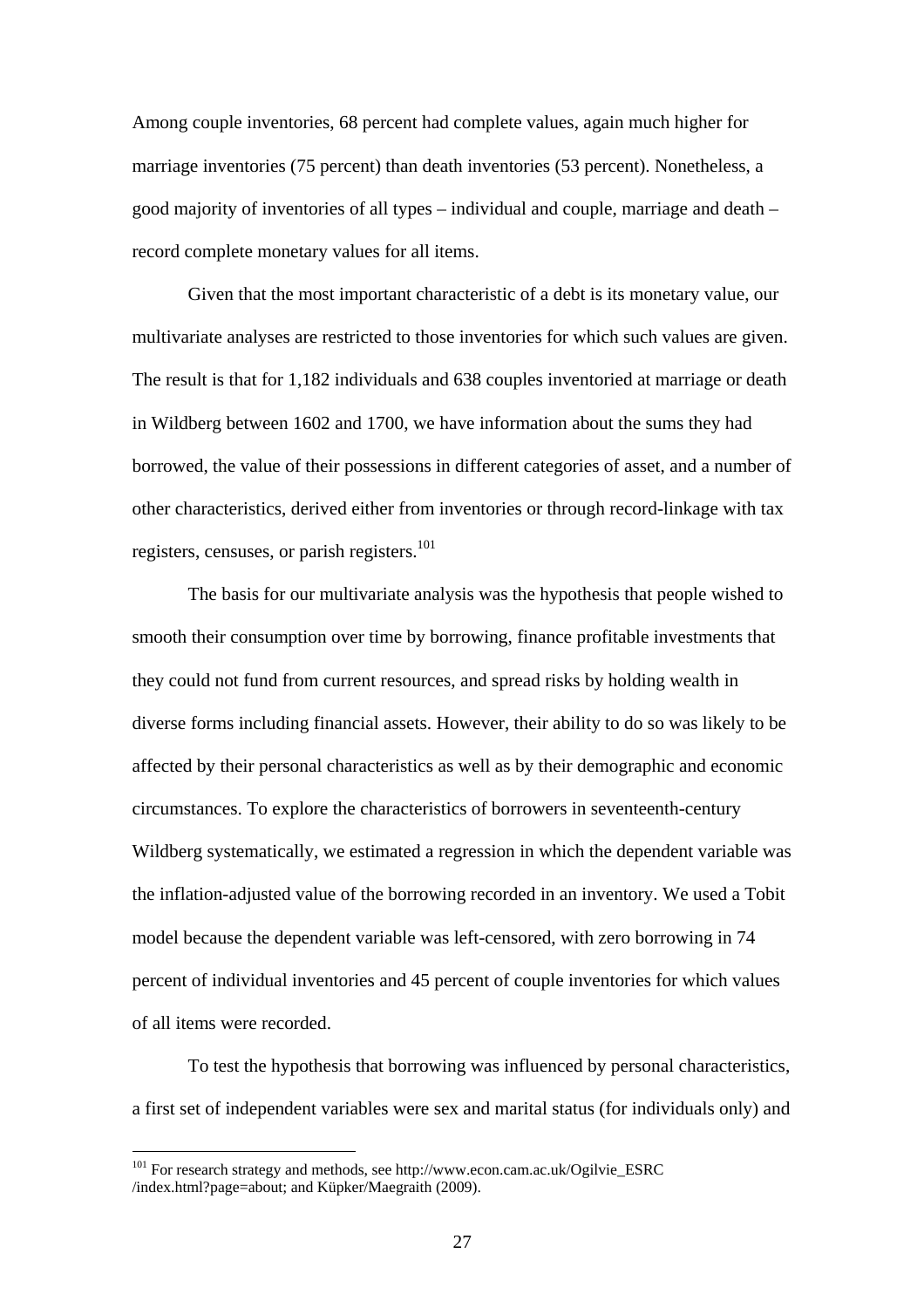(for both individuals and couples) occupation, migration status, life-cycle juncture of inventorying (marriage or death), number of living offspring, and number of nonoffspring heirs.

To explore the hypothesis that people chose the amount they borrowed in combination with their choices about how to allocate their wealth among different asset types, a second set of independent variables consisted of the value of the individual's (or couple's) buildings, land, animals, cash, silver, financial assets, personal items (clothing, weapons, jewellery, etc.), and durable and non-durable household items. All values were indexed for inflation in order to allow for changes in the general price level across the period. Since our hypothesis is that these wealth variables were chosen together with the amount of borrowing, the regression results must of course be interpreted as multivariate correlations rather than unidirectional causal effects.

To investigate whether the association between borrowing and asset categories differed between men and women, unmarried and widowed persons, or marriage and death inventories, we included interaction terms between the three binary variables (sex, marital status and inventory type) and all the asset variables.

Since there were possible influences on borrowing that varied over time, such as the recurrent surges of warfare in central Europe during the seventeenth century, we included "date" as an independent variable. Our specification of this variable was one in which the effect of date on borrowing was allowed to differ between four periods, with break-points reflecting the major caesurae of seventeenth-century Württemberg history, at 1634 (Imperial invasion of the territory), 1648 (Peace of Westphalia), and 1687 (French invasion).

28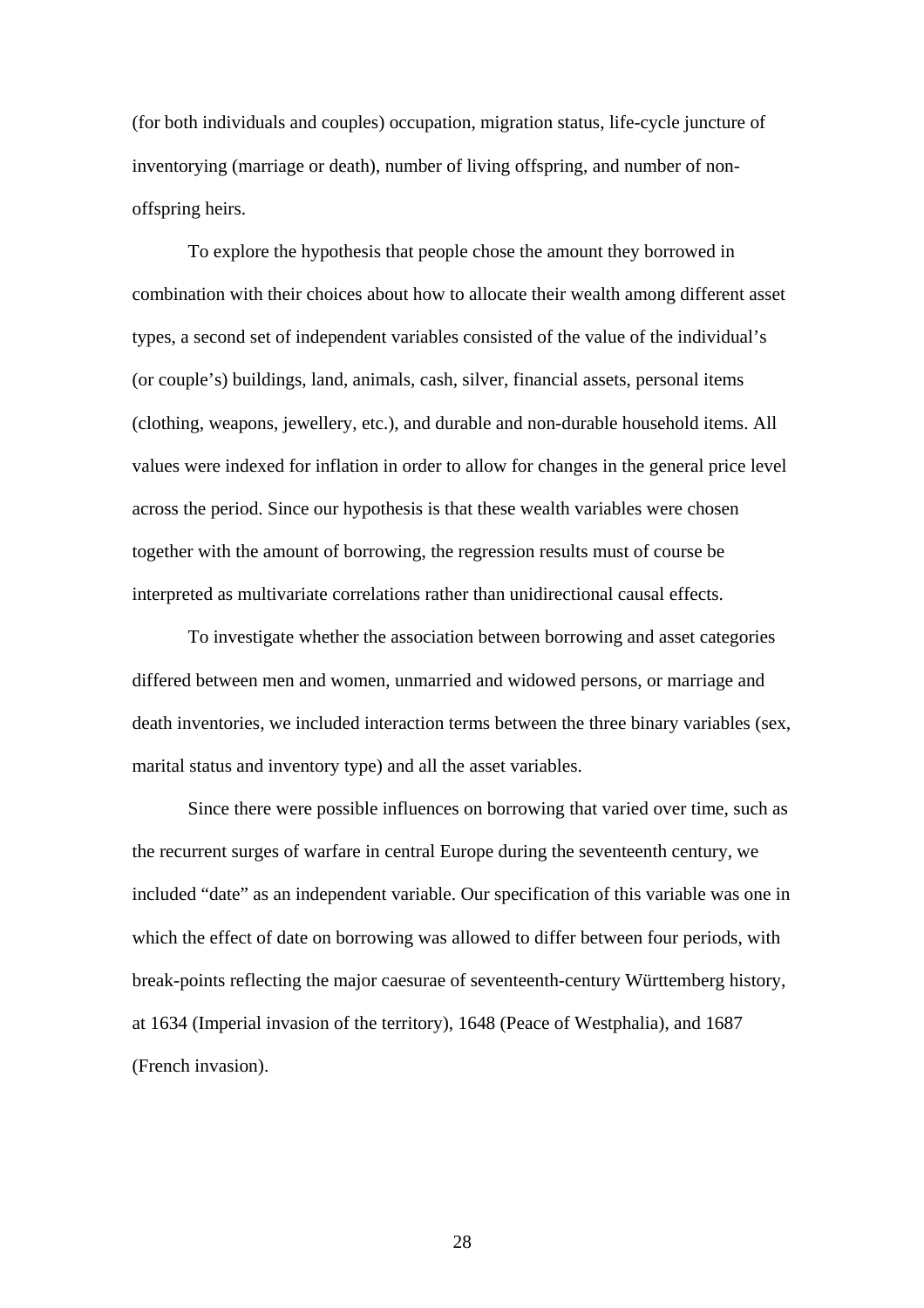We also postulated that borrowing might be affected by a person's age. Inventories are often criticized for covering only older persons close to death.<sup>102</sup> But, as discussed in Section 2.3, our inventories were generated at four life-cycle junctures – marriage, remarriage, widowhood, and death. As Table 9 shows, our inventories covered the entire spectrum of adult ages, from 17 to 76 years for marriage inventories and from 23 to 87 years for death inventories. For the inventories in which monetary values were recorded for all items, the family reconstitution yielded ages for 882 of the inventoried individuals (74.7 percent of the total) and for both spouses in 371 of the inventoried couples (58.2 percent of the total). Controlling for age enabled us both to address the criticism that inventory-studies reveal the decisions only of older persons close to death; and to explore the life-cycle of borrowing in this economy.

We therefore began by estimating the regression for the data subsets for which age was known. For the 75 percent of individuals for which age was known, age had no statistically significant effect on borrowing. This enabled us to drop age as an independent variable for individuals.

For the 58 percent of couples whose ages were known, by contrast, both husband's and wife's age did significantly affect borrowing. The coefficient on age itself was positive while the coefficient on the square of age was negative, indicating an inverted-U-shaped relationship between a couple's age and the inflation-adjusted value of its borrowing. The estimated coefficients imply that borrowing peaked at 39.8 years for men and 49.8 years for women. Borrowing was thus higher for couples when husbands and wives were in middle life, and lower when they were young or old. A similar inverted-U-shaped age-profile of borrowing emerges from Pfister's study of a

 $102$  E.g. Frey (2000), 116.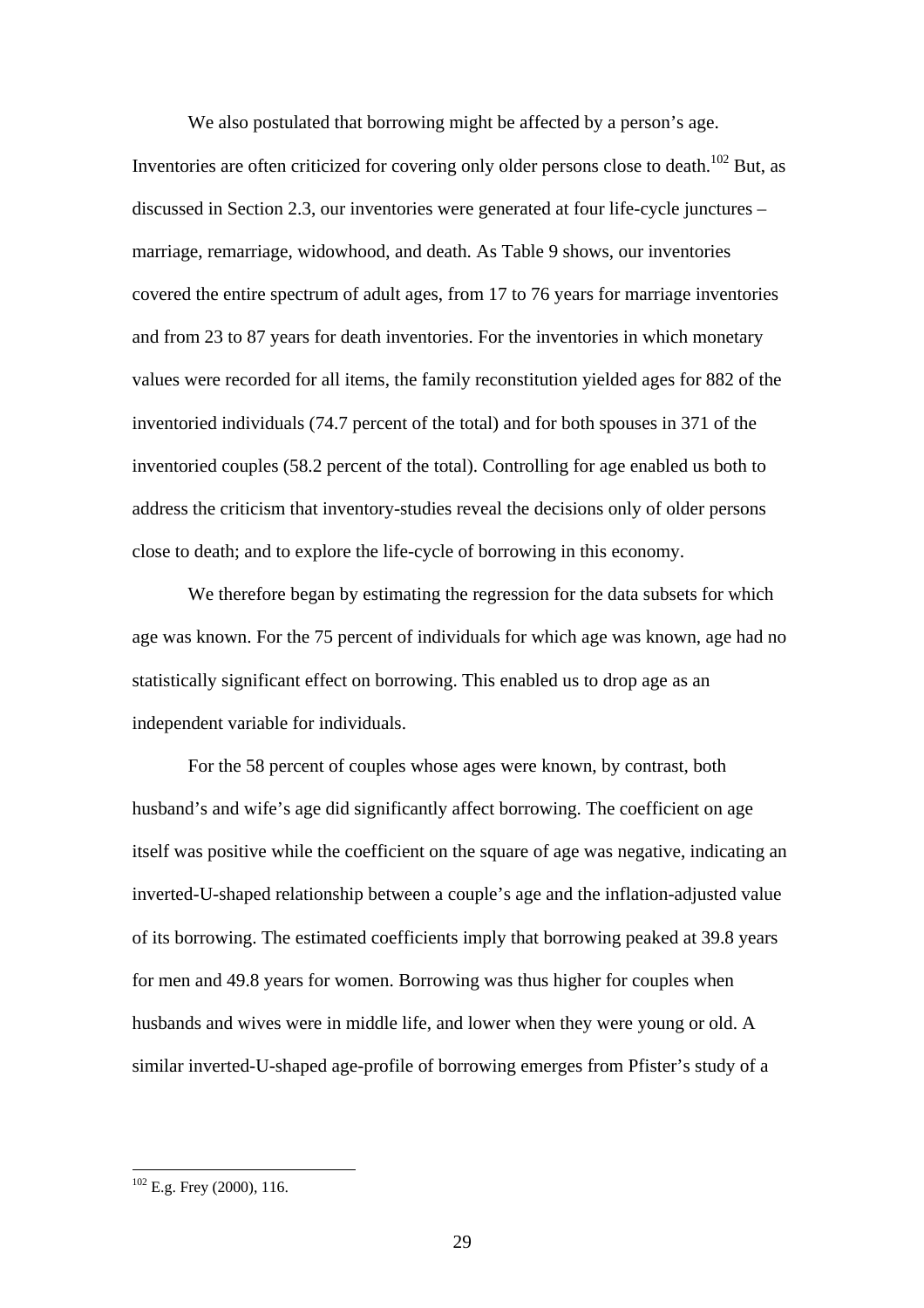Swiss proto-industrial village in the seventeenth century,  $^{103}$  and low borrowing in old age (though not in early adulthood) is found by Bracht and Fertig for nineteenth-century rural Westphalia.<sup>104</sup>

Such an age profile was wholly rational given the typical life-cycle of a couple in this pre-modern economy. Formal human capital investment in youth was low: in early modern Württemberg, schooling was compulsory but ended at age 14; females typically received no further formal training because guilds excluded them; males followed apprenticeship and journeymanship but completed these before first marrying, which occurred on average at age 26 for both sexes in seventeenth-century Wildberg.<sup>105</sup> In middle life, most couples operated farm, craft and service businesses with high demand for production loans, high household dependency ratios, and peak credibility vis-à-vis external creditors. In old age, retirement was rare, implying relatively low "dissaving" until one's final illness. This economic life-cycle made high borrowing in middle life rational for couples in this early modern rural economy, for reasons relating both to the demand for loans and the supply.

We then formally explored the statistical effects of dropping age from the regression model, for two reasons. First, the data subset with known ages might differ systematically from the wider dataset (e.g. by excluding more migrants, whose ages were less often recorded in local documents). Second, the data subset with known ages excluded 42 percent of observations which, ideally, one would wish to include in the analysis. Formal tests demonstrated that for the data subset for which ages were known, excluding husband's and wife's age had no statistically significant influence on the estimates of the other independent variables. We therefore estimated the model for the entire sample, excluding the age variables, and compared the resulting estimated

<sup>&</sup>lt;sup>103</sup> Pfister (2007), 506.<br><sup>104</sup> Bracht/Fertig (2008), 186-91.<br><sup>105</sup> See Ogilvie (2003), chapters 2-3.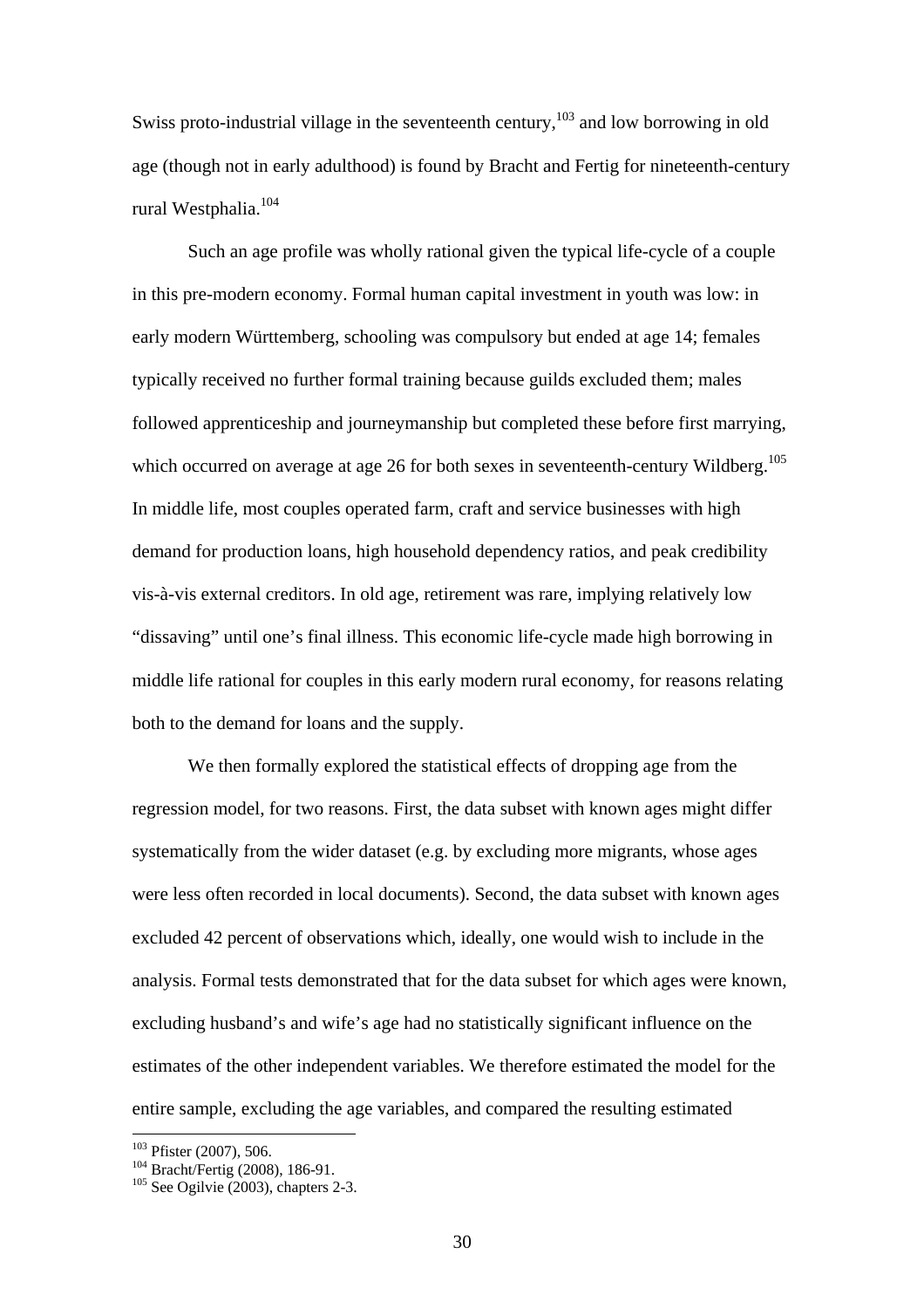coefficients on the non-age variables with those obtained for the data subset for which ages were known. For almost all variables, the coefficients did not differ significantly between the two regressions. The estimated coefficients did differ significantly for three variables – number of children, value of silver, and time in the post-1687 period. We therefore employ caution in interpreting these coefficients in the model for the full dataset.

We began by estimating the most general model, including all independent variables and interaction terms described above. We then excluded a number of variables from the Tobit regression on the basis of significance tests showing that their coefficients did not differ significantly different from zero, although some variables with statistically insignificant coefficients were retained on the grounds that their lack of significance was of particular analytical interest. Tables 10 and 11 report the resulting Tobit models, estimated for individuals and couples respectively.

A first set of four variables was not significantly associated with borrowing for either individuals or couples: migration status for husbands, migration status for wives, number of live children, and number of non-child heirs. Early modern Wildberg thus provides no support for the hypothesis that migrants borrowed less because they were less integrated into local personalized lending networks. Nor does it support the view that individuals or couples substituted offspring or heirs for financial borrowing.

A core set of seven variables, by contrast, were significantly associated with borrowing for both individuals and couples: the passage of time, proto-industrial occupation, inventory type, and value of buildings, financial assets, furniture, and silver. Two variables (sex and marital status) only applied to individuals, and a further three variables were significantly associated with borrowing for individuals but not for couples: land, personal possessions, and non-durable household goods. Conversely,

31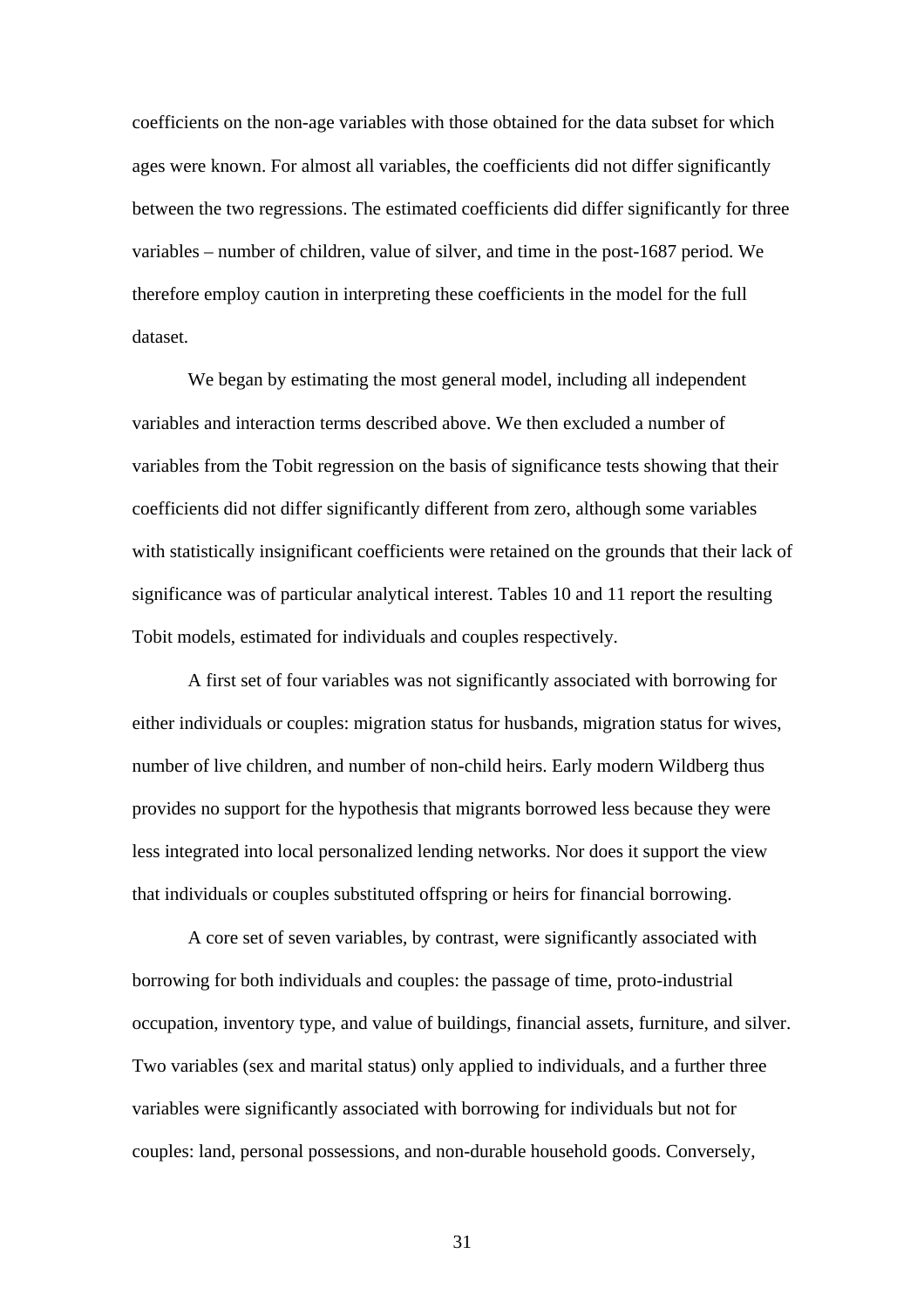three variables were significantly associated with borrowing for couples but not for individuals: cattle, cash, and work-related tools and wares.

The passage of time was significantly associated with borrowing for both individuals and couples. Borrowing fell significantly and substantially with each year that passed from 1602 to 1634. For individuals, there was a positive time-effect from 1634 to 1648 (though of borderline significance) but no significant time-effect from 1649 to 1687. For couples, there was no significant time-effect for the entire period of the Thirty Years War and the post-war aftermath, from 1634 to 1686. By contrast, borrowing rose again significantly with every year that passed from 1687 to 1700, albeit with borderline statistical significance for individuals.

The expansion of borrowing described for the north Atlantic economies across the seventeenth century is thus not to be found in this region of rural central Europe, where borrowing fell from c. 1600 to 1634, did not change with time over the next halfcentury, and only rose again after 1686. This time-pattern may reflect the catastrophic economic fallout of the Thirty Years War and the very slow post-war recovery in Württemberg. This interpretation is supported by micro-studies of eastern Swabia and Bavaria which find that the Thirty Years War decreased rural borrowing by reducing savings, depressing collateral values, and strangling capital markets,  $106$  and by analyses of other pre-modern European economies also revealing withdrawal of credit in crisis periods.107

A second variable associated with borrowing for both individuals and couples was proto-industrial occupation. As mentioned earlier, proto-industrial textile production was the single most important occupation in Wildberg, with about 40 percent of household heads at least partially dependent upon worsted-weaving as a

<sup>&</sup>lt;sup>106</sup> Sczesny (2002), 299.<br><sup>107</sup> Postel-Vinay (1998), 247-69; Schofield/Lambrecht (2009), 7.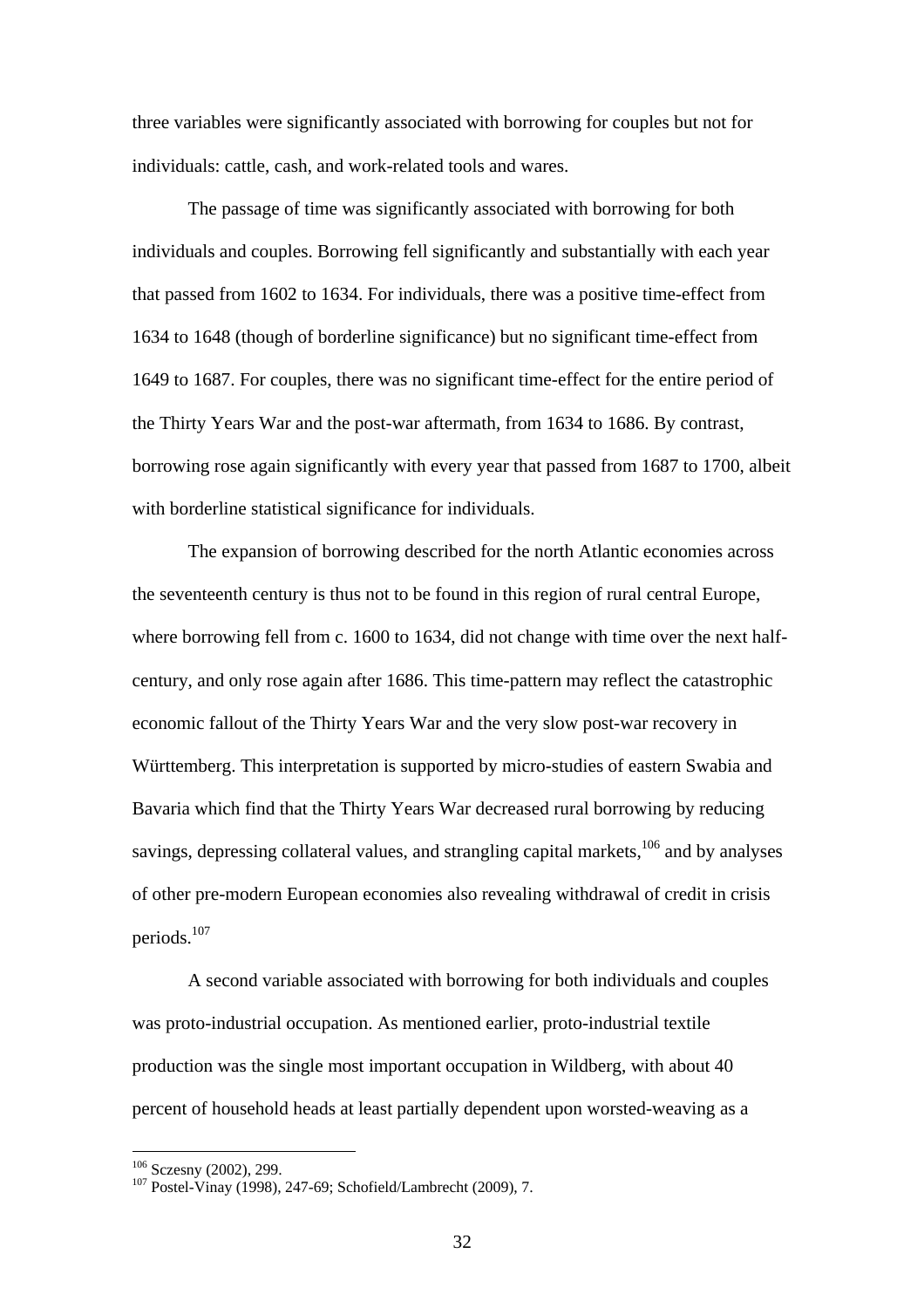livelihood, although many of them combined it with farming their own land.<sup>108</sup> Recordlinkage enabled us to identify three main groups among those for whom inventories survive in seventeenth-century Wildberg: the definitely proto-industrial, those not recorded in either proto-industry or non-proto-industry, and those definitely pursuing non-proto-industrial occupations (the residual category in the regressions).<sup>109</sup>

Theories of proto-industrialization describe the expansion of export-oriented cottage industries as bringing its practitioners into a harmful state of overindebtedness.<sup>110</sup> The findings for seventeenth-century Wildberg cast doubt on this view. For couples, the effect of proto-industrial occupation compared to non-proto-industrial occupation was to reduce borrowing significantly, by 19.8 inflation-adjusted fl, a substantial effect given that mean total borrowing for couples was 61 inflation-adjusted fl. The effect for individuals was only of borderline significance and was also less substantial, with proto-industrial occupation associated with 2.5 fl less borrowing (a small difference given mean individual borrowing of 24 fl). Neither for couples nor for individuals do these findings provide any support for the view that export-oriented manufacturing dragged its practitioners into debt. If anything, in Wildberg it was quite the opposite: proto-industrial couples borrowed significantly and substantially less than non-proto-industrial couples.

This finding cannot be dismissed by arguing that proto-industrial households were more likely to have highly liquid debts to merchants or large shopkeepers, as testified to by large stocks of raw material or merchandise in the household at the time of inventorying. There is no significant difference in the value of raw materials and merchandise between the proto-industrial and non-proto-industrial individuals in

<sup>108</sup> Ogilvie (1997), 277.

<sup>&</sup>lt;sup>109</sup> Females were ascribed husbands' occupations, since guilds permitted wives and widows to operate craft and proto-industrial workshops; see Ogilvie (2003), esp. chs. 4-5.

<sup>110</sup> Kriedte/Medick/Schlumbohm (1981), 47-50, 102-07; Fertig (2008), 161-2.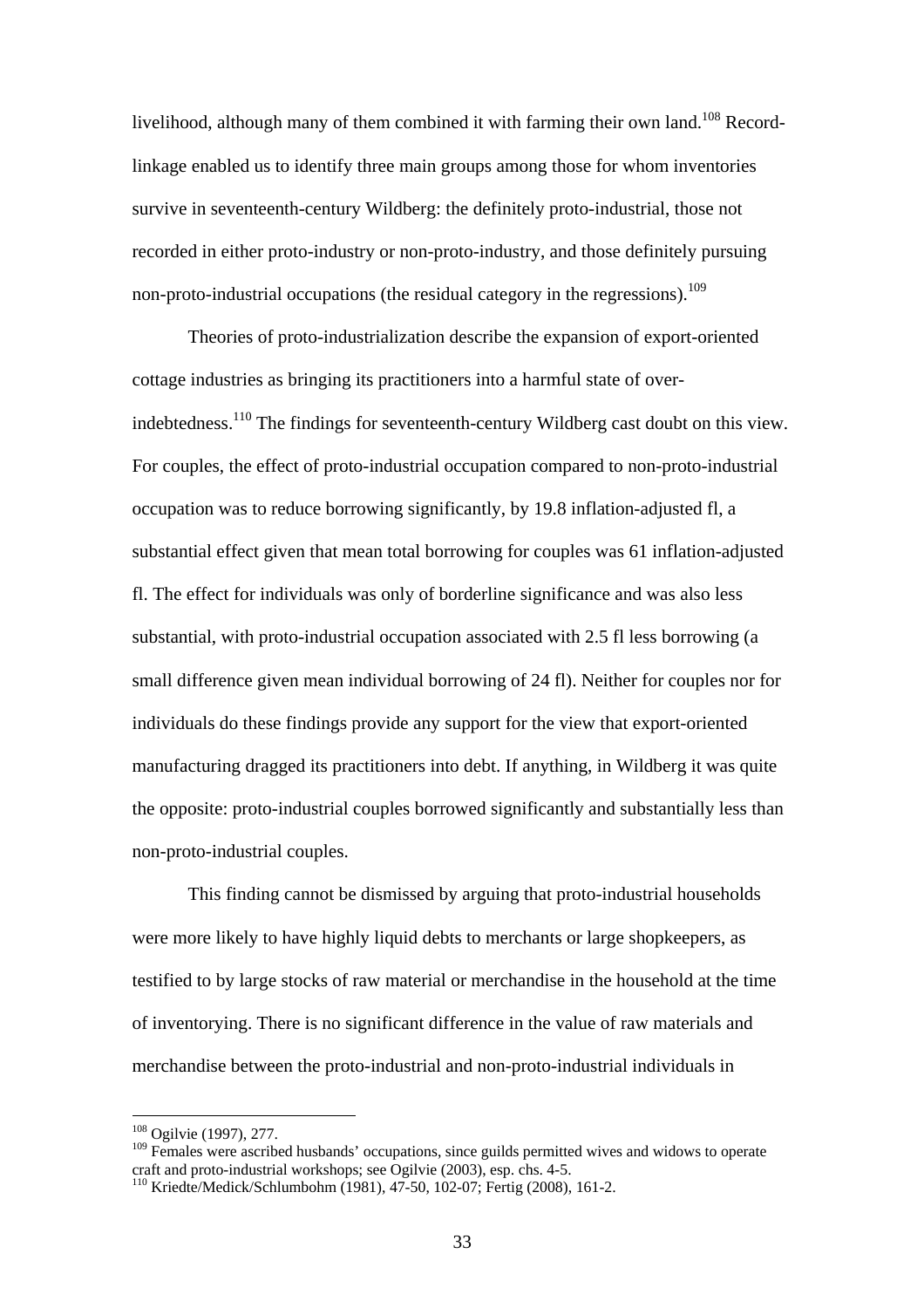seventeenth-century Wildberg inventories which record values for all items. Nor is it probable that this pattern of lower borrowing was caused by proto-industrialization diversifying incomes more than other occupations, since by-employments between farming and other livelihood sources were actually more common in Wildberg among traditional, locally-oriented craftsmen than among proto-industrial worsted-weavers.<sup>111</sup>

Finally, the lower borrowing of the proto-industrial population cannot be ascribed to its relative poverty. It was certainly true that proto-industrial people in seventeenth-century Wildberg were poorer than their non-proto-industrial neighbours. The mean total wealth of the proto-industrial individuals was 137 fl, significantly lower than the mean of 279 fl for definitely non-proto-industrial individuals; the same was true of couples, with mean total wealth of 275 fl for the proto-industrial couples, significantly lower than the 573 fl for the definitely non-proto-industrial ones. However, the significantly lower borrowing of the proto-industrial population cannot be ascribed to its lower average wealth since the Tobit regressions control for wealth. Some other aspect of pursuing a proto-industrial occupation led to lower borrowing in seventeenthcentury Wildberg.

A third variable associated with borrowing for both individuals and couples was the life-cycle juncture of the inventory. Borrowing was higher at death than at marriage by 17 fl for individuals (a large difference, given mean individual borrowing of 24 fl) and by 71 fl for couples (a very striking difference, given mean couple borrowing of 61 fl). A possible explanation is that in death inventories the decrepitude of the recently deceased individual or spouse led to borrowing, a finding consistent with the medical and funeral expenses recorded as causes for borrowing in Table  $1<sup>112</sup>$  Another probable influence, however, was economic substance. A newly married individual or couple had

<sup>&</sup>lt;sup>111</sup> Ogilvie (1997), 282 with Table 8.16.<br><sup>112</sup> For analogous findings in the early Netherlands, see McCants (2007), 9-11; in eighteenth- and nineteenth-century Sweden, see Lindgren (2002), 819.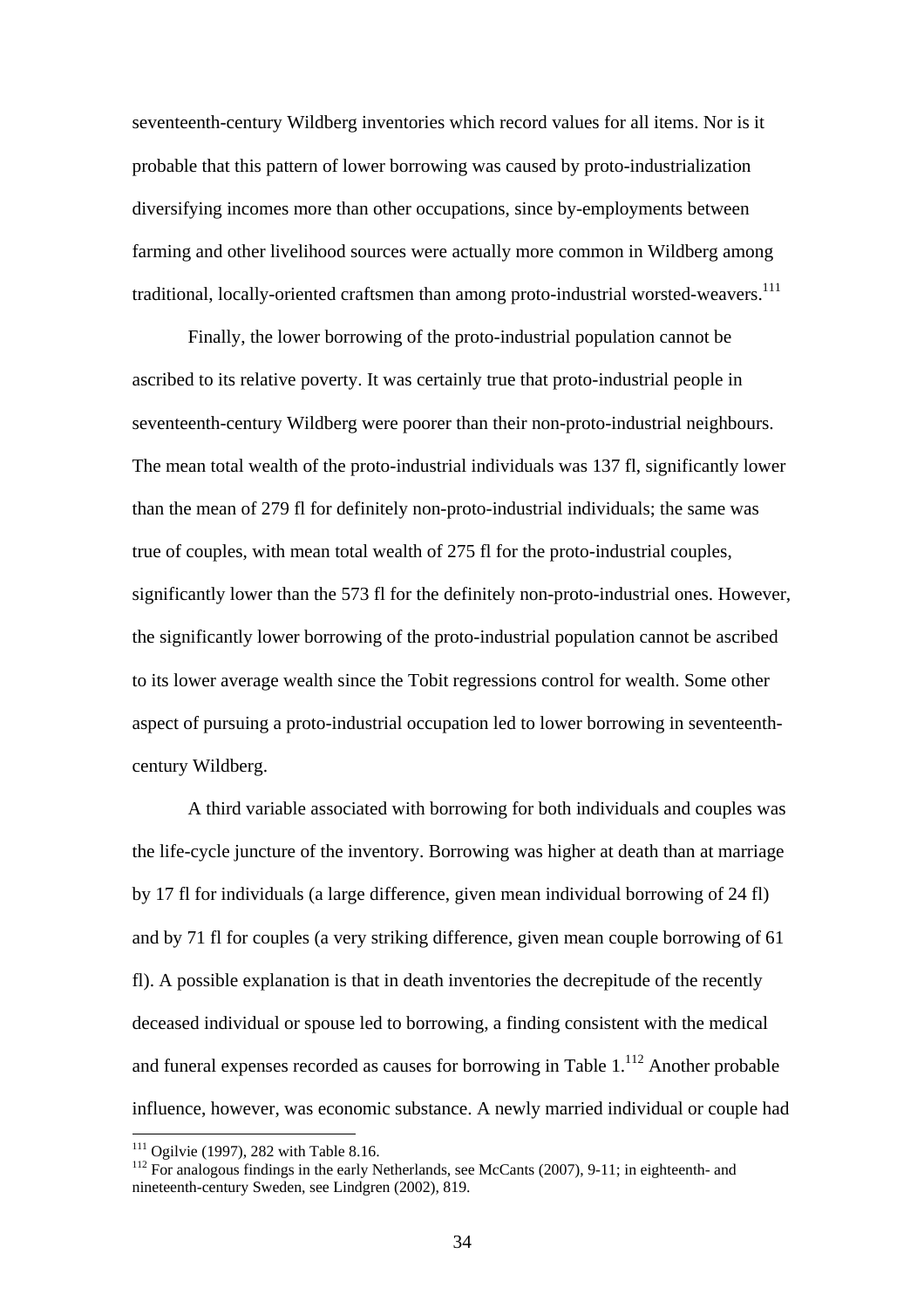not yet amassed the wealth or reputation need for collateral vis-à-vis prospective lenders; by the time of an individual's or spouse's death, by contrast, they had a more established position, facilitating borrowing.

The association between borrowing and the value of people's assets also differed significantly according to inventory type. A first asset category strongly associated with borrowing was buildings. At marriage, the value of one's buildings was positively associated with the value of borrowing for both individuals and couples; at death, by contrast, the positive association emerged only for unmarried individuals, and was absent for widowed individuals and for couples. A similar pattern emerges for silver, which at marriage had a positive association with borrowing for individual males and for couples (though not for individual females); at death, by contrast, although the association was still significant for individual males, it was only of borderline significance for couples. Financial assets were likewise positively associated with borrowing for couples at marriage but not at death; for individuals, financial assets were positively associated with borrowing for the unmarried, but not for the widowed. Furniture, work-related tools and wares, and non-durable household goods, by contrast, were positively associated with borrowing for particular subsets of individuals or couples irrespective of the life-cycle juncture at which they were inventoried.

The consistently positive association between the value of so many categories of assets and the value of individuals' and couples' inventoried debts points to the fact that borrowing in this economy was not associated with poverty or distress. Rather, borrowing was associated with ownership of the single largest and most important piece of real property (a house and its appurtenances), with precious metals, with financial assets, and with large amounts of valuable furniture (the most durable of household

35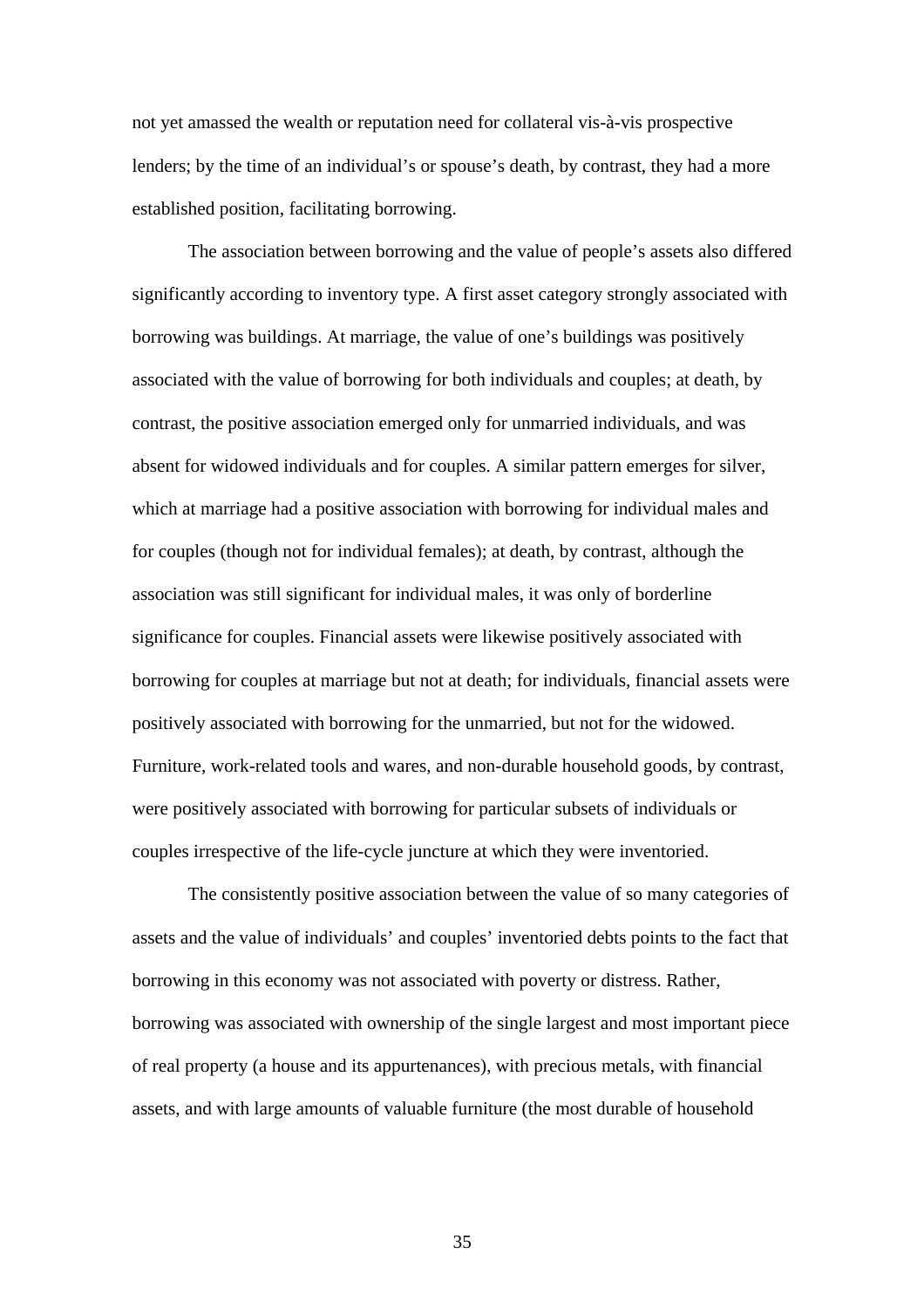moveables).<sup>113</sup> As we shall see below, in analyzing the purposes of borrowing recorded in the inventories, people in seventeenth-century Wildberg sometimes borrowed money in order to buy buildings; but they did not borrow to buy silver plates or furniture. A more weighty explanation for the very pronounced association between buildings, silver, furniture, and financial assets on the one hand and borrowing on the other is that all these asset categories provided collateral to support higher borrowing.

Collateral plays a role in most credit markets, of course. But studies of developing economies show it to be particularly important for access to credit where interest-rates cannot be adjusted to reflect the risks of lending.<sup>114</sup> As discussed earlier, lenders in early modern Württemberg were legally prohibited from charging interest rates higher than 5 percent and could not enforce repayment of illegal loans made at higher rates. This rate ceiling probably created excess demand for loans, as suggested by borrowers' willingness to pay higher rates illegally as well as by the higher interest rates prevailing in early modern Holland, Flanders and England, and in most parts of Germany in the nineteenth century.<sup>115</sup> Interest-rate ceilings in early modern Germany are likely to have caused higher-risk borrowers to be either excluded altogether from access to credit, or forced to seek loans in the black market, at rates over the legal limit and without any of the benefits of legal protection.<sup>116</sup> Studies of modern developing economies also find that legal interest-rate ceilings deter lenders from providing credit to poorer borrowers whose higher riskiness cannot legally be covered with higher expected returns, and thus bias credit provision toward those owning real estate or other

<sup>113</sup> It might initially seem puzzling that the association with silver resembled that of illiquid real estate rather than liquid cash. But silver valuables were luxuries with a limited group of potential buyers. Impurities made it hard for potential buyers to value silver readily, as testified to in legislation such as the "General-Ausschreiben wegen Sicherung der Aechtheit der Gold- und Silberwaaren", in Reyscher (1828ff), 13:578, #566 (21.3.1682). Silver valuables were also harder to turn into money than more modest moveable assets, making them function more as collateral than liquidity, as shown, for instance, by the "Verbot des Aufkaufs von Gold und Silber", in Reyscher (1828ff), 13:66, #347 (16.7.1649).

<sup>&</sup>lt;sup>114</sup> Paxson (1990), 535-7, 542; World Bank (1989), 30, 83, 100, 128-9.<br><sup>115</sup> Guinnane (2001), 368 with n. 6.<br><sup>116</sup> Lipp (2007), 32.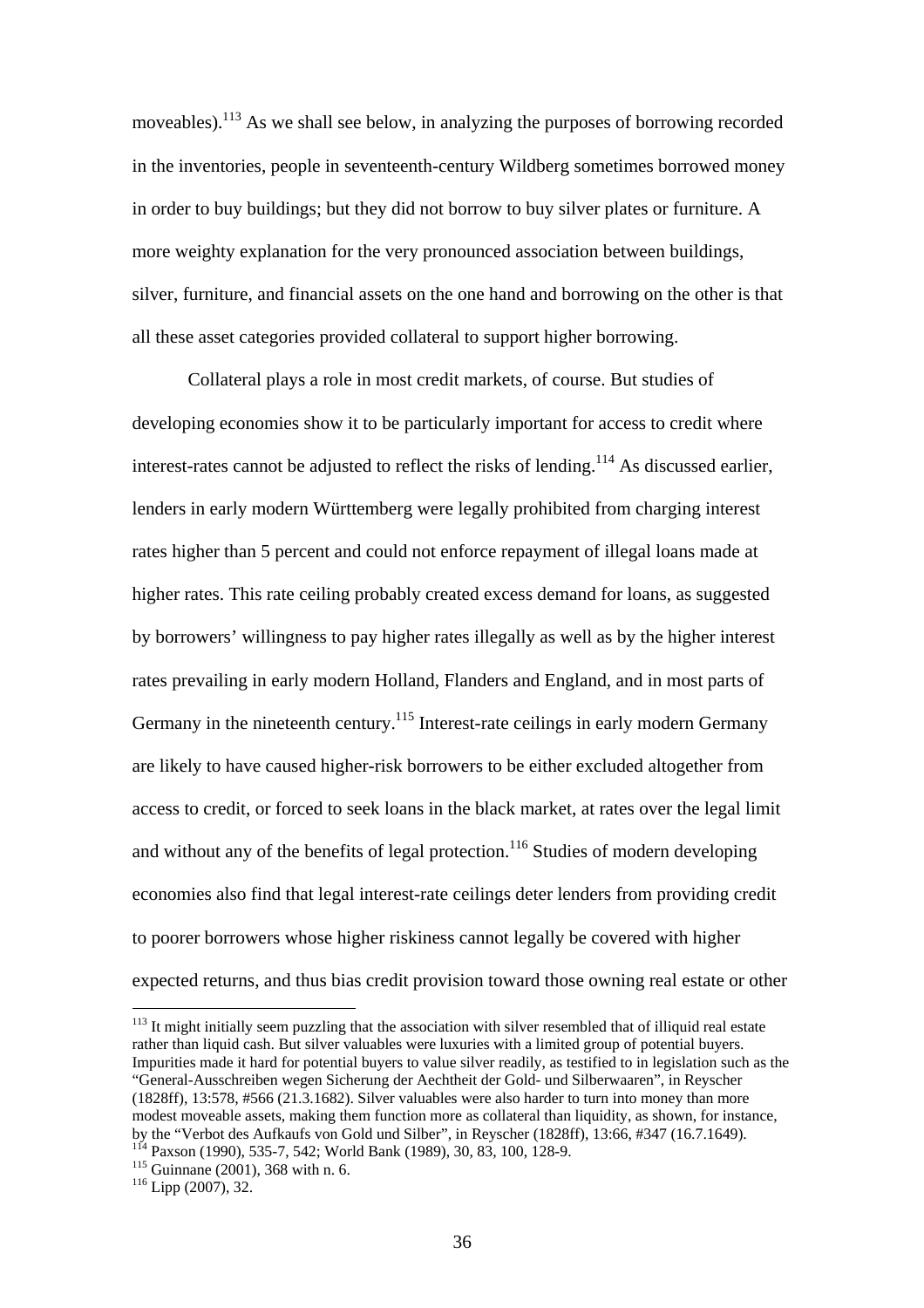valuable collateral.<sup>117</sup> Ownership of collateral may therefore have been so universally and strongly associated with borrowing in seventeenth-century Wildberg partly because the 5 percent legal interest-rate ceiling rationed credit for high-risk borrowers who could not offer substantial collateral.

 In this context, it might seem odd that land, which could also be used as collateral, was not consistently associated with higher borrowing. Land was positively associated with borrowing for couples at death, but not for couples at marriage, and never for individuals. In the Wildberg context, however, this is not so surprising. Although most Wildberg citizens owned some land, few of them relied on it wholly for their livelihood, whereas almost all needed a building for their secondary or tertiary byemployment.<sup>118</sup> This is reflected in the fact that on average individuals owned 46 fl worth of buildings but only 35 fl worth of land; couples owned 120 fl worth of buildings but only 84 fl worth of land. Furthermore, by far the most common type of inventoried building was a "Behausung" (abode, dwelling), which often included a garden and agricultural infrastructure (barns, stables, sheds, manure-racks, etc.). In Wildberg, therefore, buildings typically included some land and also exceeded pure land in value, so buildings' greater importance as collateral is hardly surprising. For a locality more dependent on full-time farming, pure land-ownership might well play the role that possession of a "Behausung" did in proto-industrial Wildberg.

A second way in which people's borrowing interacted with how they allocated their wealth among different asset types is revealed by the negative coefficients on two asset types which were particularly liquid – cash and cattle. Cash had a negative association with borrowing for both individuals and couples, although only for couples was it statistically significant. Cattle seem to have played the same role for couples, at

<sup>117</sup> Paxson (1990), 535-7, 542; World Bank (1989), 30, 83, 100, 128-9.

 $118$  On by-employments, see Ogilvie/Küpker/Maegraith (2009), 155-73.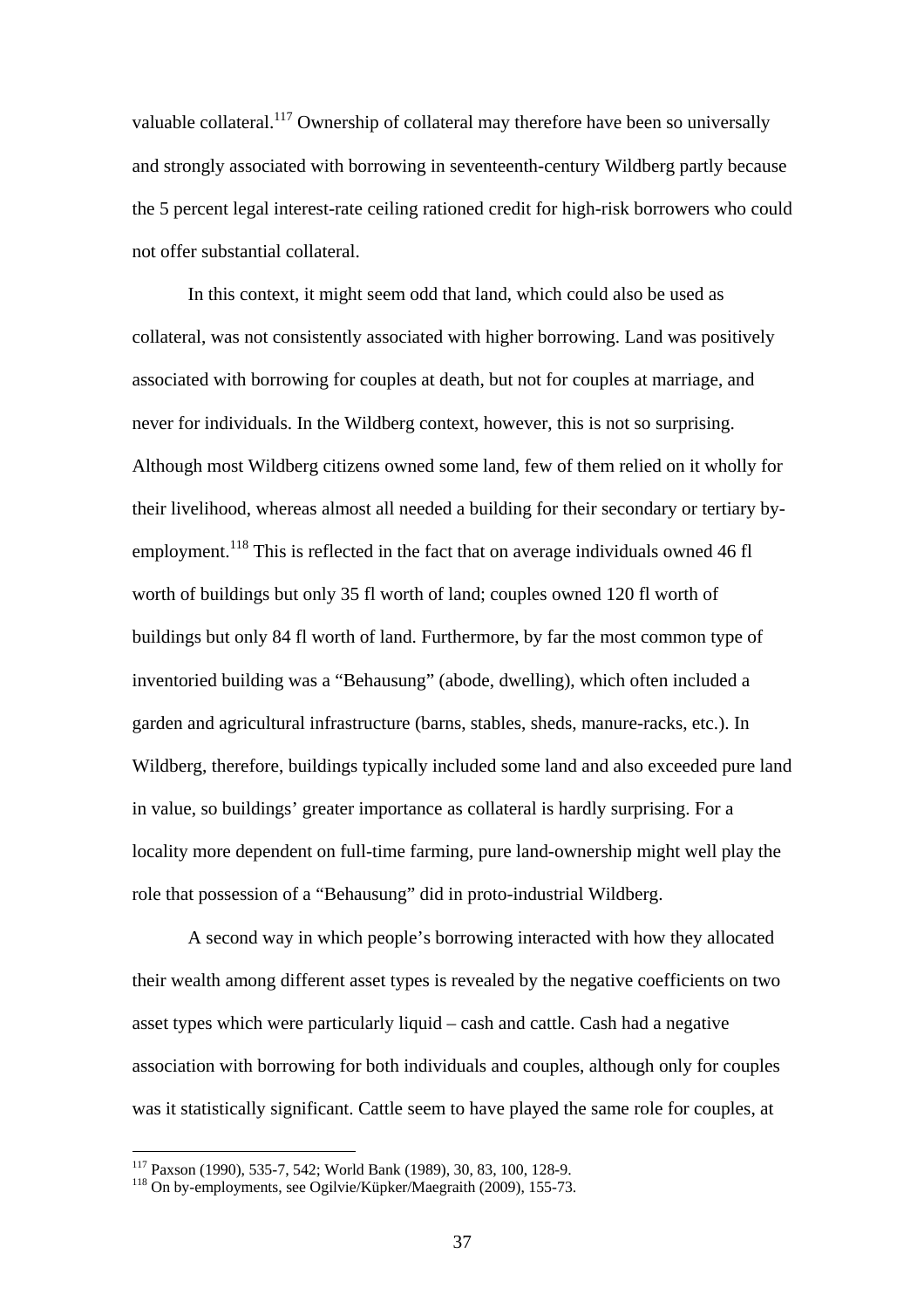least in death inventories, where the more cattle a couple had, the lower its borrowing. These results mirror findings for economies as diverse as medieval Nürnberg,<sup>119</sup> sixteenth-century Württemberg,  $120$  and early modern England,  $121$  where cattle and cash also substituted for borrowing. One function of borrowing in the pre-modern rural economy, these findings suggest, was to enable households temporarily short of liquid resources – whether cash or cattle – to smooth consumption and make profitable investments which could not be funded from current resources. This is consistent with the idea that households borrowed to solve cash-flow problems, not because they were fundamentally lacking in valuable assets.

Finally, the effects of gender and marital status on borrowing for individuals confirm and intensify the emerging pattern whereby borrowing in this pre-modern rural economy was associated not with poverty and disadvantage but with more substantial socio-economic status. Borrowing was significantly and substantially higher among males than females and among widowed individuals than among the unmarried. This cannot be dismissed by arguing that when a man and a woman were married, a disproportionate share of their debts would be held in the name of the man. Most marriage inventories listed the bride's and the groom's possessions separately precisely in order to maintain clearly demarcated property rights between the two spouses throughout the ensuing marriage. Although unmarried females were not totally excluded from the credit market – about seven percent of them entered marriage with debts – their borrowing was significantly lower than that of unmarried males or than widowed individuals of either sex. Unmarried males in turn had significantly and substantially lower borrowing than widowed individuals of either sex. Interestingly, marital status was more significantly associated with borrowing than was gender, as shown by the fact

<sup>&</sup>lt;sup>119</sup> Schuster (2008), 43-4.<br><sup>120</sup> Boelcke (1964), 322.<br><sup>121</sup> Muldrew (1998), ch. 4.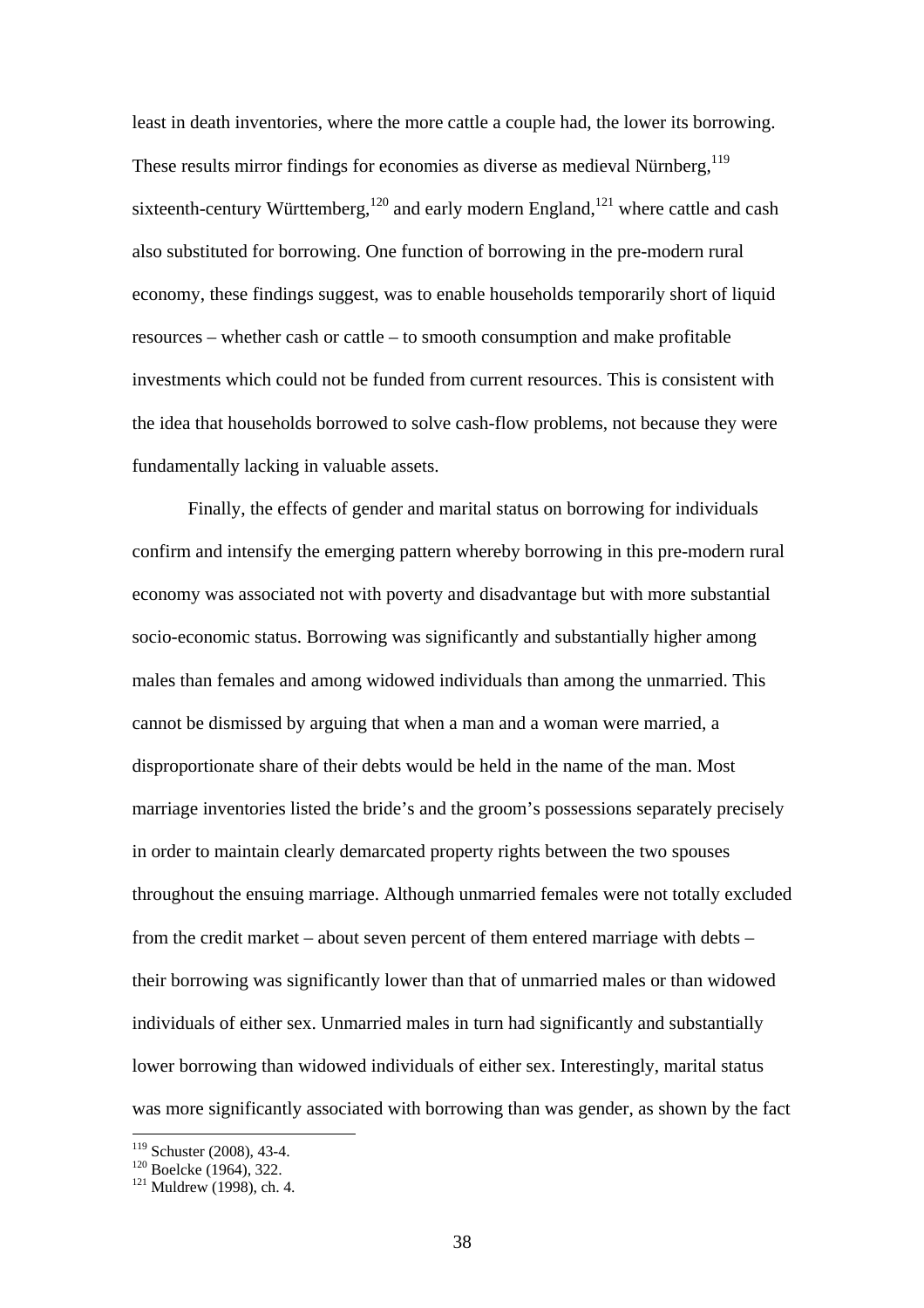that once an individual achieved widowed status, borrowing did not differ significantly between the sexes.

These findings are consistent with Mauch's findings for the Württemberg village of Beuren, where in 1846-54 the mean mortgage debt was significantly lower for females and for persons who had achieved the married (or widowed) state.<sup>122</sup> They are also consistent with qualitative and quantitative evidence on the institutional disadvantages suffered by females and unmarried persons in the pre-modern Württemberg economy.<sup>123</sup> Females were subject to gender guardianship which hindered them from transacting as independent legal agents.<sup>124</sup> They were excluded by guilds and other occupational associations from most craft, proto-industrial, commercial and professional occupations.125 Despite their equal inheritance rights under the Württemberg partible inheritance system, other institutions caused women's property rights to be less secure than men's.126 And females lacked any voice in the powerful community councils that regulated most factor and product markets in rural Württemberg.<sup>127</sup> All these disadvantages made women poorer and riskier borrowers, deterring lenders. Marital status was also associated with noticeable economic disadvantages in pre-modern Württemberg, particularly community and guild rules preventing never-married persons from practising most occupations independently.<sup>128</sup> Both sets of institutional disadvantages coincided for unmarried females who, when they sought to conduct a livelihood independently outside a household headed by a male relative or master, were pejoratively dubbed Eigenbrötlerinnen (literally, "ownbreaders") and persecuted at the discretion of communal, guild, religious and

 $122$  Mauch (2009), 42-5.

<sup>&</sup>lt;sup>123</sup> Ogilvie (2003), chs. 4-6; Mauch (2009), 42-5.<br><sup>124</sup> Ogilvie (2003), 186-7, 237, 249, 258.<br><sup>125</sup> Ogilvie (2003), 96-9, 163-72, 230-6, 239-47, 295-308.<br><sup>126</sup> Ogilvie (2003), 248-57, 309-17.<br><sup>127</sup> Ogilvie (2003), 251-2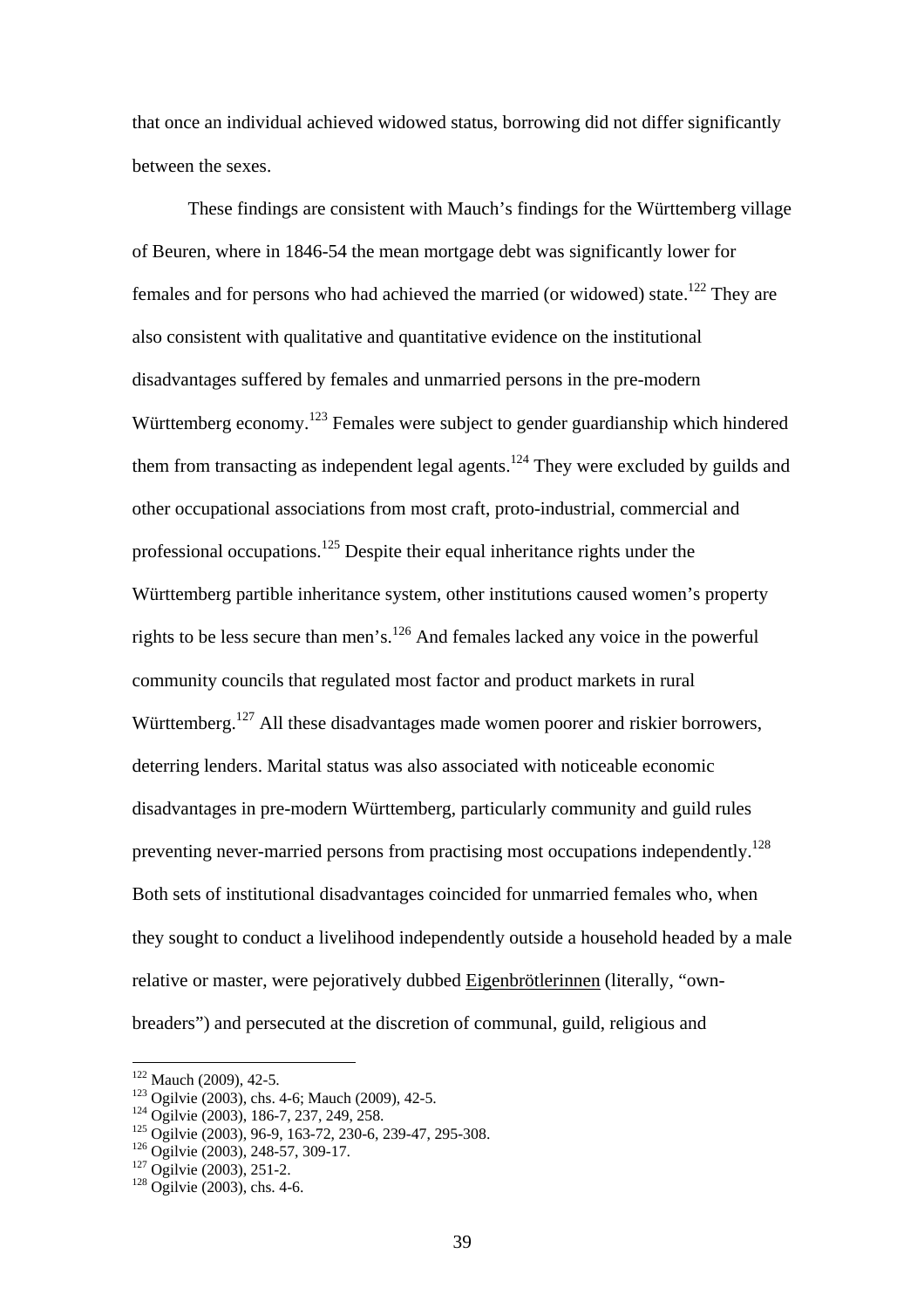governmental authorities.<sup>129</sup> Lower borrowing by females and the unmarried – and lower willingness to lend to them – was rational, given these severe institutional and economic restrictions. The pronounced positive effects of male gender and ever-married status on the value of one's borrowing provide further confirmation that in this premodern rural economy borrowing was associated with a higher, not a lower, socioeconomic position.

# 6. Characteristics of Debts

These econometric findings illuminate the variables associated with high or low borrowing for individuals and couples – gender, age, marital status, occupation, date, and portfolio composition. But what about the debts themselves – their purposes, their formality, their impersonality? To address these questions, we analyse the debts recorded in Wildberg inventories between 1602 and 1700. These inventories listed a total of 8,206 separate debts, but for 26 of them no monetary value was recorded. The analysis below is restricted to the 8,180 inventoried debts for which monetary values are known.

#### 6.1. Why Did People Borrow?

Early modern elites thought that peasants borrowed to indulge in consumption beyond their means.<sup>130</sup> Historians traditionally assumed that rural people borrowed mainly to survive consumption crises because they were poor.<sup>131</sup> To find out why people actually

<sup>&</sup>lt;sup>129</sup> Ogilvie (2003), ch. 6.<br><sup>130</sup> Boelcke (1964), 324-35; Blömer (1990), 2-43; Blessing (1997), 879.<br><sup>131</sup> As discussed in Kriedte/Medick/Schlumbohm (1981), 47-50, 102-07; Hoffmann (1989), 296; Gilomen (1998), 108-09, 135-6; Laufer (2007), 99-109; Schuster (2008), 40-1; Béaur (2009),155-8.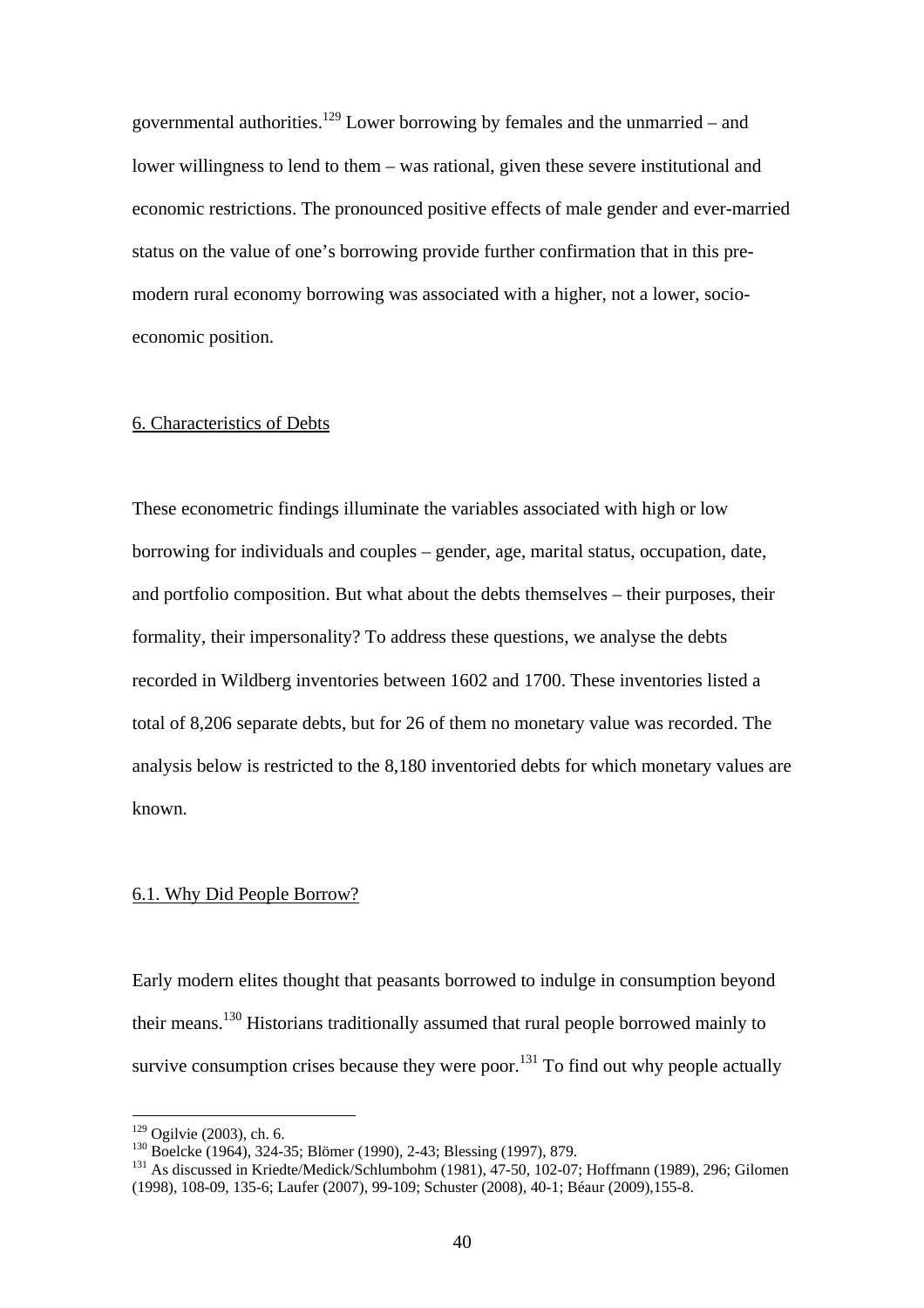borrowed in seventeenth-century Wildberg, Tables 12 and 13 categorize inventoried debts according to their purpose. Table 12 breaks down the 8,180 debts by number, while Table 13 breaks them down by value.

 Not all inventoried debts had specific purposes recorded. Among the 8,180 debts recorded in the inventories of seventeenth-century Wildberg for which monetary values were given, about 30 percent by value were described only in general terms (capital sum, interest payments, instalments, etc.), in which capital sums made up two-thirds of the category. Another 24 percent of debts by value were described only in terms of the creditor, in which debts to private persons comprised over two-thirds of the category. However, another 17 percent by value of the debts that had no purpose recorded were owed to officials and institutions, and may thus be assumed to be largely to cover fiscal demands, although in some cases they reflected a sum of capital borrowed from a public office. Even these debts whose purpose was not otherwise recorded thus reveal one reason for borrowing in this economy, as in many other parts of seventeenth-century Germany – the expanding activities of the early modern state.<sup>132</sup>

 In Wildberg inventories, 38 percent of debts by number and 47 percent by value – 3,147 individual debts – recorded a clear, specific purpose. It might seem regrettable that we know the purposes of less than half of debts by value, and it is possible that this 47 percent may be unrepresentative. However, this proportion of known purposes for borrowing is extremely high compared to most other historical debt studies and thus sheds light on a facet of early modern borrowing behaviour which is almost wholly obscure in the historiography, at least in terms of quantitative analyses.<sup>133</sup> Furthermore, the fact that virtually all conceivable purposes for borrowing are recorded at least once

<sup>&</sup>lt;sup>132</sup> Boelcke (1964), 320; Maisch (1992), 186ff; Ogilvie (1999).<br><sup>133</sup> On paucity of historical sources recording purposes of borrowing, see Gilomen (1998), 135; Sczesny (2002), 300-01, 305, 316; Fertig (2009), 171, 193; Mauch (2009), 40-1, 92 (Anlage 6); Lambrecht (2009), 86.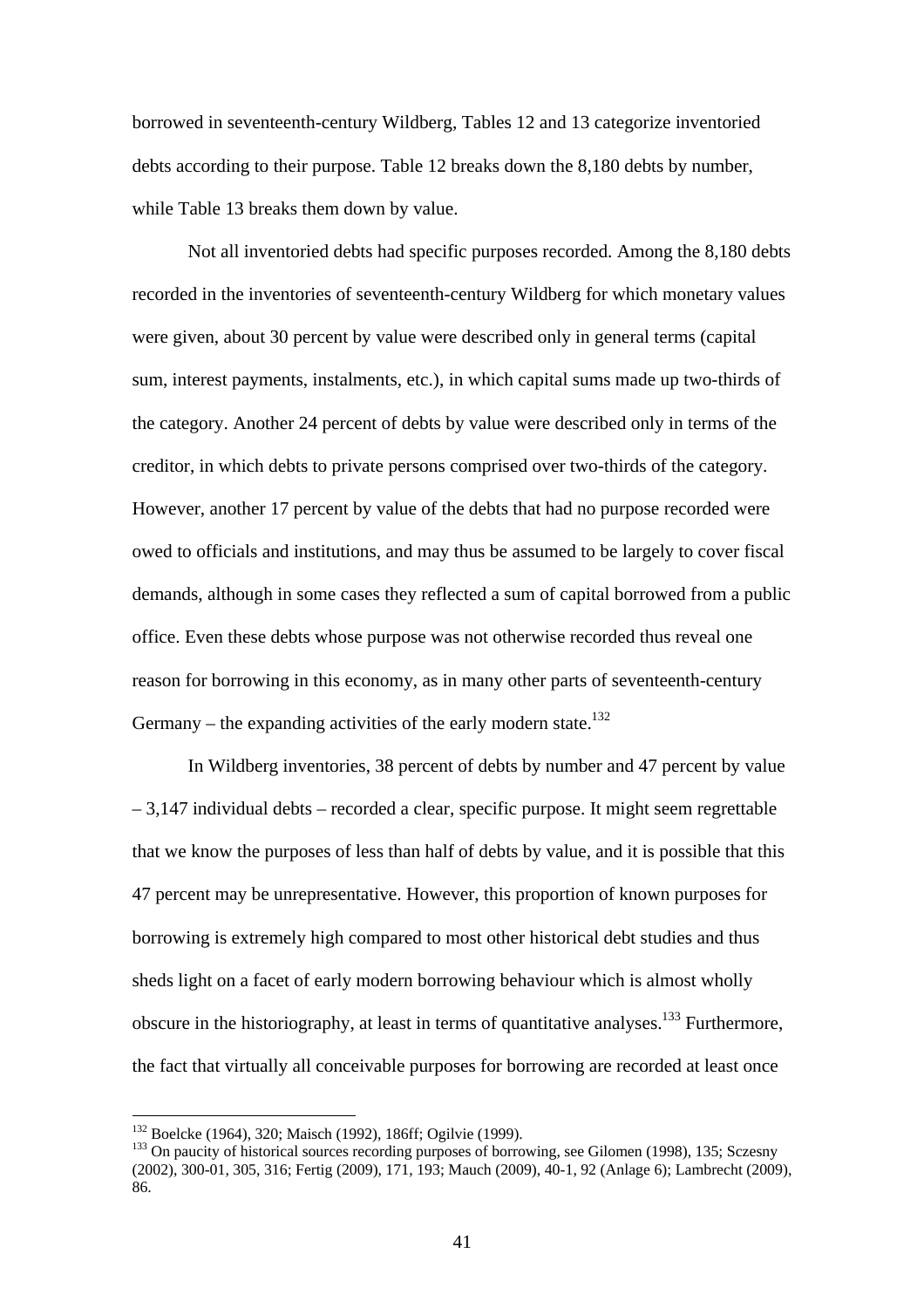in the inventories for seventeenth-century Wildberg suggests that there is no particular type of purpose that was systematically left unrecorded.

The top panels of Tables 12 and 13 categorize the recorded purposes of inventoried debts into consumption, production, and "mixed" purposes. In early modern households, of course, production and consumption were closely linked. Consequently, many debts – such as those for buildings (used for both residence and work) and animals (producers of food, draught power, and industrial materials) – had to be categorized as "mixed".

 The most salient class of "mixed" debts were for buildings, though these declined from around 50 percent of specific-purpose debts by value before mid-century to 42 percent thereafter. A second important class of "mixed" debts were for inheritance claims, which made up 8 percent of specific-purpose debts by value across the century, though much higher percentages during and immediately after the Thirty Years War, probably as fallout from high wartime mortality. Taxes comprised a third notable "mixed" purpose, rising significantly from only 2 percent of specific-purpose debts by value before 1634 to 10 percent after 1687. Debts caused by tax demands had a long tradition in Germany, reaching back into the fifteenth century.134 But these quantitative findings for Wildberg between 1602 and 1700 suggest that the accelerating growth of the seventeenth-century state was a major influence on private borrowing in early modern Germany.<sup>135</sup>

Was it true that early modern rural people borrowed mainly for consumption – either to stave off starvation or to purchase luxuries beyond their means – and hence that most borrowing was for non-productive purposes? The answer is no. Production debts comprised 23 percent of specific-purpose debts by value, compared to only 10

<sup>&</sup>lt;sup>134</sup> Wunder (1987), 33; Schuster (2008), 41.<br><sup>135</sup> See Ogilvie (1999).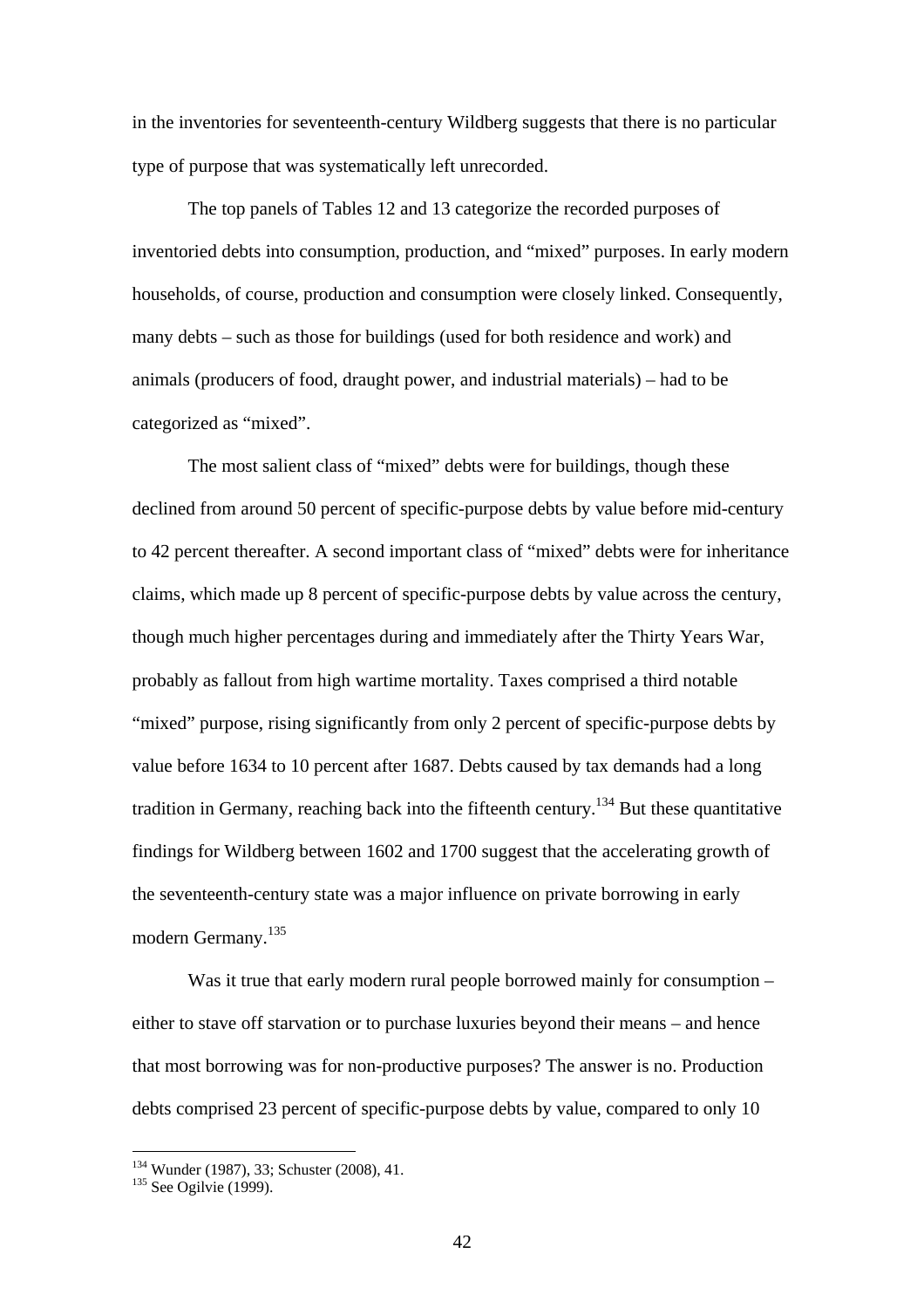percent for consumption debts. Only in the worst wartime period (1634-48) did consumption and production account for nearly equal proportions (10 and 11 percent respectively), while in peacetime (1602-33, 1649-86) production debts were nearly three times as high as consumption debts. The share of consumption debts only rose after 1687, and even then remained lower than production debts. Even if some part of the "cloth" and "textile intermediate" debts were to be shifted from the "production" to the "consumption" category, since they are not in all cases unambiguously described as being owed by textile workers for professional purposes, consumption debts would still comprise a lower proportion than production debts for Wildberg borrowers in all periods of the seventeenth century.

 The same low proportion of consumption debts compared to production debts as we observe in seventeenth-century Wildberg also emerges from the east Swabian village of Langenneufnach in the eighteenth century,<sup>136</sup> Göttingen in 1676-1755,<sup>137</sup> Harz mining villages in the early nineteenth century,  $138$  and the Württemberg village of Beuren in  $1846-54$ <sup>139</sup>. These German findings contrast intriguingly with the primacy of consumption loans in probate accounts in seventeenth-century England, notoriously one of the cradles of the early modern Consumer Revolution.140 People in early modern rural Württemberg did borrow to bridge consumption gaps, and even occasionally for luxuries such as clothing or weddings, but they borrowed much more often to invest in their own productive capacities.

 Breaking down production loans between sectors (by value) yields just over onethird for agricultural purposes and just under two-thirds for industrial ones. Agricultural loans comprised those for land, two-thirds of the wage bill (the "unskilled" share), and

 $\overline{a}$ 

<sup>&</sup>lt;sup>136</sup> Sczesny (2002), 317-20.<br><sup>137</sup> Winnige (1996), 388-90.<br><sup>138</sup> Laufer (2007), 108-11, Tables 3-4.<br><sup>139</sup> Mauch (2009), 40-1, 92 (Anlage 6).

 $140$  Muldrew (1998), 104-05 (Tables 4.1-4.2), 118.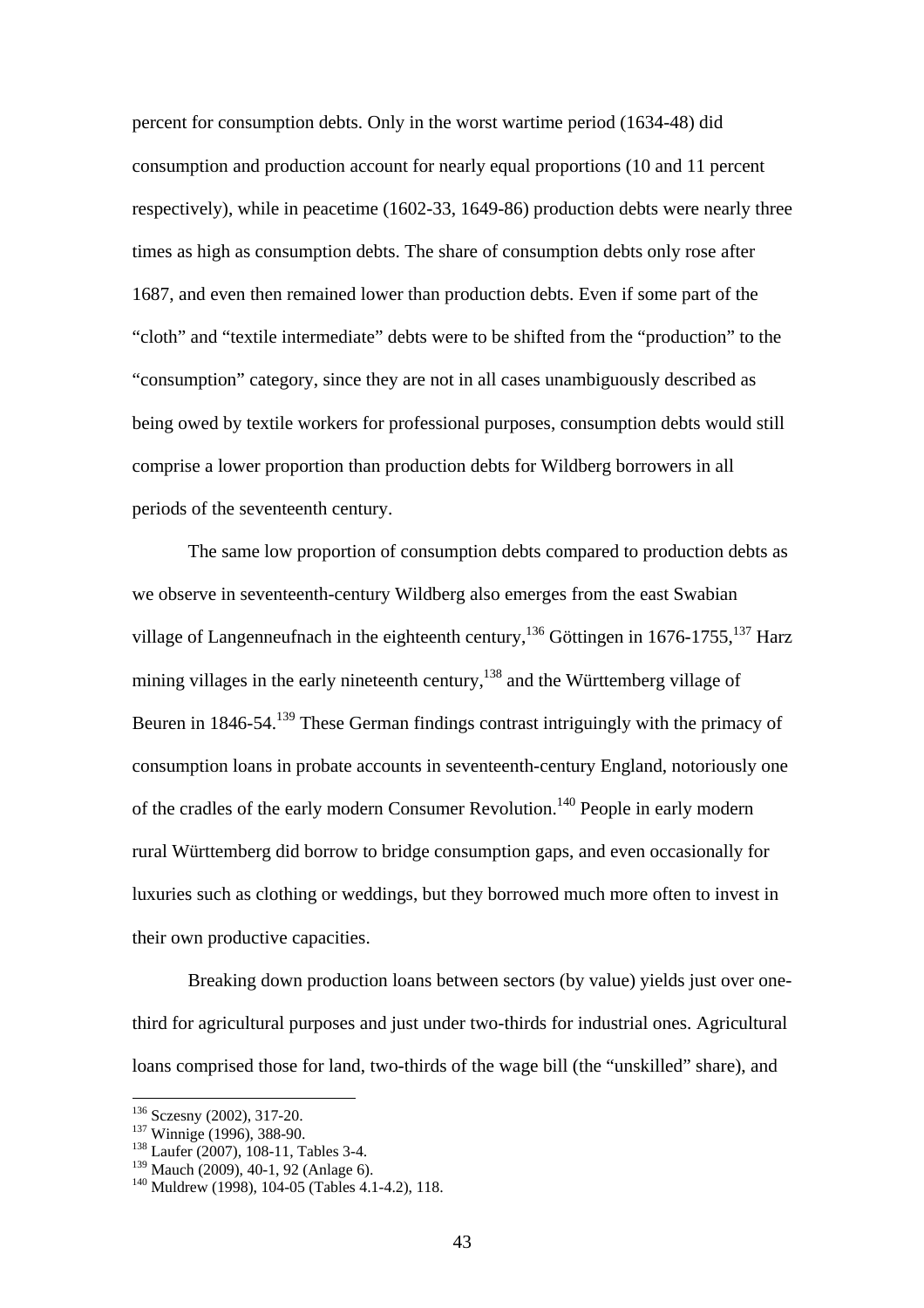half the "miscellaneous production" category, totalling 8.6 percent of specific-purpose loans. Industrial loans comprised those for cloth, intermediate textile inputs, worstedtrading, the leather industry, tools, one-third of the wage bill (the "skilled" share), and raw materials, totalling 14.7 percent of specific-purpose loans. Since production loans comprised 23 percent of the total value of specific-purpose loans, agriculture accounted for just over one-third of them and industry for just under two-thirds. Even if "animals" were to be shifted from the "mixed" to the "production" category, as suggested by the widespread practice of borrowing on cattle in other pre-modern German economies, agriculture would only comprise 10.7 percent of the value of specific-purpose loans, still considerably less than industry.<sup>141</sup>

This finding, that loans for industrial production surpassed those for agricultural production, is consistent with the importance of proto-industry in this region in the seventeenth century and the low agricultural productivity growth in Württemberg as a whole before c.1850.<sup>142</sup> It is borne out by Mauch's findings for a (mainly agricultural) Württemberg village in the mid-nineteenth century, where craftsmen were disproportionately strongly represented among debtors.<sup>143</sup> But it contrasts intriguingly with the importance of agriculture-related loans in early modern Flanders, Holland, and England. $144$ 

 The findings for Wildberg also illustrate the importance of credit in facilitating the operation of other factor markets, particularly those for land but also those for labour. Loans for various forms of real estate (buildings, land and mixed real estate) made up a total of 53 percent of specified-purpose loans by value; the real estate market evidently relied heavily on borrowing. But even labour markets were assisted by credit

 $141$  Gilomen (1998), 115-18.

<sup>142</sup> Ogilvie/Küpker/Maegraith (2009a), 178, 184-8.<br>
<sup>143</sup> Mauch (2009), 51-2.<br>
<sup>144</sup> Holderness (1976), 99-104; Lambrecht (2009), 77, 79-80; Thoen/Soens (2009), 24-33; Van Cruyningen (2009).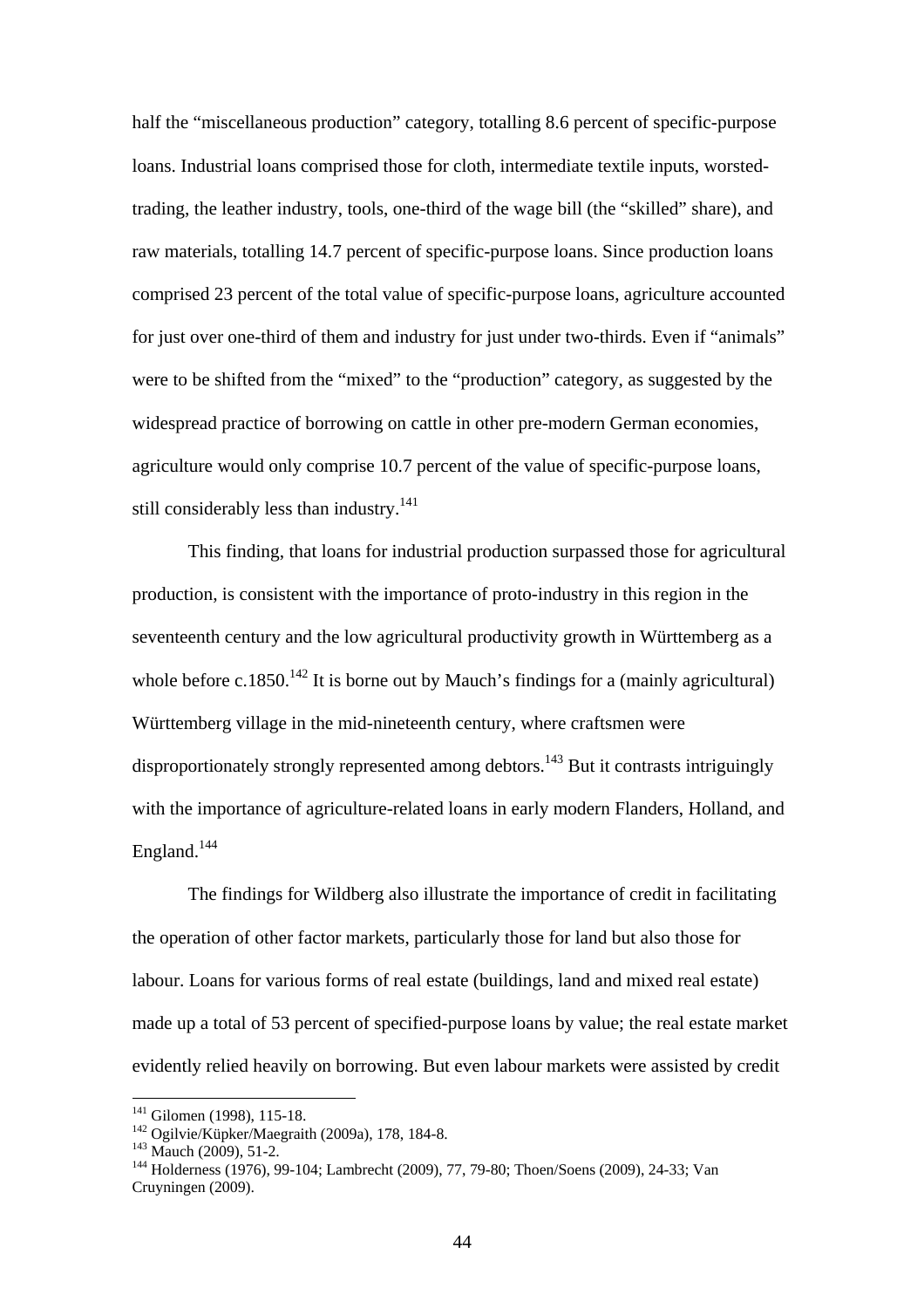markets, as shown by the fact that 13 percent of specific-purpose loans by number and 3 percent by value were for wages, both skilled and unskilled.<sup>145</sup>

 When it came to consumption, did people borrow for luxury or display, the objection so often levelled at peasant borrowing by pre-modern elites?<sup>146</sup> Again the answer is no. The largest tranche of consumption-debts was for grain and comestibles, which made up four-fifths of consumption-related borrowing by value. Some grain may have been purchased as seed, which would make it a production-debt, but even with the relatively low Württemberg yield ratio of 5:1 most grain would have been for consumption.147 Borrowing to buy grain occurred not because people were too improvident to store food, since Table 4 showed stocks of grain and comestibles in onethird of Wildberg couples' inventories at marriage and two-thirds at death; Maisch found the same for eighteenth-century Württemberg villagers.<sup>148</sup> Debts to buy food more probably arose, therefore, from temporary cash-flow problems.

By comparison, debts for luxury and display – the clothing, weddings, and funerals castigated by seventeenth-century Württemberg elites and penalized in the sumptuary ordinances – made up only 2 percent of the value of all debts for known purposes, providing no evidence of any early modern "consumer revolution" fuelled by expanding credit. This is consistent with other Württemberg studies emphasizing the role of sumptuary regulations in constraining the consumption behaviour of ordinary people (especially in rural communities) and dating the spread of fashionable luxuries only to the later eighteenth or early nineteenth centuries.<sup>149</sup>

<sup>&</sup>lt;sup>145</sup> Pfister (2007), 508-09; Schofield/Lambrecht (2009), 14-15.

<sup>&</sup>lt;sup>146</sup> Laufer (2007), 114-16.<br><sup>147</sup> Ogilvie/Küpker/Maegraith (2009a), 178, 184-8 (Table 13). <sup>148</sup> Maisch (1992), 101-02.

<sup>149</sup> Benscheidt (1985), 34-6, 226-30; Medick (1996), 384-7, 398-406, 414, 427; Frey (2000), 132-4; Ogilvie (2010), 304-12.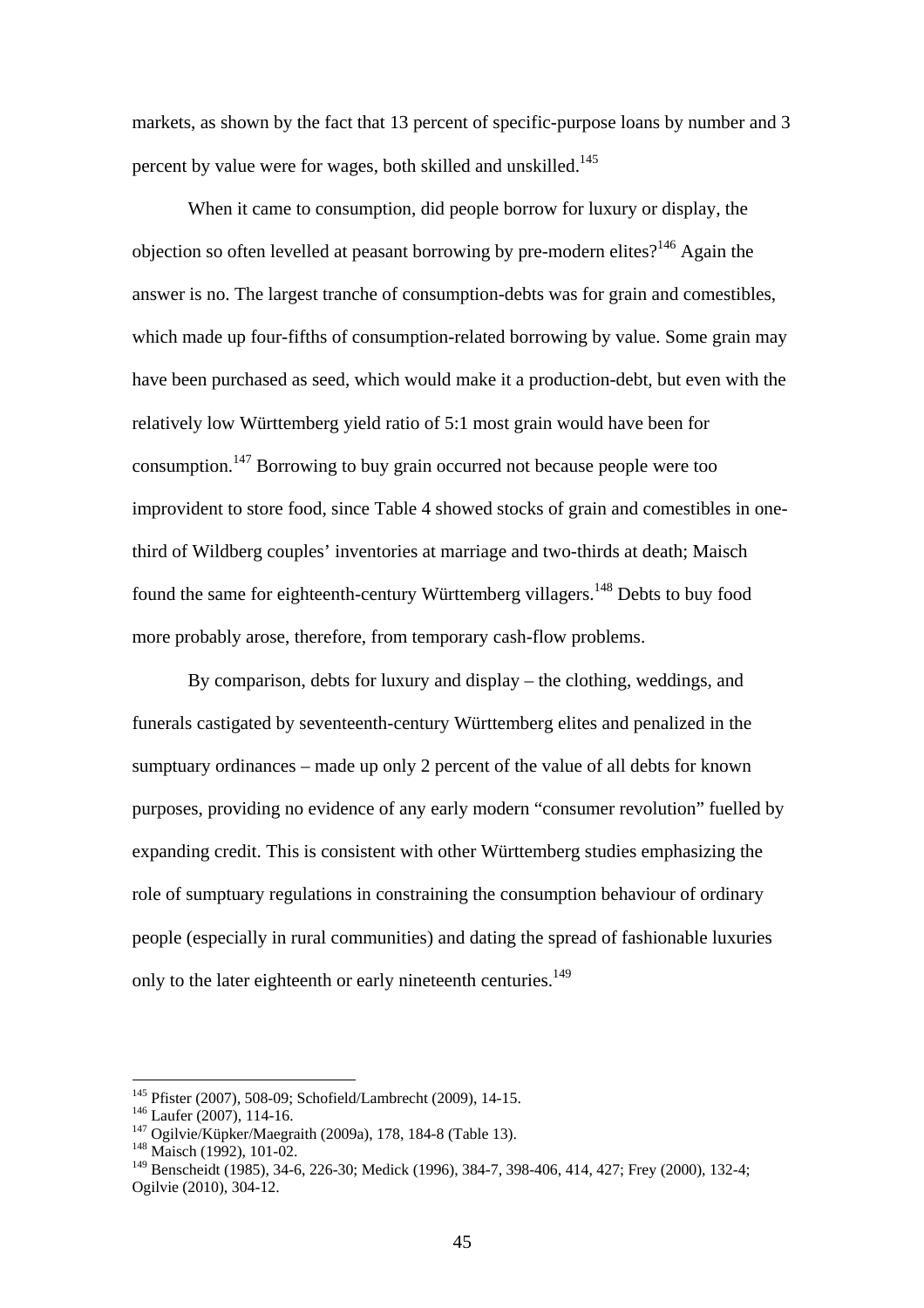#### 6.2. Were Debts Documented?

But does all this borrowing in rural Württemberg testify to the existence of highly developed, formal credit markets of the sort described for early modern France, England, or the Low Countries? Debt documentation is widely regarded as an indicator of the existence of a more formal credit market in which borrowing is more often intermediated, repayment is more easily enforced, and written financial instruments can be endorsed for transfer to third parties.<sup>150</sup>

By this measure, as Tables 14 and 15 show, borrowing in seventeenth-century Wildberg was not highly formal, with only 4.7 percent of inventoried debts by value (2.6 percent by number) making any mention of documentation. This is very low compared to other early modern economies. In early modern rural Flanders, for instance, three-quarters of debts in probate inventories were documented as bonds or annuities,<sup>151</sup> and in early modern Kent over one-quarter of debts in probate accounts were recorded as being supported by documentary instruments.<sup>152</sup>

 This is not to say that debt documentation was wholly unavailable in early modern Württemberg. The debts recorded in Württemberg inventories may have been largely unsupported by debt-specific documentation, but this does not mean that they were informal. The very fact that they were recorded in inventories drawn up by inventory-makers (who were community officials) and written and signed by the town clerk (who was a state bureaucrat), provided them with a strong degree of formality, albeit of a different type than manifested in the credit instruments so much more common in the early modern Low Countries or England.

<sup>150</sup> Hoffman/Postel-Vinay/Rosenthal (2004), 387-8; Schofield/Lambrecht (2009), 7-8, 13; Lambrecht (2009), 75-8; Limberger (2009), 66.

<sup>&</sup>lt;sup>151</sup> Lambrecht (2009), 78 (Table 5.1), 91-3.<br><sup>152</sup> Spufford (2000), 216-17.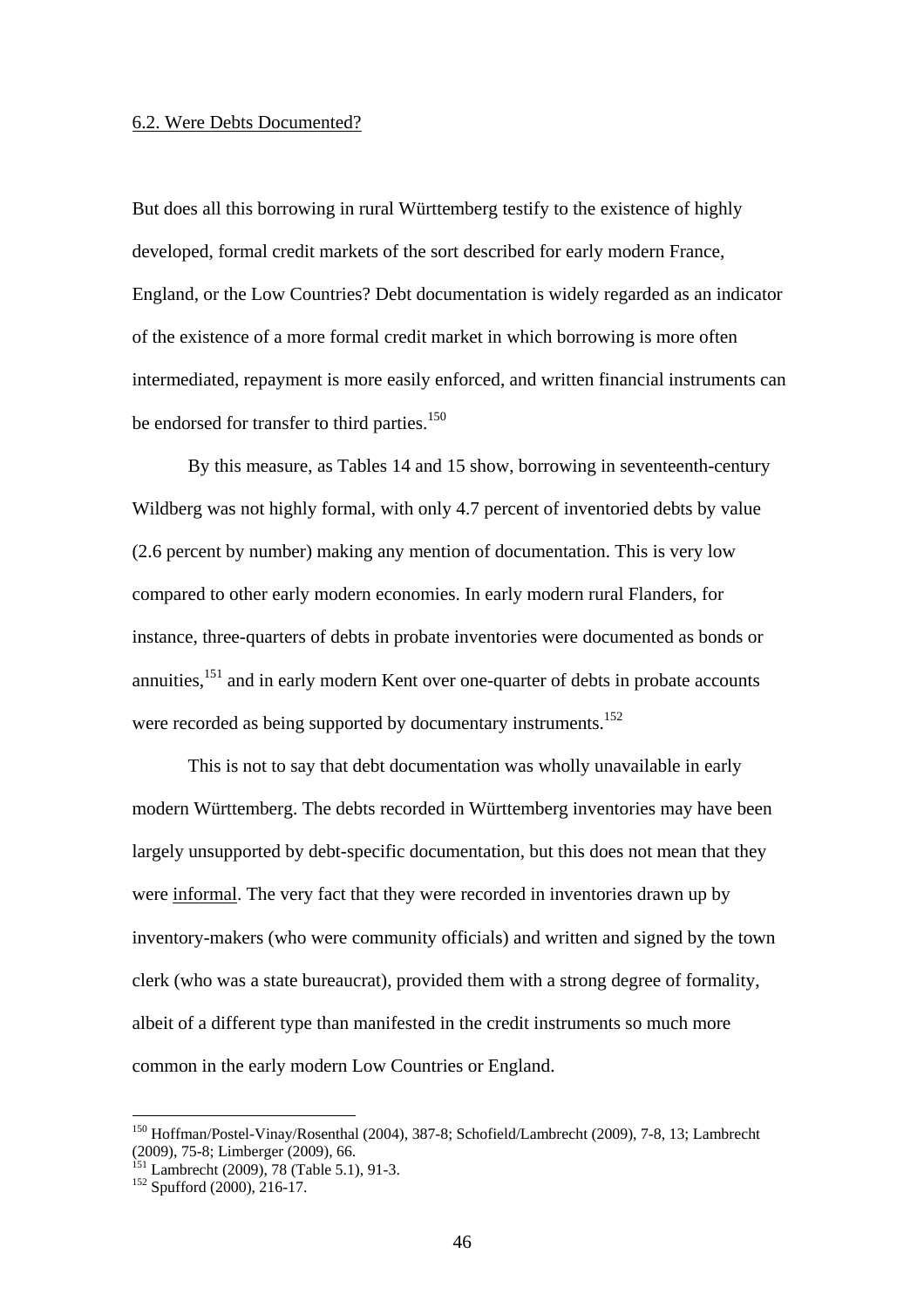Furthermore, the few Wildberg debts that were explicitly supported by additional documentation testify to the use of various types of account, register, inheritance record, legal court record, and miscellaneous documents ranging from the informal "Zettel" (slip of paper) to the formal "Urkunde" (debt certificate), "Gült" or "Obligation" (bond), or "Kontrakt" (contract). Closer analysis shows an intriguing pattern: most of these documents were not specific to the credit market. Rather, they had been generated for other purposes, often by state or community offices. Thus over 44 percent of all debts mentioning documentation were supported by "accounts", over onethird of those being from state and community offices, the remainder from shopkeepers and craftsmen. A second major tranche (over 13 percent of debts mentioning documentation) was supported by other miscellaneous public documents – extracts, letters, lists, specifications. A third major tranche (over 10 percent of debts mentioning documentation) referred to the public administration of the inheritance system, particularly inventories and inheritance-divisions. A fourth tranche (over 5 percent) referred to "registers", mainly those of state and community offices. Only the 24 percent of documented debts in the "miscellaneous private" category – less than 1 percent of total debts by value – were supported by any of the debt-specific instruments associated with the expansion of private finance in some other early modern European economies – annuities, bonds, debentures, deeds, letters of exchange, and so on.<sup>153</sup>

 In this respect, Württemberg differed from societies such as early modern France or the post-French-Revolution Rhineland, where debts were documented in notarial registers, although in such societies inventories and other sources also reveal non-trivial proportions of non-documented debts.<sup>154</sup> Württemberg also differed from early modern

<sup>153</sup> Holderness (1976), 98-101; Muldrew (1998), 103-19; Spufford (2000), 215-19; Lambrecht (2009), 76- 8; Thoen/Soens (2009), 22; Limberger (2009), 65-9.

<sup>154</sup> Gilomen (1998), 136-7; Clemens/Reupke (2008), 223; Béaur (2009), 153, 155; Schofield/Lambrecht  $(2009)$ , 4-5.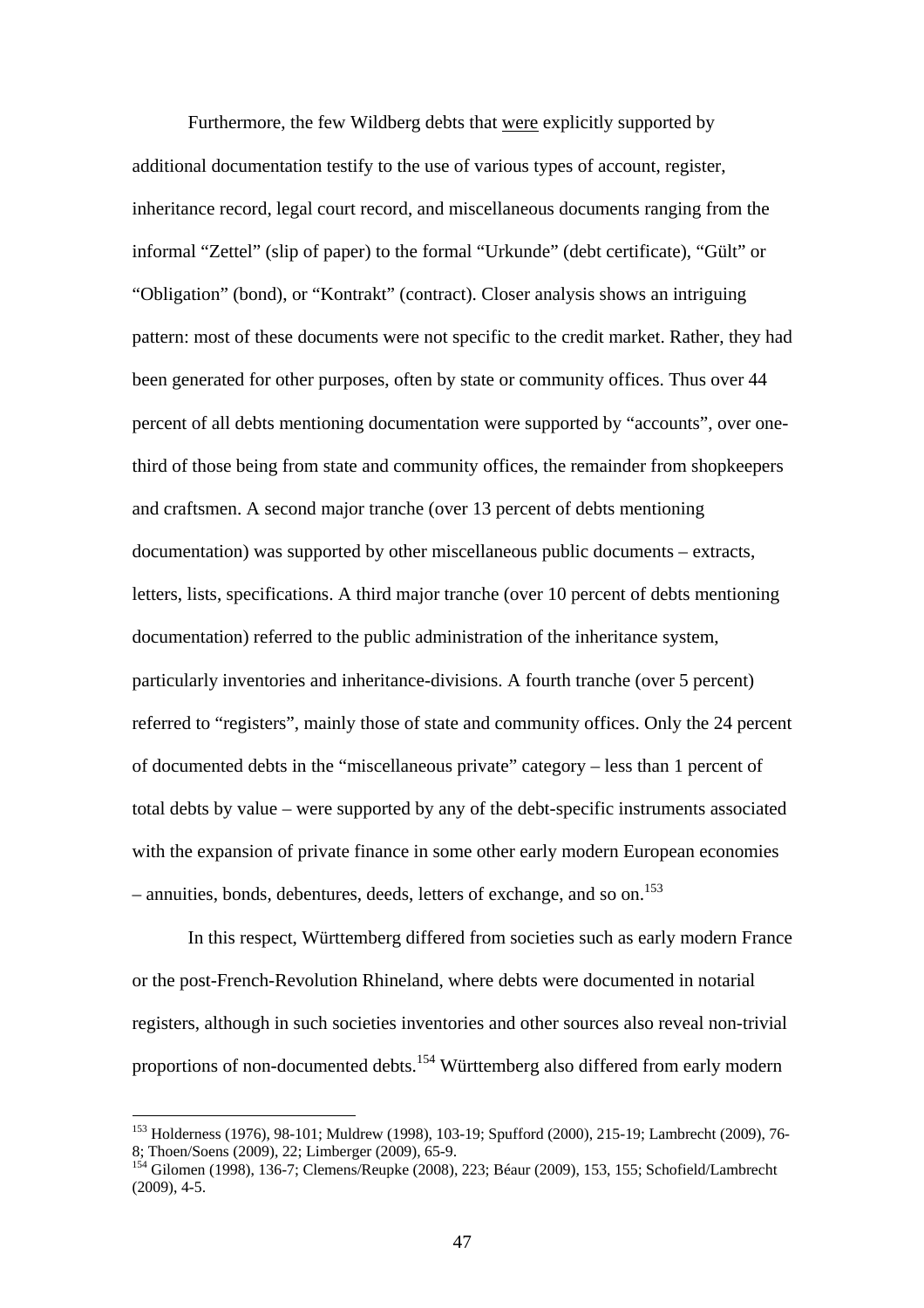Flanders, where village clerks earned fees by writing up private debt contracts and peasants used non-documented IOUs only for small loans.155 Württemberg differed from Holland, too, where early modern village debt consisted heavily of documented annuities.<sup>156</sup> And Württemberg differed from England, where although oral debt agreements were widespread, by the seventeenth century much borrowing was supported using sophisticated, credit-specific documentation.<sup>157</sup> Nor is there any evidence for early modern Wildberg of the use of negotiable debt instruments, of the type that were emerging in the North Atlantic economies in this period.

Some of the institutional features discussed earlier may have contributed to this relative paucity of credit-market-specific debt documentation in early modern Württemberg. As already mentioned, no ordinary citizen in Württemberg was allowed to borrow on a bond without approval from his community court for small sums and from the princely government for larger ones.<sup>158</sup> The rules governing letters of exchange (Wechselbriefe) were even more restrictive: only merchants and other high-status persons could use these freely, while "craftsmen and other ordinary citizens and farmers" had to get a special permit.<sup>159</sup> Obtaining such permits was expensive, as was the step of obtaining a formal debt certificate, for whose writing fees had to be paid to the public secretary's office.<sup>160</sup>

A further contributory factor may have been that the exhaustive public recordkeeping in early modern Württemberg meant that most debts were in fact already recorded in public documentation, including marriage and death inventories themselves. The comprehensive documentary coverage provided by the high level of

<sup>&</sup>lt;sup>155</sup> Lambrecht (2009), 78 (Table 5.1), 91-3.

<sup>&</sup>lt;sup>156</sup> Zuijderduijn (2009), 41-6.<br><sup>157</sup> Holderness (1976), 98-101; Muldrew (1998), 103-19; Spufford (2000), 215-19.<br><sup>158</sup> Reyscher (1828ff), 6:629, #422 (14.04.1781).<br><sup>159</sup> Reyscher (1828ff), 6:534-9, #397 (24.03.1759).

 $160$  Reyscher (1828ff), 6:714, #455 (17.03.1798).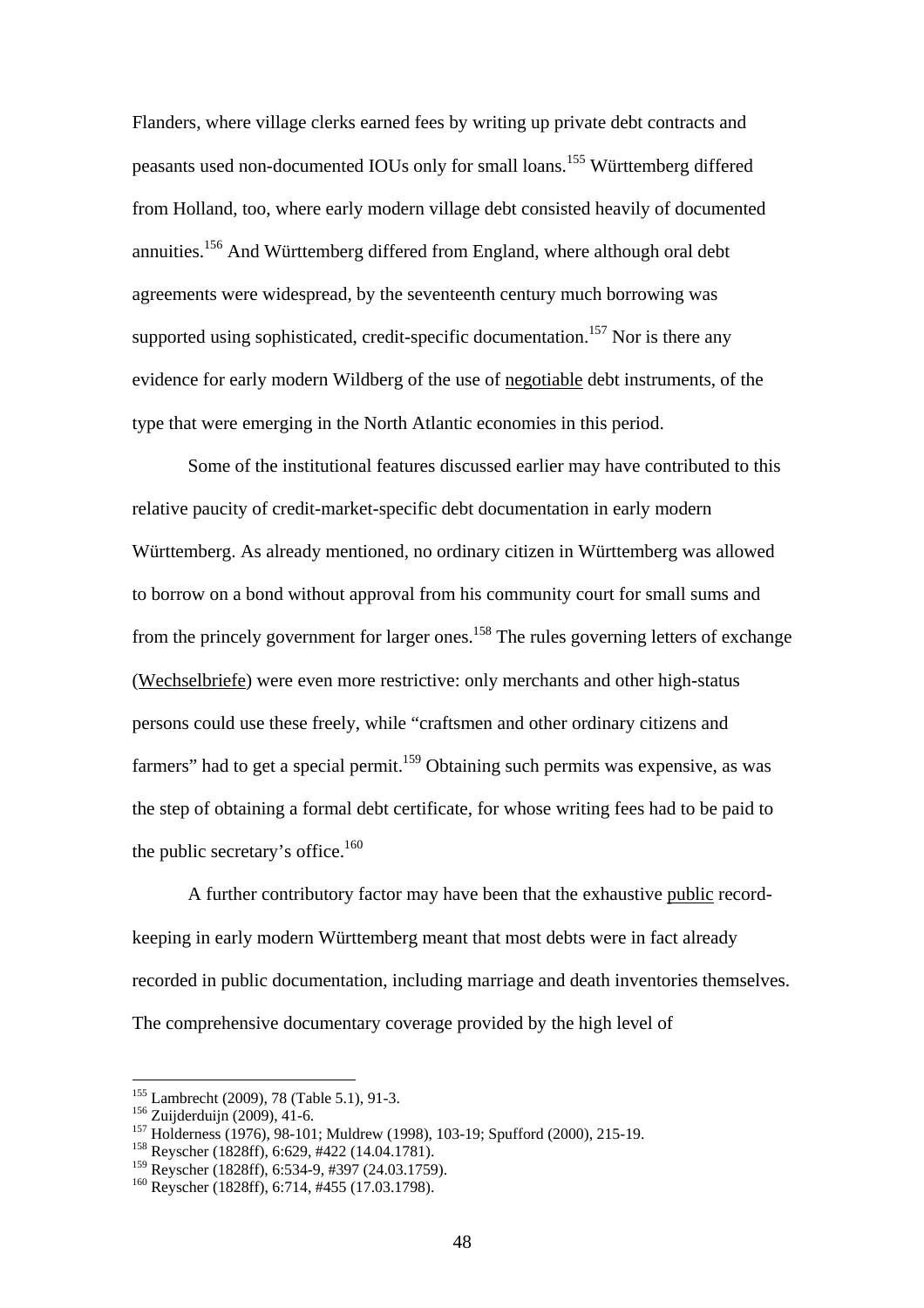bureaucratization already observable in seventeenth-century Württemberg may have reduced incentives to develop the sophisticated private debt instruments of England or the Low Countries, or the quasi-private notarial instruments of France and the Frenchinfluenced Rhineland. As we have seen, when foreign notaries began to operate in Württemberg in the 1790s, legislation was passed to forbid or severely restrict their activities.161 The Württemberg government required debt documentation to be written up only by official public clerks (Amtschreiber) and sealed and certified only by princely or communal officials.162 Communal and state officials in Württemberg may even have played the debt-brokerage role in early modern Germany and Switzerland<sup>163</sup> that notaries played in France,  $164$  county attorneys in England,  $165$  or village clerks in Flanders.<sup>166</sup>

# 6.3. Was Borrowing Personalized?

A rather different indicator of the formality or otherwise of credit markets is the extent to which credit extends beyond the boundaries of family and community. On the one hand, economists view extending credit ties beyond the family or community as important for rural development.<sup>167</sup> On the other, anthropologists regard placing credit in the hands of outsiders (Jews in Europe, Chinese in southeast Asia, Hausa and Lebanese in west Africa) as enabling traditional societies to export potentially conflictual relationships outside the family and neighbourhood.<sup>168</sup>

<sup>&</sup>lt;sup>161</sup> Reyscher (1828ff), 6:705-6, #449 (2.12.1795).<br>
<sup>162</sup> Reyscher (1828ff), 12:364-5, #214 (11.11.1621).<br>
<sup>163</sup> Pfister (1994), 1348.<br>
<sup>164</sup> Hoffman/Postel-Vinay/Rosenthal (2004), 388-9.<br>
<sup>165</sup> Holderness (1976).<br>
<sup>166</sup>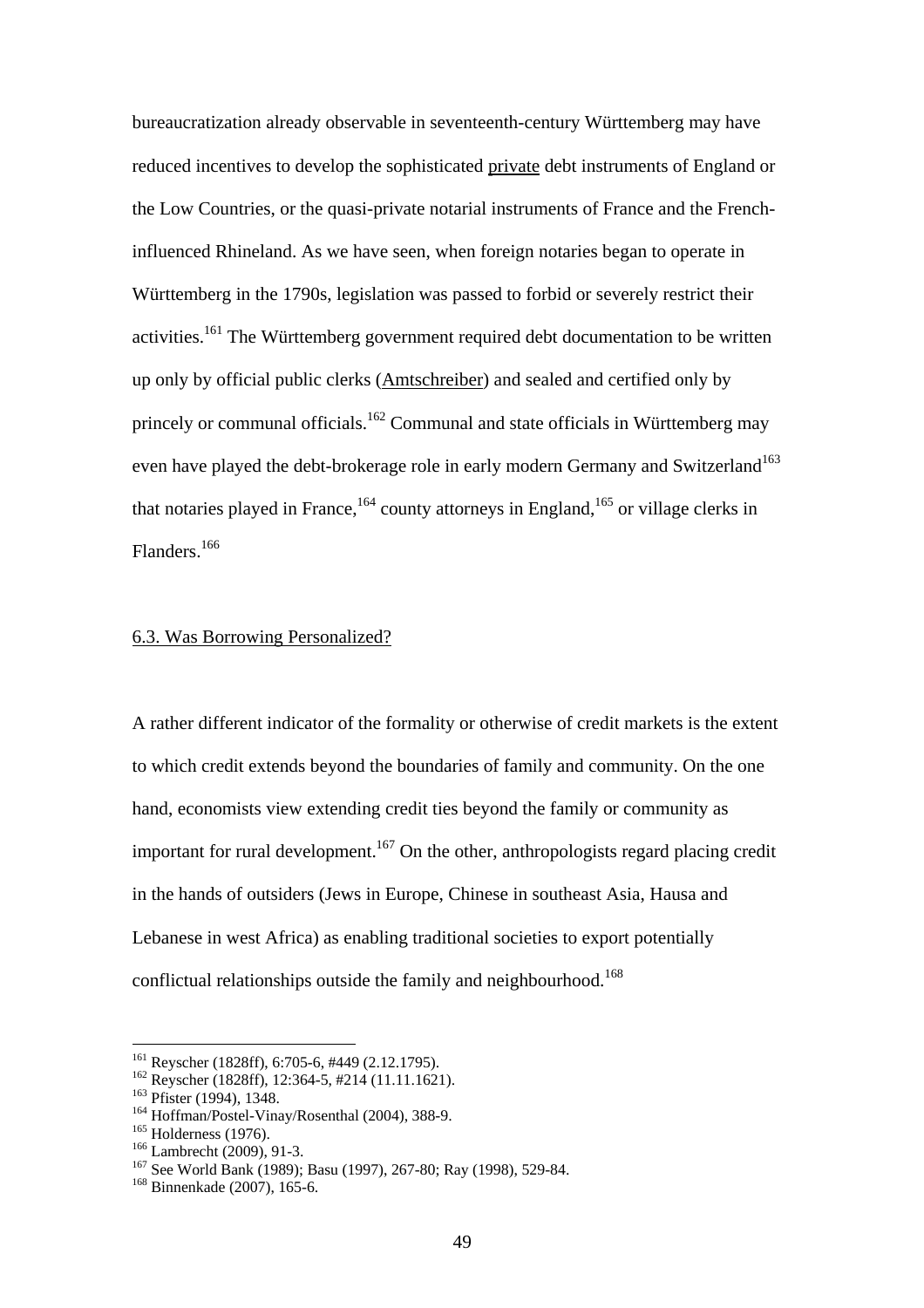Tables 16 and 17 breaks down borrowing in seventeenth-century Wildberg according to the relationship between borrower and creditor. A first step is to categorize the creditors from whom Wildberg inhabitants had borrowed into persons, officials, institutions (guilds, religious foundations), and groups (children in guardianship, sets of heirs).

It might be argued that this exercise does not provide useful information because particular sources of credit were likely to go disproportionately unrecorded: landlords might forgive rent due, relatives might keep loans informal and thus not report them to inventory-makers, shopkeepers or other suppliers might provide short-term credit that was repaid before the inventory was drawn up, or creditors for very small debts might not report them. However, there is no evidence that this occurred. As Tables 12-13 already showed, Zins (which included rents on land) comprised a non-trivial proportion of debts,<sup>169</sup> and debts to shopkeepers for "wares" were frequently listed. Creditors did in fact report very small debts in their debtors' inventories: in the seventeenth-century Wildberg inventories, debts worth as little as 0.003 fl were recorded, 58 percent of all debts were below 1 fl, and 78 percent were below 3 fl. Relatives, too, as we shall see in this section, did insist that debts due to them be included among the claims in an inventory. There is no evidence that any particular type of creditor – landlords, relatives, shopkeepers, suppliers, or small creditors – was left unrecorded.

Contrary to the assumption that pre-modern rural borrowing was highly personalized, nearly 19 percent of Wildberg debts by value were owed to non-personal creditors (mostly institutions and officials), rising from 11 percent in the first half of the century to nearly 23 percent 1649-86 and over 29 percent after 1687. Most of these debts to institutions and officials derived from arrears in payments of fiscal demands,

<sup>&</sup>lt;sup>169</sup> In Tables 12 and 13, the rubric "Zins, no further description" includes "Zins" both in the sense of "interest on a debt" and in the sense of "rents or dues paid on land". The German terminology does not permit further disambiguation.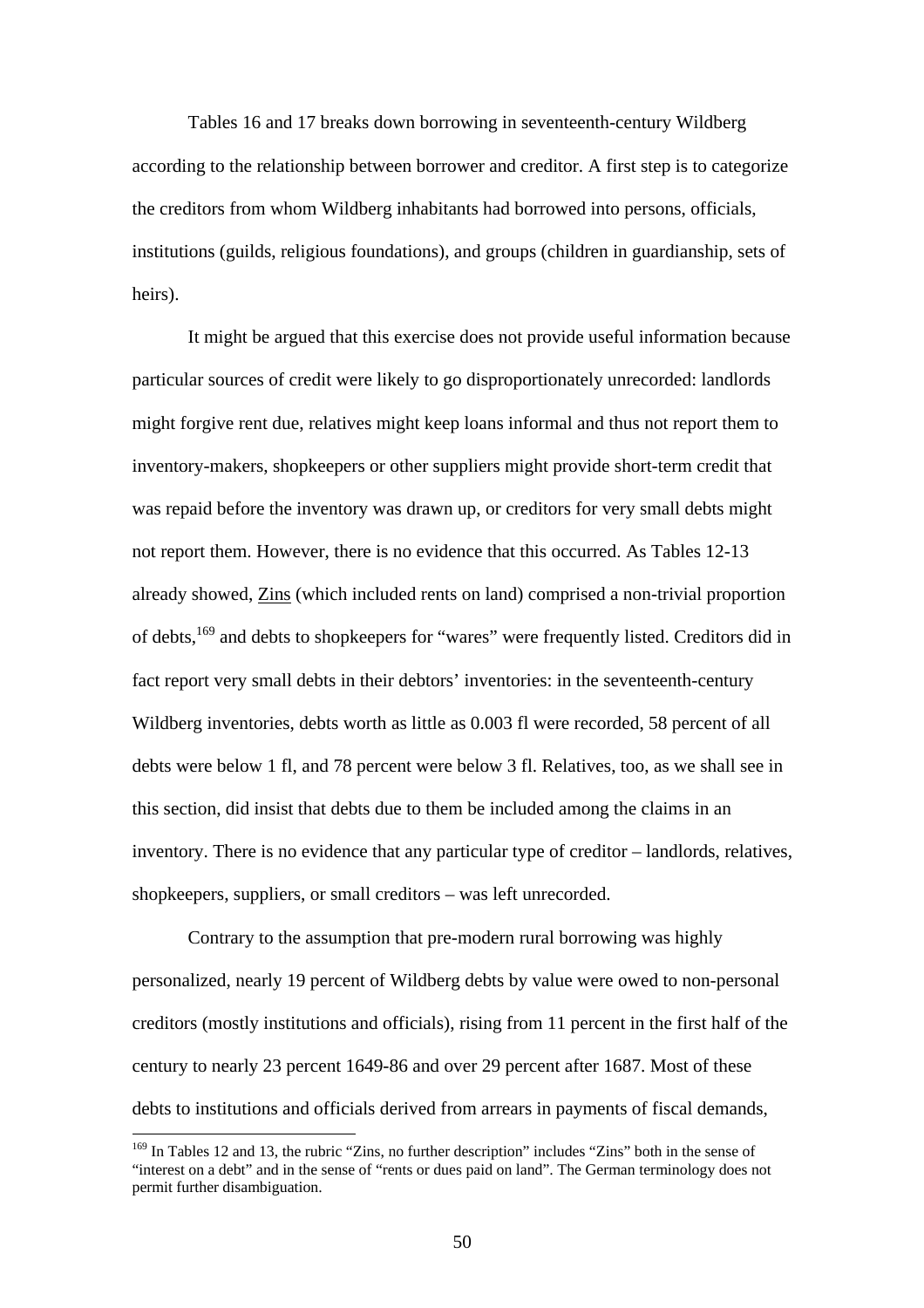although some arose because the borrower had taken out a loan from the funds of a public institution. The proportion of "impersonal" debts in this economy was thus nontrivial and rising. However, this was not because the growth of the market was encouraging exchange with strangers but rather because the growth of the state was swelling fiscal demands and increasing borrowing from public institutions.

 Only about 81 percent of debts by value in seventeenth-century Wildberg were therefore owed to creditors who were persons, and even fewer – only about 18 percent – were owed to persons recorded as being linked to borrowers through kinship, employment, or guardianship. Table 17 shows that this proportion varied from one period to another, but showed no clear trend across the century, with the highest share of "personalized" borrowing in the 1602-33 period but the lowest proportion in the 1634-48 period, and intermediate proportions in second half of the century. Of course, these fluctuations may merely result from unsystematic recording. But insofar as they reflect economic practice, they cast doubt on two widely held views. First, borrowing was not predominantly personalized, since less than one-fifth of borrowing in Wildberg occurred between persons with recorded relationships. And second, borrowing was not becoming more impersonal over time, since both the highest and the lowest proportions of personalized borrowing occurred in the first half of the seventeenth century. Furthermore, Maisch's study of another Württemberg rural community found 13-16 percent of inventoried borrowing among kin in the eighteenth century, almost identical to the proportion in post-1650 Wildberg.<sup>170</sup>

 A somewhat different measure of impersonality is the degree to which debt relationships extend beyond the local community.171 Tables 18 and 19 break down borrowing in seventeenth-century Wildberg according to whether it was recorded as

<sup>&</sup>lt;sup>170</sup> Maisch (1992), 181-2.<br><sup>171</sup> Hoffman/Postel-Vinay/Rosenthal (2004), 388-9; Zuijderduijn (2009), 153-5.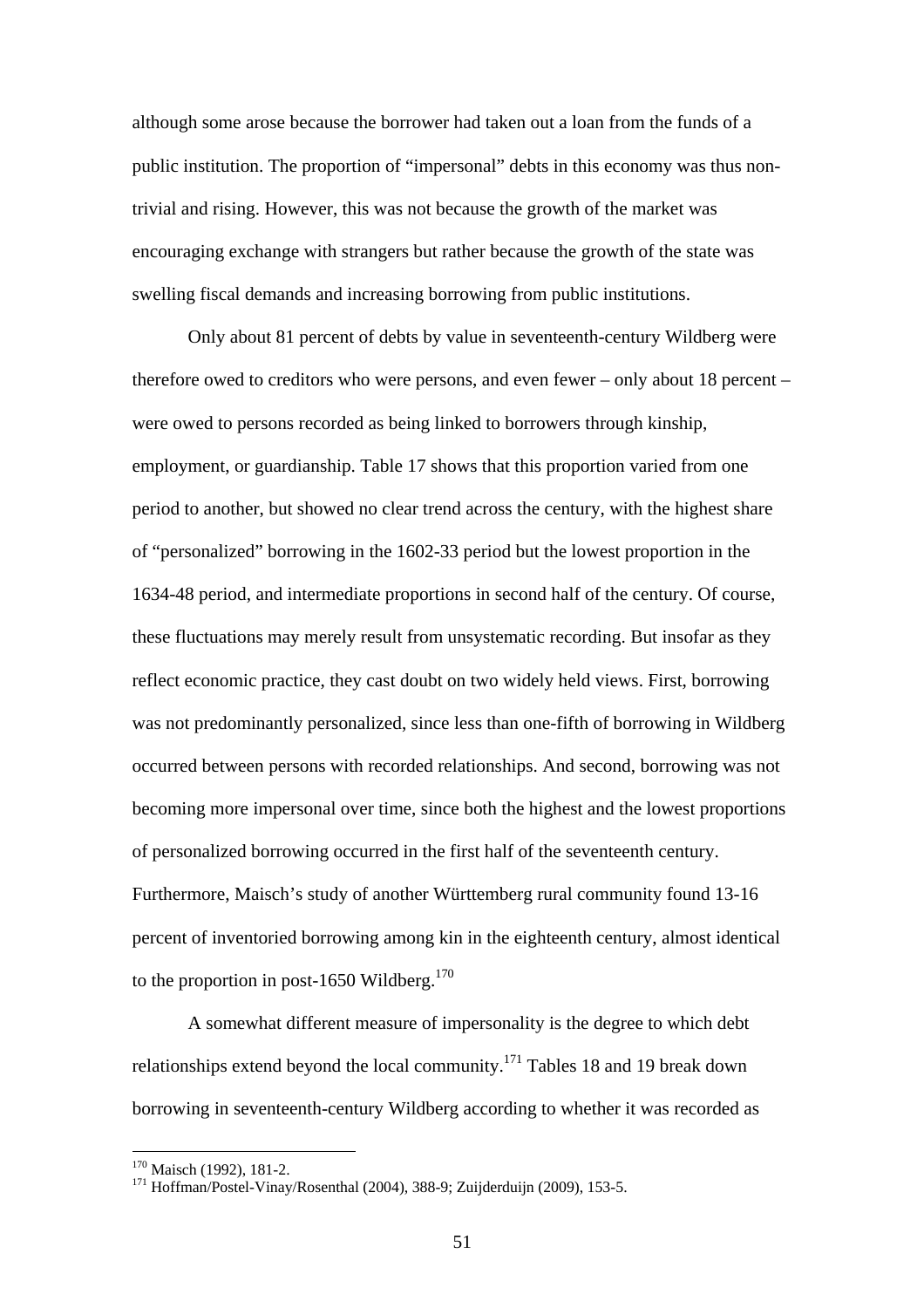being undertaken within the locality or outside it. Less than 18 percent of Wildberg borrowing by value took place within the community. The proportion of borrowing that was definitely within the community actually rose over time, from 13-15 percent before 1649 to 17-27 percent in the second half of the century. Even assuming that all borrowing with unrecorded locality was actually within Wildberg shows the highest proportion (79 percent) in the post-1687 period. These findings are consistent with the high proportions of intracommunal borrowing found in nineteenth-century Württemberg villages by both Maisch and Mauch, based on different documentary sources, suggesting that they reflect economic practice rather than recording conventions.<sup>172</sup> It contrasts, however, with the low proportions (6-26 percent) of intracommunal borrowing found by Fertig in nineteenth-century Westphalia,<sup>173</sup> and by Clemens and Reupke for the nineteenth-century Saarland<sup>174</sup> – admittedly for larger loans secured with real property or recorded by notaries.

At least in seventeenth-century Württemberg, borrowing was not predominantly personalized. But nor did it become more impersonal as the early modern period passed. On the contrary. The proportion of borrowing between relatives fluctuated unsystematically across the seventeenth century in Wildberg, and literature on other localities suggests that it remained at similar levels well into the eighteenth. The proportion of borrowing between members of the same community actually increased in Wildberg across the seventeenth century, and literature on other localities shows the proportion remaining high into the nineteenth. Personalized borrowing in this economy was thus not the dominant pattern; but nor is there any evidence of depersonalization across the early modern period.

<sup>&</sup>lt;sup>172</sup> Maisch (1992), 180-2 with Tab 4.4.7.a; Mauch (2009), 47-8, 79.<br><sup>173</sup> Fertig (2008), 168, 171-2; Fertig (2009), 179-80, 189-90.<br><sup>174</sup> Clemens/Reupke (2008), 224-5, 228.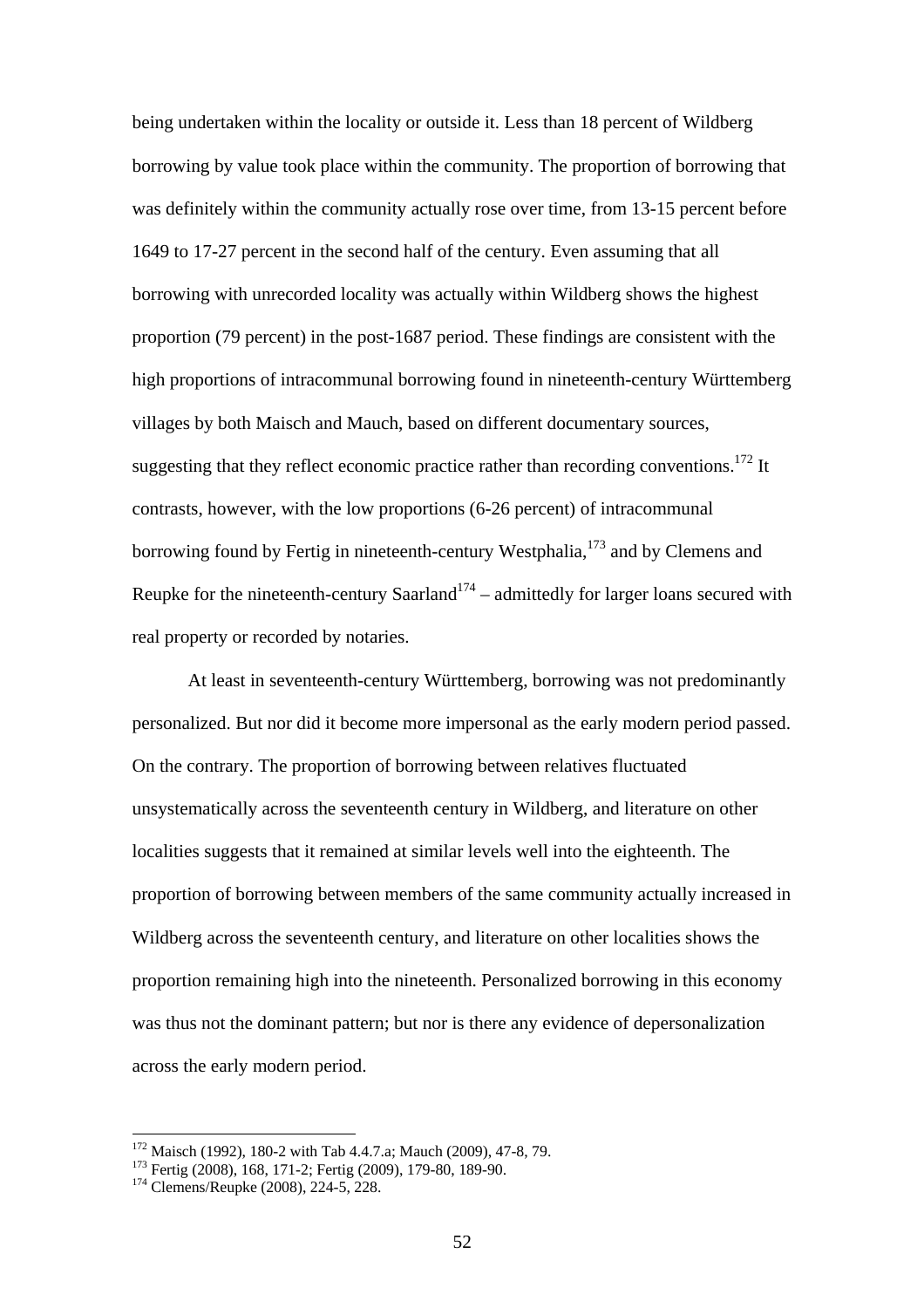### 7. Conclusion

What can we conclude from these findings about financial activity in the "less developed" rural interior of early modern Europe? Württemberg was a relatively undynamic economy compared to Flanders, Holland, England, or many parts of France in the early modern period.<sup>175</sup> Nonetheless, borrowing was widespread, even in a remote rural community such as Wildberg. Borrowing was undertaken by women as well as men, the poor as well as the rich, young adults and the elderly, before marriage and near death, and by persons of all marital statuses. Although few lifelong celibates were inventoried, those that were recorded had all borrowed money, indicating that at least some even of this disadvantaged group had access to credit.<sup>176</sup> Almost every demographic and economic subgroup that was inventoried was able to borrow, and could thus smooth consumption, finance investments, and diversify risks.<sup>177</sup> In so doing, they enabled other rural people to hold their savings in financial form and diversify their investments.<sup>178</sup> In this, Württemberg resembles many other medieval and early modern European rural societies, $179$  but contrasts sharply with less-developed economies where many people – especially women and the poor – are constrained to consume what they themselves produce and can only expand production using their own hoarded savings.<sup>180</sup>

 Credit markets in seventeenth century Württemberg were also quite variegated. Borrowing was not conducted purely on the basis of personalized relationships, but encompassed a wide range of institutions, groups, and individuals. People borrowed

<sup>&</sup>lt;sup>175</sup> See, on different aspects, Ogilvie (1997); Ogilvie (2010).

 $176$  On the parlous position of the independent unmarried in pre-modern Württemberg, see Ogilvie (2003), ch. 6.

<sup>&</sup>lt;sup>177</sup> As also found for sixteenth-century rural Württemberg by Boelcke (1964), 336. <sup>178</sup> Boelcke (1964), 336.

<sup>&</sup>lt;sup>179</sup> Gilomen (1998), 127; Muldrew (1998), chs. 3-4; Postel-Vinay (1998); Spufford (2000). <sup>180</sup> World Bank (1989); Basu (1997), 267-80 Chayanov (1986), 5; Brunner (1986), 107;

Kriedte/Medick/Schlumbohm (1981), 53; Figes (1989), 12; Pallot (1999), 14-16.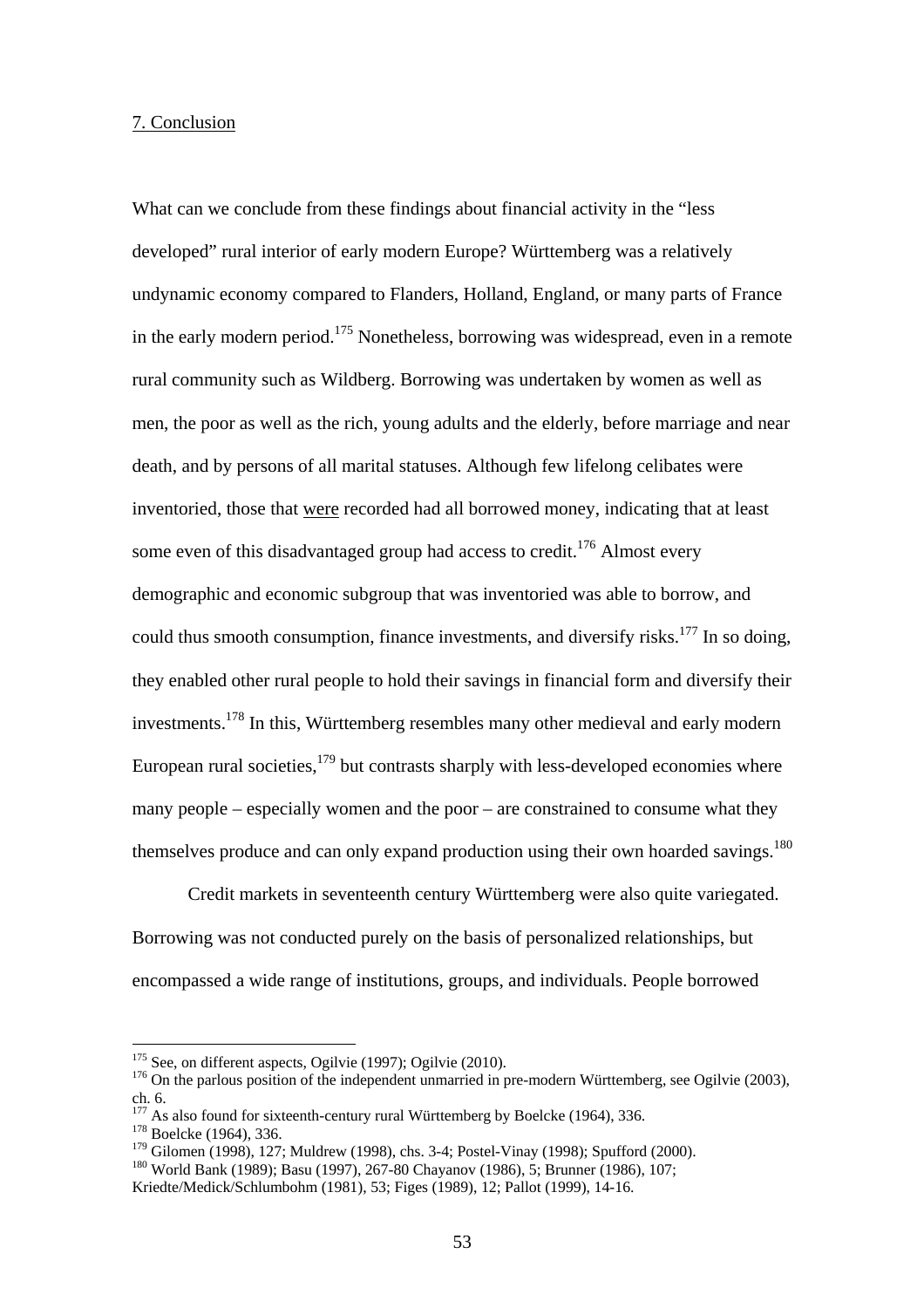from the state, the community, the church, and the officials who conducted the finances of these institutions – even if this "borrowing" often consisted of getting into arrears with taxes or dues. They also borrowed from religious funds, charitable foundations, hospitals, and guilds – here, as in many other pre-modern German-speaking territories.<sup>181</sup> They borrowed from groups of heirs or children in guardianship whose inheritances were typically lent out at interest.<sup>182</sup> And they borrowed from other individuals – a testimony to the savings potential of rural people, even in relatively slow-growing early modern German economies.

 The individuals ready and willing to provide credit in early modern Wildberg were also highly various, with the vast majority consisting not of family members or other close associates, but people with whom the borrower had no recorded relationship other than the debt itself. Well over one-quarter of borrowing by value was undertaken with creditors outside the local community. Nor does early modern Wildberg show any sign of being dominated by a Dorfkönig (village king) who monopolized local lending. As Boelcke found for the sixteenth century, rural Württemberg was teeming with a diversity of lenders, even the largest of whom did not monopolize supply.<sup>183</sup> In this respect, early modern Württemberg resembled seventeenth-century Swiss Ebikon,<sup>184</sup> the seventeenth-century Swabian village of Langenneufnach,<sup>185</sup> and Fertig's nineteenthcentury Westphalian villages.<sup>186</sup> This was not the type of rural economy described for modern developing economies, where local lending is often dominated by a single

<sup>181</sup> Boelcke (1964), 321, 325-9; Wunder (1987), 36; Blömer (1990), 44-61; Ineichen (1992), 78-80; Winnige (1996), 361-75, 395-404; Sczesny (2002), 295-6, 301; Binnenkade (2007), 164-5; Häberlein (2007), 42; Laufer (2007), 104-05; Clemens/Reupke (2008), 233-5.

<sup>&</sup>lt;sup>182</sup> For similar findings, see Maisch (1992), 184-5; Sczesny (2002), 296, 301-02.<br><sup>183</sup> Boelcke (1964), esp. 336-41.<br><sup>184</sup> Ineichen (1992), 81.<br><sup>185</sup> Sczesny (2002), 302, 313-14.<br><sup>186</sup> Fertig (2008), 172; Fertig (2009),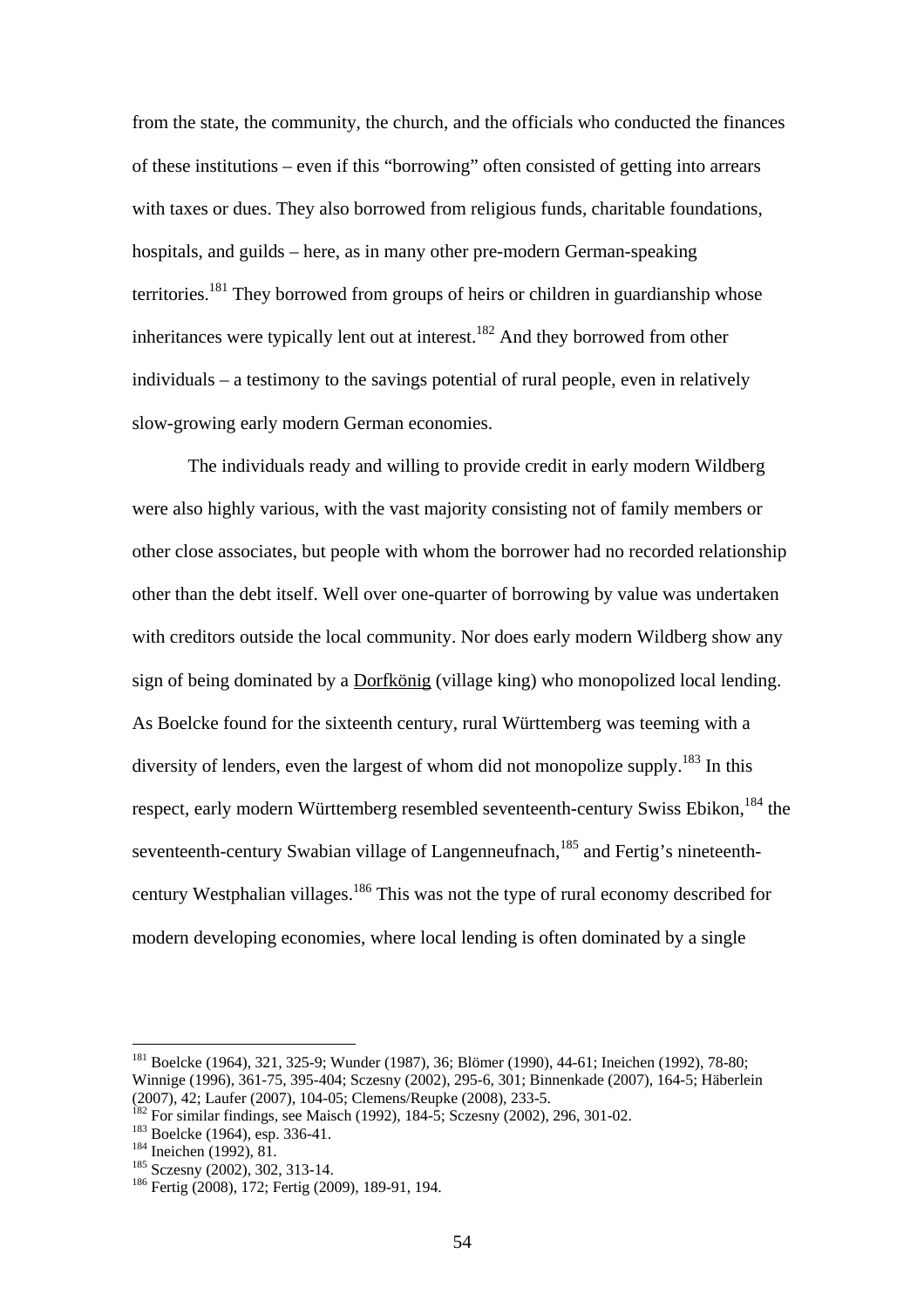village money-lender who can charge ruinously high interest-rates and keep peasants in "debt peonage" because he has no competitors.<sup>187</sup>

 Within this reasonably diversified Württemberg credit market, people behaved in ways consistent with the basic economic hypotheses about borrowing with which this paper began. Borrowing was not an indicator of distress or crisis.188 Rather, it was higher for the owners of buildings, silver, and other durable and valuable assets, for males, for those who had achieved the married state, for substantial couples in middle life, and for other relatively well-off groups such as those in non-proto-industrial occupations. Associated as it was with economic substance rather than impoverishment, borrowing rarely meant economic ruin or even the "over-indebtedness" criticized by medieval and early modern elites and lamented by some modern historians.<sup>189</sup> The vast majority of borrowers in seventeenth-century Wildberg were evidently rational enough to avoid anything remotely approaching the risk of debt peonage or even insolvency, and the vast majority of lenders supplied loans only to the financially sound.

 The composition of inventoried debts also suggests that borrowing was undertaken as a positive strategy to serve productive purposes. Borrowing made it possible to smooth consumption over time, funding purchases of necessities and enabling minor discretionary spending on clothing, medical care, weddings, and funerals. Borrowing also enabled people to smooth payment of the rising burden of taxes extorted by the early modern state. But above all, borrowing facilitated profitable investments, enabling farmers to purchase land and animals, employers to pay servants and labourers, and rural artisans to finance the delay between buying inputs and selling

<sup>&</sup>lt;sup>187</sup> Basu (1997), 267-80.

<sup>&</sup>lt;sup>188</sup> For similar assessments, see Gilomen (1998), 137 (medieval Germany); Sczesny (2002), 297 (early modern Swabia); Schuster (2008), 43 (medieval Nürnberg); Schofield/Lambrecht (2009), 14 (medieval and early modern Europe); Lambrecht (2009), 80, 86-8 (early modern Flanders); Fertig (2009), 178 (nineteenth-century Westphalia).

<sup>189</sup> Boelcke (1964), 324-35; Boelcke (1991), 195, 198, 200, 202, 207-11; Blömer (1990), 2-43; Blessing (1997), 879.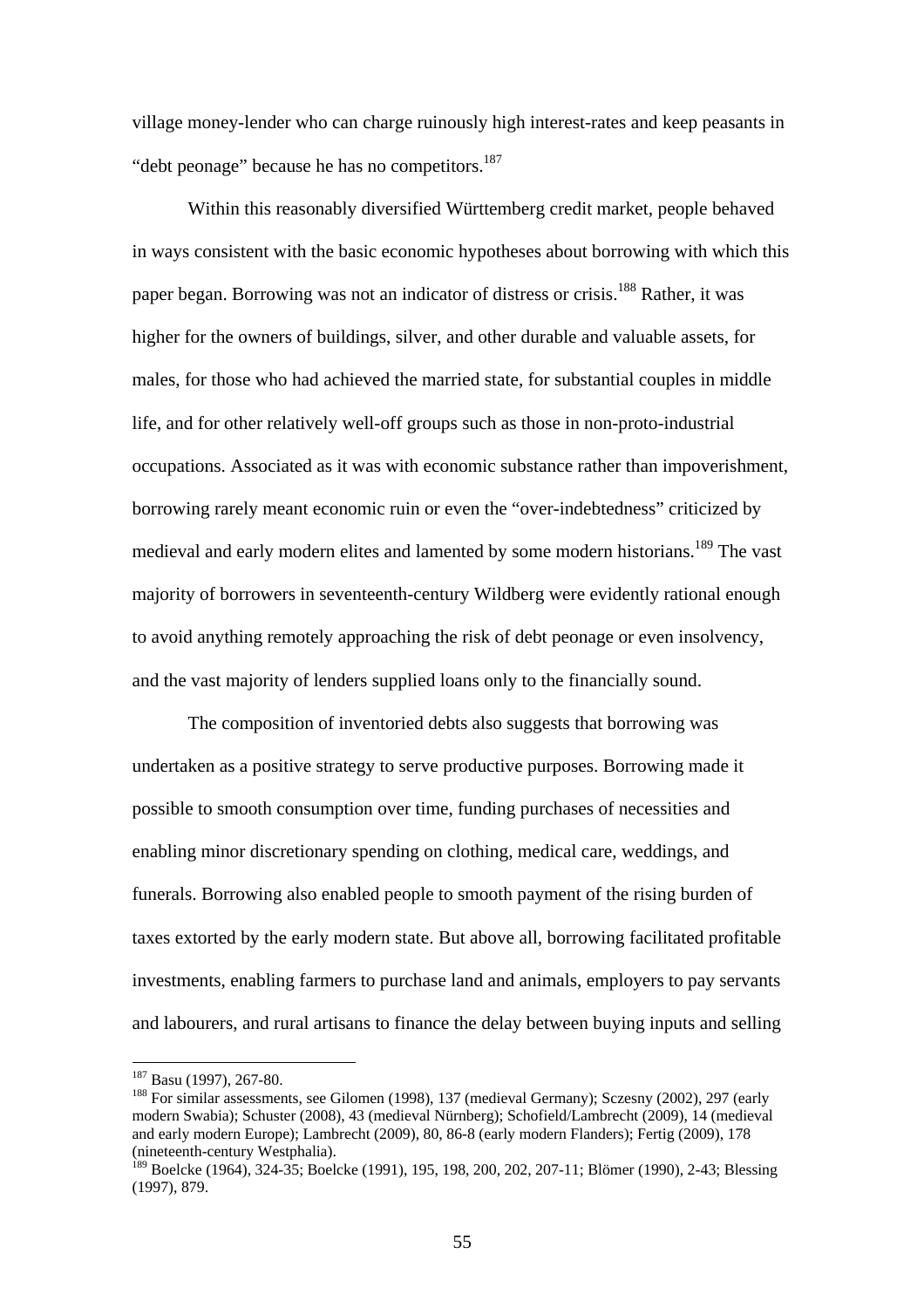industrial goods. In short, credit markets made markets in land, labour, and output work better. In the absence of such micro-credit, many small farmers and rural craftsmen in developing economies are forced to close down operations periodically because of cashflow problems.<sup>190</sup> The ubiquitous household borrowing we observe in seventeenthcentury Wildberg played a positive role in enabling economic agents to survive as well as they did.

 But borrowing in early modern Württemberg also – unsurprisingly – had a darker side. The fact that borrowing was associated with a more substantial socioeconomic status meant that if you were female, never-married, very young, very old, propertiless, or proto-industrial, it could be difficult to obtain credit.<sup>191</sup> The 5 percent interest-rate ceiling enforced by the Württemberg state was significantly lower than legal ceilings (or actual interest rates charged) in early modern England, Flanders, or Holland. It was probably inappropriately low for the Württemberg economy in the seventeenth century, as shown by the evidence that poor borrowers sought to borrow in the black market at implicit interest-rates that violated the rate-ceiling.<sup>192</sup> As in modern developing economies, the low interest-rate ceiling in seventeenth-century Württemberg probably rationed credit to higher-risk borrowers such as women, the young, the elderly, the poor, and the propertiless, pushing them into the informal sector where they were more exposed to exploitation.<sup>193</sup>

 The credit market in seventeenth-century Württemberg appears not to have been as extensive or variegated as that of many North Atlantic economies and shows little sign of becoming more impersonal, intermediated, or formal over the period analysed here. In the early modern Netherlands, for instance, even poor families got credit via

<sup>190</sup> World Bank (1989); Basu (1997), 267-80; Ray (1998), 529-84.

 $191$  As also pointed out in Fontaine (2008).

<sup>192</sup> Reyscher (1828ff), 12:202-05, #49 (2.1.1552), 6:177-183, #212 (5.12.1692); Ogilvie (2003), 241-2.

<sup>193</sup> Lipp (2007), 32; Paxson (1990), 535-7, 542; World Bank (1989), 30, 83, 100, 128-9.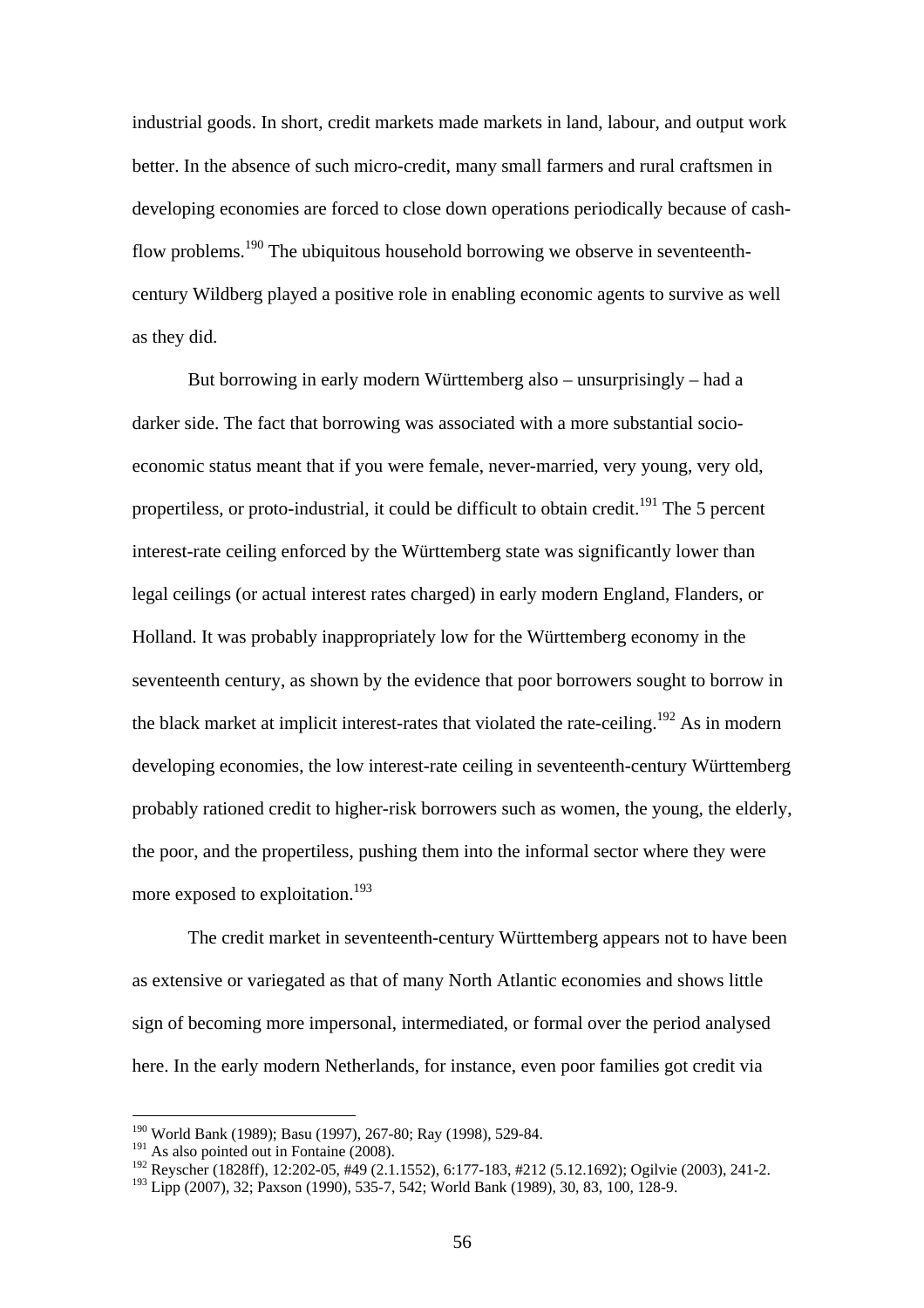mechanisms not recorded for inhabitants of early modern Wildberg, including pawnshops and the formal credit markets of the public debt.<sup>194</sup> During a century in which English, Dutch, Flemish and French credit markets enjoyed a growing impersonality and sophistication which extended into the countryside, in Wildberg the proportion of extra-familial or extra-communal debt did not increase.

Nor do the debts recorded in Wildberg inventories show the level or sophistication of documentary support observed in England, the Low Countries, or France at the same period. Most forms of debt documentation mentioned for ordinary people in this German region were generated by bureaucratic accounts, official registers, or public administration of the inheritance system. Inventoried debts recorded few credit-market-specific documents hinting at formal or endorsable financial instruments.<sup>195</sup> This is not surprising, given Württemberg legislation requiring ordinary people to obtain communal or state permission before borrowing money even on bonds, let alone on more sophisticated credit instruments. Whether the institutional arrangements observed in this early modern German economy offered mechanisms for smoothing economic decisions and managing risks that (despite their differences) were as effective as those in the north Atlantic economies, or whether these differences alternatively contributed to slower German growth and development, poses a challenge for future comparative research.

<sup>194</sup> McCants (2007), 10, 21.

<sup>&</sup>lt;sup>195</sup> One avenue for future research is to explore lending from the other side, by analysing the financial assets listed in inventories, to see if the same pattern of financial documentation is observable on this side of the Württemberg rural credit market.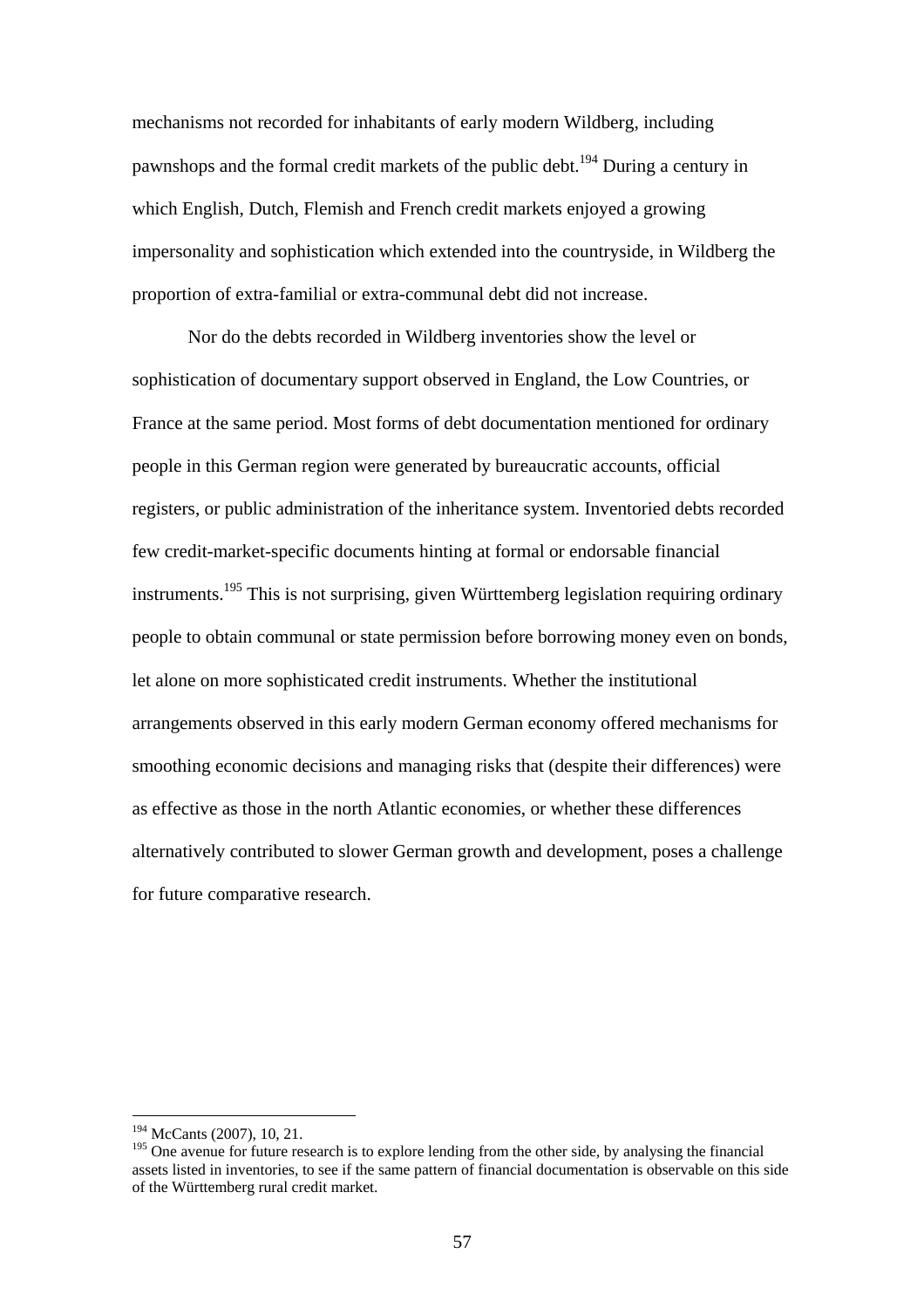#### References

- Basu, K. (1997). Analytical development economics: the less developed economy revisited. Cambridge, MA.
- Béaur, G. (2009). "Credit and land in eighteenth-century France". Credit and the rural economy in north-western Europe, c.1200-c.1850. Eds. P. R. Schofield and T. Lambrecht. Turnhout: 153-168.
- Benscheidt, A. R. (1985). Kleinbürgerlicher Besitz: Nürtinger Handwerker-Inventare von 1660-1840. Münster.
- Bidlingmaier, R. (2001). "Inventuren und Teilungen. Entstehung und Auswertungsmöglichkeiten einer Quellengruppe in den württembergischen Stadt- und Gemeindearchiven." in Der furnehmbste Schatz. Ortsgeschichtliche Quellen in Archiven. Eds. N. Bickhoff and V. Trugenberger. Stuttgart: 71-82.
- Binnenkade, A. (2007). "Haben oder Nicht-Haben. Jüdisch-christliche Schuldnetze im Kanton Aargau des 19. Jahrhunderts". Soziale Praxis des Kredits. 16.-20. Jahrhundert. Ed. J. Schlumbohm. Hannover: 153-174.
- Blessing, W. K. (1997). " 'Ökonom' und Geld. Zum bäuerlichen Kredit im Bayern des 19. Jahrhunderts". Zeitschrift für Bayerische Landesgeschichte 60: 861-888.
- Blömer, M. (1990). Die Entwicklung des Agrarkredits in der preussischen Provinz Westfalen im 19. Jahrhundert. Frankfurt am Main.
- Boelcke, W. A. (1964). "Zur Entwicklung des bäuerlichen Kreditwesen in Württemberg vom späten Mittelalter bis Anfang des 17. Jahrhunderts." Jahrbücher für Nationalökonomie und Statistik 176: 319-358.
- Boelcke, W. A. (1991). "Der Agrarkredit in deutschen Territorialstaaten vom Mittelalter bis Anfang des 18. Jahrhunderts." in Kredit im spätmittelalterlichen und frühneuzeitlichen Europa. Ed. M. North. Cologne/Vienna: 193-216.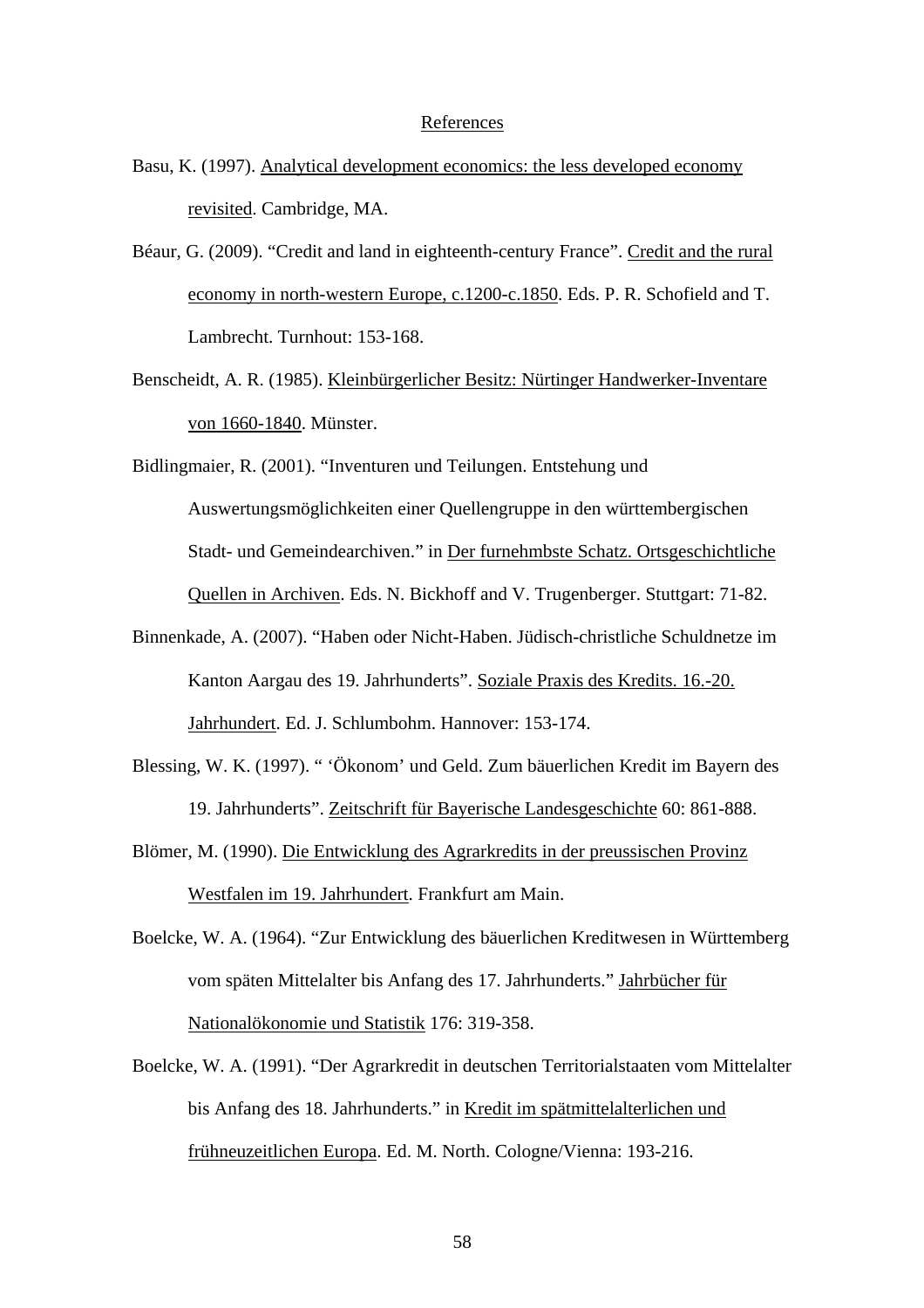Bracht, J. and G. Fertig (2008). "Wann sich verschulden, wann sparen? Vermögensstrategien und Lebenslauf im ländlichen Westfalen des 19. Jahrhunderts". Schuldenlast und Schuldenwert. Kreditnetzwerke in der europäischen Geschichte 1300-1900. Ed. G. B. Clemens. Trier: 177-191.

- Brunner, O. (1968). "Das Ganze Haus und die Alteuropäische Ökonomik". Neue Wege der Sozialgeschichte. Ed. O. Brunner. Göttingen: 103-127.
- Chayanov, A. V. (1986). "On the theory of non-capitalist economic systems". A. V. Chayanov on the theory of the peasant economy. Eds. D. Thorner, B. Kerblay, and R.E.F. Smith. Manchester: 1-28.
- Clemens, G. B. and D. Reupke (2008). "Kreditvergabe im 19. Jahrhundert zwischen privaten Netzwerken und institutioneller Geldleihe". Schuldenlast und Schuldenwert. Kreditnetzwerke in der europäischen Geschichte 1300-1900. Ed. G. B. Clemens. Trier: 211-238.
- Cressy, D. (1980). Literacy and the social order: reading and writing in Tudor and Stuart England. Cambridge.

Erickson, A. L. (1993). Women and property in early modern England. London.

- Fertig, C. (2008). "Kreditmärkte und Kreditbeziehungen im ländlichen Westfalen (19. Jh.): Soziale Netzwerke und städtisches Kapital". Schuldenlast und Schuldenwert. Kreditnetzwerke in der europäischen Geschichte 1300-1900. Ed. G. B. Clemens. Trier: 161-175.
- Fertig, C. (2009). "Urban capital and agrarian reforms: rural credit markets in nineteenth-century Westphalia". Credit and the rural economy in north-western Europe, c.1200-c.1850. Eds. P. R. Schofield and T. Lambrecht. Turnhout: 169- 196.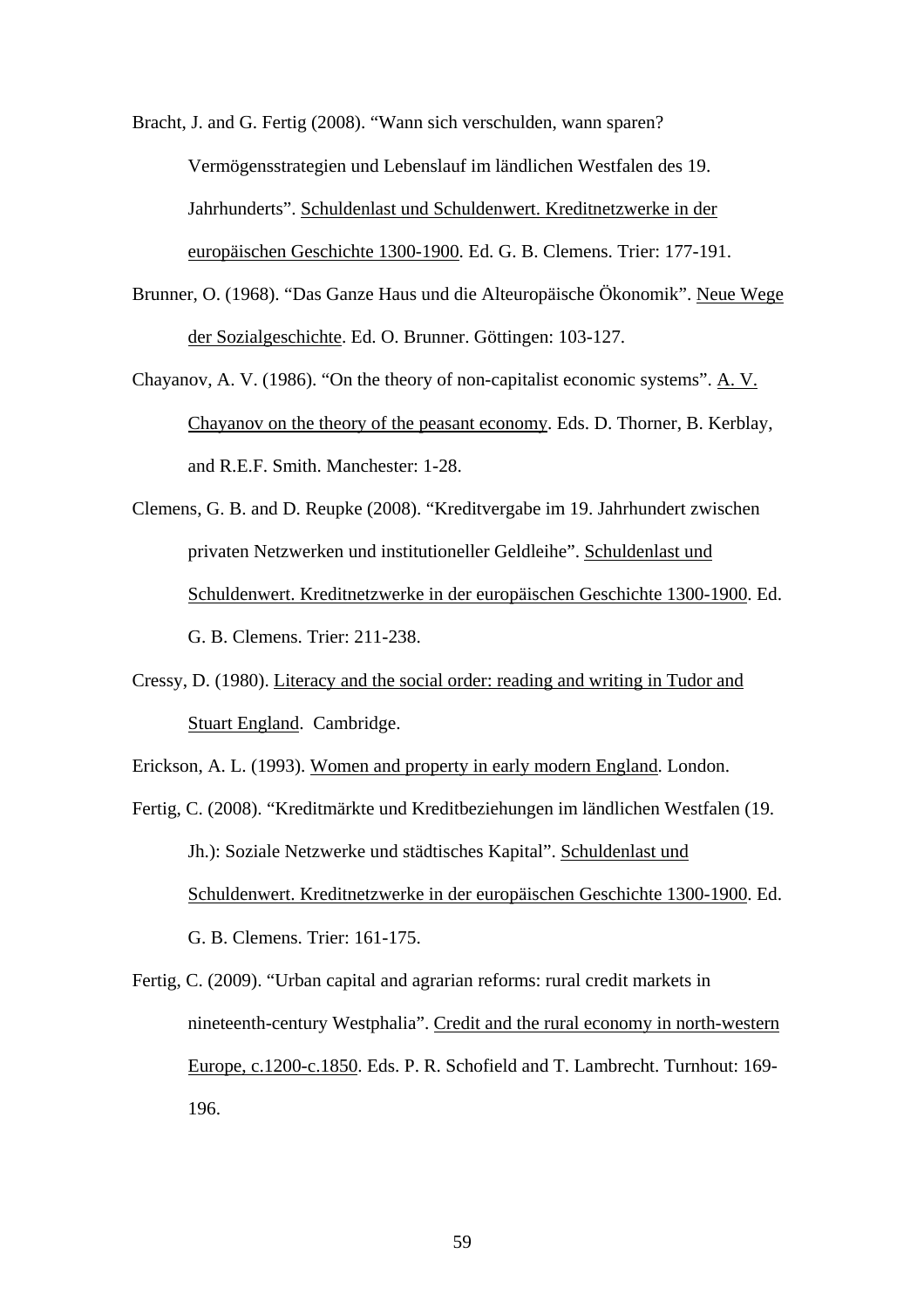- Figes, O. (1989). Peasant Russia, civil war: the Volga countryside in revolution (1917- 1921). Oxford.
- Fontaine, L. (2008). L'économie morale, pauvreté, crédit et confiance dans l'Europe préindustrielle. Paris
- Frey, D. A. (2000). "Industrious households: survival strategies of artisans in a southwest German town during the eighteenth and early nineteenth centuries". Household strategies for survival, 1600-2000: fission, faction, and cooperation. Eds. L. Fontaine and J. Schlumbohm. Cambridge: 115-135.
- Fritz, F. (1911). 'Schuldenverzeichnis eines Tübinger Theologiestudenten aus dem 16. Jahrhundert [Timotheus Koch von Wildberg, 1566]'. Blätter für württembergische Kirchengeschichte 15: 132-137.
- Gelderblom, O. and J. Jonker (2011). "Public finance and economic growth: the case of Holland in the seventeenth century". Journal of economic history 71(1): 1-39.
- Gilomen, H.-J. (1998). "L'endettement paysan et la question du crédit dans les pays d'Empire au Moyen Âge". Endettement paysan & crédit rural dans l'Europe médiévale et moderne. Ed. M. Berthe. Toulouse: 99-138.
- Guinnane, T. W. (2001). "Cooperatives as information machines: German rural credit cooperatives, 1883-1914". Journal of economic history 61(2): 366-389.
- Häberlein, M. (2007). "Kreditbeziehungen und Kapitalmärkte vom 16. bis 19. Jahrhundert". Soziale Praxis des Kredits. 16.-20. Jahrhundert. Ed. J. Schlumbohm. Hannover: 37-51.
- Hoffman, P. T., G. Postel-Vinay, and J.-L. Rosenthal (2000). Priceless markets: the political economy of credit in Paris, 1660-1870. Chicago.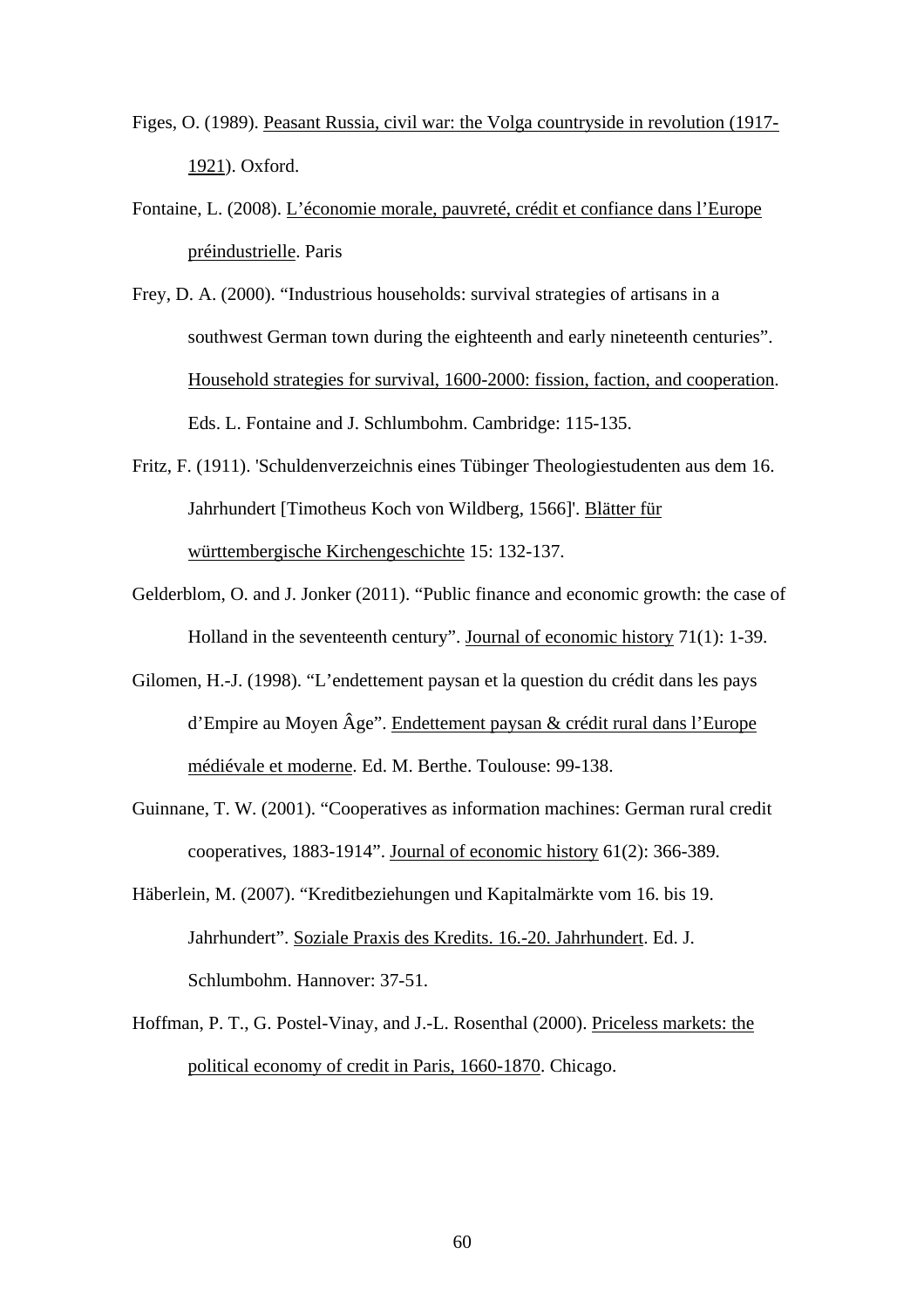- Hoffman, P. T., G. Postel-Vinay, and J.-L. Rosenthal (2004). "Révolution et évolution: Les marchés du crédit notarié en France, 1780-1840". Annales: histoire, sciences sociales 59(2): 387-424.
- Hoffmann, R. C. (1989). Land, liberties, and lordship in a late medieval countryside: agrarian structures and change in the Duchy of Wroclaw. Philadelphia.
- Holderness, B. A. (1976). "Credit in English rural society before the nineteenth century, with special reference to the period 1650-1720." Agricultural history review 24: 97-109.
- Ineichen, A. (1992). "Bäuerliche Verschuldung im Ancien Régime: das. Beispiel Ebikon bei Luzern". Schweizerische Zeitschrift für Geschichte 42(1): 69-93.
- Kriedte, P., H. Medick and J. Schlumbohm (1981). Industrialization before industrialization: rural industry in the genesis of capitalism. Cambridge.
- Küpker, M. and J. C. Maegraith (2009). "Human well-being and the "Industrious Revolution": consumption, gender and social capital in a German developing economy, 1600-1900". AKA-Newsletter 25: 19-41.
- Lambrecht, T. (2009). "Rural credit and the market for annuities in eighteenth-century Flanders". Credit and the rural economy in north-western Europe, c.1200 c.1850. Eds. P. R. Schofield and T. Lambrecht. Turnhout: 75-98.
- Laufer, J. (2007). " 'Soziale Kredite': Kredit als Element der Sozialordnung in den Oberharzer Bergstädten des 19. Jahrhunderts". Soziale Praxis des Kredits. 16.- 20. Jahrhundert. Ed. J. Schlumbohm. Hannover: 99-120.
- Limberger, M. (2009). "Credit, the land market and the connection between the rural and urban economy. The use of perpetual annuities in Aartselaar (Brabant) from the fourteenth to the sixteenth century". Credit and the rural economy in north-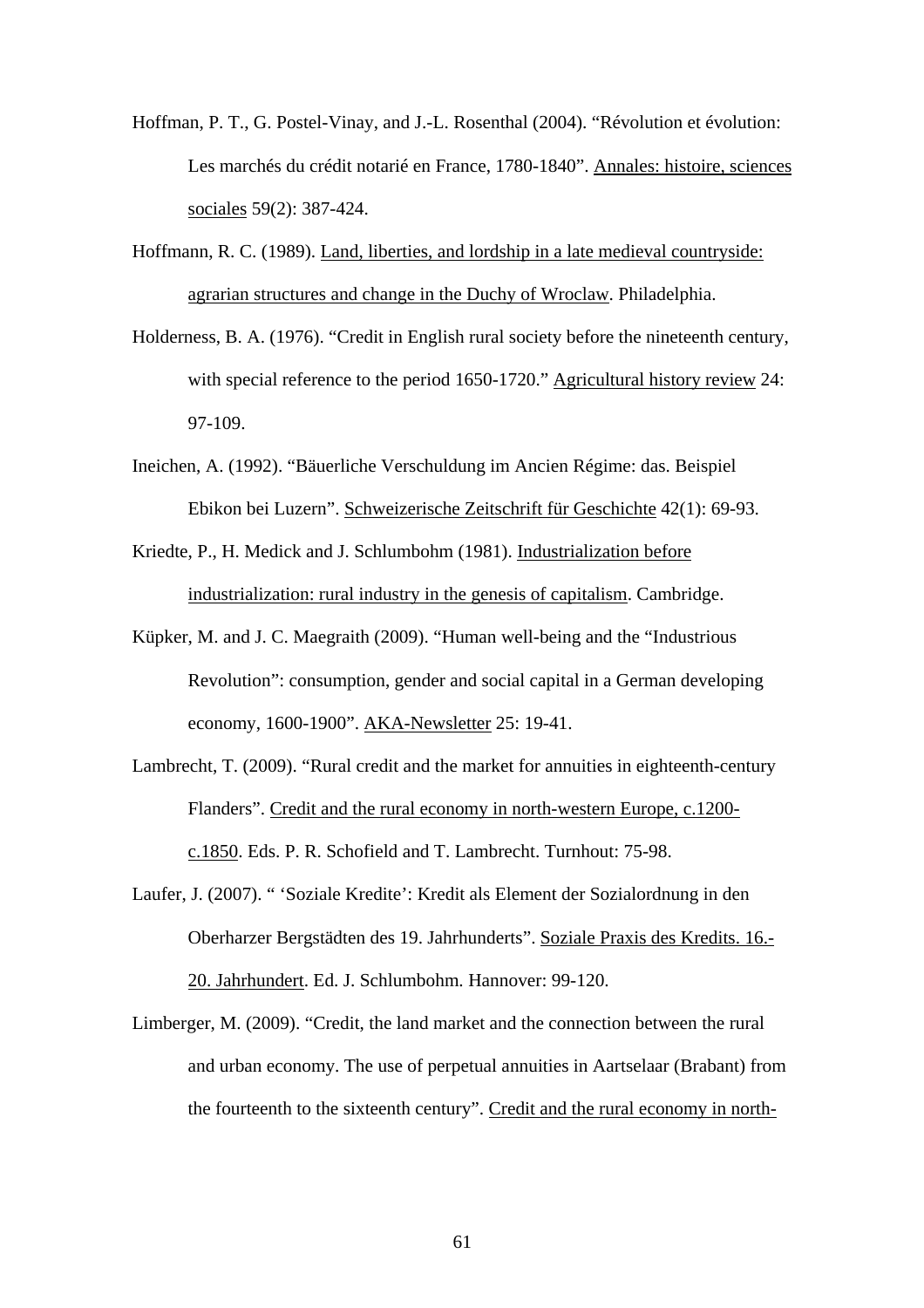western Europe, c.1200-c.1850. Eds. P. R. Schofield and T. Lambrecht. Turnhout: 63-74.

- Lindgren, H. (2002). "The modernization of Swedish credit markets, 1840-1905: evidence from probate records". Journal of economic history 62(3): 810-832.
- Lipp, C. (2007). "Aspekte der mikrohistorischen und kulturanthropologische Kreditforschung". Soziale Praxis des Kredits. 16.-20. Jahrhundert. Ed. J. Schlumbohm. Hannover: 15-36.
- Lorenzen-Schmidt, K.-J. (2006). "Über das Kreditverhalten von Elbmarschenbauern in der ersten Hälfte des 19. Jahrhunderts". AKA-Newsletter 20: 8-15.
- Maisch, A. (1992). Notdürftiger Unterhalt und gehörige Schranken: Lebenbedingungen und Lebensstile in württembergischen Dörfern der frühen Neuzeit. Stuttgart.
- Mannheims, H. (1991). Wie wird ein Inventar erstellt? Rechtskommentare als Quelle der volkskundlichen Forschung. Münster.
- Mantel, J. (1974). Wildberg. Eine Studie zur wirtschaftlichen und sozialen Entwicklung der Stadt von der Mitte des sechzehnten bis zur Mitte des achtzehnten Jahrhunderts. Stuttgart.
- Matthews, S. (2009). "Money supply and credit in rural Cheshire, c.1600–c.1680". Continuity and change 24: 245-274.
- Mauch, A. (2009). "Ländliches Darlehenswesen in wirtschaftlichen Krisenzeiten Eine Untersuchung am Beispiel der Beurener Unterpfandsbücher und -protokolle (1846-1854)". (MA thesis, University of Tübingen).
- McCants, A. (2007). "Inequality among the poor of eighteenth century Amsterdam". Explorations in economic history 44(1): 1-21.

Medick, H. (1996). Weben und Überleben in Laichingen 1650-1900. Göttingen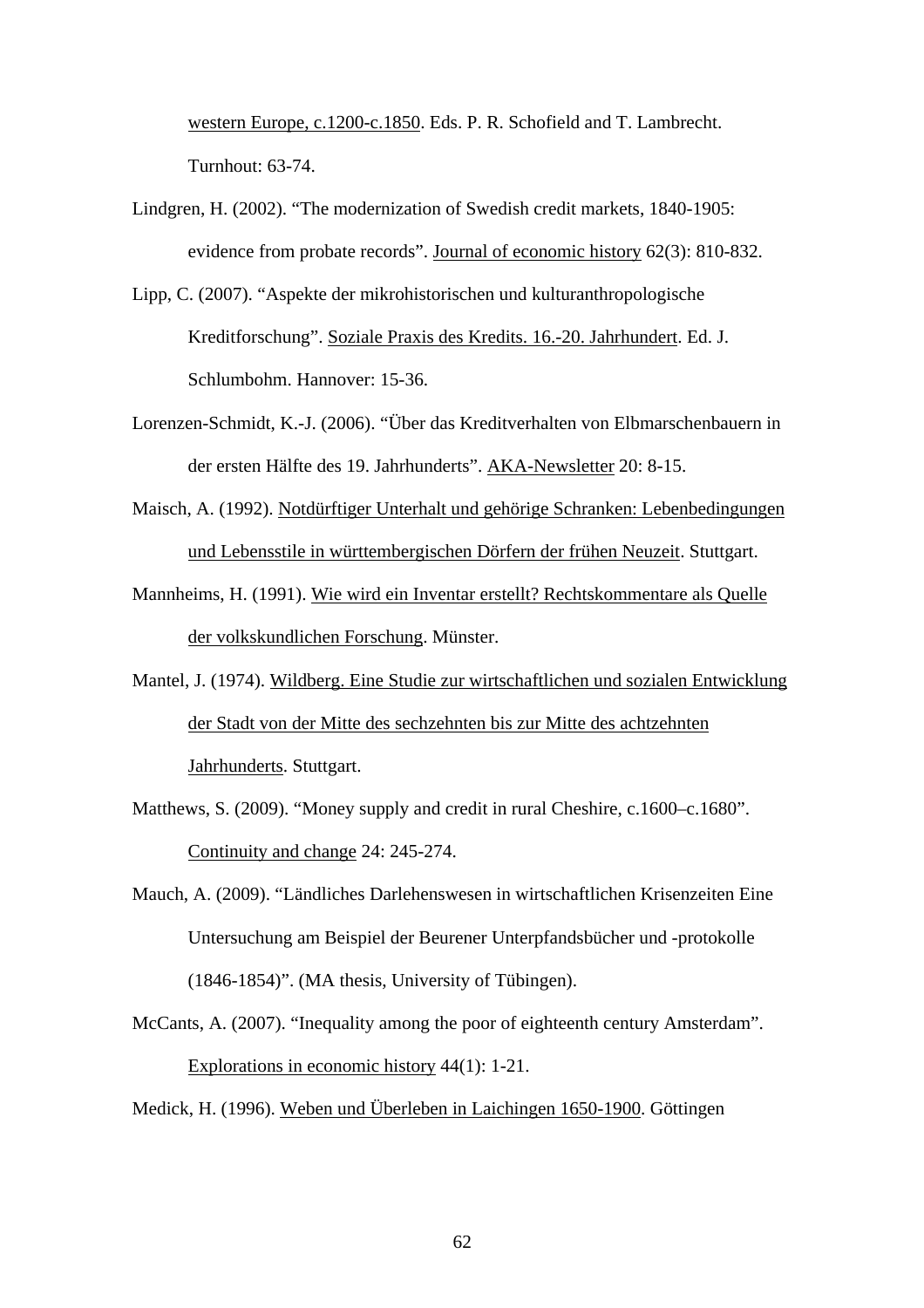- Moore, J. S. (1985). 'Probate inventories, problems and prospects'. Probate records and the local community. Ed. P. Riden. Gloucester: 11-28.
- Muldrew, C. (1998). The economy of obligation: the culture of credit and social relations in early modern England. New York/Basingstoke.
- Ogilvie, S. (1997). State corporatism and proto-industry: the Württemberg Black Forest, 1580-1797. Cambridge.
- Ogilvie, S. (1999). "The German state: a non-Prussian view." in Rethinking Leviathan: the eighteenth-century state in Britain and Germany. Ed. E. Hellmuth and J. Brewer. Oxford: 167-202.
- Ogilvie, S. (2003). A bitter living: women, markets, and social capital in early modern Germany. Oxford.
- Ogilvie, S. (2004). "Guilds, efficiency and social capital: evidence from German protoindustry". Economic history review 57(2): 286-333.
- Ogilvie, S. (2010). "Consumption, social capital, and the 'Industrious Revolution' in early modern Germany." Journal of economic history 70(2): 287-325.
- Ogilvie, S. (2011). Institutions and European trade: merchant guilds, 1000-1800. Cambridge.
- Ogilvie, S., M. Küpker and J. Maegraith (2009a). "Community characteristics and demographic development: three Württemberg communities, 1558-1914." Cambridge working papers in economics 0910.
- Ogilvie, S., M. Küpker and J. Maegraith (2009b). "Women and the material culture of food in early modern Germany." Early modern women: an interdisciplinary journal 4: 149-159.
- Overton, M. (1980). 'English probate inventories and the measurement of agricultural change'. Probate inventories: a new source for the historical study of wealth,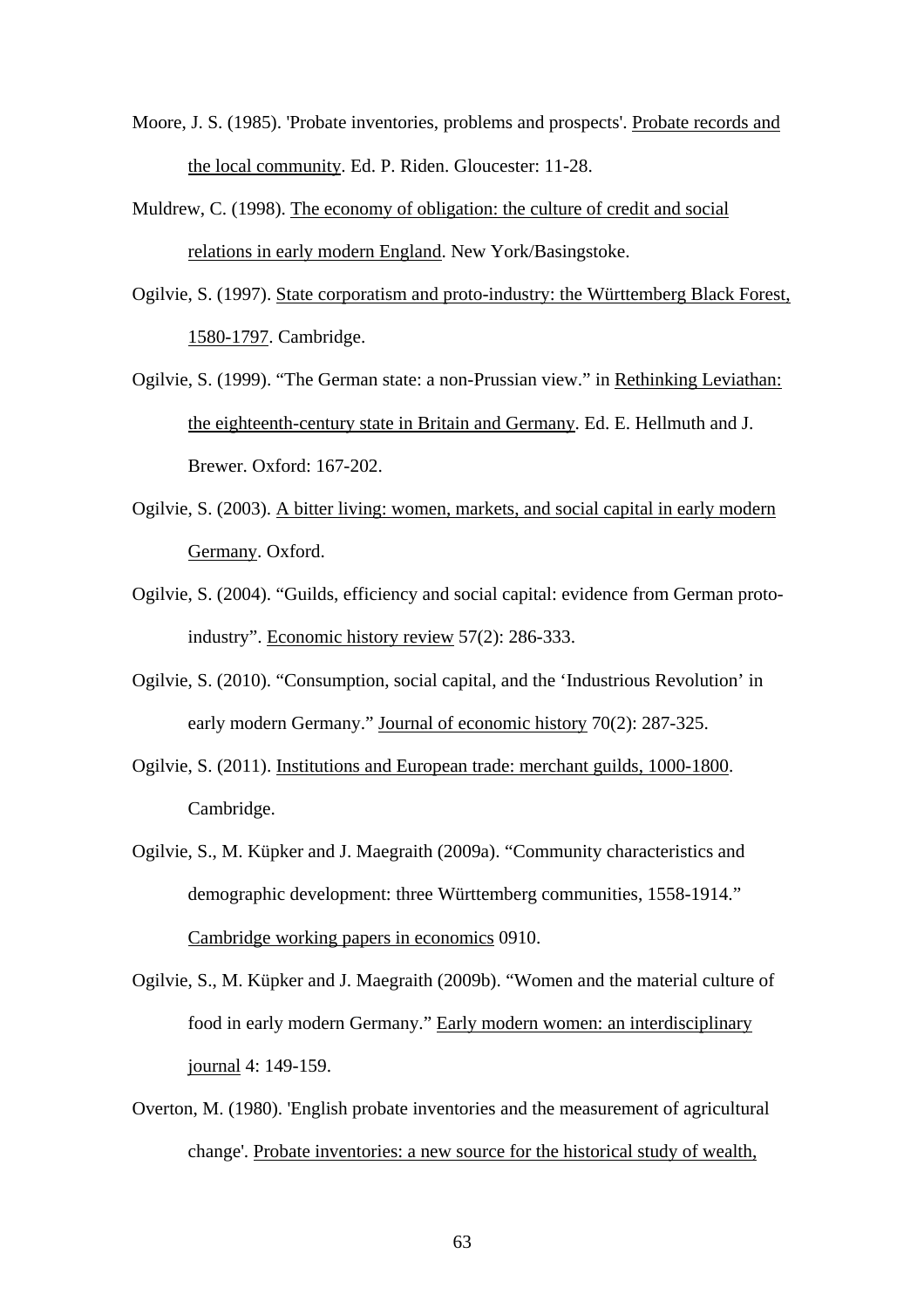material culture and agricultural development. Papers presented at the Leeuwenborch Conference (Wageningen, 5-7 May 1980). Eds. A. Van der Woude and A. Schuurman. Utrecht, HES Publishers: 205-216.

- Overton, M., J. Whittle, D. Dean and A. Haan (2004). Production and consumption in English households, 1600-1750. London.
- Pallot, J. (1999). Land reform in Russia, 1906-1917: peasant responses to Stolypin's project of rural transformation. Oxford.
- Paxson, C. (1990). "Borrowing constraints and portfolio choice." Quarterly journal of economics 105(2): 535-543.
- Pfister, U. (1994). "Le petit crédit rural en Suisse aux XVIe-XVIIIe siècles". Annales: histoire, sciences sociales 49(6): 1339-1357.
- Pfister, U. (2007). "Rural land and credit markets, the permanent income hypothesis and proto-industry: evidence from early modern Zurich". Continuity and change 22(3): 489-518.
- Postel-Vinay, G. (1998). La terre et l'argent: l'agriculture et le crédit en France du XVIIIe au début du XXe siècle. Paris.
- Potter, M. and J.-L. Rosenthal (2002). "The development of intermediation in French credit markets: evidence from the estates of Burgundy". Journal of economic history 62(4): 1024-1049.
- Ray, D. (1998). Development economics. Princeton.
- Reyscher, A. L. (1828ff). Vollständige, historisch und kritisch bearbeitete Sammlung der württembergischen Gesetze. 19 vols. Stuttgart.

Overton, M. (2000). 'Prices from probate inventories'. When death do us part: understanding and interpreting the probate records of early modern England. Eds. T. Arkell, N. Evans and N. Goose. Oxford, Leopards Head Press: 120-143.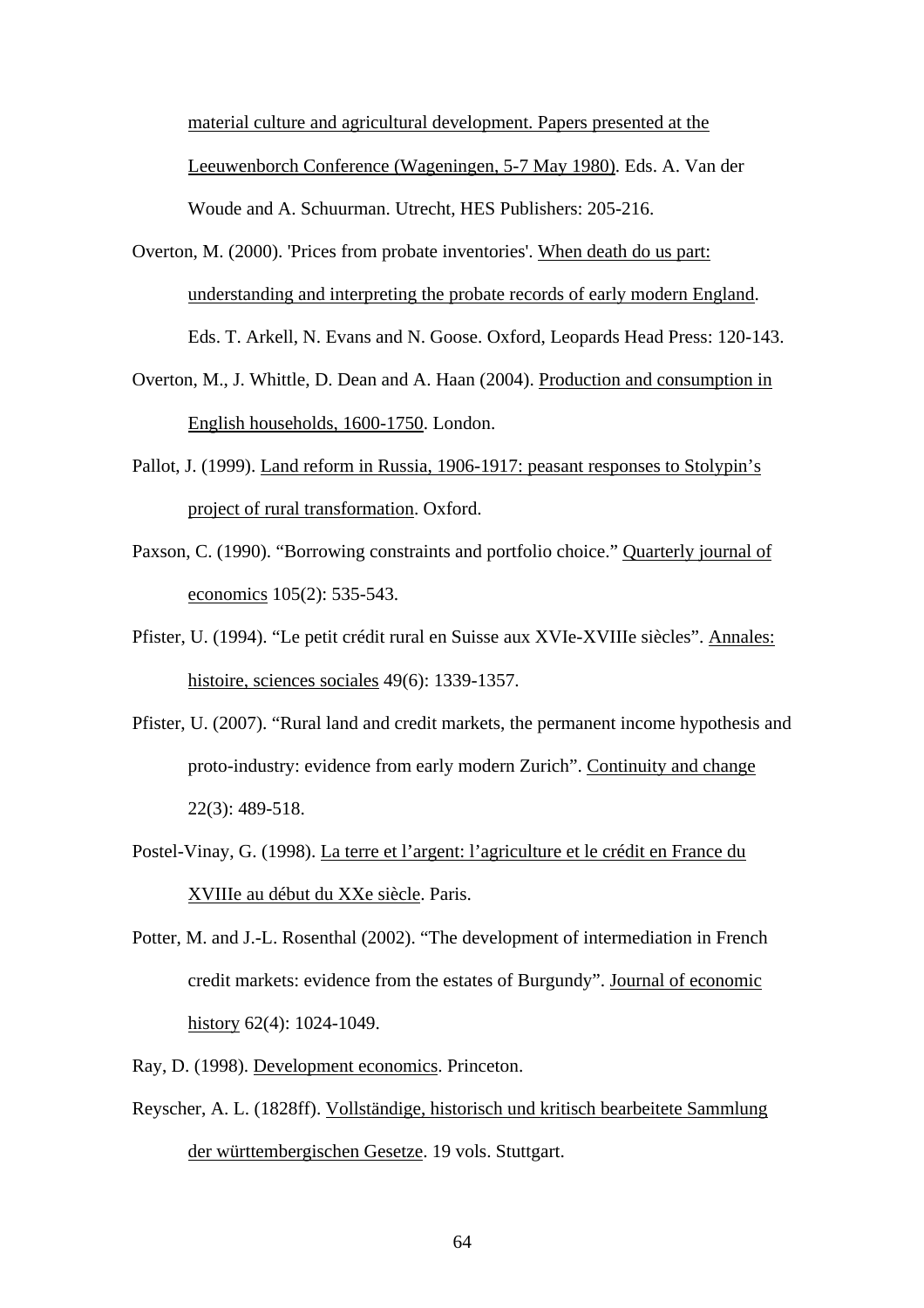Riecke, C. H., Ed. (1842). Das württembergische Landrecht vom 1. Juni 1610. Stuttgart

Sabean, D. W. (1990). Property, production and family in Neckarhausen, 1700-1870. Cambridge.

Sabean, D. W. (1998). Kinship in Neckarhausen, 1700-1870. Cambridge.

- Schofield, P. R. and T. Lambrecht (2009). "Introduction: credit and the rural economy in north-western Europe, c.1200-c. 1800". Credit and the rural economy in north-western Europe, c.1200-c.1850. Eds. P. R. Schofield and T. Lambrecht. Turnhout: 1-18.
- Schuster, P. (2008). "The Age of Debt? Private Schulden in der spätmittelalterlichen Gesellschaft". Schuldenlast und Schuldenwert. Kreditnetzwerke in der europäischen Geschichte 1300-1900. Ed. G. B. Clemens. Trier: 37-52.
- Sczesny, A. (2002). Zwischen Kontinuität und Wandel. Ländliches Gewerbe und ländliche Gesellschaft im Ostschwaben des 17. und 18. Jahrhunderts. Tübingen.
- Sneath, K. (2009). "Consumption, wealth, indebtedness and social structure in early modern England." (Ph.D. dissertation, University of Cambridge).
- Spufford, P. (2000). "Long-term rural credit in sixteenth- and seventeenth-century England: the evidence of probate accounts." in When death do us part: understanding and interpreting the probate records of early modern England. Eds. T. Arkell, N. Evans and N. Goose. Oxford, 213-228.
- Thoen, E. and T. Soens (2009). "Credit in rural Flanders, c. 1250-c.1600: its variety and significance". Credit and the rural economy in north-western Europe, c.1200 c.1850. Eds. P. R. Schofield and T. Lambrecht. Turnhout: 19-38.
- Van Cruyningen, P. (2009). "Credit and agriculture in the Netherlands, eighteenth nineteenth centuries". Credit and the rural economy in north-western Europe, c. 1200-c.1850. Eds. P. R. Schofield and T. Lambrecht. Turnhout**:** 99-108.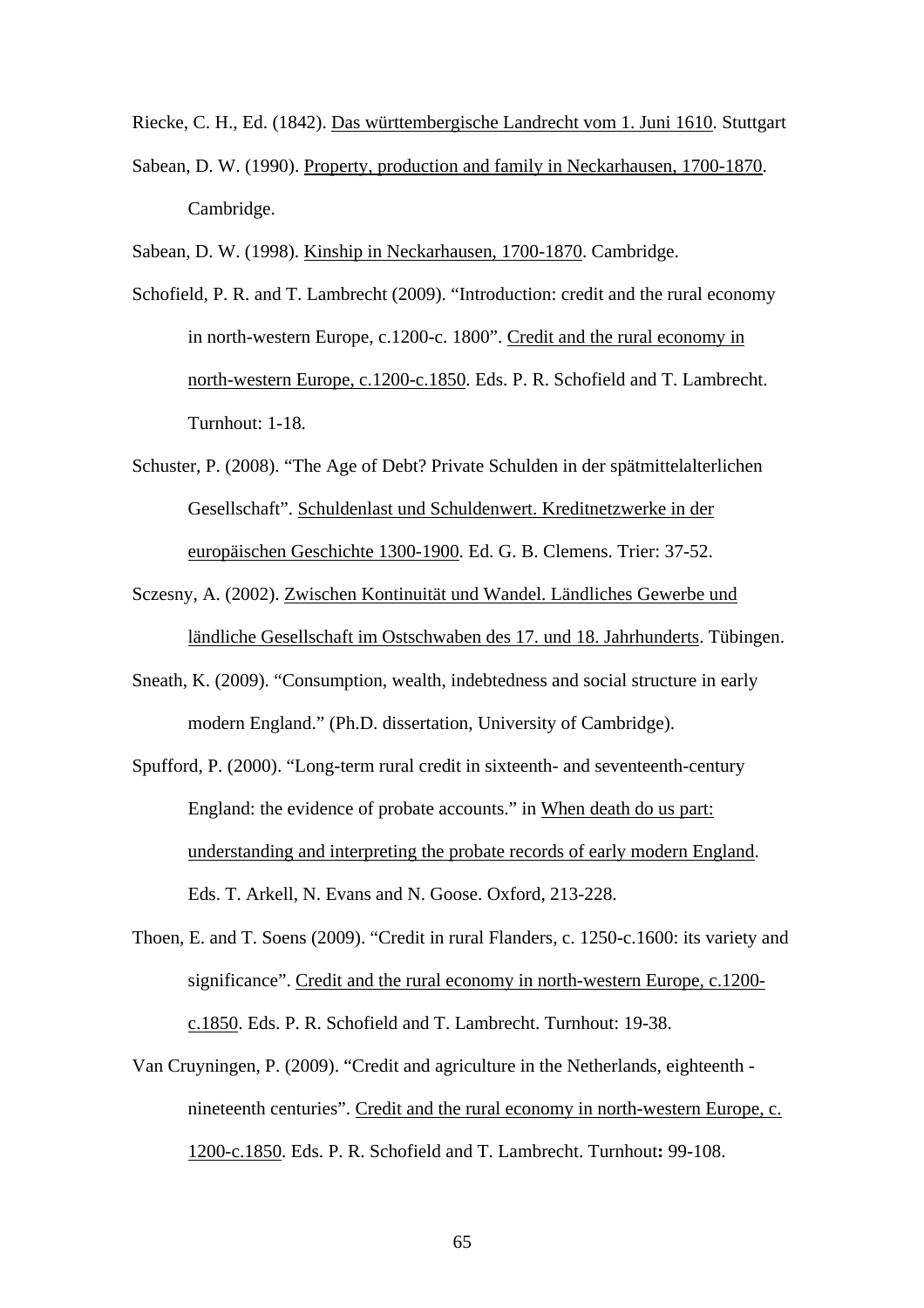- Wächter, C. G. v. (1839). Handbuch des im Konigreiche Württemberg geltenden Privatrechts. Stuttgart.
- Weatherill, L. (1996). Consumer behaviour and material culture in Britain, 1660-1760. London.
- Winnige, N. (1996). Krise und Aufschwung einer frühneuzeitlichen Stadt: Göttingen 1648 - 1756. Hannover.
- Winnige, N. (2004). "Kreditgeschäfte nach dem Dreißigjährigen Krieg. Göttingen, Hannover und Calenberg/ Kurhannover 1650-1755". Frühe Neuzeit. Festschrift für Ernst Hinrichs. Eds. K.-H. Ziessow et al. Bielefeld: 73-92.
- World Bank (1989). World development report 1989: financial systems and development. Oxford.
- Wunder, H. (1987). "Finance in the economy of Old Europe: the example of peasant credit from the late Middle Ages to the Thirty Years War". Wealth and taxation in Central Europe. Ed. P.-C. Witt. Leamington Spa: 19-47.
- Zuijderduijn, J. (2009). "Village-indebtedness in Holland in the fifteenth and sixteenth centuries". Credit and the rural economy in north-western Europe, c.1200 c.1850. Eds. P. R. Schofield and T. Lambrecht. Turnhout: 138-164.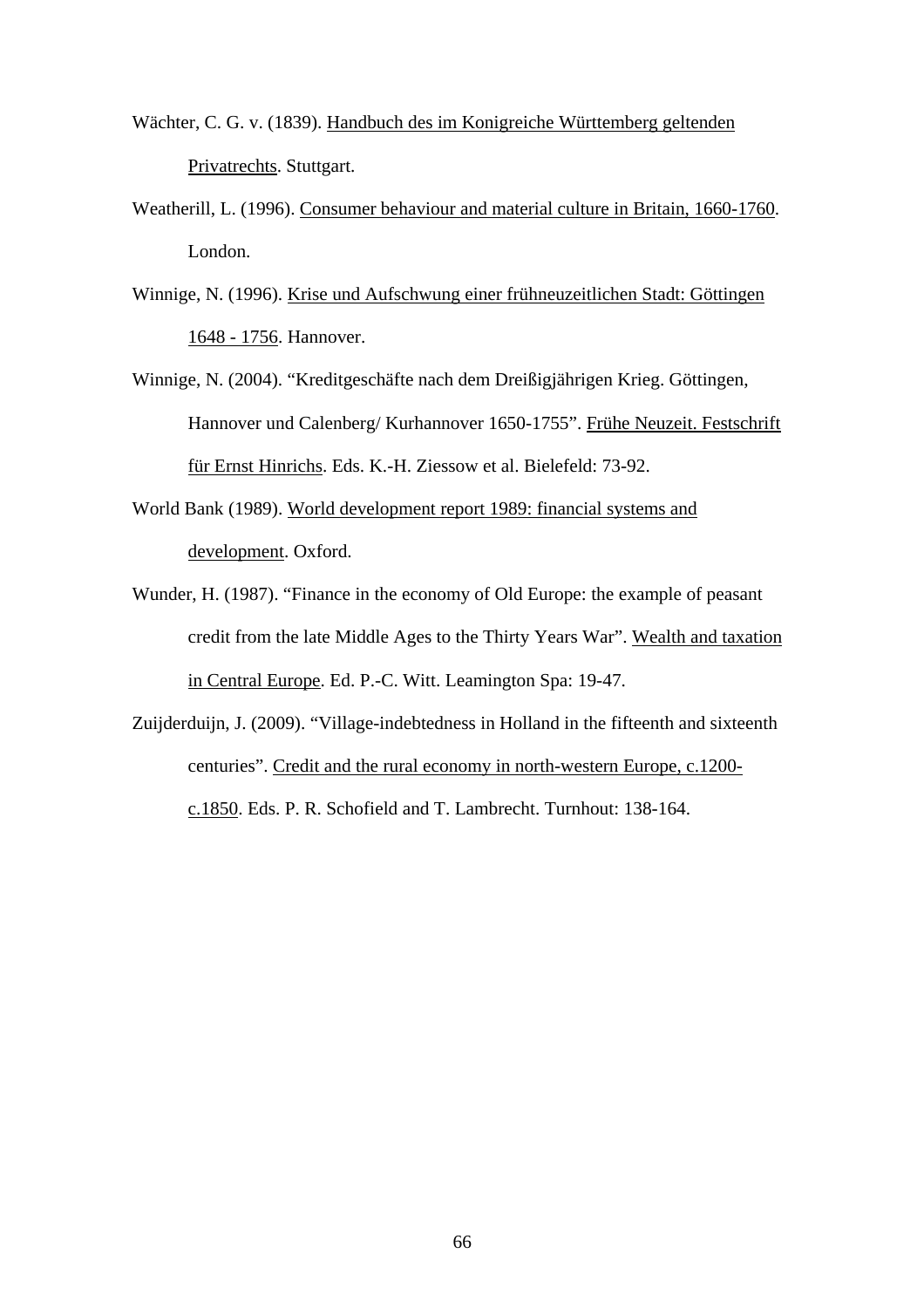|       |                  | <b>Number of</b> | Per cent of     |                        |  |  |
|-------|------------------|------------------|-----------------|------------------------|--|--|
|       | <b>Number of</b> | taxpayers with   | taxpayers with  | <b>Total number of</b> |  |  |
| Year  | taxpayers        | land             | land            | inhabitants            |  |  |
| 1565  | $\overline{227}$ | 159              | $\overline{70}$ |                        |  |  |
| 1594  | 250              | 222              | 89              | 830                    |  |  |
| 1599  | 283              |                  |                 | 750                    |  |  |
| 1614  | 327              | 158              | 48              |                        |  |  |
| 1629  | 401              | 190              | 47              | 1542                   |  |  |
| 1639  | 340              |                  |                 | 1005                   |  |  |
| 1640  | 340              |                  |                 | 1005                   |  |  |
| 1642  | 307              |                  |                 | 1005                   |  |  |
| 1643  | 302              |                  |                 | 1005                   |  |  |
| 1645  | 293              | 177              | 60              |                        |  |  |
| 1665  | 322              |                  |                 | 1405                   |  |  |
| 1686  | 324              | 181              | 56              | 1566                   |  |  |
| 1695  | 275              | 167              | 61              | 995                    |  |  |
| 1705  | 308              |                  |                 | 1295                   |  |  |
| 1711  | 332              |                  |                 | 1333                   |  |  |
| 1722  | 372              |                  |                 | 1363                   |  |  |
| 1737  | 354              |                  |                 | 1386                   |  |  |
| 1740a | 289              | 182              | 63              | 1402                   |  |  |
| 1740b | 363              |                  |                 | 1402                   |  |  |
| 1744  | 368              |                  |                 | 1477                   |  |  |
| 1748  | 387              |                  |                 | 1501                   |  |  |
| 1753  | 424              |                  |                 | 1460                   |  |  |
| 1757  | 384              |                  |                 | 1522                   |  |  |
| 1760  | 390              |                  |                 | 1468                   |  |  |
| 1770  | 429              |                  |                 | 1524                   |  |  |
| 1780  | 588              |                  |                 | 1629                   |  |  |
| 1807  | 503              |                  |                 | 1533                   |  |  |
| 1824  | 437              | 296              | 68              | 1786                   |  |  |
| 1831  | 443              | 288              | 65              | 1922                   |  |  |
| 1841  | 444              | 318              | 72              | 1599                   |  |  |
| 1850  | 408              | 294              | 72              | 1520                   |  |  |
| 1860  | 383              | 292              | 76              | 1459                   |  |  |
| 1870  | 419              | 293              | 70              | 1453                   |  |  |
| 1880  | 423              | 302              | 71              | 1422                   |  |  |
| 1889  | 415              | 273              | 66              | 1419                   |  |  |

**Table 1: Population, Taxpayers, and Land Ownership, Wildberg, 1565-1889**

# **Notes:**

Includes only taxpayers who are 'Bürger' (those with community citizenship rights) or 'Beisitzer' (those with legal settlement rights). Excludes inhabitants of other communities paying tax on pieces of property in Wildberg. Wildberg had an average of 3.8 inhabitants per taxpayer.

Two different tax registers were drawn up in 1740: the first (1740a) provided a detailed breakdown of all items of taxable wealth while the second (1740b) provided summary information only.

# **Source:**

Taxpayers: HStAS A573 Bü. 1055-1145 (Steuerregister); HStAS A573 Bü. 5415 (Vermögensverzeichnisse); HStAS A573a Nr 197, 204 (Steuerregister). Population: Ogilvie/Küpker/Maegraith (2009), Table 1.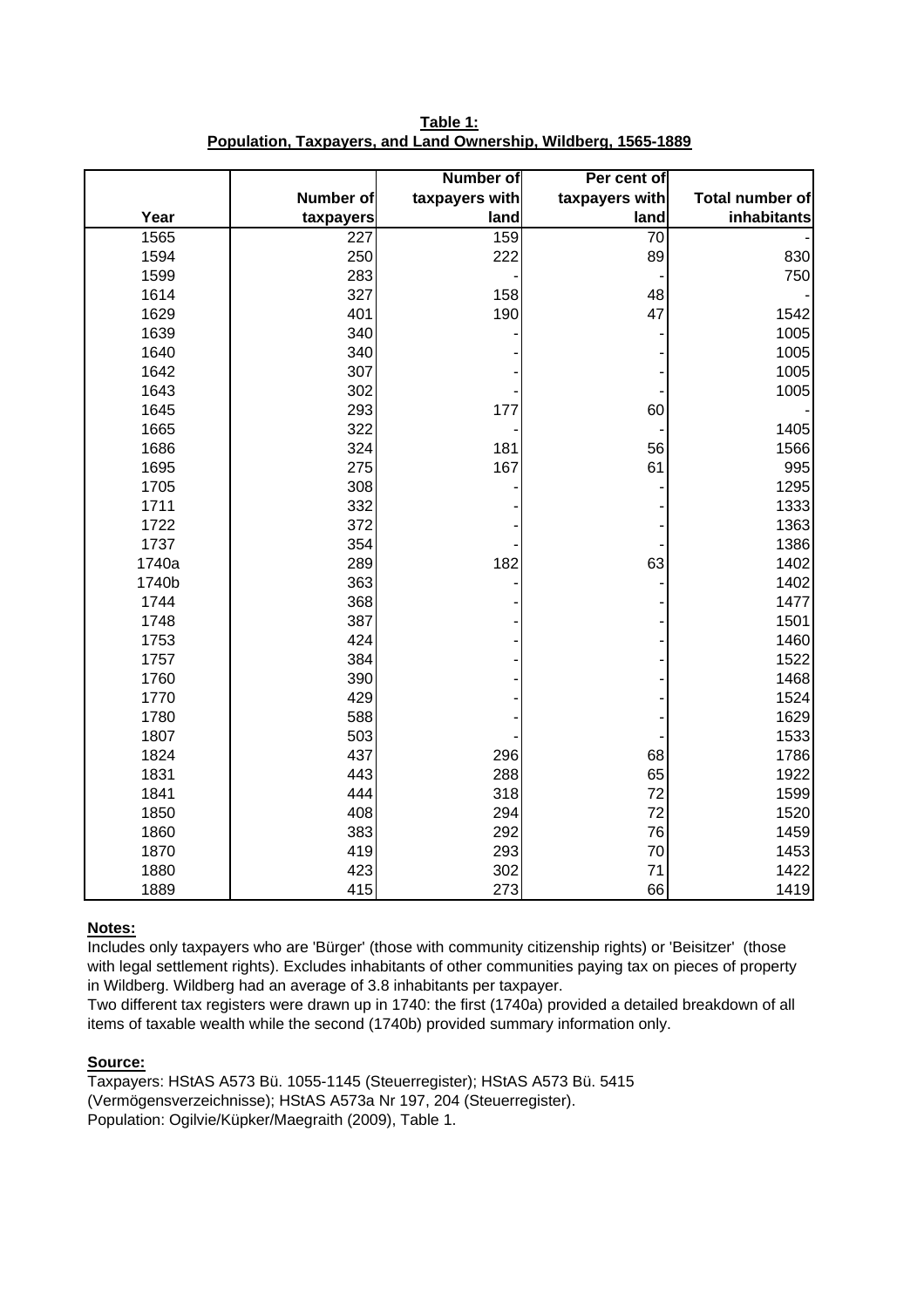

**Figure 1: Percentage of taxpayers inventoried at least once, Wildberg, 1565-1744**

males *—*∎— females *—*∆— all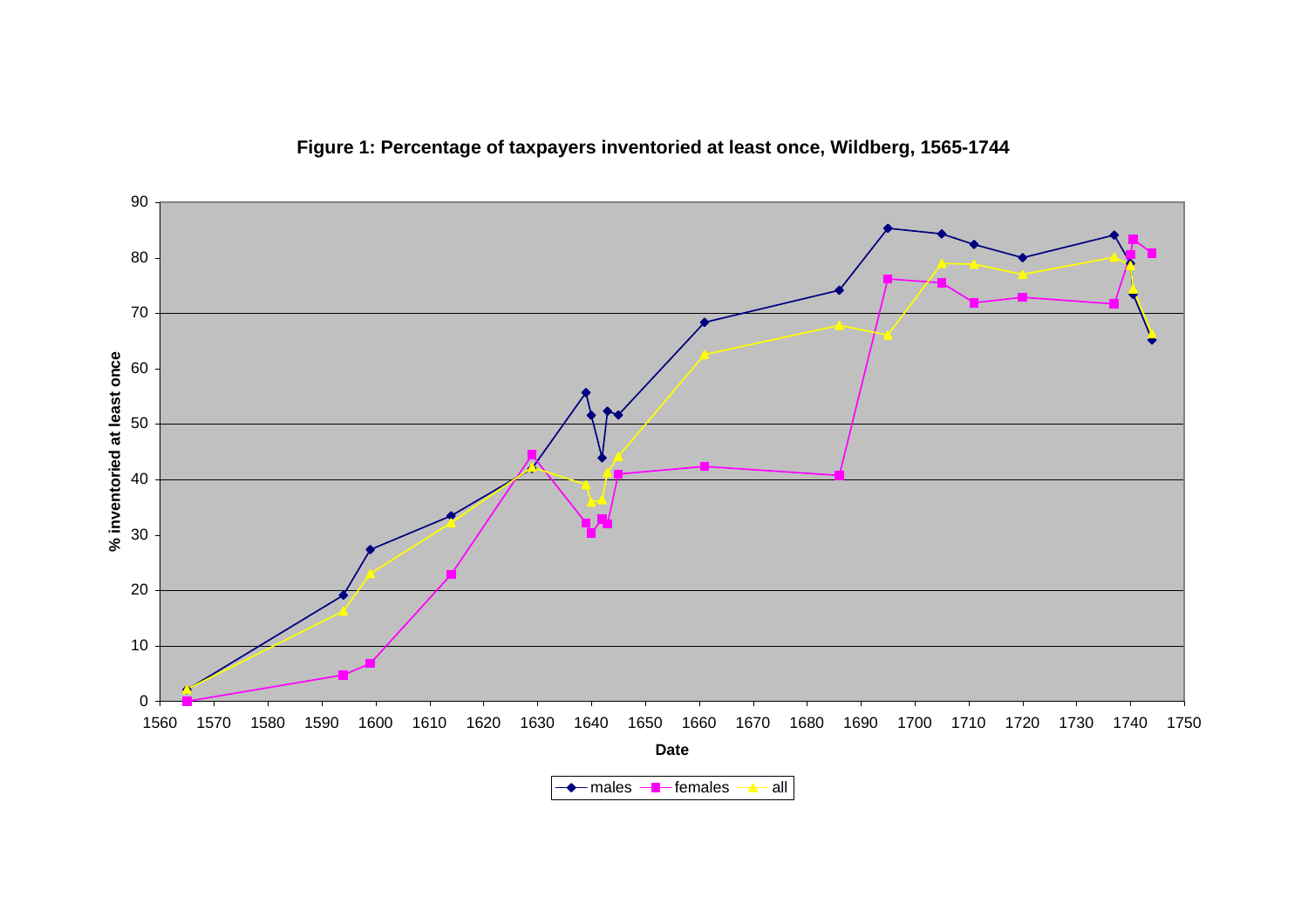| <b>Type of Item</b>                    | <b>Unmarried</b> |                 |                | <b>Widowed</b>   |             |                 | <b>Unknown</b> |                |                  |                 | <b>Total</b> |                 |             |                 |               |                 |
|----------------------------------------|------------------|-----------------|----------------|------------------|-------------|-----------------|----------------|----------------|------------------|-----------------|--------------|-----------------|-------------|-----------------|---------------|-----------------|
|                                        | <b>Male</b>      |                 | Female         |                  | <b>Male</b> |                 | <b>Female</b>  |                | <b>Male</b>      |                 | Female       |                 | <b>Male</b> |                 | <b>Female</b> |                 |
|                                        | no.              | %               | no.            | $\%$             | no.         | $\%$            | no.            | $\%$           | no.              | $\frac{0}{0}$   | no.          | %               | no.         | $\frac{9}{6}$   | no.           | %               |
| <b>Financial liabilities (Passiva)</b> | 85               | $\overline{18}$ | 40             | $\overline{7}$   | 149         | $\overline{88}$ | 68             | 67             | 5                | $\overline{50}$ |              | $\overline{13}$ | 239         | $\overline{37}$ | 109           | $\overline{17}$ |
| <b>Financial assets (Aktiva)</b>       | 110              | 24              | 118            | 22               | 102         | 60              | 63             | 62             | 7                | 70              |              | 13              | 219         | 34              | 182           | 28              |
| <b>Both Passiva &amp; Aktiva</b>       | 38               | 8               | 17             | 3                | 94          | 55              | 46             | 46             | 5                | 50              |              | $\Omega$        | 137         | 21              | 63            | 10              |
| <b>Cash</b>                            | 216              | 47              | 336            | 62               | 59          | 35              | 49             | 49             |                  | 10              |              | 50              | 276         | 43              | 389           | 60              |
| <b>Silver valuables</b>                | 54               | 12              | 123            | 23               | 50          | 29              | 33             | 33             | $\boldsymbol{2}$ | 20              |              | 25              | 106         | 17              | 158           | 24              |
| <b>Buildings</b>                       | 56               | 12              | 41             | 8                | 118         | 69              | 58             | 57             | 4                | 40              |              | $\Omega$        | 178         | 28              | 99            | 15              |
| Land                                   | 75               | 16              | 68             | 13               | 102         | 60              | 52             | 51             | 6                | 60              |              |                 | 183         | 29              | 120           | 18              |
| <b>Both buildings &amp; land</b>       | 37               | 8               | 25             | 5                | 94          | 55              | 42             | 42             | 4                | 40              |              |                 | 135         | 21              | 67            | 10              |
| <b>Clothing</b>                        | 405              | 88              | 486            | 90               | 158         | 93              | 83             | 82             | 9                | 90              | 8            | 100             | 572         | 89              | 577           | 88              |
| <b>Ornaments &amp; jewellery</b>       | 21               | 5               | 247            | 45               | 43          | 25              | 38             | 38             |                  | 10              | 3            | 38              | 65          | 10              | 288           | 44              |
| <b>Weapons</b>                         | 326              | 71              | 9              | 2                | 126         | 74              | 28             | 28             |                  | 70              |              | $\Omega$        | 459         | 72              | 37            | 6               |
| <b>Books</b>                           | 265              | 58              | 201            | 37               | 113         | 66              | 55             | 54             | 5                | 50              |              | 13              | 383         | 60              | 257           | 39              |
| <b>Music</b>                           | 10               | $\overline{2}$  | $\overline{2}$ | 0                | 5           | 3               | $\overline{2}$ | $\overline{2}$ | 0                |                 |              |                 | 15          | $\overline{2}$  | 4             |                 |
| <b>Bedding</b>                         | 111              | 24              | 507            | 93               | 161         | 95              | 97             | 96             | $\overline{7}$   | 70              |              | 88              | 279         | 44              | 611           | 94              |
| <b>Household linen</b>                 | 173              | 38              | 524            | 97               | 160         | 94              | 97             | 96             |                  | 70              | 8            | 100             | 340         | 53              | 629           | 96              |
| <b>Household vessels (Geschirr)</b>    | 217              | 47              | 505            | 93               | 162         | 95              | 96             | 95             | 7                | 70              | 8            | 100             | 386         | 60              | 609           | 93              |
| Furniture                              | 204              | 44              | 486            | 90               | 162         | 95              | 97             | 96             | $\overline{7}$   | 70              |              | 88              | 373         | 58              | 590           | 90              |
| Household goods (Hausrat)              | 275              | 60              | 435            | 80               | 163         | 96              | 92             | 91             | 7                | 70              |              | 50              | 445         | 70              | 531           | 81              |
| Tools (farm & craft)                   | 326              | 71              | 52             | 10 <sup>1</sup>  | 152         | 89              | 55             | 54             | 8                | 80              |              | 25              | 486         | 76              | 109           | 17              |
| <b>Animals</b>                         | 51               | 11              | 113            | 21               | 86          | 51              | 47             | 47             | 5                | 50              |              | $\Omega$        | 142         | 22              | 160           | 25              |
| Food & grain stores                    | 48               | 10              | 78             | 14               | 89          | 52              | 54             | 53             | 5                | 50              |              | 13              | 142         | 22              | 133           | 20              |
| <b>Wares (from workshop)</b>           | 2                | 0               |                |                  | 9           | 5               | 6              | 6              |                  |                 |              |                 | 11          |                 |               |                 |
| Miscellaneous                          | 11               | $\overline{2}$  | 9              |                  |             |                 |                |                | 0                |                 |              | 13 <sub>1</sub> | 14          |                 | 14            |                 |
| <b>Total inventoried</b>               | 460              | 100             | 543            | 100 <sub>l</sub> | 170         | 100             | 101            | 100            | 10               | 100             | 8            | 100             | 640         | 100             | 652           | 100             |

**Table 2: Individuals at Marriage, Ownership of Various Asset Categories, Wildberg, 1602-1700**

**Sources:** HStAS, A573, Bü. 4798-4802, 4804, 4806-4808, 4814 (Abschriften); Bü. 4870-4871, 4874, 4876-4892, 4895-4897, 4901-4947 (Originale) (1602-1700).

**Notes:** Includes all marriage inventories (*Beibringungsinventare* ) in which bride (n=652) or groom (n=640) is recorded separately.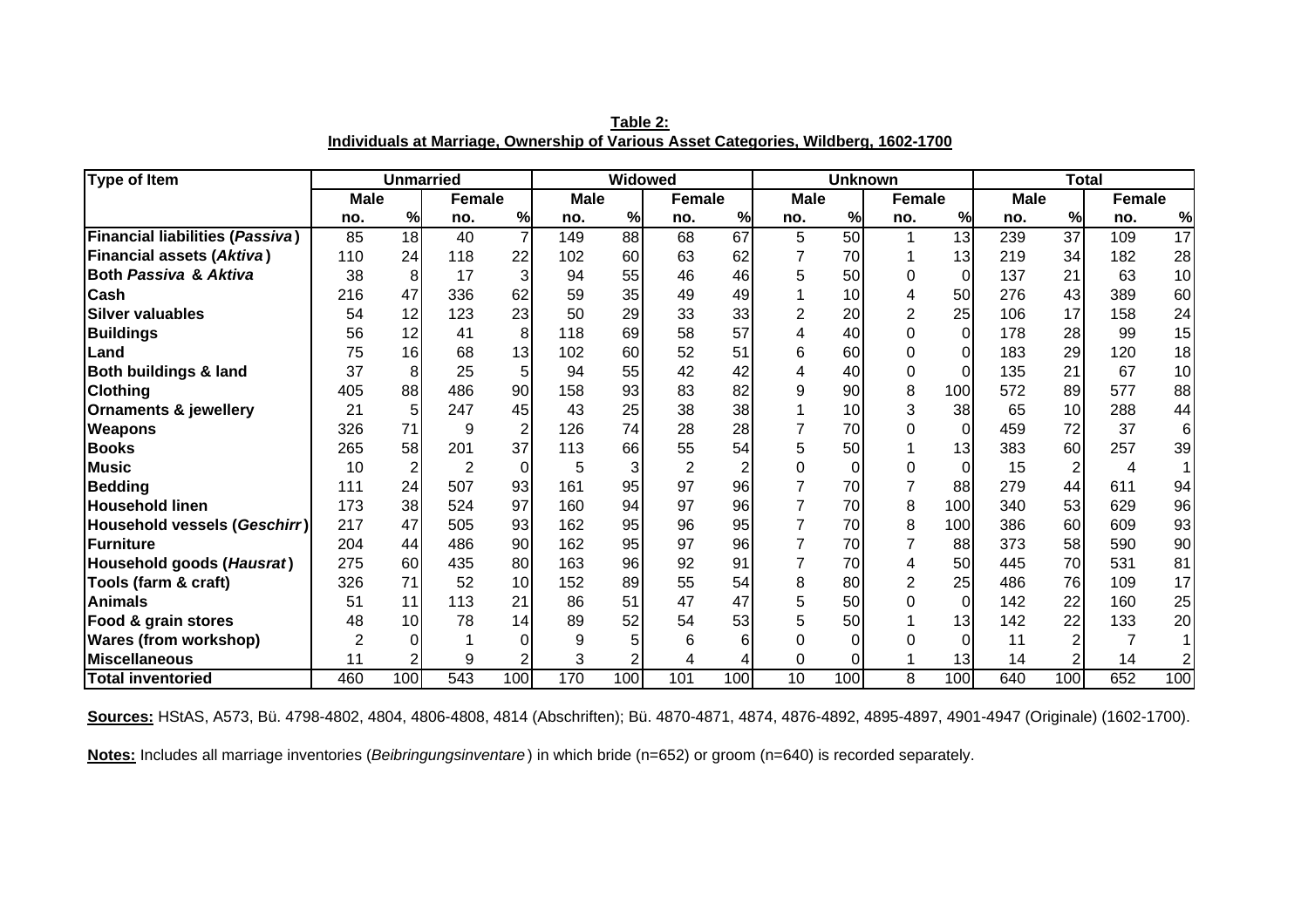| <b>Type of Item</b>                    |                | <b>Unmarried</b> |        |      |                | Widowed |                 |                |                | <b>Unknown</b> |        |    |                 | <b>Total</b>  |                |                         |
|----------------------------------------|----------------|------------------|--------|------|----------------|---------|-----------------|----------------|----------------|----------------|--------|----|-----------------|---------------|----------------|-------------------------|
|                                        | <b>Male</b>    |                  | Female |      | <b>Male</b>    |         | <b>Female</b>   |                | <b>Male</b>    |                | Female |    | <b>Male</b>     |               | <b>Female</b>  |                         |
|                                        | no.            | $\%$             | no.    | $\%$ | no.            | %       | no.             | $\%$           | no.            | %              | no.    | %  | no.             | $\frac{9}{6}$ | no.            | %                       |
| <b>Financial liabilities (Passiva)</b> | $\overline{2}$ | 100              | 4      | 100  | 43             | 91      | $\overline{75}$ | 84             | $\overline{2}$ | 100            | 0      | ΩI | $\overline{47}$ | 92            | 79             | 85                      |
| <b>Financial assets (Aktiva)</b>       | $\overline{2}$ | 100              | 3      | 75   | 38             | 81      | 71              | 80             | $\overline{2}$ | 100            | 0      |    | 42              | 82            | 74             | 80                      |
| <b>Both Passiva &amp; Aktiva</b>       | 2              | 100              | 3      | 75   | 35             | 74      | 60              | 67             | $\overline{2}$ | 100            |        |    | 39              | 76            | 63             | 68                      |
| <b>Cash</b>                            |                | 50               |        |      | 8              | 17      | 21              | 24             | 0              |                |        |    | 9               | 18            | 21             | 23                      |
| <b>Silver valuables</b>                |                | 0                |        | 25   | 6              | 13      | 15              | 17             | 0              |                |        |    | 6               | 12            | 16             | 17                      |
| <b>Buildings</b>                       |                | 100              |        | 75   | 33             | 70      | 56              | 63             |                | 50             |        |    | 36              | 71            | 59             | 63                      |
| Land                                   |                | 50               |        | 25   | 32             | 68      | 59              | 66             |                | 50             |        |    | 34              | 67            | 60             | 65                      |
| <b>Both buildings &amp; land</b>       |                | 50               |        | 25   | 24             | 51      | 45              | 51             |                | 50             |        |    | 26              | 51            | 46             | 49                      |
| <b>Clothing</b>                        |                | 100              |        | 100  | 39             | 83      | 79              | 89             | $\overline{2}$ | 100            |        |    | 43              | 84            | 83             | 89                      |
| <b>Ornaments &amp; jewellery</b>       |                | 0                |        | 25   |                | 9       | 17              | 19             | 0              |                |        |    | 4               | 8             | 18             | 19                      |
| <b>Weapons</b>                         |                | 50               |        | 0    | 23             | 49      | 24              | 27             | $\overline{2}$ | 100            |        |    | 26              | 51            | 24             | 26                      |
| <b>Books</b>                           |                | 0                |        |      | 26             | 55      | 45              | 51             | 0              |                |        |    | 26              | 51            | 45             | 48                      |
| <b>Music</b>                           |                | 0                |        |      | $\overline{2}$ | 4       | $\overline{2}$  | $\overline{2}$ | 0              |                |        |    | $\overline{2}$  |               | $\overline{2}$ | $\overline{\mathbf{c}}$ |
| <b>Bedding</b>                         | 2              | 100              |        | 75   | 45             | 96      | 86              | 97             | $\overline{2}$ | 100            |        |    | 49              | 96            | 89             | 96                      |
| <b>Household linen</b>                 |                | 100              |        | 100  | 45             | 96      | 85              | 96             | $\overline{2}$ | 100            |        |    | 49              | 96            | 89             | 96                      |
| <b>Household vessels (Geschirr)</b>    | $\overline{2}$ | 100              |        | 100  | 46             | 98      | 87              | 98             | $\overline{2}$ | 100            |        |    | 50              | 98            | 91             | 98                      |
| Furniture                              |                | 50               |        | 100  | 45             | 96      | 88              | 99             | $\overline{2}$ | 100            |        |    | 48              | 94            | 92             | 99                      |
| Household goods (Hausrat)              | 2              | 100              |        | 100  | 44             | 94      | 81              | 91             | $\overline{2}$ | 100            |        |    | 48              | 94            | 85             | 91                      |
| Tools (farm & craft)                   | 2              | 100              |        | 25   | 39             | 83      | 52              | 58             | $\overline{2}$ | 100            |        |    | 43              | 84            | 53             | 57                      |
| <b>Animals</b>                         |                | 0                |        | 0    | 11             | 23      | 31              | 35             |                | 50             |        |    | 12              | 24            | 31             | 33                      |
| Food & grain stores                    |                | 50               |        |      | 16             | 34      | 38              | 43             |                | 50             |        |    | 18              | 35            | 38             | 41                      |
| <b>Wares (from workshop)</b>           |                | 0                |        |      |                |         |                 |                |                |                |        |    |                 |               |                |                         |
| <b>Miscellaneous</b>                   | 0              |                  |        |      |                |         | $\Omega$        | 0              | 0              |                |        |    |                 |               | 0              |                         |
| <b>Total inventoried</b>               | $\overline{2}$ | 100              | 4      | 100  | 47             | 100     | 89              | 100            | $\overline{2}$ | 100            | 0      | ΩI | 51              | 100           | 93             | 100                     |

**Table 3: Individuals at Death, Ownership of Various Asset Categories, Wildberg, 1602-1700**

**Notes:** Includes all death inventories recording possessions of an individual rather than a couple.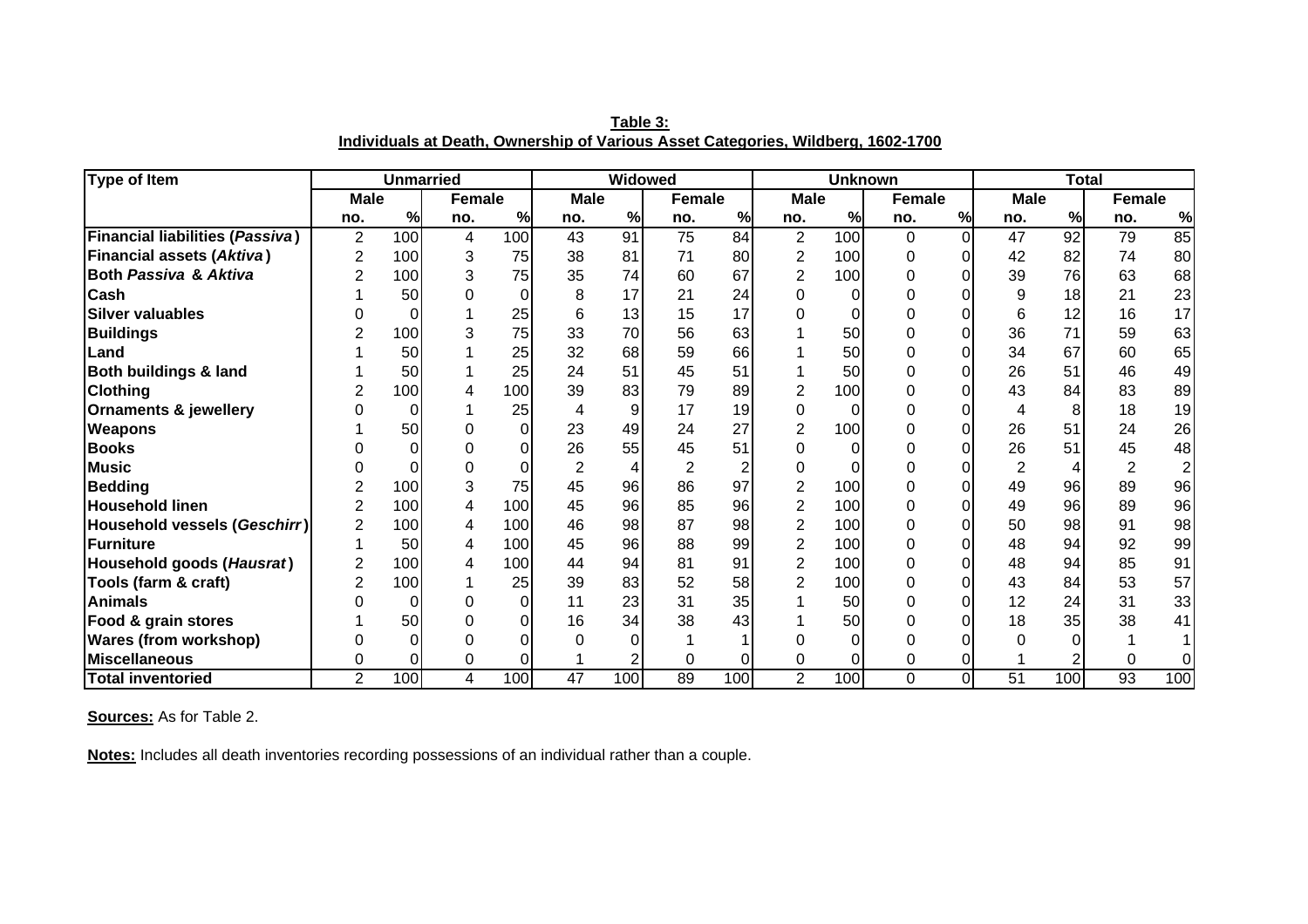| <b>Type of Item</b>                    | <b>Marriage</b> |     | <b>Death</b> |                | All |                |
|----------------------------------------|-----------------|-----|--------------|----------------|-----|----------------|
|                                        | no.             | %   | no.          | %              | no. | $\%$           |
| <b>Financial liabilities (Passiva)</b> | 293             | 46  | 286          | 94             | 579 | 62             |
| <b>Financial assets (Aktiva)</b>       | 314             | 50  | 236          | 78             | 550 | 59             |
| <b>Both Passiva &amp; Aktiva</b>       | 203             | 32  | 226          | 74             | 429 | 46             |
| <b>Cash</b>                            | 484             | 76  | 114          | 38             | 598 | 64             |
| <b>Silver valuables</b>                | 208             | 33  | 124          | 41             | 332 | 35             |
| <b>Buildings</b>                       | 248             | 39  | 264          | 87             | 512 | 55             |
| Land                                   | 255             | 40  | 229          | 75             | 484 | 52             |
| <b>Both buildings &amp; land</b>       | 189             | 30  | 216          | 71             | 405 | 43             |
| <b>Clothing</b>                        | 584             | 92  | 261          | 86             | 845 | 90             |
| <b>Ornaments &amp; jewellery</b>       | 314             | 50  | 74           | 24             | 388 | 41             |
| <b>Weapons</b>                         | 468             | 74  | 144          | 47             | 612 | 65             |
| <b>Books</b>                           | 435             | 69  | 122          | 40             | 557 | 59             |
| <b>Music</b>                           | 19              | 3   | 4            | 1              | 23  | $\overline{2}$ |
| <b>Bedding</b>                         | 614             | 97  | 303          | 100            | 917 | 98             |
| <b>Household linen</b>                 | 625             | 99  | 303          | 100            | 928 | 99             |
| Household vessels (Geschirr)           | 617             | 97  | 303          | 100            | 920 | 98             |
| <b>IFurniture</b>                      | 608             | 96  | 304          | 100            | 912 | 97             |
| Household goods (Hausrat)              | 585             | 92  | 302          | 99             | 887 | 95             |
| Tools (farm & craft)                   | 508             | 80  | 250          | 82             | 758 | 81             |
| <b>Animals</b>                         | 239             | 38  | 187          | 62             | 426 | 45             |
| Food & grain stores                    | 218             | 34  | 201          | 66             | 419 | 45             |
| <b>Wares (from workshop)</b>           | 16              | 3   | 25           | 8              | 41  | 4              |
| <b>Miscellaneous</b>                   | 25              | 4   | 7            | $\overline{2}$ | 32  | 3              |
| <b>Total</b>                           | 634             | 100 | 304          | 100            | 938 | 100            |

**Table 4: Couples at Marriage and Death, Ownership of Various Asset Categories, Wildberg, 1602-1700**

### **Notes:**

Marriage inventories = all *Beibringungsinventare* in which spouses are not listed separately (n=2) plus all which incorporate both a groom list and a bride list (n=632)

Death inventories = all contingent inheritance inventories (*Eventualteilungen*) (n=283) plus those actual inheritance inventories (*Realteilungen* ) in which the two spouses died at the same time (n=21).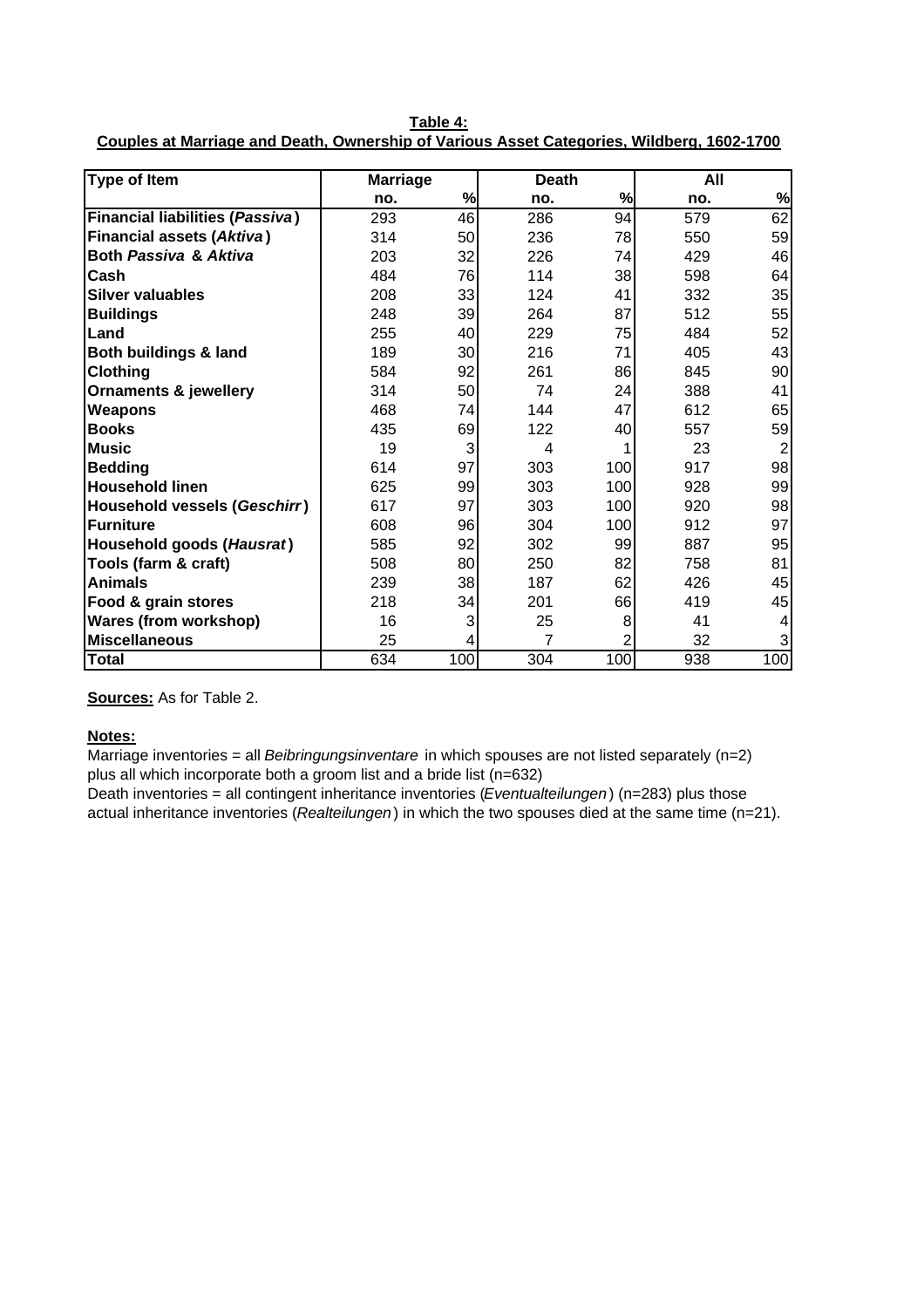|                             | Zero assets |       | $1-49$ fl |       | 50-99 fl |       | 100-199 fl     |                  | 200-499 fl |       | 500-999 fl |       | <b>Over 1000 fl</b> |       | <b>Total</b> |               |
|-----------------------------|-------------|-------|-----------|-------|----------|-------|----------------|------------------|------------|-------|------------|-------|---------------------|-------|--------------|---------------|
|                             | no.         | %l    | no.       | %     | no.      | %     | no.            | %                | no.        | %     | no.        | %     | no.                 | %     | no.          | $\frac{9}{6}$ |
| Individuals                 |             |       |           |       |          |       |                |                  |            |       |            |       |                     |       |              |               |
| Zero debts                  | 5           | 83.3  | 300       | 88.2  | 256      | 89.5  | 179            | 75.8             | 93         | 45.1  | 11         | 14.7  | 5.                  | 15.2  | 849          | 71.8          |
| Debts 0.1-9.9% of wealth    |             | 0.0   | 11        | 3.2   | 15       | 5.2   | 20             | 8.5              | 39         | 18.9  | 31         | 41.3  | 13                  | 39.4  | 129          | 10.9          |
| Debts 10-19.9% of wealth    |             | 0.0   |           | 2.1   | 9        | 3.1   | 16             | 6.8              | 19         | 9.2   | 12         | 16.0  | 6                   | 18.2  | 69           | 5.8           |
| Debts 20-29.9% of wealth    |             | 0.0   | 5         | 1.5   | 2        | 0.7   | 8              | 3.4              | 19         | 9.2   | 10         | 13.3  | 4                   | 12.1  | 48           | 4.1           |
| lDebts 30-39.9% of wealth   |             | 0.0   | 5         | 1.5   | 3        | 1.0   | 5              | 2.1              | 13         | 6.3   |            | 4.0   | $\overline{2}$      | 6.1   | 31           | 2.6           |
| Debts 40-49.9% of wealth    |             | 0.0   | 2         | 0.6   |          | 0.3   | $\overline{2}$ | 0.8              | 9          | 4.4   |            | 2.7   |                     | 3.0   | 17           | 1.4           |
| Debts 50-59.9% of wealth    |             | 0.0   |           | 0.3   | 0        | 0.0   | 3              | 1.3              |            | 3.4   |            | 4.0   |                     | 3.0   | 15           | 1.3           |
| Debts 60-100% of wealth     |             | 0.0   |           | 0.6   | 0        | 0.0   | 3              | 1.3              |            | 3.4   |            | 2.7   |                     | 3.0   | 15           | 1.3           |
| lDebts >100% of wealth      |             | 0.0   |           | 2.1   | 0        | 0.0   | 0              | 0.0              |            | 0.0   |            | 1.3   |                     | 0.0   | 8            | 0.7           |
| Positive debts, zero wealth |             | 16.7  | 0         | 0.0   | 0        | 0.0   | 0              | 0.0              | $\Omega$   | 0.0   |            | 0.0   | $\Omega$            | 0.0   |              | 0.1           |
| <b>Total individuals</b>    | 6           | 100.0 | 340       | 100.0 | 286      | 100.0 | 236            | 100.0            | 206        | 100.0 | 75         | 100.0 | 33                  | 100.0 | 1182         | 100.0         |
| <b>Couples</b>              |             |       |           |       |          |       |                |                  |            |       |            |       |                     |       |              |               |
| Zero debts                  | 0           | 0.0   | 20        | 57.1  | 70       | 78.7  | 104            | 67.1             | 73         | 39.0  | 16         | 15.0  | 3                   | 4.6   | 286          | 44.8          |
| Debts 0.1-9.9% of wealth    |             | 0.0   | 5         | 14.3  | 5        | 5.6   | 20             | 12.9             | 44         | 23.5  | 41         | 38.3  | 27                  | 41.5  | 142          | 22.3          |
| Debts 10-19.9% of wealth    |             | 0.0   | 3         | 8.6   | 4        | 4.5   | 13             | 8.4              | 23         | 12.3  | 20         | 18.7  | 14                  | 21.5  | 77           | 12.1          |
| lDebts 20-29.9% of wealth   |             | 0.0   |           | 2.9   | 4        | 4.5   | 7              | 4.5              | 14         | 7.5   | 14         | 13.1  | 9                   | 13.8  | 49           | 7.7           |
| Debts 30-39.9% of wealth    |             | 0.0   | 2         | 5.7   | 3        | 3.4   | 3              | 1.9              | 16         | 8.6   | 5          | 4.7   | 8                   | 12.3  | 37           | 5.8           |
| lDebts 40-49.9% of wealth   |             | 0.0   |           | 2.9   |          | 1.1   | $\overline{2}$ | 1.3 <sub>1</sub> | 8          | 4.3   | 6          | 5.6   |                     | 1.5   | 19           | 3.0           |
| Debts 50-59.9% of wealth    |             | 0.0   | 0         | 0.0   | 0        | 0.0   | $\Omega$       | 0.0              |            | 1.6   |            | 0.0   |                     | 3.1   | 5            | 0.8           |
| Debts 60-100% of wealth     |             | 0.0   | 2         | 5.7   | 2        | 2.2   | 5              | 3.2              |            | 2.7   |            | 4.7   |                     | 1.5   | 20           | 3.1           |
| Debts >100% of wealth       |             | 0.0   |           | 2.9   | 0        | 0.0   |                | 0.6              |            | 0.5   |            | 0.0   |                     | 0.0   | 3            | 0.5           |
| Positive debts, zero wealth | 0           | 0.0   | 0         | 0.0   | 0        | 0.0   | 0              | 0.0              | $\Omega$   | 0.0   | 0          | 0.0   | 0                   | 0.0   | $\Omega$     | 0.0           |
| <b>Total couples</b>        | $\Omega$    | 0.0   | 35        | 100.0 | 89       | 100.0 | 155            | 100.0            | 187        | 100.0 | 107        | 100.0 | 65                  | 100.0 | 638          | 100.0         |

**Table 5: Indebtedness by Economic Stratum, Marriage and Death Inventories with Complete Values, Wildberg, 1602-1700**

### **Notes:**

Economic stratum is measured in inflation-adjusted Gulden (fl); index year is 1565. Includes only those inventories for which monetary values are recorded for all items. Columns do not always add up to 100% because of rounding.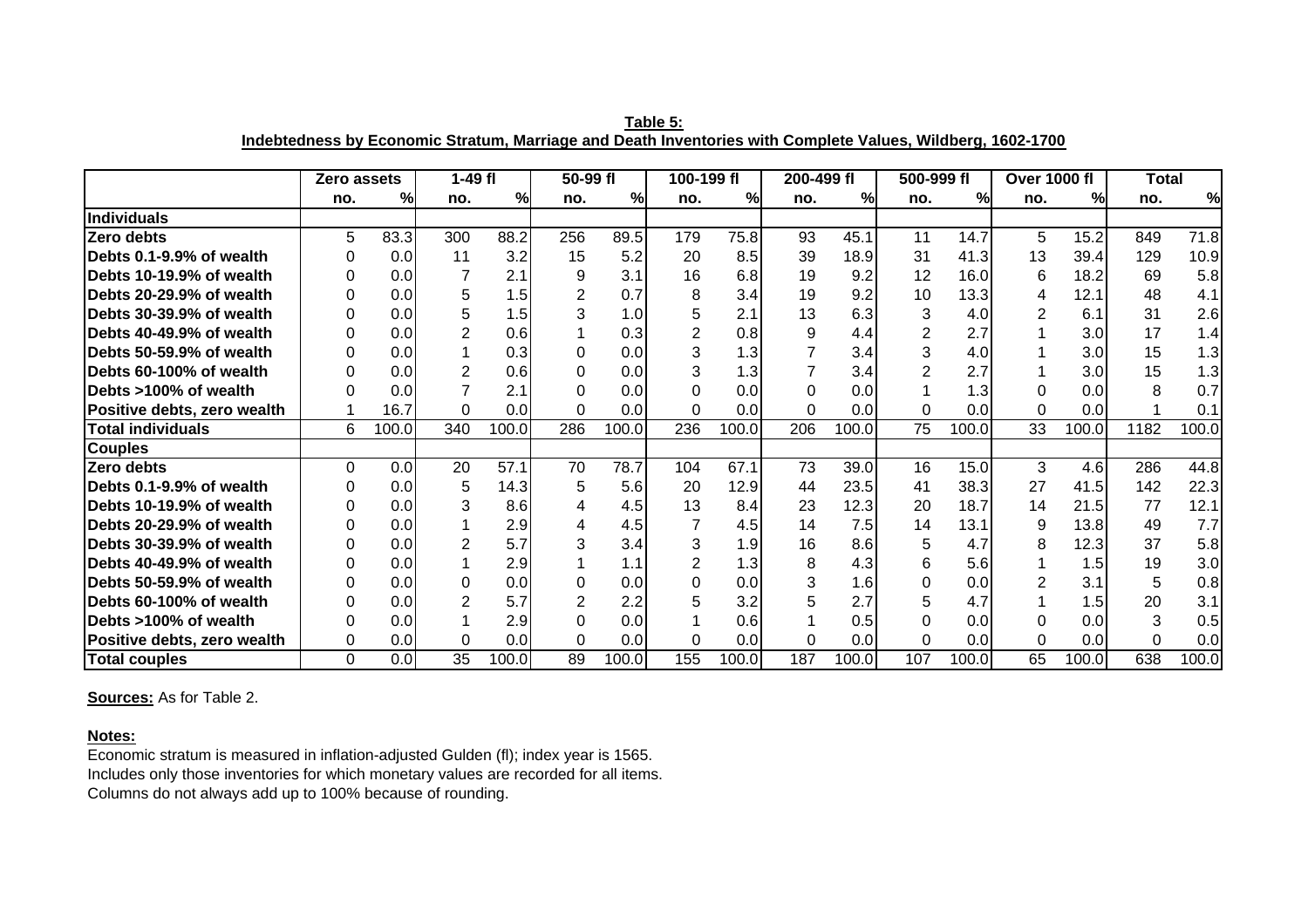# **Table 6: Value of Debts as Proportion of Real Estate and Moveables, Marriage and Death Inventories with Complete Values, Wildberg, 1602-1700**

|                                         | <b>Individuals</b> |       | <b>Couples</b> |       |
|-----------------------------------------|--------------------|-------|----------------|-------|
|                                         | no.                | $\%$  | no.            | %     |
| Real estate:                            |                    |       |                |       |
| Zero debts, zero real estate            | 756                | 64.0  | 229            | 35.9  |
| Zero debts, positive real estate        | 93                 | 7.9   | 57             | 8.9   |
| Debts = 1-59% of real estate            | 178                | 15.1  | 217            | 34.0  |
| Debts = 60-100% of real estate          | 38                 | 3.2   | 44             | 6.9   |
| Debts > 100% of real estate             | 16                 | 1.4   | 21             | 3.3   |
| Positive debts, zero real estate        | 101                | 8.5   | 70             | 11.0  |
| Moveables (including financial assets): |                    |       |                |       |
| Zero debts, zero moveables              | 5                  | 0.4   | $\Omega$       | 0.0   |
| Zero debts, positive moveables          | 844                | 71.4  | 286            | 44.8  |
| Debts = 1-59% of moveables              | 230                | 19.5  | 250            | 39.2  |
| Debts = 60-100% of moveables            | 37                 | 3.1   | 56             | 8.8   |
| Debts > 100% of moveables               | 65                 | 5.5   | 46             | 7.2   |
| Positive debts, zero moveables          |                    | 0.1   | $\Omega$       | 0.0   |
| <b>Total inventories</b>                | 1182               | 100.0 | 638            | 100.0 |

### **Sources:**

As for Table 2.

# **Notes:**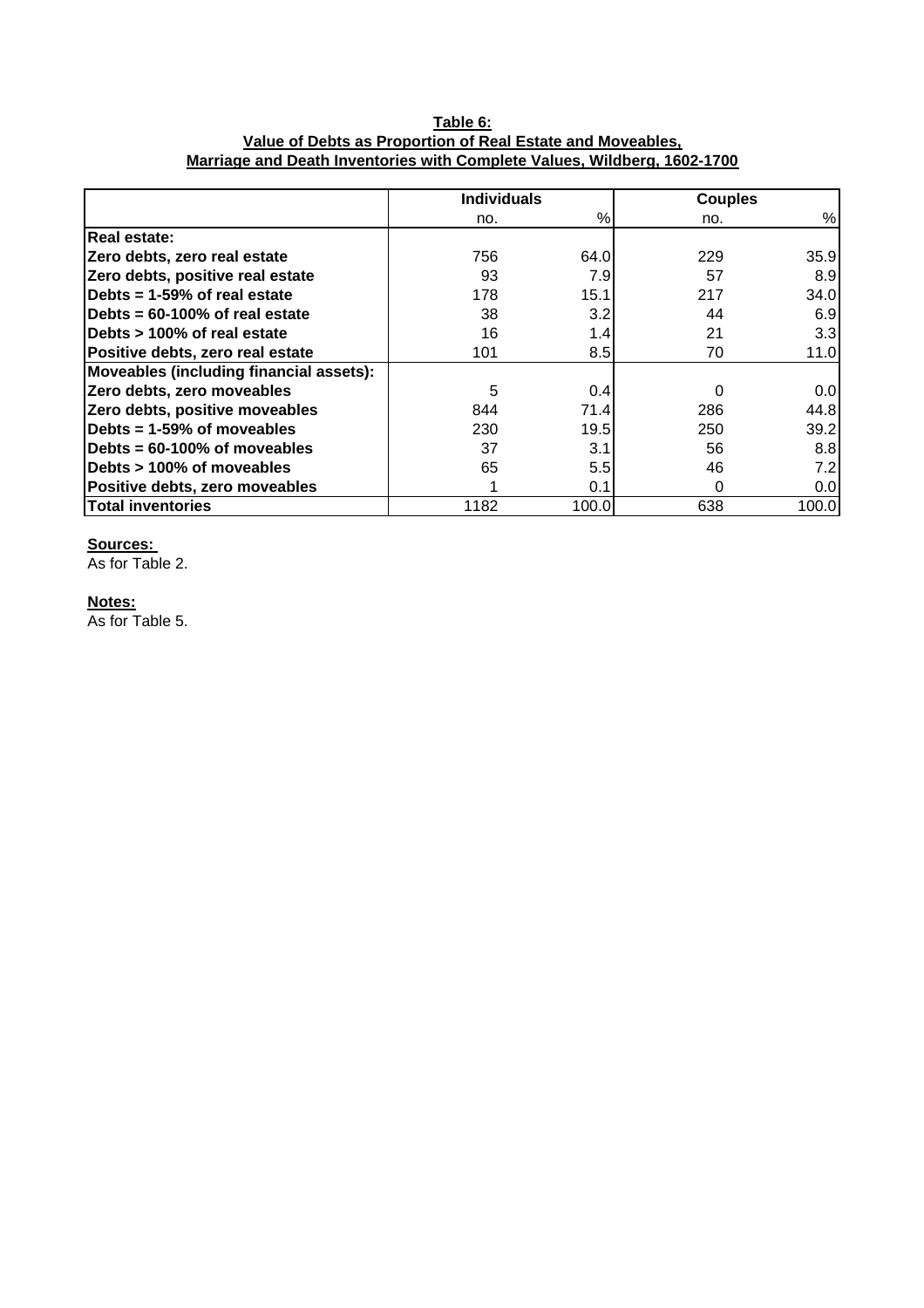# **Table 7:**

# **Number of Marriage and Death Inventories for Individuals and Couples, Wildberg 1602-1700**

| Inventory type                                            | no.  |
|-----------------------------------------------------------|------|
| Marriage inventories: total documents                     | 662  |
| Marriage inventories: with any individualized list        | 660  |
| Marriage inventories: with combined couple-list           |      |
| Marriage inventories: with individual bride-list          | 652  |
| Marriage inventories: with individual groom-list          | 640  |
| Marriage inventories: with both bride-list and groom-list | 632  |
| Marriage inventories: total individual lists              | 1292 |
| Marriage inventories: total couple lists                  | 634  |
| Death inventories: total documents                        | 448  |
| Death inventories for individuals: females plus males     | 144  |
| Death inventories for individuals: females                | 93   |
| Death inventories for individuals: males                  | 51   |
| Death inventories: couples                                | 304  |

### **Sources:**

As for Table 2.

### **Notes:**

Of the 660 marriage inventories with individualized lists, 28 record only one spouse: in 8 cases it is groom only, in 20 cases bride only.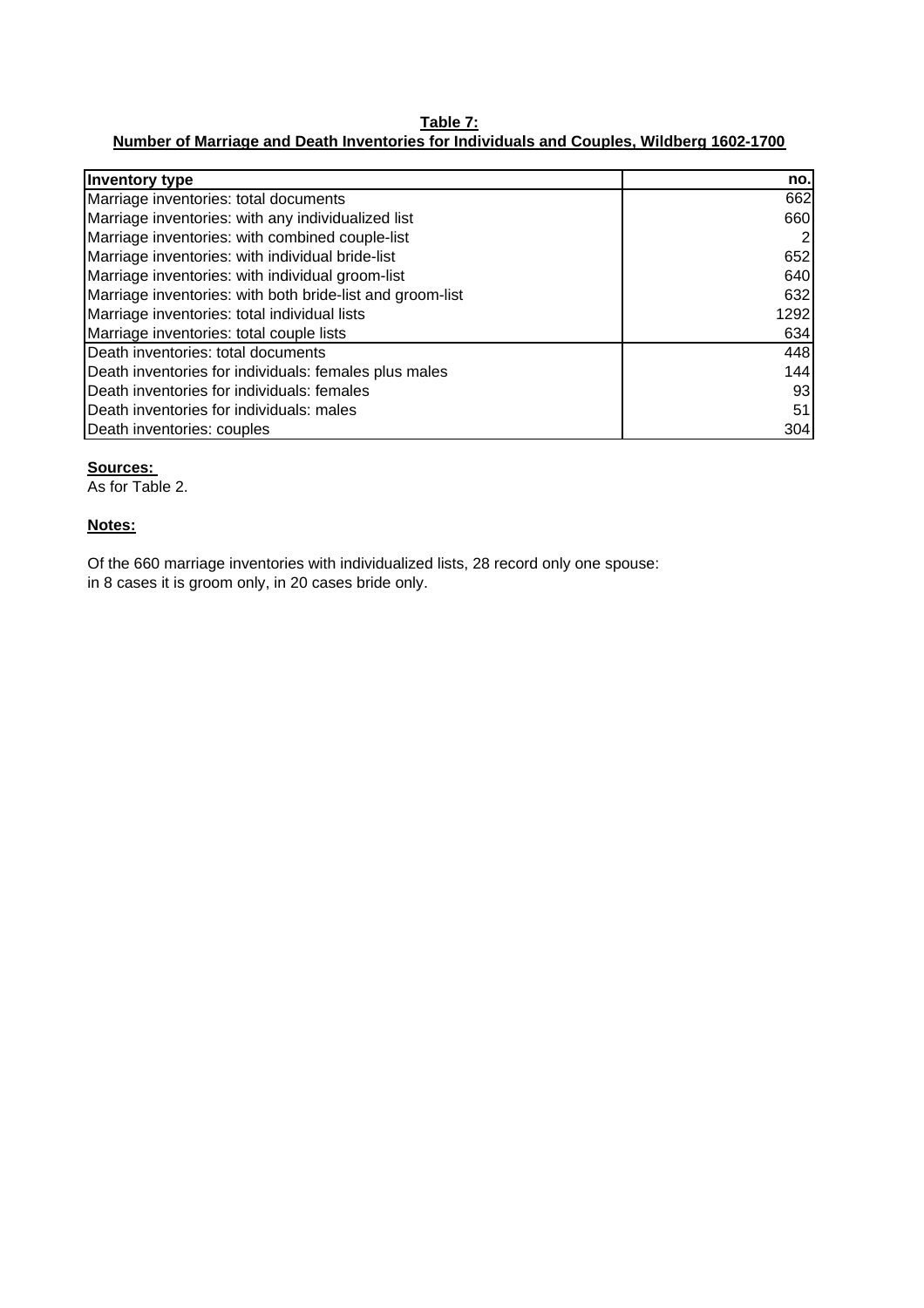|                                                                             | Table 8: |  |  |
|-----------------------------------------------------------------------------|----------|--|--|
| Number of Inventories According to Recording of Values, Wildberg, 1602-1700 |          |  |  |

| $\sqrt{a}$ lues missing for |          |       | Individual inventories |       |       | Couple inventories |          |       |       |       |       |       |
|-----------------------------|----------|-------|------------------------|-------|-------|--------------------|----------|-------|-------|-------|-------|-------|
|                             | Marriage |       | Death                  |       | Total |                    | Marriage |       | Death |       | Total |       |
|                             | no.      | %     | no.                    | %     | no.   | %                  | no.      | %     | no.   | %     | no.   | %     |
| 0% of items                 | 1098     | 85.0  | 84                     | 58.3  | 1182  | 82.3               | 477      | 75.2  | 161   | 53.0  | 638   | 68.0  |
| <1% of items                | 1141     | 88.3  | 103                    | 71.5  | 1244  | 86.6               | 536      | 84.5  | 197   | 64.8  | 733   | 78.1  |
| $\approx$ 5% of items       | 1219     | 94.3  | 116                    | 80.6  | 1335  | 93.0               | 594      | 93.7  | 239   | 78.6  | 833   | 88.8  |
| 0% of total value           | 1100     | 85.1  | 84                     | 58.3  | 1184  | 82.5               | 479      | 75.6  | 164   | 53.9  | 643   | 68.6  |
| I<1% of total value         | 1169     | 90.5  | 105                    | 72.9  | 1274  | 88.7               | 551      | 86.9  | 207   | 68.1  | 758   | 80.8  |
| <5% of total value          | 1190     | 92.1  | 113                    | 78.5  | 1303  | 90.7               | 562      | 88.6  | 223   | 73.4  | 785   | 83.7  |
| Total inventories           | 1292     | 100.0 | 144                    | 100.0 | 1436  | 100.0              | 634      | 100.0 | 304   | 100.0 | 938   | 100.0 |

### **Note:**

**Percentages for "total value" are calculated using the estimated value of items for which no value is recorded, based on mean value of that item in other inventories.**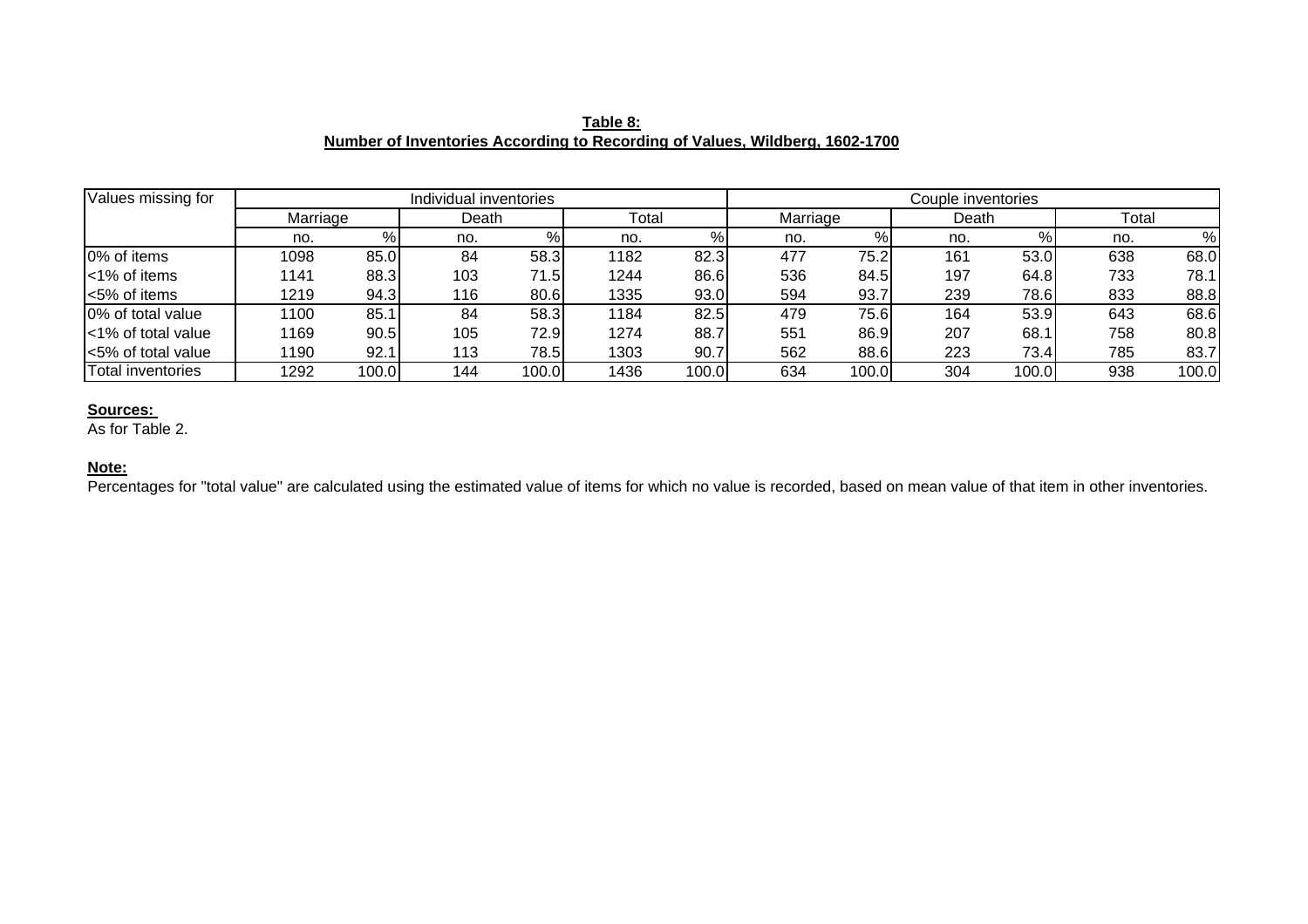**Table 9: Age Distribution of Inventoried Individuals, Wildberg, 1602-1700**

| Age                | Marriage Inventories        |                         |                |                         | Death Inventories |                | All Inventories               |                      |                          |  |
|--------------------|-----------------------------|-------------------------|----------------|-------------------------|-------------------|----------------|-------------------------------|----------------------|--------------------------|--|
|                    | m                           | f                       | total          | m                       | f                 | total          | m                             | f                    | total                    |  |
| 17                 | 1                           | $\overline{5}$          | 6              | $\mathbf 0$             | $\mathbf 0$       | 0              | 1                             | 5                    | 6                        |  |
| $18\,$             | 4                           | 12                      | 16             | 0                       | 0                 | 0              | 4                             | 12                   | 16                       |  |
| 19                 | 4                           | 22                      | 26<br>48       | 0                       | 0                 | 0              | 4                             | 22                   | 26                       |  |
| $20\,$<br>21       | 24<br>27                    | 24<br>32                | 59             | 0<br>0                  | 0<br>0            | 0<br>0         | 24<br>27                      | 24<br>32             | 48<br>59                 |  |
| 22                 | 22                          | 37                      | 59             | 0                       | $\Omega$          | $\Omega$       | 22                            | 37                   | 59                       |  |
| 23                 | 47                          | 38                      | 85             | 0                       |                   |                | 47                            | 39                   | 86                       |  |
| 24                 | 36                          | 33                      | 69             | 0                       | 0                 | $\mathbf 0$    | 36                            | 33                   | 69                       |  |
| 25                 | 37                          | 29                      | 66             | 1                       | 0                 | 1              | 38                            | 29                   | 67                       |  |
| 26                 | 33                          | 27                      | 60             | 0                       | $\mathbf 0$       | $\mathbf 0$    | 33                            | 27                   | 60                       |  |
| 27                 | 32                          | 24                      | 56             | 0                       | $\mathbf 0$       | $\Omega$       | 32                            | 24                   | 56                       |  |
| 28                 | 22                          | 22                      | 44             |                         | 0                 |                | 23                            | 22                   | 45                       |  |
| 29                 | 24                          | 14                      | 38             | 0                       | 0                 | 0              | 24                            | 14                   | 38                       |  |
| 30                 | 24                          | 14                      | 38             | 0                       | 0                 | 0              | 24                            | 14                   | 38                       |  |
| 31                 | 16                          | 14                      | $30\,$         | 0                       | $\boldsymbol{0}$  | $\mathbf 0$    | 16                            | $\overline{14}$      | 30                       |  |
| 32<br>33           | 9                           | 7<br>11                 | 16<br>26       | 0<br>0                  | $\mathbf 0$<br>0  | 0<br>0         | 9<br>15                       | $\overline{7}$<br>11 | 16<br>26                 |  |
| 34                 | 15<br>14                    | 11                      | 25             | 0                       | 1                 | 1              | 14                            | 12                   | 26                       |  |
| 35                 | 4                           | 3                       | $\overline{7}$ | 0                       | 0                 | 0              | 4                             | 3                    | $\boldsymbol{7}$         |  |
| 36                 | 9                           | $\overline{7}$          | 16             | 0                       | $\boldsymbol{0}$  | 0              | 9                             | $\overline{7}$       | 16                       |  |
| 37                 | 3                           | 7                       | 10             | 0                       | 0                 | $\Omega$       | 3                             | 7                    | 10                       |  |
| 38                 | 5                           | 4                       | 9              | 0                       |                   |                | 5                             | 5                    | $10$                     |  |
| 39                 | 3                           | 5                       | 8              |                         | 0                 | 1              | 4                             | 5                    | $\boldsymbol{9}$         |  |
| 40                 | 5                           | 5                       | $10$           | 0                       | 0                 | 0              | 5                             | 5                    | 10                       |  |
| 41                 | 3                           | $\overline{\mathbf{4}}$ | 7              | 0                       | $\boldsymbol{0}$  | $\mathbf 0$    | 3                             | 4                    | 7                        |  |
| 42                 | 4                           | 6                       | 10             | 0                       | $\mathbf 0$       | 0              | 4                             | 6                    | 10                       |  |
| 43                 | 2                           | 4                       | 6              | 0                       | 0                 | 0              | $\overline{\mathbf{c}}$       | 4                    | 6                        |  |
| 44                 | 3                           | 1                       | 4              | 0                       | 0                 | 0              | 3                             | 1                    | 4                        |  |
| 45                 | 3<br>0                      | 3<br>4                  | 6              | 1<br>0                  | 0<br>1            | 1<br>1         | $\overline{4}$<br>$\mathbf 0$ | 3<br>5               | 7<br>5                   |  |
| 46<br>47           | 1                           | 7                       | 4<br>8         | 0                       |                   |                | 1                             | 8                    | 9                        |  |
| 48                 | 2                           | 3                       | 5              | 0                       |                   |                | 2                             | 4                    | 6                        |  |
| 49                 | $\overline{\mathbf{c}}$     | 4                       | 6              | 0                       |                   |                | $\boldsymbol{2}$              | 5                    | 7                        |  |
| 50                 | $\boldsymbol{2}$            | 4                       | 6              | 3                       | 4                 | 7              | 5                             | 8                    | 13                       |  |
| 51                 | $\overline{2}$              | $\mathbf 0$             | 2              | 0                       | 1                 | 1              | $\overline{2}$                | 1                    | $\overline{3}$           |  |
| 52                 | 4                           | 0                       | 4              |                         | 0                 |                | 5                             | $\mathbf 0$          | $\frac{5}{7}$            |  |
| 53                 | 5                           | 0                       | 5              |                         |                   | 2              | 6                             | 1                    |                          |  |
| 54                 |                             | 1                       | 2              |                         |                   | $\overline{2}$ | 2                             | 2                    | 4                        |  |
| 55                 | 2                           | 0                       | $\overline{2}$ | 0                       | 1                 | 1              | $\overline{\mathbf{c}}$       | 1                    | 3                        |  |
| 56                 | 1                           | 3                       | 4              | 0                       | $\overline{2}$    | $\overline{2}$ | 1                             | 5                    | $\overline{6}$           |  |
| 57                 | 3                           | 2                       | 5              | 2                       | 1                 | 3              | 5                             | 3                    | 8                        |  |
| 58<br>59           | 2<br>7                      | 1<br>0                  | 3<br>7         |                         | 2                 | 3<br>2         | 3<br>8                        | 3<br>1               | 6<br>9                   |  |
| 60                 | 2                           | 1                       | 3              |                         | 4                 | 5              | 3                             | 5                    | 8                        |  |
| 61                 | $\mathfrak{p}$              | 0                       | $\mathfrak{p}$ | 0                       | 0                 | $\Omega$       | $\overline{2}$                | $\Omega$             |                          |  |
| 63                 | 2                           | 1                       | 3              |                         | 5                 | 6              | 3                             | 6                    | 9                        |  |
| 64                 | 1                           | 0                       | 1              | 1                       | 0                 | 1              | $\boldsymbol{2}$              | 0                    |                          |  |
| 65                 | 4                           | 0                       | 4              | 1                       | 1                 | 2              | 5                             | 1                    | $\frac{2}{6}$            |  |
| 66                 | 0                           | 0                       | 0              | 2                       | 1                 | 3              | $\boldsymbol{2}$              | 1                    |                          |  |
| 67                 | $\pmb{0}$                   | 0                       | 0              | 0                       | 5                 | 5              | 0                             | 5                    | $\frac{3}{5}$            |  |
| 68                 | 1                           | 0                       | 1              | 0                       | 4                 | 4              | 1                             | 4                    | $\frac{5}{4}$            |  |
| 69                 | 2                           | 0                       | 2              | 0                       | 2                 | 2              | $\overline{c}$                | 2                    |                          |  |
| 70                 | 3                           | 0                       | 3              | 0                       | 5                 | 5              | 3                             | 5                    | 8                        |  |
| 71                 | $\mathbf{1}$<br>$\mathbf 0$ | 0                       | 1              | $\overline{4}$<br>1     | 3                 | $\overline{7}$ | 5                             | 3                    | $\overline{8}$           |  |
| 72<br>73           |                             | 1<br>0                  | 1<br>1         |                         | 2<br>6            | 3<br>7         | 1<br>$\overline{c}$           | 3<br>6               | $\overline{\mathcal{L}}$ |  |
| 74                 | 1                           | 0                       | 1              | 1                       | 1                 | 2              | $\sqrt{2}$                    | 1                    | $\frac{8}{3}$            |  |
| 75                 | 0                           | 0                       | 0              | 3                       | 3                 | 6              | 3                             | 3                    | 6                        |  |
| 76                 | 1                           | $\pmb{0}$               | 1              | $\sqrt{2}$              | 1                 | 3              | 3                             | 1                    | $\overline{4}$           |  |
| 77                 | $\pmb{0}$                   | 0                       | 0              | 0                       |                   | 1              | $\pmb{0}$                     | 1                    | $\mathbf{1}$             |  |
| 78                 | 0                           | 0                       | 0              | 2                       |                   | 3              | 2                             |                      | 3                        |  |
| 79                 | 0                           | 0                       | 0              | 3                       |                   | 4              | 3                             | 1                    | $\overline{\mathbf{4}}$  |  |
| 80                 | 0                           | 0                       | 0              |                         | 1                 | 1              | 0                             | 1                    | $\mathbf{1}$             |  |
| 81                 | $\pmb{0}$                   | $\pmb{0}$               | 0              | 1                       | 0                 | 1              | 1                             | 0                    | $\mathbf{1}$             |  |
| 82                 | $\pmb{0}$                   | 0                       | 0              | $\boldsymbol{2}$        | 1                 | 3              | 2                             | 1                    | 3                        |  |
| 83                 | 0                           | 0                       | 0              | $\overline{\mathbf{c}}$ |                   | 3              | $\boldsymbol{2}$              | 1                    | 3                        |  |
| 87                 | $\Omega$                    | 0                       | $\Omega$       | 1                       | $\mathbf 0$       | 1              | 1                             | $\mathbf 0$          | $\mathbf{1}$             |  |
| unknown age        | 150<br>640                  | 195<br>652              | 345<br>1292    | 8<br>51                 | 23<br>93          | 31<br>144      | 158                           | 218<br>745           | 376<br>1436              |  |
| total<br>% unknown | 23.4                        | 29.9                    | 26.7           | 15.7                    | 24.7              | 21.5           | 691<br>22.9                   | 29.3                 | 26.2                     |  |
|                    |                             |                         |                |                         |                   |                |                               |                      |                          |  |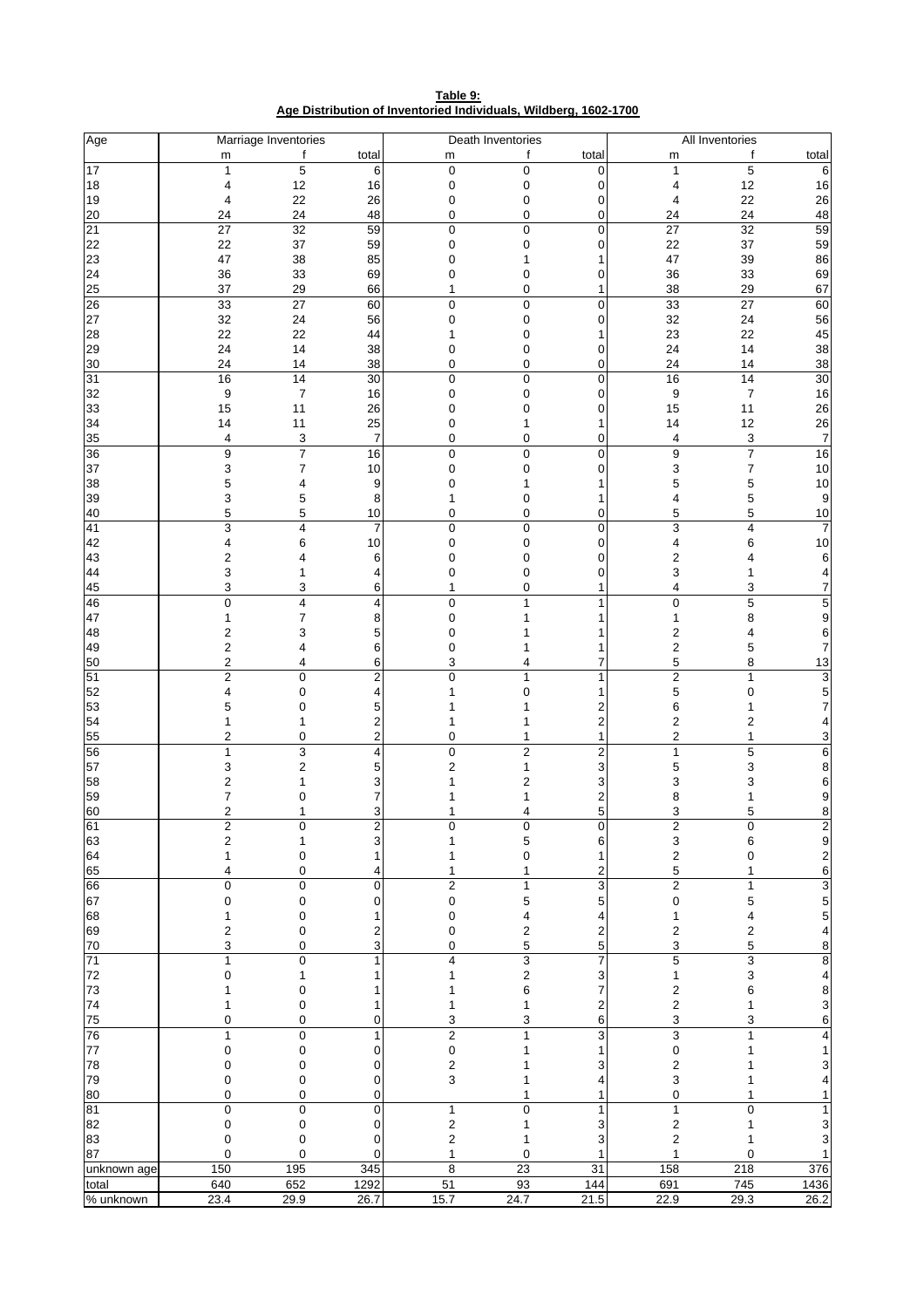|  |  |  |  |  |  |  |  | Table 10: Tobit Model of Value of Individuals' Borrowing, Wildberg 1602-1700 |  |  |  |  |
|--|--|--|--|--|--|--|--|------------------------------------------------------------------------------|--|--|--|--|
|--|--|--|--|--|--|--|--|------------------------------------------------------------------------------|--|--|--|--|

| Variable                                      | Tobit coefficient     | Marginal effect       |
|-----------------------------------------------|-----------------------|-----------------------|
| Period 1602-1633                              | $-3.646***$           | $-0.591***$           |
|                                               | (1.210)               | (0.193)               |
| Period 1634-1648                              | $3.408*$              | $0.553*$              |
|                                               | (2.042)               | (0.330)               |
| Period 1649-1686                              | $-0.308$              | $-0.0500$             |
|                                               | (0.585)               | (0.0947)              |
| Period 1687-1700                              | $3.095*$              | $0.502*$              |
|                                               | (1.666)               | (0.267)               |
| Female single                                 | $-30.44$              | $-4.982$              |
|                                               | (19.98)               | (3.298)               |
| Male widowed                                  | 96.16***              | 22.52***              |
|                                               | (18.88)               | (5.578)               |
| Female widowed                                | 100.661***            | 28.007***             |
|                                               | (20.630)              | (8.079)               |
| <b>Husband migrated</b>                       | $-11.70$              | $-1.898$              |
|                                               | (10.99)               | (1.764)               |
| Wife migrated                                 | 7.541                 | 1.223                 |
|                                               | (8.889)               | (1.433)               |
| Death inventory                               | 69.59**               | $17.02*$              |
|                                               | (27.47)               | (8.794)               |
| No. live children                             | $-8.027$              | $-1.302$              |
|                                               | (6.189)               | (1.005)               |
| No. non-child heirs                           | $-0.554$              | $-0.0899$             |
|                                               | (3.553)               | (0.577)               |
| Known proto-industrial occupation             | $-15.25*$             | $-2.459*$             |
|                                               | (9.182)               | (1.484)               |
| Unknown if proto-industrial occupation        | 16.78                 | 2.981                 |
|                                               | (15.53)               | (2.977)               |
| Buildings in marriage inventory for unmarried | $0.943***$            | $0.153***$            |
|                                               | (0.136)<br>$0.583***$ | (0.0213)<br>0.095***  |
| Buildings in death inventory for unmarried    |                       |                       |
| Buildings in marriage inventory for widowed   | (0.152)<br>0.369***   | (0.024)<br>$0.600***$ |
|                                               | (0.074)               | (0.012)               |
| Buildings in death inventory for widowed      | 0.009                 | 0.001                 |
|                                               | (0.108)               | (0.018)               |
| Land                                          | $-0.0109$             | $-0.00177$            |
|                                               | (0.0702)              | (0.0114)              |
| Furniture for unmarried                       | $-4.303$              | $-0.698$              |
|                                               | (3.162)               | (0.493)               |
| Furniture for widowed                         | 7.423***              | 1.902***              |
|                                               | (1.957)               | (0.566)               |
| Cash                                          | $-0.149$              | $-0.0241$             |
|                                               | (0.120)               | (0.0191)              |
| Silver for males                              | 11.58***              | 1.879***              |
|                                               | (4.166)               | (0.696)               |
| Silver for females                            | $-10.73$              | $-1.740$              |
|                                               | (8.649)               | (1.402)               |
| Financial assets for unmarried                | $0.241***$            | $0.0391***$           |
|                                               | (0.0689)              | (0.0111)              |
| Financial assets for widowed                  | 0.036                 | 0.006                 |
|                                               | (0.0463)              | (0.007)               |
| Personal items for males                      | 0.287                 | 0.0465                |
|                                               | (0.482)               | (0.0784)              |
| Personal items for females                    | $-0.766*$             | $-0.124*$             |
|                                               | (0.417)               | (0.011)               |
| Non-durable hh goods for unmarried            | 0.855***              | $0.139***$            |
|                                               | (0.314)               | (0.0485)              |
| Non-durable hh goods for widowed              | $-0.151$              | $-0.163***$           |
|                                               | (0.188)               | (0.0502)              |

### **Notes:**

N=1182. Robust standard errors in parentheses. Marginal effect is effect on mean value of dependent variable, assessed at sample mean of all other variables, conditional on dependent variable being positive or zero.

\*\*\* significant at 0.01 level; \*\* significant at 0.05 level; \* significant at 0.10 level.

Occupations: omitted category is "Known non-proto-industrial occupation".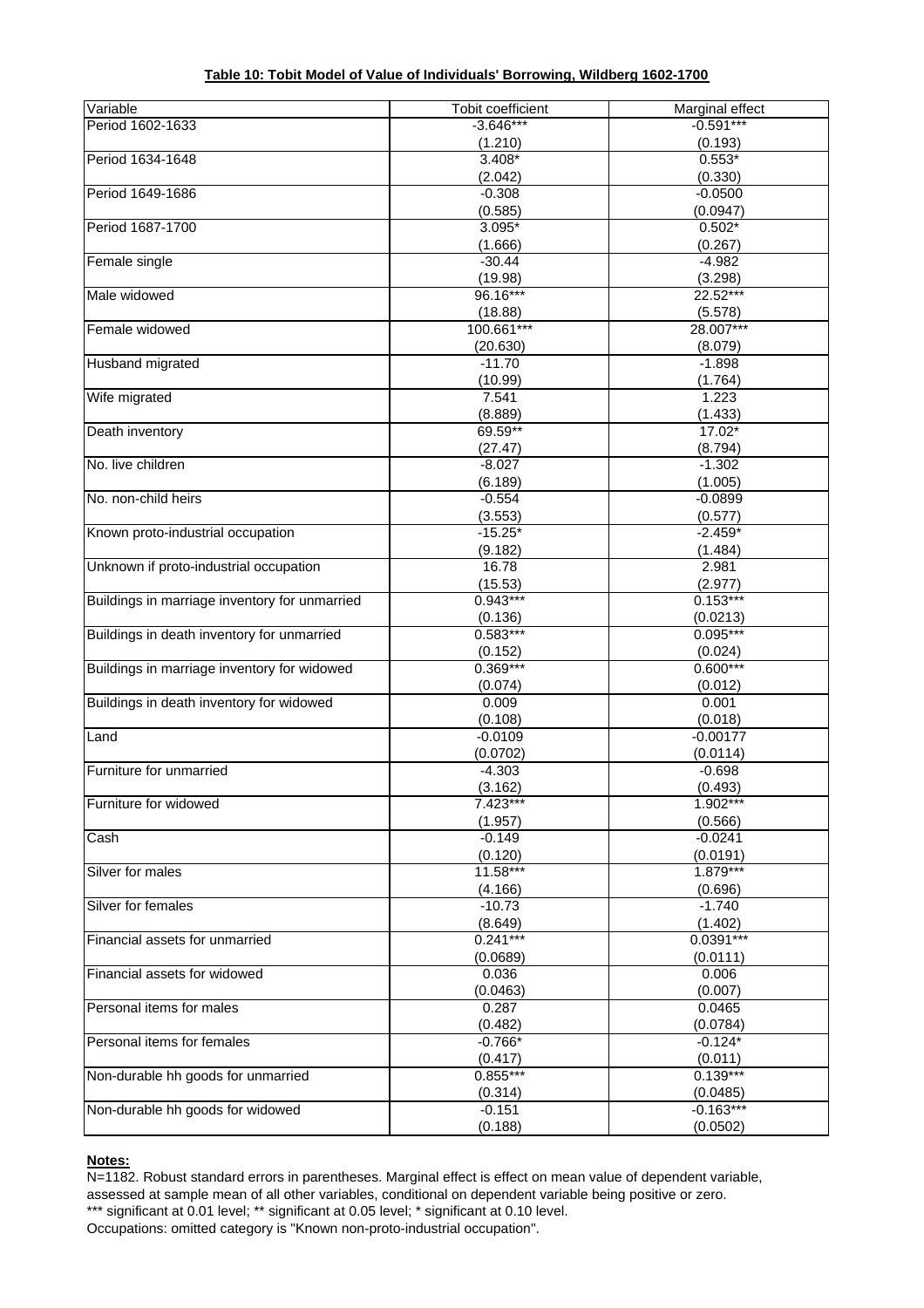| Variable                               | Tobit coefficient (standard error) | Marginal effect |
|----------------------------------------|------------------------------------|-----------------|
| Period 1602-1633                       | $-3.073***$                        | $-1.526***$     |
|                                        | (1.015)                            | (0.502)         |
| Period 1634-1648                       | $-1.964$                           | $-0.975$        |
|                                        | (1.860)                            | (0.920)         |
| Period 1649-1686                       | 0.891                              | 0.442           |
|                                        | (0.618)                            | (0.306)         |
| Period 1687-1700                       | 4.481**                            | $2.225**$       |
|                                        | (1.937)                            | (0.951)         |
| Husband migrated                       | $-20.88$                           | $-10.37$        |
|                                        | (13.86)                            | (6.836)         |
| Wife migrated                          | 10.81                              | 5.366           |
|                                        | (11.06)                            | (5.481)         |
| Death inventory                        | 120.4***                           | 71.66***        |
|                                        | (19.84)                            | (12.89)         |
| No. live children                      | $-0.199$                           | $-0.0989$       |
|                                        | (5.812)                            | (2.886)         |
| No. non-child heirs                    | 0.928                              | 0.461           |
|                                        | (4.333)                            | (2.150)         |
| Proto-industrial                       | $-40.57***$                        | $-19.79***$     |
|                                        | (11.26)                            | (5.300)         |
| Unknown if proto-industrial            | $-7.023$                           | $-3.426$        |
|                                        | (17.48)                            | (8.395)         |
| Buildings in marriage inventory        | $0.602***$                         | $0.299***$      |
|                                        | (0.118)                            | (0.0550)        |
| Buildings in death inventory           | 0.081                              | 0.040           |
|                                        | (0.068)                            | (0.034)         |
| Land in marriage inventory             | $-0.132$                           | $-0.0655$       |
|                                        | (0.142)                            | (0.0698)        |
| Land in death inventory                | $0.347***$                         | $0.172***$      |
|                                        | (0.115)                            | (0.057)         |
| Cattle in marriage inventory           | $-0.867$                           | $-0.431$        |
|                                        | (0.564)                            | (0.281)         |
| Cattle in death inventory              | $-2.832***$                        | $-1.406***$     |
|                                        | (0.765)                            | (0.380)         |
| Furniture                              | $2.731**$                          | 1.356*          |
|                                        | (1.369)                            | (0.693)         |
| Cash                                   | $-0.220**$                         | $-0.109**$      |
|                                        | (0.0868)                           | (0.0425)        |
| Silver in marriage inventory           | 16.64***                           | 8.260***        |
|                                        | (3.895)                            | (1.998)         |
| Silver in death inventory              | 4.598*                             | $2.238*$        |
|                                        | (2.722)                            | (1.353)         |
| Financial assets in marriage inventory | $0.373**$                          | $0.185***$      |
|                                        | (0.162)                            | (0.0781)        |
| Financial assets in death inventory    | 0.039                              | 0.019           |
|                                        | (0.030)                            | (0.015)         |
| Work-related tools & wares             | $1.440***$                         | $0.715***$      |
|                                        | (0.347)                            | (0.169)         |

# **Table 11: Tobit Model of Value of Couples' Borrowing, Wildberg 1602-1700**

### **Notes:**

N=638. Otherwise as for Table 10.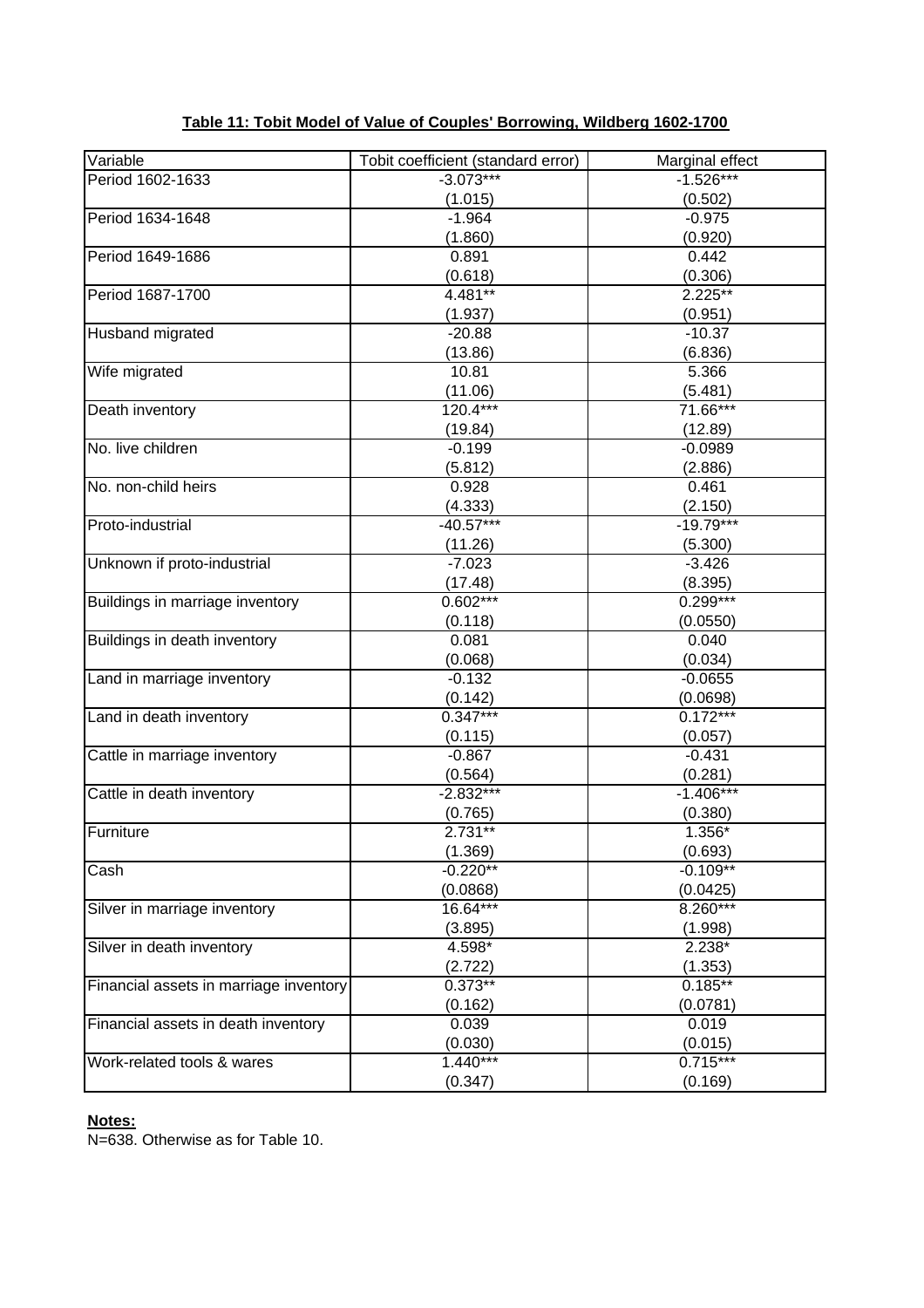|                                                        | Table 12: |  |
|--------------------------------------------------------|-----------|--|
| Number of Debts by Primary Purpose, Wildberg 1602-1700 |           |  |

|                                      | 1602-1633      |            |                         | 1634-1648  |                | 1649-1686  |                | 1687-1700  | 1602-1700      |         |
|--------------------------------------|----------------|------------|-------------------------|------------|----------------|------------|----------------|------------|----------------|---------|
|                                      | no.            | $\%$       | no.                     | ℅          | no.            | $\%$       | no.            | $\%$       | no.            | $\%$    |
| <b>Specific purpose</b>              |                |            |                         |            |                |            |                |            |                |         |
| <b>Consumption</b>                   |                |            |                         |            |                |            |                |            |                |         |
| Grain                                | 34             | 4.6        | 14                      | 4.3        | 78             | 5.2        | 38             | 6.6        | 164            | 5.2     |
| Comestibles                          | 118            | 15.9       | 32                      | 9.9        | 132            | 8.8        | 51             | 8.8        | 333            | 10.6    |
| Clothing & shoes                     | 22             | 3.0        | 12                      | 3.7        | 16             | 1.1        | 3              | 0.5        | 53             | 1.7     |
| Wedding expenses                     | 5              | 0.7        | 0                       | 0.0        | $\overline{2}$ | 0.1        | $\overline{c}$ | 0.3        | 9              | 0.3     |
| Medical expenses                     | 12             | 1.6        | 7                       | 2.2        | 45             | 3.0        | 18             | 3.1        | 82             | 2.6     |
| Funeral expenses                     | $\overline{2}$ | 0.3        | 7                       | 2.2        | 36             | 2.4        | 51             | 8.8        | 96             | 3.1     |
| Maintenance expenses                 | 5              | 0.7        | 3                       | 0.9        | 13             | 0.9        | 8              | 1.4        | 29             | 0.9     |
| Misc                                 | 8              | 1.1        | 3                       | 0.9        | 15             | 1.0        | 4              | 0.7        | 30             | 1.0     |
| <b>Consumption total</b>             | 206            | 27.8       | 78                      | 24.1       | 337            | 22.4       | 175            | 30.2       | 796            | 25.3    |
| <b>Production</b>                    |                |            |                         |            |                |            |                |            |                |         |
| Land                                 | 31             | 4.2        | 11                      | 3.4        | 40             | 2.7        | 9              | 1.6        | 91             | 2.9     |
| Cloth                                | 48             | 6.5        | 10                      | 3.1        | 39             | 2.6        | 2              | 0.3        | 99             | 3.1     |
| Textile intermediate                 | 5              | 0.7        | 0                       | 0.0        | 19             | 1.3        | 10             | 1.7        | 34             | 1.1     |
| Worsted-trading company              | 0              | 0.0        | 0                       | 0.0        | 24             | 1.6        | 8              | 1.4        | 32             | 1.0     |
| Leather industry                     | 24             | 3.2        | $\overline{\mathbf{c}}$ | 0.6        | 27             | 1.8        | 24             | 4.1        | 77             | 2.4     |
| Tools                                | 13             | 1.8        | $\overline{\mathbf{c}}$ | 0.6        | 7              | 0.5        | 9              | 1.6        | 31             | 1.0     |
| Wages                                | 79             | 10.6       | 45                      | 13.9       | 221            | 14.7       | 58             | 10.0       | 403            | 12.8    |
| Raw materials                        | 76             | 10.2       | 13                      | 4.0        | 115            | 7.7        | 39             | 6.7        | 243            | 7.7     |
| Misc                                 | 0              | 0.0        | $\mathbf 0$             | 0.0        | 6              | 0.4        | 1              | 0.2        | $\overline{7}$ | 0.2     |
| <b>Production total</b>              | 276            | 37.2       | 83                      | 25.7       | 498            | 33.2       | 160            | 27.6       | 1017           | 32.3    |
| <b>Mixed</b>                         |                |            |                         |            |                |            |                |            |                |         |
| <b>Buildings</b>                     | 81             | 10.9       | 43                      | 13.3       | 146            | 9.7        | 53             | 9.1        | 323            | 10.3    |
| Mixed real estate                    | 3              | 0.4        | 1                       | 0.3        | 2              | 0.1        | 4              | 0.7        | 10             | 0.3     |
| Animals                              | 23             | 3.1        | 11                      | 3.4        | 45             | 3.0        | 7              | 1.2        | 86             | 2.7     |
| Wares                                | 13             | 1.8        | 1                       | 0.3        | 69             | 4.6        | 14             | 2.4        | 97             | 3.1     |
| Taxes                                | 59             | 8.0        | 59                      | 18.3       | 268            | 17.8       | 134            | 23.1       | 520            | 16.5    |
| Fines                                | 1              | 0.1        | 1                       | 0.3        | 10             | 0.7        | 1              | 0.2        | 13             | 0.4     |
| Inheritance-related                  | 21             | 2.8        | 21                      | 6.5        | 54             | 3.6        | 18             | 3.1        | 114            | 3.6     |
| Charitable donation                  | 1              | 0.1        | 5                       | 1.5        | 6              | 0.4        | 0              | 0.0        | 12             | 0.4     |
|                                      |                |            | 14                      |            |                |            |                |            |                |         |
| Inventorying & writing costs<br>Misc | 50<br>8        | 6.7<br>1.1 | 6                       | 4.3<br>1.9 | 55<br>12       | 3.7<br>0.8 | 11             | 1.9<br>0.5 | 130<br>29      | 4.1     |
|                                      |                |            |                         |            |                |            | 3              |            |                | 0.9     |
| <b>Mixed total</b>                   | 260            | 35.0       | 162                     | 50.2       | 667            | 44.4       | 245            | 42.2       | 1334           | 42.4    |
| Specific purpose total               | 742            | 100.0      | 323                     | 100.0      | 1502           | 100.0      | 580            | 100.0      | 3147           | 100.0   |
| <b>General purpose</b>               |                |            |                         |            |                |            |                |            |                |         |
| Capital sum                          | 199            | 56.1       | 103                     | 53.9       | 286            | 45.7       | 165            | 46.1       | 753            | 49.2    |
| Capital sum plus interest            | 3              | 0.8        | 1                       | 0.5        | 6              | 1.0        | 0              | 0.0        | 10             | 0.7     |
| Debts, no further description        | 17             | 4.8        | 2                       | 1.0        | 26             | 4.2        | 1              | 0.3        | 46             | 3.0     |
| Financial instruments                | 3              | $0.8\,$    | 2                       | $1.0$      | 8              | 1.3        | 2              | 0.6        | 15             | $1.0\,$ |
| Installments                         | 4              | 1.1        | 4                       | 2.1        | 21             | 3.4        | 9              | 2.5        | 38             | 2.5     |
| Moneys                               | 25             | 7.0        | 13                      | 6.8        | 37             | 5.9        | 7              | 2.0        | 82             | 5.4     |
| Minor day-to-day debts               | 10             | 2.8        | 2                       | 1.0        | 16             | 2.6        | 2              | 0.6        | 30             | 2.0     |
| Zins on capital                      | 5              | 1.4        | 1                       | 0.5        | 19             | 3.0        | 4              | 1.1        | 29             | 1.9     |
| Zins, no further description         | 89             | 25.1       | 63                      | 33.0       | 207            | 33.1       | 168            | 46.9       | 527            | 34.4    |
| General purpose total                | 355            | 100.0      | 191                     | 100.0      | 626            | 100.0      | 358            | 100.0      | 1530           | 100.0   |
| No purpose given                     |                |            |                         |            |                |            |                |            |                |         |
| Private persons                      | 691            | 87.1       | 215                     | 83.3       | 1413           | 81.1       | 564            | 79.5       | 2883           | 82.3    |
| Officials                            | 33             | 4.2        | 11                      | 4.3        | 107            | 6.1        | 66             | 9.3        | 217            | 6.2     |
| Institutions                         | 33             | 4.2        | 11                      | 4.3        | 132            | 7.6        | 40             | 5.6        | 216            | 6.2     |
| Other                                | 36             | 4.5        | 21                      | 8.1        | 91             | 5.2        | 39             | 5.5        | 187            | 5.3     |
| No purpose given total               | 793            | 100.0      | 258                     | 100.0      | 1743           | 100.0      | 709            | 100.0      | 3503           | 100.0   |
| Specific purpose given               | 742            | 39.3       | 323                     | 41.8       | 1502           | 38.8       | 580            | 35.2       | 3147           | 38.5    |
| General purpose given                | 355            | 18.8       | 191                     | 24.7       | 626            | 16.2       | 358            | 21.7       | 1530           | 18.7    |
| No purpose given                     | 793            | 42.0       | 258                     | 33.4       | 1743           | 45.0       | 709            | 43.0       | 3503           | 42.8    |
| <b>All debts</b>                     | 1890           | 100.0      | 772                     | 100.0      | 3871           | 100.0      | 1647           | 100.0      | 8180           | 100.0   |

### **Notes:**

Includes only those debts for which values were recorded (n=8,180). Columns do not always add up to 100% because of rounding.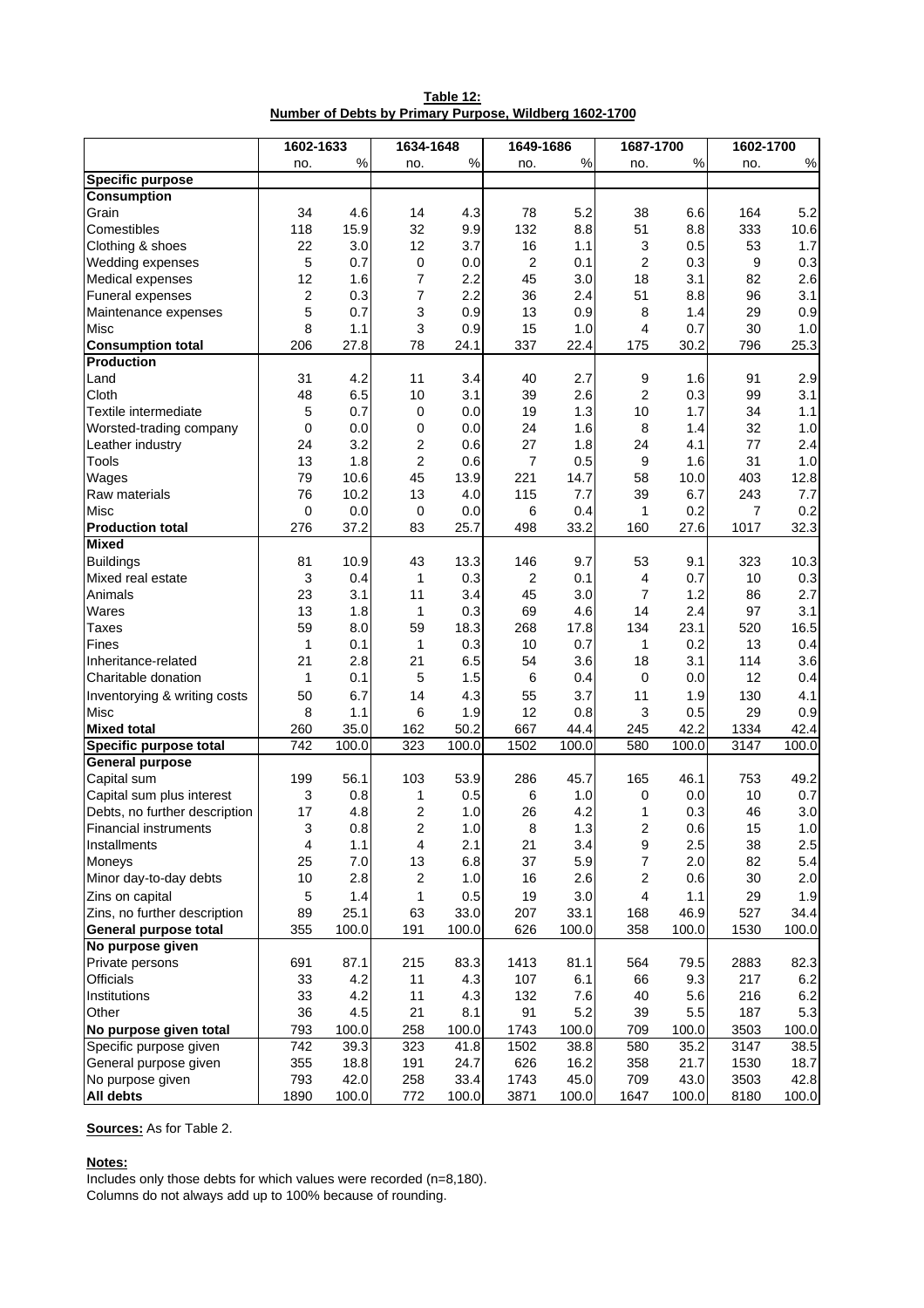|                               | 1602-1633 |       | 1634-1648 |       | 1649-1686     |       | 1687-1700 |       | 1602-1700 |       |
|-------------------------------|-----------|-------|-----------|-------|---------------|-------|-----------|-------|-----------|-------|
|                               | value     | $\%$  | value     | $\%$  | value         | $\%$  | value     | $\%$  | value     | $\%$  |
| <b>Specific purpose</b>       |           |       |           |       |               |       |           |       |           |       |
| <b>Consumption</b>            |           |       |           |       |               |       |           |       |           |       |
| Grain                         | 69.1      | 2.0   | 26.4      | 2.0   | 198.1         | 3.6   | 47.5      | 3.5   | 341.0     | 3.0   |
| Comestibles                   | 165.4     | 4.9   | 95.3      | 7.3   | 207.4         | 3.8   | 89.6      | 6.6   | 557.7     | 4.9   |
| Clothing & shoes              | 42.1      | 1.2   | 1.9       | 0.1   | 6.6           | 0.1   | 7.1       | 0.5   | 57.8      | 0.5   |
| Wedding expenses              | 7.3       | 0.2   |           | 0.0   | 0.9           | 0.0   | 0.2       | 0.0   | 8.4       | 0.1   |
| Medical expenses              | 7.5       | 0.2   | 3.3       | 0.3   | 15.7          | 0.3   | 3.3       | 0.2   | 29.8      | 0.3   |
| Funeral expenses              | 2.5       | 0.1   | 3.5       | 0.3   | 25.9          | 0.5   | 61.6      | 4.5   | 93.4      | 0.8   |
| Maintenance expenses          | 2.0       | 0.1   | 2.5       | 0.2   | 34.6          | 0.6   | 7.8       | 0.6   | 46.8      | 0.4   |
| Misc                          | 4.7       | 0.1   | 11.9      | 0.9   | 19.6          | 0.4   | 7.9       | 0.6   | 44.1      | 0.4   |
| <b>Consumption total</b>      | 300.5     | 8.9   | 144.9     | 11.1  | 508.8         | 9.4   | 224.9     | 16.5  | 1179.1    | 10.3  |
| <b>Production</b>             |           |       |           |       |               |       |           |       |           |       |
| Land                          | 304.0     | 9.0   | 46.2      | 3.5   | 377.6         | 6.9   | 35.7      | 2.6   | 763.6     | 6.6   |
| Cloth                         | 154.7     | 4.6   | 12.4      | 1.0   | 73.5          | 1.4   | 0.2       | 0.0   | 240.9     | 2.1   |
| Textile intermediate          | 28.3      | 0.8   | 0.0       | 0.0   | 17.6          | 0.3   | 12.8      | 0.9   | 58.7      | 0.5   |
| Worsted-trading company       | 0.0       | 0.0   | 0.0       | 0.0   | 42.4          | 0.8   | 3.9       | 0.3   | 46.3      | 0.4   |
| Leather industry              | 81.1      | 2.4   | 1.6       | 0.1   | 19.3          | 0.4   | 12.5      | 0.9   | 114.5     | 1.0   |
| Tools                         | 14.1      | 0.4   | 0.1       | 0.0   | 0.9           | 0.0   | 92.3      | 6.8   | 107.5     | 0.9   |
| Wages                         | 84.7      | 2.5   | 30.0      | 2.3   | 235.9         | 4.3   | 14.2      | 1.0   | 364.8     | 3.2   |
| Raw materials                 | 228.4     | 6.8   | 57.1      | 4.4   | 588.7         | 10.8  | 107.7     | 7.9   | 982.0     | 8.5   |
| Misc                          | 0.0       | 0.0   | 0.0       | 0.0   | 7.8           | 0.1   | 0.0       | 0.0   | 7.8       | 0.1   |
| <b>Production total</b>       | 895.4     | 26.5  | 147.5     | 11.3  | 1363.8        | 25.1  | 279.4     | 20.4  | 2686.1    | 23.4  |
| <b>Mixed</b>                  |           |       |           |       |               |       |           |       |           |       |
| <b>Buildings</b>              | 1742.1    | 51.6  | 629.4     | 48.1  | 2274.9        | 41.8  | 578.3     | 42.3  | 5224.7    | 45.5  |
| Mixed real estate             | 21.1      | 0.6   | 3.5       | 0.3   | 23.5          | 0.4   | 49.2      | 3.6   | 97.3      | 0.8   |
| Animals                       | 45.8      | 1.4   | 14.3      | 1.1   | 148.8         | 2.7   | 34.6      | 2.5   | 243.4     | 2.1   |
| Wares                         | 56.1      | 1.7   | 10.6      | 0.8   | 141.9         | 2.6   | 16.7      | 1.2   | 225.3     | 2.0   |
| Taxes                         | 66.7      | 2.0   | 61.4      | 4.7   | 357.8         | 6.6   | 140.5     | 10.3  | 626.4     | 5.5   |
| Fines                         | 0.4       | 0.0   | 0.3       | 0.0   | 15.6          | 0.3   | 1.1       | 0.1   | 17.3      | 0.2   |
| Inheritance-related           | 171.0     | 5.1   | 212.2     | 16.2  | 525.7         | 9.7   | 24.9      | 1.8   | 933.8     | 8.1   |
| Charitable donation           | 17.6      | 0.5   | 31.7      | 2.4   | 11.3          | 0.2   | 0.0       | 0.0   | 60.5      | 0.5   |
| Inventorying & writing costs  | 35.2      | 1.0   | 21.8      | 1.7   | 19.2          | 0.4   | 3.6       | 0.3   | 79.7      | 0.7   |
| Misc                          | 23.9      | 0.7   | 29.9      | 2.3   | 47.0          | 0.9   | 13.4      | 1.0   | 114.3     | 1.0   |
| <b>Mixed total</b>            | 2179.8    | 64.6  | 1015.0    | 77.6  | 3565.6        | 65.6  | 862.3     | 63.1  | 7622.7    | 66.4  |
| Specific purpose total        | 3375.7    | 100.0 | 1307.4    | 100.0 | 5438.2        | 100.0 | 1366.6    | 100.0 | 11487.9   | 100.0 |
| <b>General purpose</b>        |           |       |           |       |               |       |           |       |           |       |
| Capital sum                   | 1446.8    | 57.7  | 773.1     | 73.9  | 1645.5        | 64.3  | 965.2     | 77.7  | 4830.7    | 65.7  |
| Capital sum plus interest     | 52.1      | 2.1   | 17.6      | 1.7   | 61.8          | 2.4   | 0.0       | 0.0   | 131.5     | 1.8   |
| Debts, no further description | 85.7      | 3.4   | 28.2      | 2.7   | 443.4         | 17.3  | 0.0       | 0.0   | 557.3     | 7.6   |
| Financial instruments         | 24.6      | 1.0   | 3.0       | 0.3   | 19.5          | 0.8   | 0.2       | 0.0   | 47.3      | 0.6   |
| Installments                  | 23.5      | 0.9   | 40.5      | 3.9   | 92.2          | 3.6   | 110.3     | 8.9   | 266.6     | 3.6   |
| Moneys                        | 786.2     | 31.3  | 43.2      | 4.1   | 85.7          | 3.3   | 8.9       | 0.7   | 923.9     | 12.6  |
| Minor day-to-day debts        | 8.9       | 0.4   | 3.5       | 0.3   | 27.0          | 1.1   | 0.5       | 0.0   | 40.0      | 0.5   |
|                               |           |       |           |       |               |       |           |       |           |       |
| Zins on capital               | 4.4       | 0.2   | 0.8       | 0.1   | 19.0          | 0.7   | 5.0       | 0.4   | 29.2      | 0.4   |
| Zins, no further description  | 76.6      | 3.1   | 135.7     | 13.0  | 166.1         | 6.5   | 151.5     | 12.2  | 530.0     | 7.2   |
| General purpose total         | 2508.8    | 100.0 | 1045.6    | 100.0 | 2560.2        | 100.0 | 1241.7    | 100.0 | 7356.4    | 100.0 |
| No purpose given              |           |       |           |       |               |       |           |       |           |       |
| Private persons               | 1228.7    | 69.2  | 440.0     | 61.5  | 1578.4        | 66.5  | 814.9     | 82.1  | 4062.1    | 69.4  |
| Officials                     | 69.1      | 3.9   | 36.8      | 5.1   | 209.7         | 8.8   | 54.5      | 5.5   | 370.1     | 6.3   |
| Institutions                  | 133.7     | 7.5   | 52.4      | 7.3   | 423.4         | 17.8  | 59.9      | 6.0   | 669.5     | 11.4  |
| Other                         | 343.4     | 19.3  | 186.7     | 26.1  | 161.3         | 6.8   | 63.1      | 6.4   | 754.5     | 12.9  |
| No purpose given total        | 1774.9    | 100.0 | 716.0     | 100.0 | 2372.9        | 100.0 | 992.4     | 100.0 | 5856.2    | 100.0 |
| Specific purpose given        | 3375.7    | 44.1  | 1307.4    | 42.6  | 5438.2        | 52.4  | 1366.6    | 38.0  | 11487.9   | 46.5  |
| General purpose given         | 2508.8    | 32.8  | 1045.6    | 34.1  | 2560.2        | 24.7  | 1241.7    | 34.5  | 7356.4    | 29.8  |
| No purpose given              | 1774.9    | 23.2  | 716.0     | 23.3  | 2372.9        | 22.9  | 992.4     | 27.6  | 5856.2    | 23.7  |
| <b>All debts</b>              | 7659.4    | 100.0 | 3069.0    |       | 100.0 10371.3 | 100.0 | 3600.7    | 100.0 | 24700.4   | 100.0 |

**Table 13: Value of Debts by Primary Purpose, Wildberg 1602-1700**

**Notes:** As for Table 12.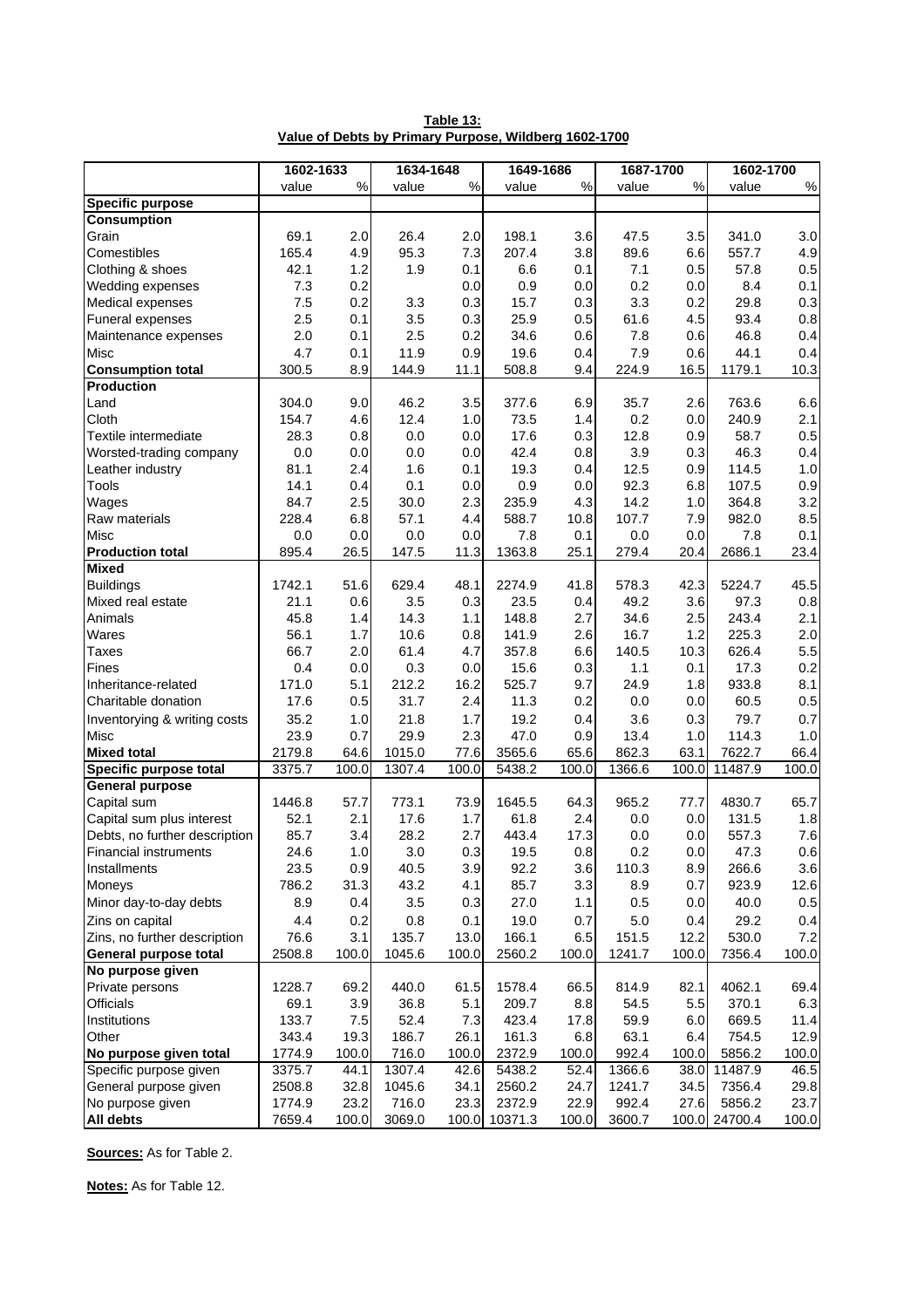| <b>Documentation</b>               | 1602-1633               |       | 1634-1648               |       | 1649-1686        |       | 1687-1700               |       | 1602-1700               |                  |
|------------------------------------|-------------------------|-------|-------------------------|-------|------------------|-------|-------------------------|-------|-------------------------|------------------|
|                                    | no.                     | %     | no.                     | $\%$  | no.              | $\%$  | no.                     | $\%$  | no.                     | $\%$             |
| <b>Accounts</b>                    |                         |       |                         |       |                  |       |                         |       |                         |                  |
| Public                             | $\overline{4}$          | 8.9   | 3                       | 14.3  | 26               | 22.2  | 5                       | 19.2  | 38                      | 18.2             |
| Private                            | 19                      | 42.2  | $\boldsymbol{9}$        | 42.9  | 18               | 15.4  | 6                       | 23.1  | 52                      | 24.9             |
| Unknown                            | 1                       | 2.2   | $\mathbf 0$             | 0.0   | $\overline{2}$   | 1.7   | $\overline{2}$          | 7.7   | 5                       | 2.4              |
| <b>Accounts Total</b>              | 24                      | 53.3  | 12                      | 57.1  | 46               | 39.3  | 13                      | 50.0  | 95                      | 45.5             |
| <b>Registers &amp; books</b>       |                         |       |                         |       |                  |       |                         |       |                         |                  |
| Public                             | 1                       | 2.2   | $\overline{2}$          | 9.5   | 32               | 27.4  | 10                      | 38.5  | 45                      | 21.5             |
| Private                            | 0                       | 0.0   | $\boldsymbol{0}$        | 0.0   | 4                | 3.4   | $\mathbf 0$             | 0.0   | 4                       | 1.9              |
| Unknown                            | $\mathbf 0$             | 0.0   | $\boldsymbol{0}$        | 0.0   | 4                | 3.4   | $\mathbf 0$             | 0.0   | 4                       | 1.9              |
| <b>Registers &amp; Books Total</b> | 1                       | 2.2   | $\overline{\mathbf{2}}$ | 9.5   | 40               | 34.2  | 10                      | 38.5  | 53                      | 25.4             |
| Inheritance-related                |                         |       |                         |       |                  |       |                         |       |                         |                  |
| Will                               | $\mathbf 0$             | 0.0   | $\pmb{0}$               | 0.0   | $\overline{c}$   | 1.7   | 0                       | 0.0   | 2                       | 1.0              |
| Inventory                          | 4                       | 8.9   | $\boldsymbol{0}$        | 0.0   | $\overline{2}$   | 1.7   | $\mathbf 0$             | 0.0   | 6                       | 2.9              |
| <b>Division</b>                    | 1                       | 2.2   | 4                       | 19.0  | 4                | 3.4   | $\mathbf 0$             | 0.0   | 9                       | 4.3              |
| Guardian                           | $\overline{c}$          | 4.4   | $\boldsymbol{0}$        | 0.0   | 1                | 0.9   | $\mathbf 0$             | 0.0   | 3                       | 1.4              |
| Specification                      | 0                       | 0.0   | 0                       | 0.0   | 1                | 0.9   | $\mathbf 0$             | 0.0   | 1                       | 0.5              |
| <b>Inheritance Total</b>           | $\overline{\mathbf{r}}$ | 15.6  | 4                       | 19.0  | 10               | 8.5   | $\bf{0}$                | 0.0   | 21                      | 10.0             |
| <b>Legal court</b>                 | $\overline{4}$          | 8.9   | $\overline{\mathbf{0}}$ | 0.0   | 1                | 0.9   | $\overline{\mathbf{0}}$ | 0.0   | $\overline{\mathbf{5}}$ | $\overline{2.4}$ |
| <b>Misc. Public</b>                |                         |       |                         |       |                  |       |                         |       |                         |                  |
| Public: Auszug                     | $\mathbf 0$             | 0.0   | $\pmb{0}$               | 0.0   | $\overline{c}$   | 1.7   | 0                       | 0.0   | $\overline{c}$          | 1.0              |
| Public: Brief                      | 3                       | 6.7   | $\pmb{0}$               | 0.0   | $\boldsymbol{0}$ | 0.0   | $\mathbf 0$             | 0.0   | 3                       | 1.4              |
| Public: Specification              | 0                       | 0.0   | $\boldsymbol{0}$        | 0.0   | $\overline{2}$   | 1.7   | 1                       | 3.8   | 3                       | 1.4              |
| Public: Verzeichnis                | $\boldsymbol{0}$        | 0.0   | $\mathbf 0$             | 0.0   | $\overline{2}$   | 1.7   | $\mathbf 0$             | 0.0   | $\overline{2}$          | 1.0              |
| <b>Misc. Public Total</b>          | 3                       | 6.7   | $\mathbf 0$             | 0.0   | $6\phantom{1}$   | 5.1   | 1                       | 3.8   | 10                      | 4.8              |
| <b>Misc. Private</b>               |                         |       |                         |       |                  |       |                         |       |                         |                  |
| Private: Auszug                    | $\mathbf 0$             | 0.0   | $\pmb{0}$               | 0.0   | 1                | 0.9   | 0                       | 0.0   | 1                       | 0.5              |
| Private: Bekenntnis                | 0                       | 0.0   | 1                       | 4.8   | 0                | 0.0   | $\mathbf 0$             | 0.0   | 1                       | 0.5              |
| Private: Brief                     | 3                       | 6.7   | 0                       | 0.0   | $\mathbf 0$      | 0.0   | $\mathbf 0$             | 0.0   | 3                       | 1.4              |
| Private: Handschrift               | 1                       | 2.2   | 1                       | 4.8   | 1                | 0.9   | $\mathbf 0$             | 0.0   | 3                       | 1.4              |
| Private: Kontrakt                  | 0                       | 0.0   | $\mathbf 0$             | 0.0   | 0                | 0.0   | $\overline{c}$          | 7.7   | $\overline{c}$          | 1.0              |
| Private: Obligation                | 0                       | 0.0   | 0                       | 0.0   | $\overline{c}$   | 1.7   | $\mathbf 0$             | 0.0   | $\overline{2}$          | 1.0              |
| Private: Schreiben                 | 1                       | 2.2   | 0                       | 0.0   | 0                | 0.0   | $\mathbf 0$             | 0.0   | 1                       | 0.5              |
| Private: Urkunde                   | 0                       | 0.0   | $\mathbf 0$             | 0.0   | 1                | 0.9   | $\mathbf 0$             | 0.0   | 1                       | 0.5              |
| Private: Zettel                    | 1                       | 2.2   | $\overline{0}$          | 0.0   | 5                | 4.3   | $\overline{0}$          | 0.0   | 6                       | 2.9              |
| <b>Misc. Private Total</b>         | 6                       | 13.3  | $\mathbf 2$             | 9.5   | 10               | 8.5   | $\mathbf 2$             | 7.7   | 20                      | 9.6              |
| <b>Misc. Unknown</b>               |                         |       |                         |       |                  |       |                         |       |                         |                  |
| Unknown: Auszug                    | 0                       | 0.0   | 0                       | 0.0   | 1                | 0.9   | 0                       | 0.0   | 1                       | 0.5              |
| Unknown: Caution                   | 0                       | 0.0   | 0                       | 0.0   | 2                | 1.7   | 0                       | 0.0   | 2                       | 1.0              |
| Unknown: Schreiber                 | 0                       | 0.0   | 1                       | 4.8   | 0                | 0.0   | 0                       | 0.0   | 1                       | 0.5              |
| Unknown: Urkunde                   | 0                       | 0.0   | 0                       | 0.0   | 1                | 0.9   | 0                       | 0.0   | 1                       | 0.5              |
| Misc. Unknown Total                | 0                       | 0.0   | 1                       | 4.8   | 4                | 3.4   | 0                       | 0.0   | 5                       | 2.4              |
| <b>Total with documentation</b>    | 45                      | 100.0 | 21                      | 100.0 | 117              | 100.0 | 26                      | 100.0 | 209                     | 100.0            |
| No documentation recorded          | 1845                    | 97.6  | 751                     | 97.3  | 3754             | 97.0  | 1621                    | 98.4  | 7971                    | 97.4             |
| <b>Grand Total</b>                 | 1890                    |       | 772                     |       | 3871             |       | 1647                    |       | 8180                    |                  |

**Table 14: Number of Debts by Documentation, Wildberg 1602-1700**

As for Table 2.

### **Notes:**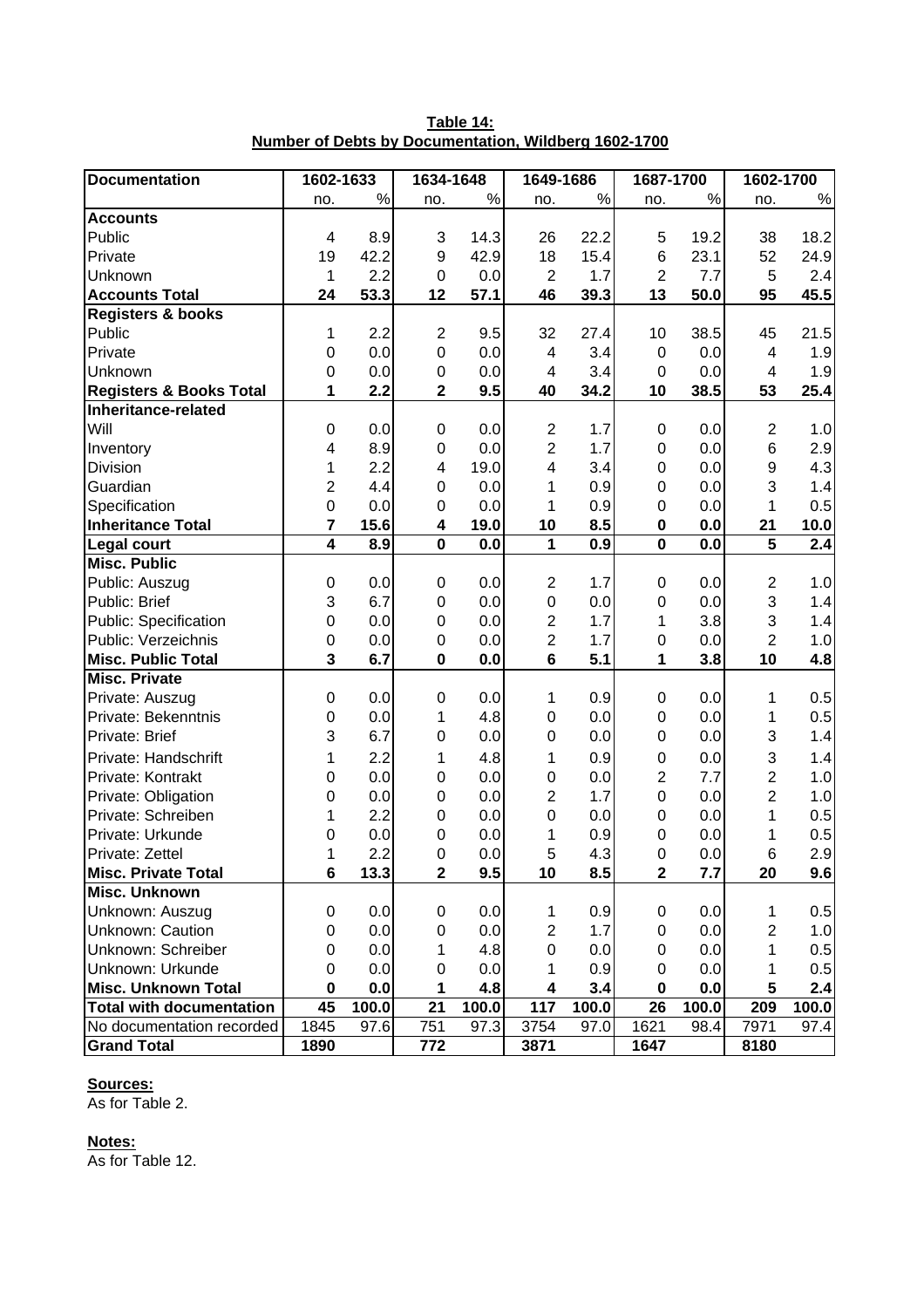| <b>Documentation</b>               | 1602-1633 |       | 1634-1648 |       | 1649-1686 |       | 1687-1700 |       | 1602-1700    |       |
|------------------------------------|-----------|-------|-----------|-------|-----------|-------|-----------|-------|--------------|-------|
|                                    | value     | $\%$  | value     | $\%$  | value     | $\%$  | value     | $\%$  | value        | $\%$  |
| <b>Accounts</b>                    |           |       |           |       |           |       |           |       |              |       |
| Public                             | 8.2       | 3.0   | 27.2      | 20.6  | 151.8     | 27.4  | 2.0       | 1.0   | 189.2        | 16.4  |
| Private                            | 97.0      | 35.6  | 45.7      | 34.6  | 80.1      | 14.4  | 90.6      | 45.8  | 313.4        | 27.1  |
| Unknown                            | 0.4       | 0.1   | 0.0       | 0.0   | 11.5      | 2.1   | 2.6       | 1.3   | 14.5         | 1.2   |
| <b>Accounts Total</b>              | 105.5     | 38.7  | 73.0      | 55.2  | 243.5     | 43.9  | 95.3      | 48.1  | 517.1        | 44.7  |
| <b>Registers &amp; books</b>       |           |       |           |       |           |       |           |       |              |       |
| Public                             | 0.2       | 0.1   | 0.6       | 0.5   | 36.4      | 6.6   | 25.0      | 12.6  | 62.2         | 5.4   |
| Private                            | 0.0       | 0.0   | 0.0       | 0.0   | 0.3       | 0.1   | 0.0       | 0.0   | 0.3          | 0.0   |
| Unknown                            | 0.0       | 0.0   | 0.0       | 0.0   | 0.5       | 0.1   | 0.0       | 0.0   | 0.5          | 0.0   |
| <b>Registers &amp; Books Total</b> | 0.2       | 0.1   | 0.6       | 0.5   | 37.2      | 6.7   | 25.0      | 12.6  | 63.1         | 5.4   |
| Inheritance-related                |           |       |           |       |           |       |           |       |              |       |
| Will                               | 0.0       | 0.0   | 0.0       | 0.0   | 3.5       | 0.6   | 0.0       | 0.0   | 3.5          | 0.3   |
| Inventory                          | 46.6      | 17.1  | 0.0       | 0.0   | 3.3       | 0.6   | 0.0       | 0.0   | 49.8         | 4.3   |
| <b>Division</b>                    | 0.7       | 0.3   | 43.3      | 32.8  | 6.8       | 1.2   | 0.0       | 0.0   | 50.8         | 4.4   |
| Guardian                           | 11.7      | 4.3   | 0.0       | 0.0   | 2.5       | 0.5   | 0.0       | 0.0   | 14.2         | 1.2   |
| Specification                      | 0.0       | 0.0   | 0.0       | 0.0   | 1.6       | 0.3   | 0.0       | 0.0   | 1.6          | 0.1   |
| <b>Inheritance Total</b>           | 59.0      | 21.6  | 43.3      | 32.8  | 17.7      | 3.2   | 0.0       | 0.0   | 119.9        | 10.4  |
| <b>Legal court</b>                 | 7.4       | 2.7   | 0.0       | 0.0   | 3.5       | 0.6   | 0.0       | 0.0   | 10.9         | 0.9   |
| <b>Misc. Public</b>                |           |       |           |       |           |       |           |       |              |       |
| Public: Auszug                     | 0.0       | 0.0   | 0.0       | 0.0   | 14.4      | 2.6   | 0.0       | 0.0   | 14.4         | 1.2   |
| Public: Brief                      | 52.4      | 19.3  | 0.0       | 0.0   | 0.0       | 0.0   | 0.0       | 0.0   | 52.4         | 4.5   |
| Public: Specification              | 0.0       | 0.0   | 0.0       | 0.0   | 84.9      | 15.3  | 0.2       | 0.1   | 85.1         | 7.4   |
| Public: Verzeichnis                | 0.0       | 0.0   | 0.0       | 0.0   | 2.3       | 0.4   | 0.0       | 0.0   | 2.3          | 0.2   |
| <b>Misc. Public Total</b>          | 52.4      | 19.3  | 0.0       | 0.0   | 101.7     | 18.3  | 0.2       | 0.1   | 154.3        | 13.3  |
| <b>Misc. Private</b>               |           |       |           |       |           |       |           |       |              |       |
| Private: Auszug                    | 0.0       | 0.0   | 0.0       | 0.0   | 1.1       | 0.2   | 0.0       | 0.0   | 1.1          | 0.1   |
| Private: Bekenntnis                | 0.0       | 0.0   | 5.5       | 4.1   | 0.0       | 0.0   | 0.0       | 0.0   | 5.5          | 0.5   |
| Private: Brief                     | 40.5      | 14.9  | 0.0       | 0.0   | 0.0       | 0.0   | 0.0       | 0.0   | 40.5         | 3.5   |
| Private: Handschrift               | 2.8       | 1.0   | 2.6       | 2.0   | 4.4       | 0.8   | 0.0       | 0.0   | 9.8          | 0.9   |
| Private: Kontrakt                  | 0.0       | 0.0   | 0.0       | 0.0   | 0.0       | 0.0   | 77.4      | 39.1  | 77.4         | 6.7   |
| Private: Obligation                | 0.0       | 0.0   | 0.0       | 0.0   | 35.0      | 6.3   | 0.0       | 0.0   | 35.0         | 3.0   |
| Private: Schreiben                 | 3.5       | 1.3   | 0.0       | 0.0   | 0.0       | 0.0   | 0.0       | 0.0   | 3.5          | 0.3   |
| Private: Urkunde                   | 0.0       | 0.0   | 0.0       | 0.0   | 3.8       | 0.7   | 0.0       | 0.0   | 3.8          | 0.3   |
| Private: Zettel                    | 1.1       | 0.4   | 0.0       | 0.0   | 96.1      | 17.3  | 0.0       | 0.0   | 97.2         | 8.4   |
| <b>Misc. Private Total</b>         | 47.9      | 17.6  | 8.1       | 6.1   | 140.5     | 25.3  | 77.4      | 39.1  | 273.9        | 23.7  |
| <b>Misc. Unknown</b>               |           |       |           |       |           |       |           |       |              |       |
| Unknown: Auszug                    | 0.0       | 0.0   | 0.0       | 0.0   | 0.3       | 0.1   | 0.0       | 0.0   | 0.3          | 0.0   |
| Unknown: Caution                   | 0.0       | 0.0   | 0.0       | 0.0   | 10.6      | 1.9   | 0.0       | 0.0   | 10.6         | 0.9   |
| Unknown: Schreiber                 | 0.0       | 0.0   | 7.1       | 5.3   | 0.0       | 0.0   | 0.0       | 0.0   | 7.1          | 0.6   |
| Unknown: Urkunde                   | 0.0       | 0.0   | 0.0       | 0.0   | 0.1       | 0.0   | 0.0       | 0.0   | 0.1          | 0.0   |
| <b>Misc. Unknown Total</b>         | 0.0       | 0.0   | 7.1       | 5.3   | 10.9      | 2.0   | 0.0       | 0.0   | 18.0         | 1.6   |
| <b>Total with documentation</b>    | 272.4     | 100.0 | 132.1     | 100.0 | 554.9     | 100.0 | 197.9     | 100.0 | 1157.3       | 100.0 |
| No documentation recorded          | 7387.0    | 96.4  | 2937.0    | 95.7  | 9816.4    | 94.6  | 3402.7    |       | 94.5 23543.1 | 95.3  |
| <b>Grand Total</b>                 | 7659.4    |       | 3069.0    |       | 10371.3   |       | 3600.7    |       | 24700.4      |       |

**Table 15: Value of Debts by Documentation, Wildberg 1602-1700**

As for Table 2.

### **Notes:**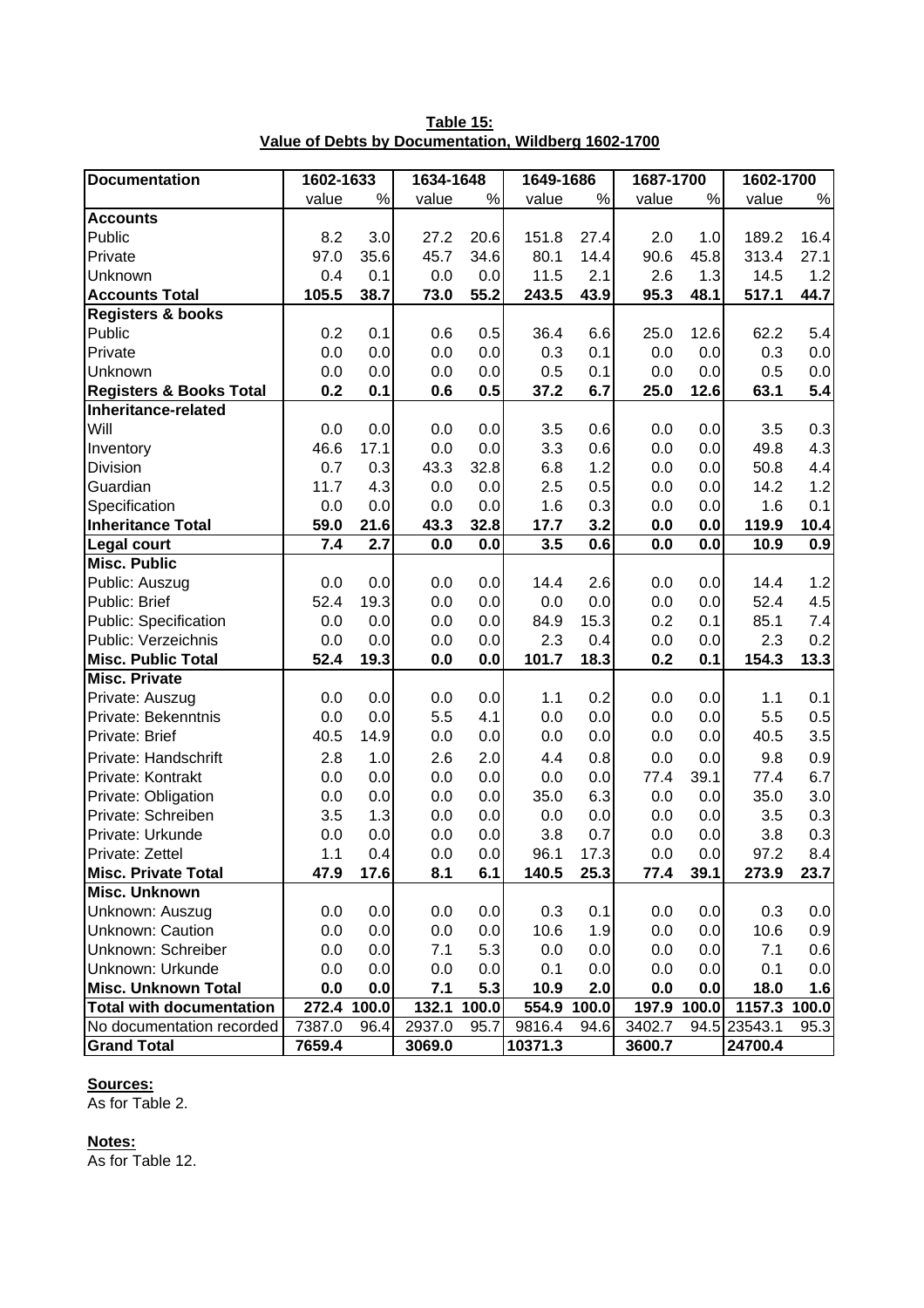**Table 16: Number of Debts by Relationship between Debtors and Creditors, Wildberg 1602-1700**

| <b>Creditor relationship</b> | 1602-1633 |       | 1634-1648      |       | 1649-1686 |       | 1687-1700 |                  | 1602-1700 |       |
|------------------------------|-----------|-------|----------------|-------|-----------|-------|-----------|------------------|-----------|-------|
|                              | no.       | %     | no.            | %     | no.       | %     | no.       | %                | no.       | %     |
| <b>Persons</b>               |           |       |                |       |           |       |           |                  |           |       |
| <b>Kin</b>                   | 119       | 6.3   | 50             | 6.5   | 240       | 6.2   | 110       | 6.7              | 519       | 6.3   |
| <b>Servants and masters</b>  | 12        | 0.6   | 28             | 3.6   | 79        | 2.0   | 10        | 0.6              | 129       | 1.6   |
| <b>IGuardians and wards</b>  |           | 0.4   | $\overline{2}$ | 0.3   | 6         | 0.2   |           | 0.1              | 16        | 0.2   |
| No relationship given        | 1512      | 80.0  | 562            | 72.8  | 2679      | 69.2  | 1118      | 67.9             | 5871      | 71.8  |
| Total persons                | 1650      | 87.3  | 642            | 83.2  | 3004      | 77.6  | 1239      | 75.2             | 6535      | 79.9  |
| Non-persons                  |           |       |                |       |           |       |           |                  |           |       |
| <b>Officials</b>             | 88        | 4.7   | 25             | 3.2   | 259       | 6.7   | 128       | 7.8              | 500       | 6.1   |
| <b>Institutions</b>          | 146       | 7.7   | 94             | 12.2  | 553       | 14.3  | 265       | 16.1             | 1058      | 12.9  |
| Groups                       | 6         | 0.3   | 11             | 1.4   | 55        | 1.4   | 15        | 0.9 <sub>l</sub> | 87        | 1.1   |
| Total non-persons            | 240       | 12.7  | 130            | 16.8  | 867       | 22.4  | 408       | 24.8             | 1645      | 20.1  |
| Total debts                  | 1890      | 100.0 | 772            | 100.0 | 3871      | 100.0 | 1647      | 100.0            | 8180      | 100.0 |

As for Table 2.

# **Notes:**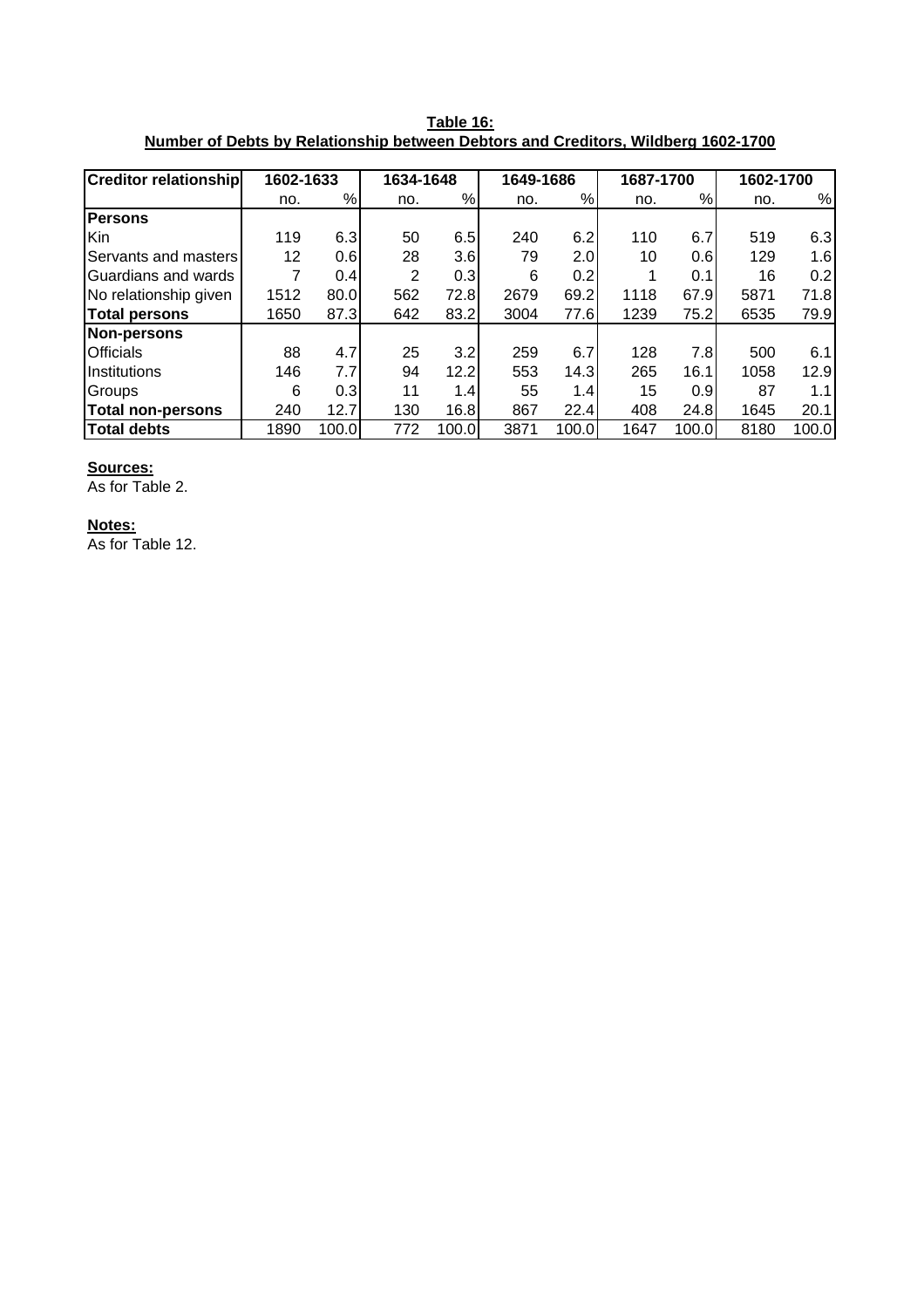| Table 17:                                                                        |  |
|----------------------------------------------------------------------------------|--|
| Value of Debts by Relationship between Debtors and Creditors, Wildberg 1602-1700 |  |

|                             | <b>Creditor relationship</b><br>1602-1633 |       |        |           |               |                  | 1687-1700 |                  | 1602-1700     |       |
|-----------------------------|-------------------------------------------|-------|--------|-----------|---------------|------------------|-----------|------------------|---------------|-------|
|                             |                                           |       |        | 1634-1648 |               | 1649-1686        |           |                  |               |       |
|                             | value                                     | %     | value  | %         | value         | %                | value     | %                | value         | %     |
| <b>Persons</b>              |                                           |       |        |           |               |                  |           |                  |               |       |
| <b>Kin</b>                  | 2143.9                                    | 28.0  | 270.0  | 8.8       | 1534.9        | 14.8             | 443.2     | 12.3             | 4392.0        | 17.8  |
| <b>Servants and masters</b> | 7.1                                       | 0.1   | 23.9   | 0.8       | 88.3          | 0.9 <sub>l</sub> | 10.2      | 0.3              | 129.5         | 0.5   |
| <b>IGuardians and wards</b> | 31.3                                      | 0.4   | 17.6   | 0.6       | 10.5          | 0.1              | 0.9       | 0.0 <sub>l</sub> | 60.2          | 0.2   |
| No relationship given       | 4698.3                                    | 61.3  | 2316.9 | 75.5      | 6366.5        | 61.4             | 2093.4    |                  | 58.1115475.0  | 62.7  |
| <b>Total persons</b>        | 6880.5                                    | 89.8  | 2628.4 | 85.6      | 8000.2        | 77.1             | 2547.6    |                  | 70.8120056.8  | 81.2  |
| Non-persons                 |                                           |       |        |           |               |                  |           |                  |               |       |
| <b>Officials</b>            | 137.5                                     | 1.8   | 55.0   | 1.8       | 406.9         | 3.9 <sub>l</sub> | 108.9     | 3.0 <sub>l</sub> | 708.3         | 2.9   |
| <b>Institutions</b>         | 618.4                                     | 8.1   | 273.9  | 8.9       | 1829.1        | 17.6             | 930.7     | 25.8             | 3652.2        | 14.8  |
| Groups                      | 22.9                                      | 0.3   | 111.7  | 3.6       | 135.1         | 1.3 <sub>l</sub> | 13.5      | 0.4              | 283.2         | 1.1   |
| Total non-persons           | 778.9                                     | 10.2  | 440.6  | 14.4      | 2371.1        | 22.9             | 1053.1    | 29.2             | 4643.7        | 18.8  |
| <b>Total debts</b>          | 7659.4                                    | 100.0 | 3069.0 |           | 100.0110371.3 | 100.0            | 3600.7    |                  | 100.0124700.4 | 100.0 |

As for Table 2.

### **Notes:**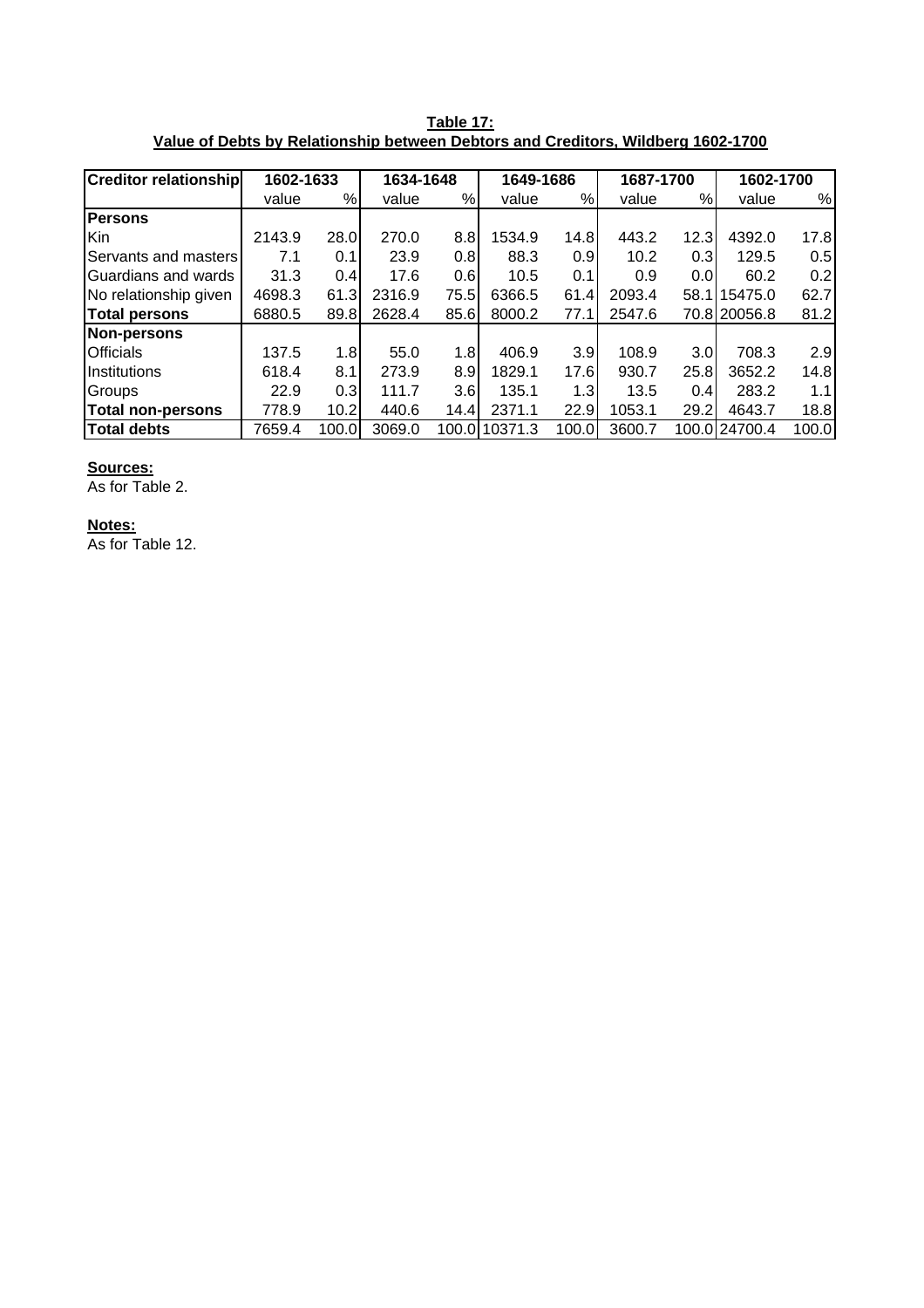**Table 18: Number of Debts by Locality of Creditors, Wildberg 1602-1700**

| <b>Locality of</b>      | 1602-1633 |       |     | 1634-1648 |      | 1649-1686 |      | 1687-1700 |      | 1602-1700 |  |
|-------------------------|-----------|-------|-----|-----------|------|-----------|------|-----------|------|-----------|--|
| creditor                | no.       | ℅     | no. | %         | no.  | %         | no.  | %         | no.  | %         |  |
| Definitely Wildberg     | 324       | 17.1  | 115 | 14.9      | 702  | 18.1      | 394  | 23.9      | 1535 | 18.8      |  |
| Definitely non-Wildberg | 447       | 23.7  | 157 | 20.3      | 924  | 23.9      | 308  | 18.7      | 1836 | 22.4      |  |
| Place not given         | 1119      | 59.2  | 500 | 64.8      | 2245 | 58.0      | 945  | 57.4      | 4809 | 58.8      |  |
| <b>Total</b>            | 1890      | 100.0 | 772 | 100.0     | 3871 | 100.0     | 1647 | 100.0     | 8180 | 100.0     |  |

As for Table 2.

### **Notes:**